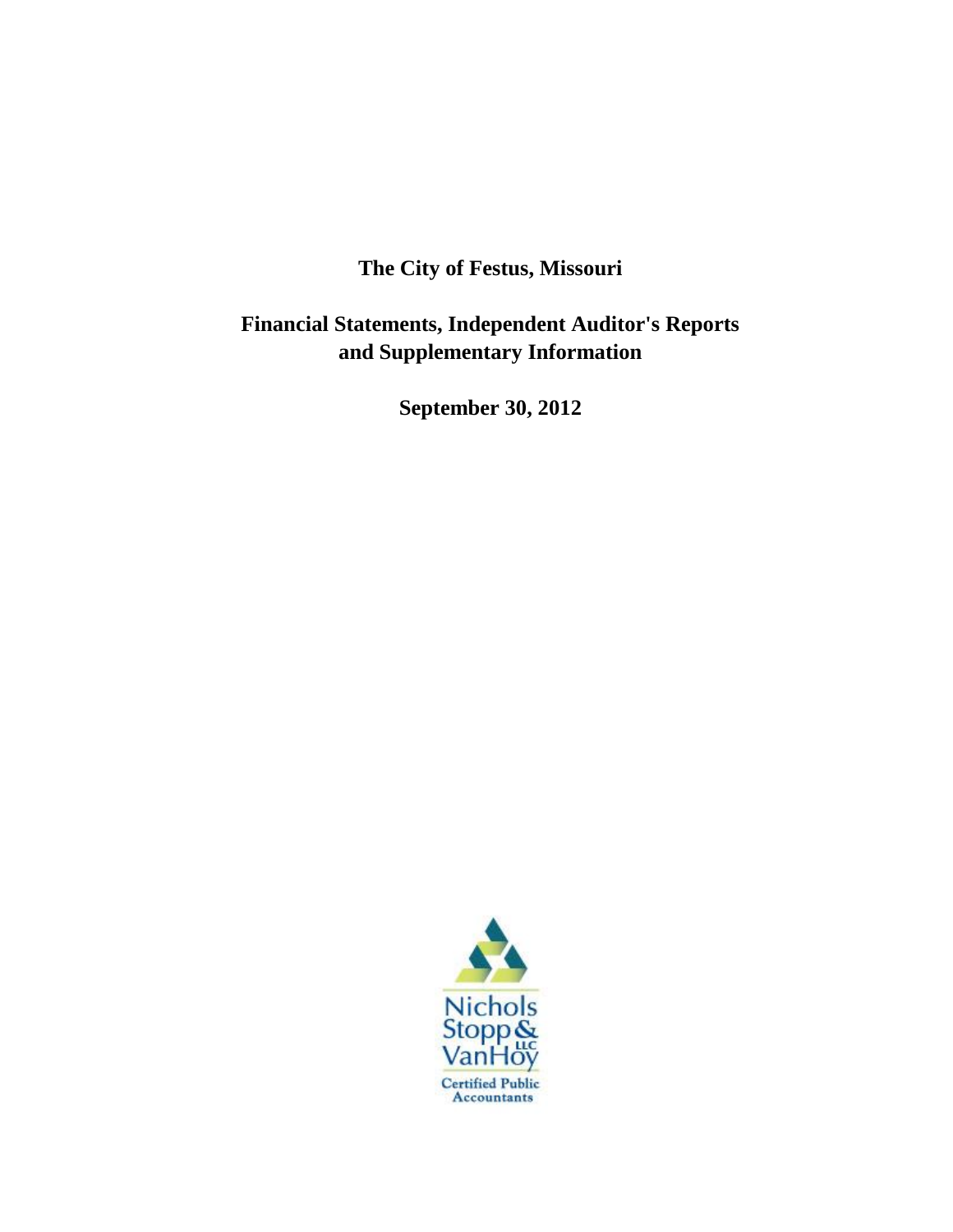## **The City of Festus, Missouri Table of Contents For the year ended September 30, 2012**

| <b>Financial Section</b>                                              | Page |
|-----------------------------------------------------------------------|------|
|                                                                       |      |
|                                                                       | 3    |
| <b>Basic Financial Statements</b>                                     |      |
| Government-Wide Financial Statements:                                 |      |
|                                                                       | -14  |
|                                                                       |      |
| <b>Fund Financial Statements:</b>                                     |      |
|                                                                       | -16  |
| Reconciliation of the Balance Sheet of Governmental Funds             |      |
|                                                                       | -17  |
| Combined Statement of Revenues, Expenditures, and                     |      |
|                                                                       | -18  |
| Reconciliation of the Statement of Revenues, Expenditures and Changes |      |
|                                                                       |      |
| Proprietary Fund Statements:                                          |      |
|                                                                       | 20   |
|                                                                       | -21  |
|                                                                       |      |
|                                                                       | 22   |
|                                                                       | 23   |
| <b>Required Supplemental Information</b>                              |      |
| Schedule of Revenues, Expenditures and Changes in Fund Balance -      |      |
|                                                                       | -44  |
| Schedule of Revenues, Expenditures and Changes in Fund Balance -      |      |
|                                                                       | 45   |
| Schedule of Revenues, Expenditures and Changes in Fund Balance -      |      |
|                                                                       | 46   |
| Schedule of Revenues, Expenditures and Changes in Fund Balance -      |      |
|                                                                       | 47   |
|                                                                       | 48   |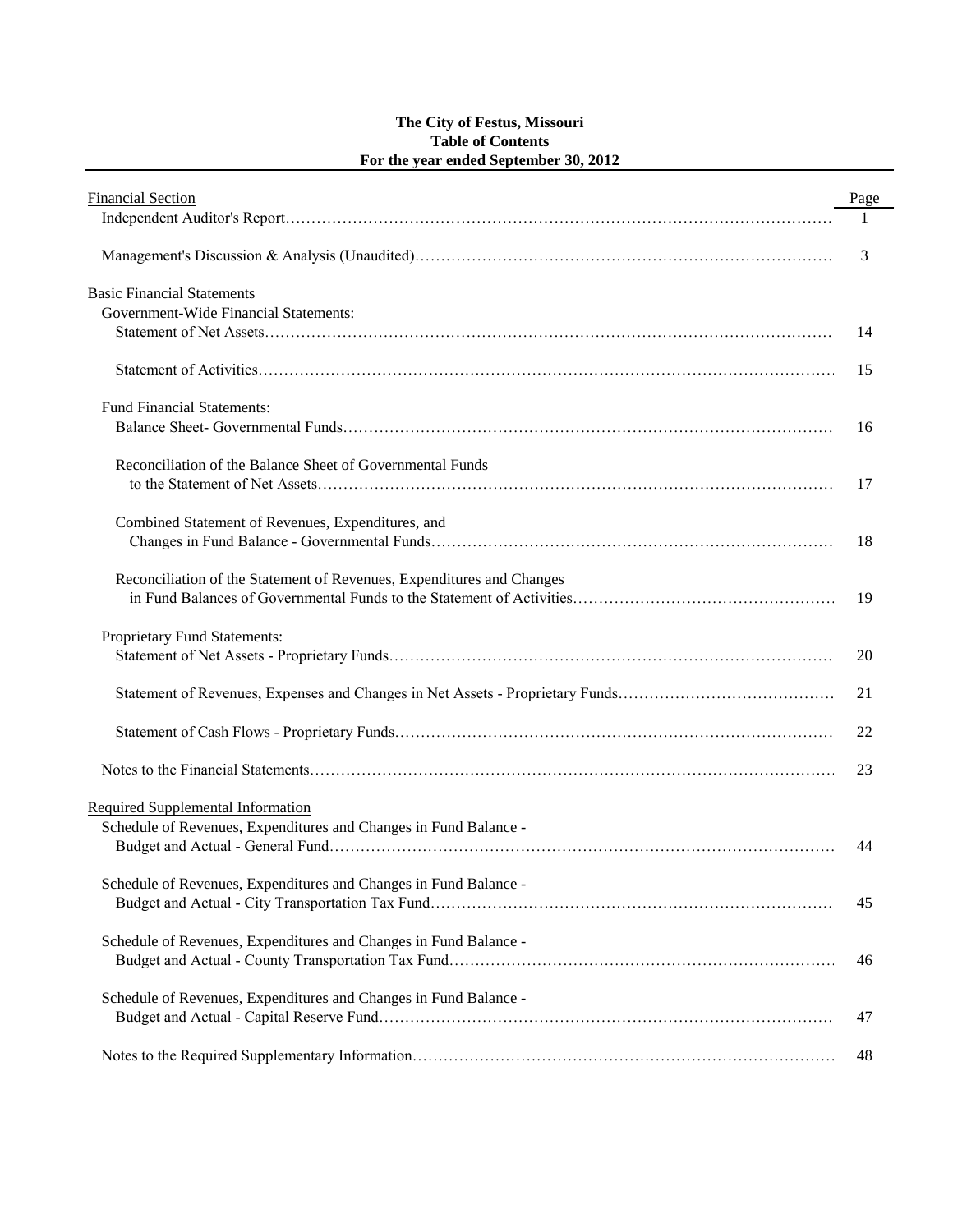## **The City of Festus, Missouri Table of Contents For the year ended September 30, 2012**

| Supplementary Information                                                           |     |
|-------------------------------------------------------------------------------------|-----|
|                                                                                     | 49  |
| Combining Schedule of Revenues, Expenditures and Changes in Fund Balances -         |     |
|                                                                                     | 50  |
| Schedule of Revenues, Expenditures and Changes in Fund Balance -                    |     |
|                                                                                     | 51  |
| Statement of Revenues, Expenditures and Changes in Fund Balance -                   |     |
|                                                                                     | 52  |
| Statement of Revenues, Expenditures and Changes in Fund Balance -                   |     |
|                                                                                     | 53  |
| Statement of Revenues, Expenditures and Changes in Fund Balance -                   |     |
|                                                                                     | 54  |
| Statement of Revenues, Expenditures and Changes in Fund Balance -                   |     |
|                                                                                     | 55  |
| Schedule of Revenues, Expenditures and Changes in Fund Balance -                    |     |
|                                                                                     | 56  |
| Schedule of Revenues, Expenditures and Changes in Fund Balance -                    |     |
|                                                                                     | 57  |
| Schedule of Revenues, Expenditures and Changes in Fund Balance -                    |     |
|                                                                                     | 58  |
| Schedule of Revenues, Expenditures and Changes in Fund Balance -                    |     |
|                                                                                     | -59 |
| Schedule of Revenues, Expenditures and Changes in Fund Balance -                    |     |
|                                                                                     | 60  |
| <b>Federal Compliance Section</b>                                                   |     |
| Report on Internal Control Over Financial Reporting and on Compliance               |     |
| And Other Matters Based on an Audit of Financial Statements                         |     |
|                                                                                     | 61  |
| Report on Compliance with Requirements That Could Have a Direct and Material Effect |     |
| On Each Major Program and on Internal Control Over Compliance in Accordance         |     |
|                                                                                     | 63  |
|                                                                                     | 65  |
|                                                                                     |     |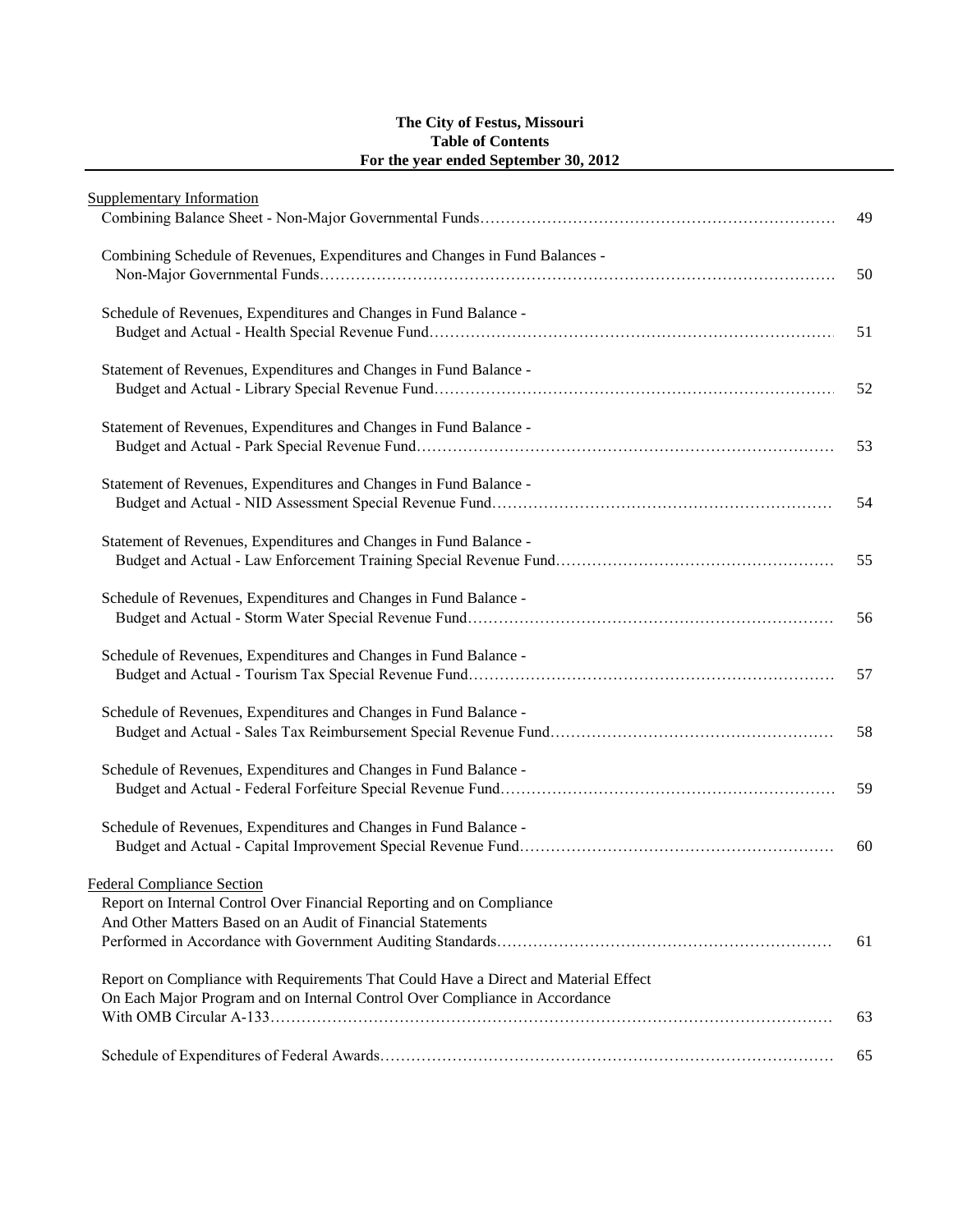## **The City of Festus, Missouri Table of Contents For the year ended September 30, 2012**

| Federal Compliance Section (continued) |  |
|----------------------------------------|--|
|                                        |  |
|                                        |  |
|                                        |  |
|                                        |  |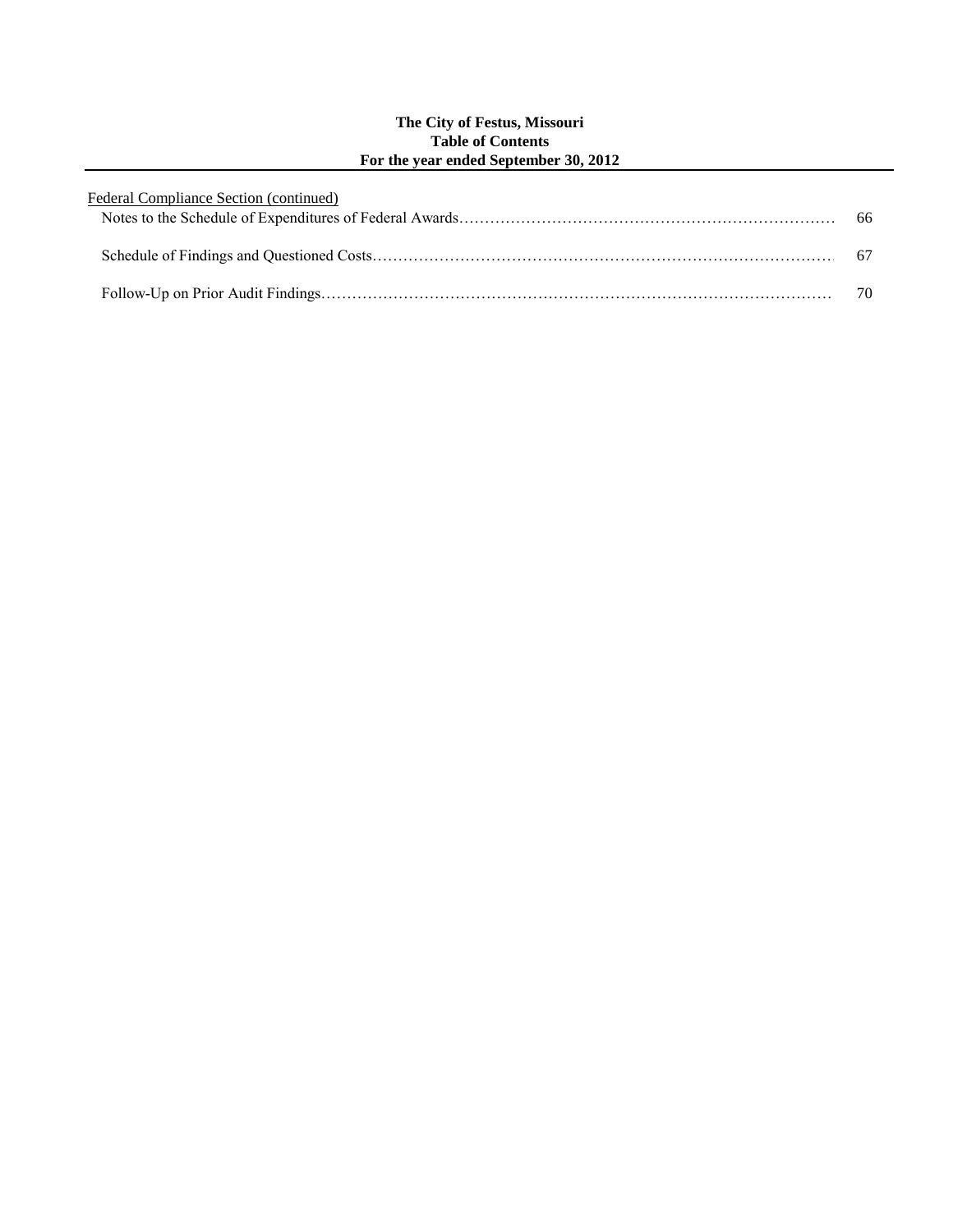### **INDEPENDENT AUDITOR'S REPORT**



10425 Old Olive Street Road, Suite 101

**Creve Coeur.** Missouri 63141

PHONE: 314-569-3800 FAX: 314-569-0020

www.nsvcpa.com

Honorable Mayor and City Council City of Festus, Missouri

We have audited the accompanying financial statements of the governmental activities, the business-type activities, each major fund, and the aggregate remaining fund information of the City of Festus, Missouri, (the City), as of and for the year ended September 30, 2012, which collectively comprise the City's basic financial statements as listed in the table of contents. These financial statements are the responsibility of the City of Festus' management. Our responsibility is to express opinions on these financial statements based on our audit.

We conducted our audit in accordance with auditing standards generally accepted in the United States of America and the standards applicable to financial audits contained in *Government Auditing Standards*, issued by the Comptroller General of the United States. Those standards require that we plan and perform the audit to obtain reasonable assurance about whether the financial statements are free of material misstatement. An audit includes examining, on a test basis, evidence supporting the amounts and disclosures in the financial statements. An audit also includes assessing the accounting principles used and the significant estimates made by management, as well as evaluating the overall financial statement presentation. We believe that our audit provides a reasonable basis for our opinions.

The financial statements of the Festus Public Library Foundation, Inc. (the Foundation) have not been audited, and we were not engaged to audit the Foundation financial statements as part of our audit of the City's basic financial statements. The Foundation's financial activities are included in the City's basic financial statements as a discretely presented component unit.

As more fully described in Note 12, the City has not determined the cost of its defined benefit pension plan in accordance with accounting principles generally accepted in the United State of America (GASB 45), which require the cost of employees' pensions to be recognized over the employees' respective service periods and a liability to be recognized when the accumulated benefit obligation exceeds the fair value of plan assets. The effects of that departure on the financial statements are not reasonably determinable.

In our opinion, except for the effect of the matter described in the preceding paragraph, the financial statements referred to above present fairly, in all material respects, the respective financial position of the governmental activities, the business-type activities, each major fund, and the aggregate remaining fund information of the City of Festus, Missouri, as of September 30, 2012, and the respective changes in financial position, and, where applicable, cash flows thereof for the year then ended in conformity with accounting principles generally accepted in the United States of America. As described in Note 15, the City has adopted the provisions of Governmental Accounting Standards Board No. 54. "Fund Balance Reporting and Governmental Fund Type Definitions" as of and for the year ended September 30, 2012.

In accordance with *Government Auditing Standards*, we have also issued our report dated April 30, 2013, on our consideration of the City of Festus, Missouri's internal control over financial reporting and on our tests of its compliance with certain provisions of laws, regulations, contracts, and grant agreements and other matters. The purpose of that report is to describe the scope of our testing of internal control over financial reporting and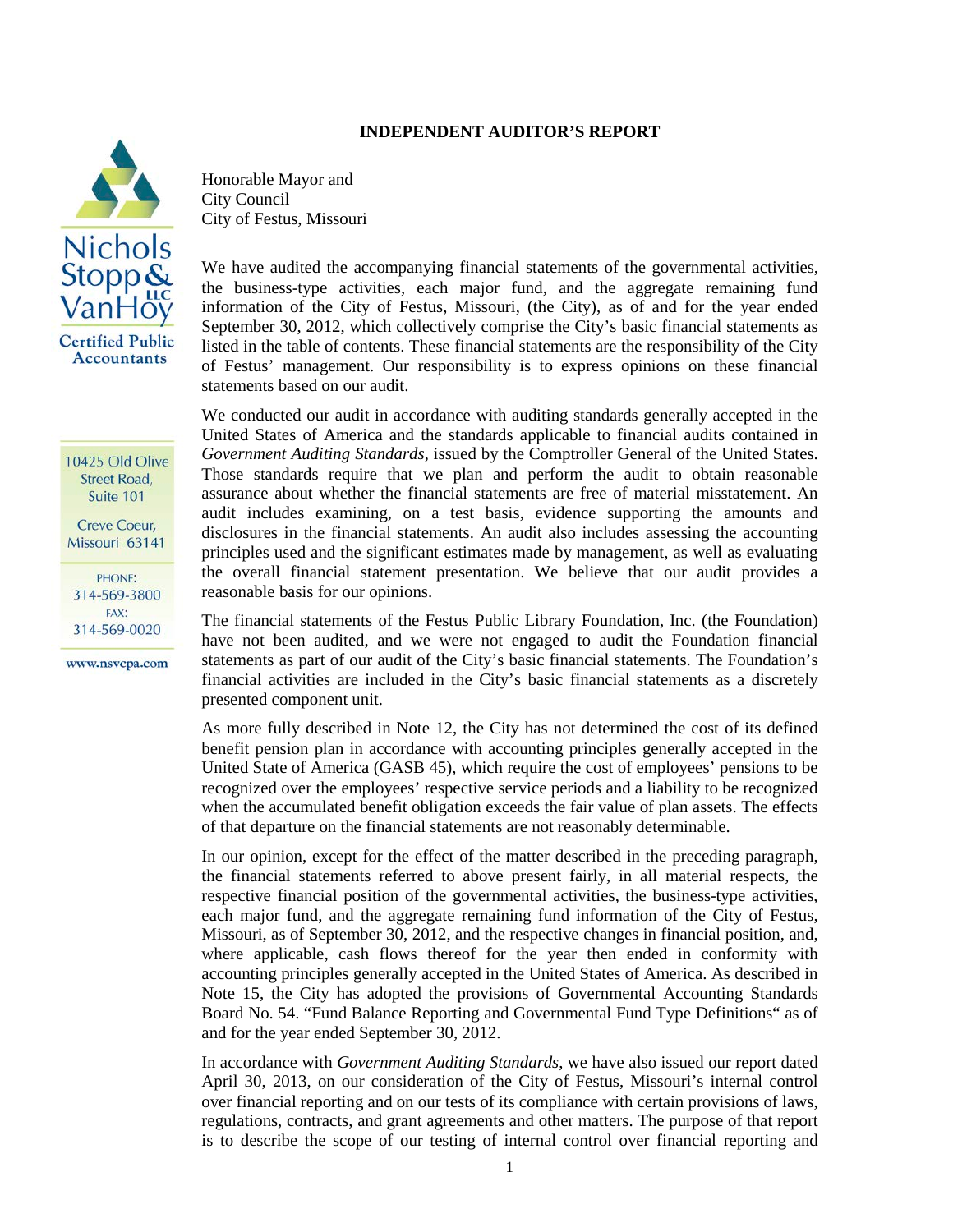compliance and the results of that testing, and not to provide an opinion on internal control over financial reporting or on compliance. That report is an integral part of an audit performed in accordance with *Government Auditing Standards* and should be considered in assessing the results of our audit.

Accounting principles generally accepted in the United States of America require that the management's discussion and analysis and budgetary comparison information on pages 3 through 13 and 44 through 48 be presented to supplement the basic financial statements. Such information, although not a part of the basic financial statements, is required by the Governmental Accounting Standards Board, who considers it to be an essential part of financial reporting for placing the basic financial statements in an appropriate operational, economic, or historical context. We have applied certain limited procedures to the required supplementary information in accordance with auditing standards generally accepted in the United States of America, which consisted of inquiries of management about the methods of preparing the information and comparing the information for consistency with management's responses to our inquiries, the basic financial statements, and other knowledge we obtained during our audit of the basic financial statements. We do not express an opinion or provide any assurance on the information because the limited procedures do not provide us with sufficient evidence to express an opinion or provide any assurance.

Our audit was conducted for the purpose of forming opinions on the financial statements that collectively comprise the City of Festus, Missouri's basic financial statements. The combining and individual nonmajor fund financial statements and nonmajor budgetary comparison information are presented for purposes of additional analysis and are not a required part of the basic financial statements. The schedule of expenditures of federal awards is presented for purposes of additional analysis as required by U.S. Office of Management and Budget Circular A-133, *Audits of States, Local Governments, and Non-Profit Organizations*, and is also not a required part of the basic financial statements. The combining and individual nonmajor fund financial statements, nonmajor budgetary comparison information, and the schedule of expenditures of federal awards are the responsibility of management and were derived from and relate directly to the underlying accounting and other records used to prepare the financial statements. The information has been subjected to the auditing procedures applied in the audit of the basic financial statements and certain additional procedures, including comparing and reconciling such information directly to the underlying accounting and other records used to prepare the financial statements or to the financial statements themselves, and other additional procedures in accordance with auditing standards generally accepted in the United States of America. In our opinion, the information is fairly stated in all material respects in relation to the basic financial statements as a whole.

Nuchols, Stopp, & Vantlay, SLC

Creve Coeur, Missouri April 30, 2013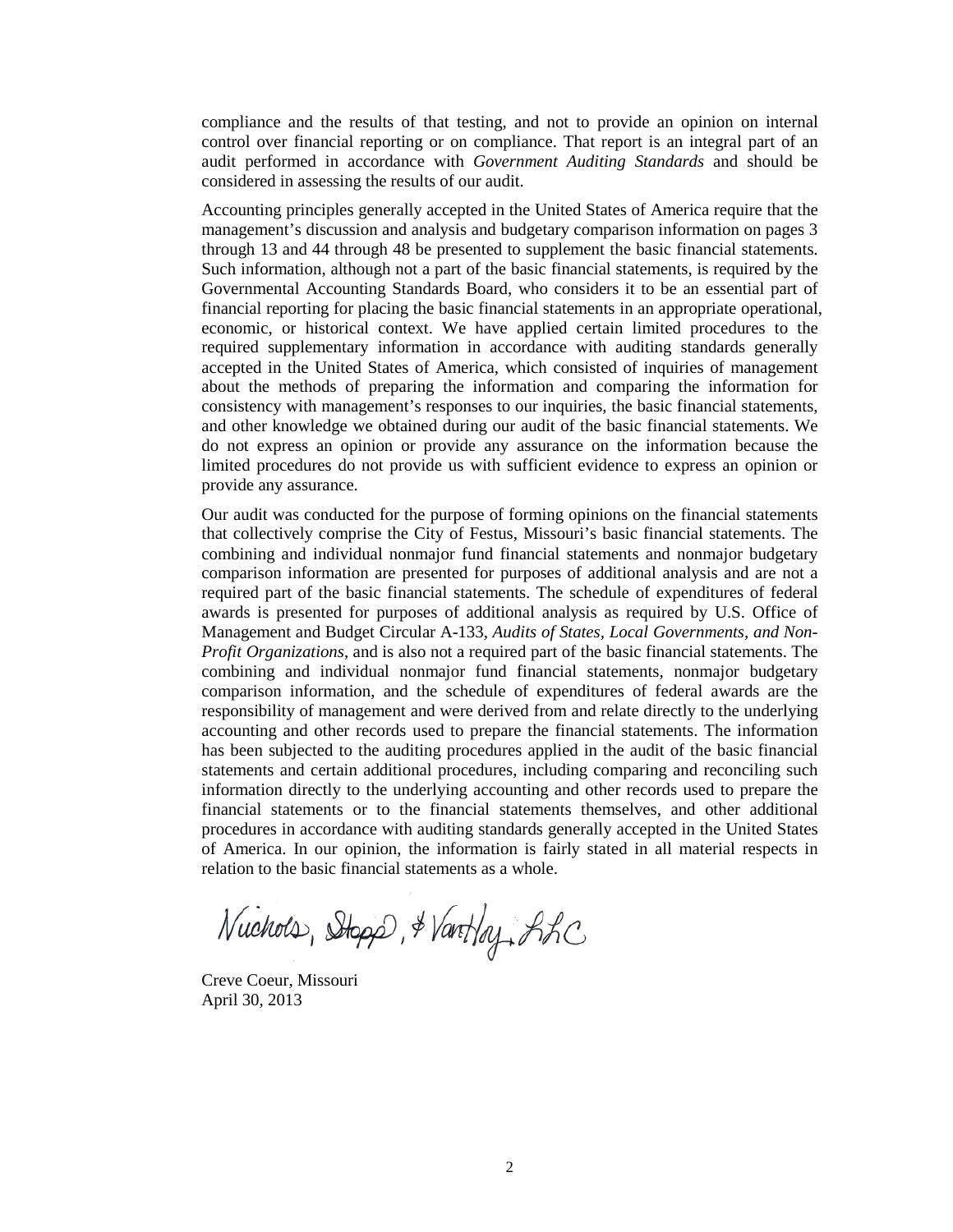As management of the City of Festus, Missouri, we offer readers of the City of Festus's Financial Statements this narrative overview and analysis of the financial activities of the City of Festus, Missouri for the Fiscal Year ended September 30, 2012. We encourage readers to consider the information presented here along with the City's financial statements, including the footnotes and supplementary information that follow this Management's Discussion and Analysis.

## **FINANCIAL HIGHLIGHTS**

- The assets of the City, as reported by the Statement of Net Assets, exceeded its liabilities at the close of the most recent fiscal year by \$ 37,394,141 (net assets). Of this amount, \$ 12,924,624 (unrestricted net assets) may be used to meet the City's ongoing obligations to its citizens and creditors in accordance with the City's fund designation and fiscal policies.
- As of the close of the 2012 fiscal year, the City of Festus' Governmental Fund Statements reported combined ending fund balances of \$ 10,946,690 an increase of \$ 769,371 in comparison with the prior year, after adjustments. 24 % of this total amount is available for spending at the government's discretion (General Fund balance) and an additional 71% is available for spending in the Special Revenue Funds. Of these amounts the City tries to maintain a balance of \$1,200,000 for emergency purposes in the General Fund and \$1,000,000 in the City Transportation Tax Fund, these amounts are reviewed by council.
- As of the close of the 2012 fiscal year, the City of Festus' Proprietary Fund reported ending net assets of \$11,745,302, an increase of \$ 759,706 in comparison with the prior year, after adjustments.
- At the end of the current fiscal year, unassigned fund balance for the general fund was \$ 2,491,454 or 44.5% of total general fund expenditures.
- The City's total debt decreased by \$ 962,988 during the current fiscal year to a total of \$ 13,263,081. This includes the refinanced loan for the purchase and remodeling of the Library building at 400 West Main Street.

## **OVERVIEW OF THE FINANCIAL STATEMENTS**

This discussion and analysis is intended to serve as an introduction to the City of Festus, Missouri's basic financial statements. The City of Festus, Missouri's basic financial statements are comprised of three components: 1) governmentwide financial statements, 2) fund financial statements, and 3) notes to the financial statements. This report also contains required supplementary information and other supplementary information in addition to the basic financial statements.

## **GOVERNMENT-WIDE FINANCIAL STATEMENTS**

The *government-wide financial statements* are designed to provide readers with a broad overview of the City of Festus, Missouri's finances, in a manner similar to a private-sector business. Note the government-wide financial statements exclude fiduciary fund activities.

The two government-wide statements are the *statement of net assets* and the *statement of activities*. These statements report the City's net assets and how they have changed.

The *statement of net assets* presents information on all the City of Festus' assets and liabilities, with the difference between the two reported as *net assets.* Over time, increases or decreases in net assets may serve as a useful indicator of whether the financial position of the City of Festus, Missouri is improving or deteriorating.

The *statement of activities* presents information showing how the City's net assets changed during the most recent fiscal year. All changes in net assets are reported as soon as the underlying event giving rise to the change occurs, *regardless of the timing and related cash flows.* Thus, revenues and expenses are reported in this statement for some items that will only result in cash flows in future fiscal periods (e.g., uncollected taxes and accrued vacation leave).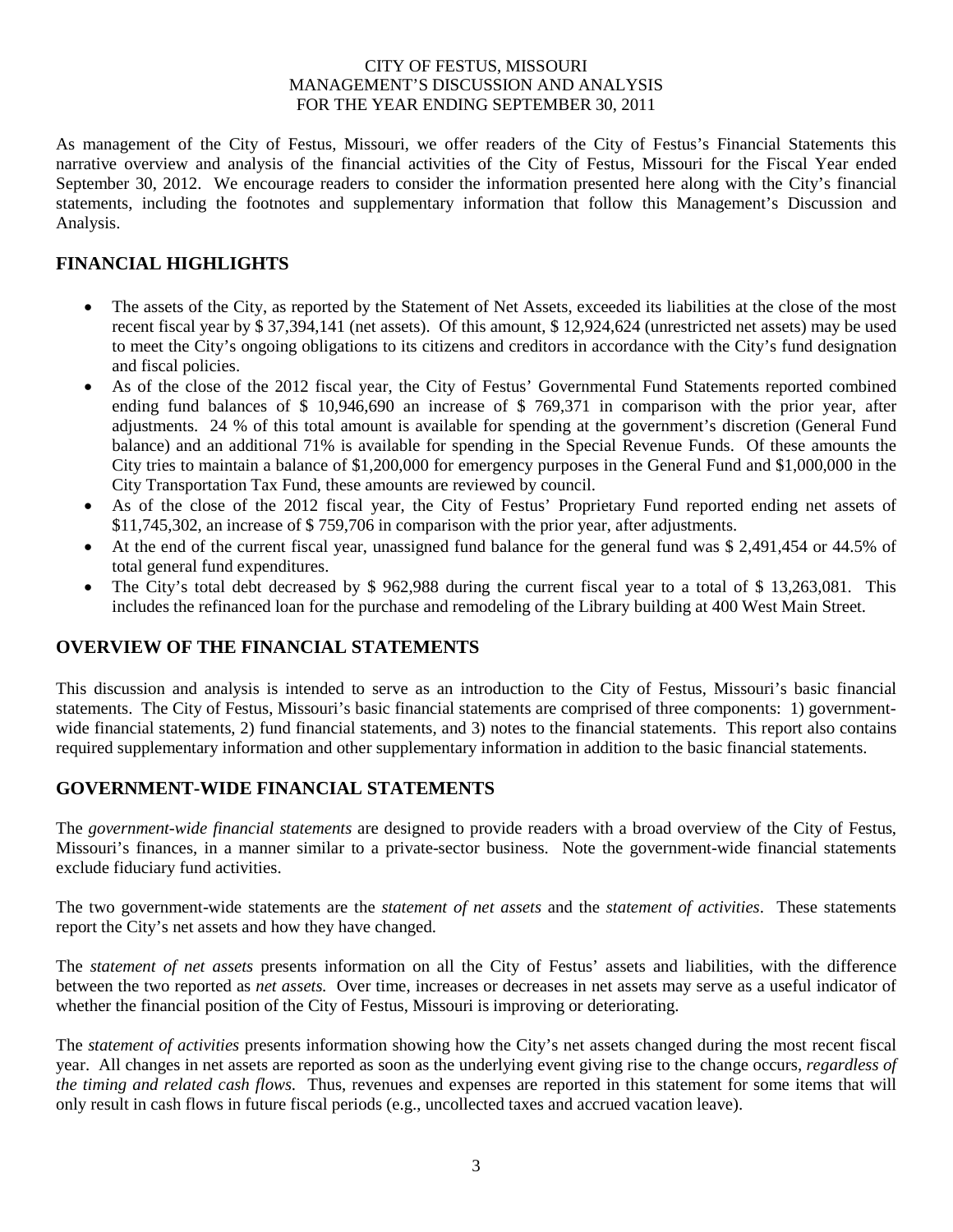## **GOVERNMENT-WIDE FINANCIAL STATEMENTS (continued)**

The government-wide financial statements distinguish functions of the City of Festus, Missouri that are principally supported by taxes and intergovernmental revenues *(governmental activities),* from other functions that are intended to recover all or a significant portion of their costs through user fees and charges *(business-type activities)*. Not only do the government-wide financial statements include the City itself (known as the primary government), but also one legally separate agency. Financial information for the component unit is shown separately from the financial information presented for the primary government. The *governmental activities* of the City of Festus, Missouri include general government, judicial, building and planning, public safety, parks and recreation, public works and a public library. The City of Festus, Missouri operates one *business-type activity* that is a water and sewer department.

## **FUND FINANCIAL STATEMENTS**

A *fund* is a grouping of related accounts that is used to maintain control over resources that have been segregated for specific activities or objectives. The City of Festus, Missouri like other state and local governments, uses fund accounting to ensure and demonstrate compliance with finance-related legal requirements. All of the funds of the City of Festus, Missouri can be divided into two categories: governmental funds and proprietary funds.

## **GOVERNMENTAL FUNDS**

*Governmental funds* are used to account for essentially the same functions reported as *governmental activities* in the government-wide financial statements. However, unlike the government-wide financial statements, governmental fund financial statement focus on *near-term inflows and outflows of expendable resources,* as well as on *balances of expendable resources* available at the end of the fiscal year. Such information may be useful in evaluating a government's near-term financing requirements.

Because the focus of governmental funds is narrower than that of the government-wide financial statements, it is useful to compare the information presented for *governmental funds* with similar information presented for *governmental activities*  in the government-wide financial statements. By doing so, readers may better understand the long-term impact of the government's near-term financial decisions. Both the governmental fund balance sheet and the governmental fund statement of revenues, expenditures, and changes in the fund balance provide a reconciliation to facilitate this comparison between *governmental funds* and the government-wide *financial statements.*

The City of Festus, Missouri maintains fifteen individual governmental funds. Information is presented separately in the governmental fund balance sheet and in the governmental fund statement of revenues, expenditures, and changes in fund balances for the General Fund, City Transportation Tax Fund, County Transportation Tax Fund, and Capital Reserve Fund, which are considered to be a major funds. Data from the other governmental funds are combined into a single, aggregated presentation called "other governmental funds". Individual fund data for each of these non-major governmental funds is provided in the form of *combining statements* in the other supplementary information section in this report.

The City of Festus, Missouri adopts an annual appropriated budget for all of its major governmental funds and all other governmental funds. Budgetary comparison statements have been provided for all budgeted funds to demonstrate legal compliance with the respective adopted budget.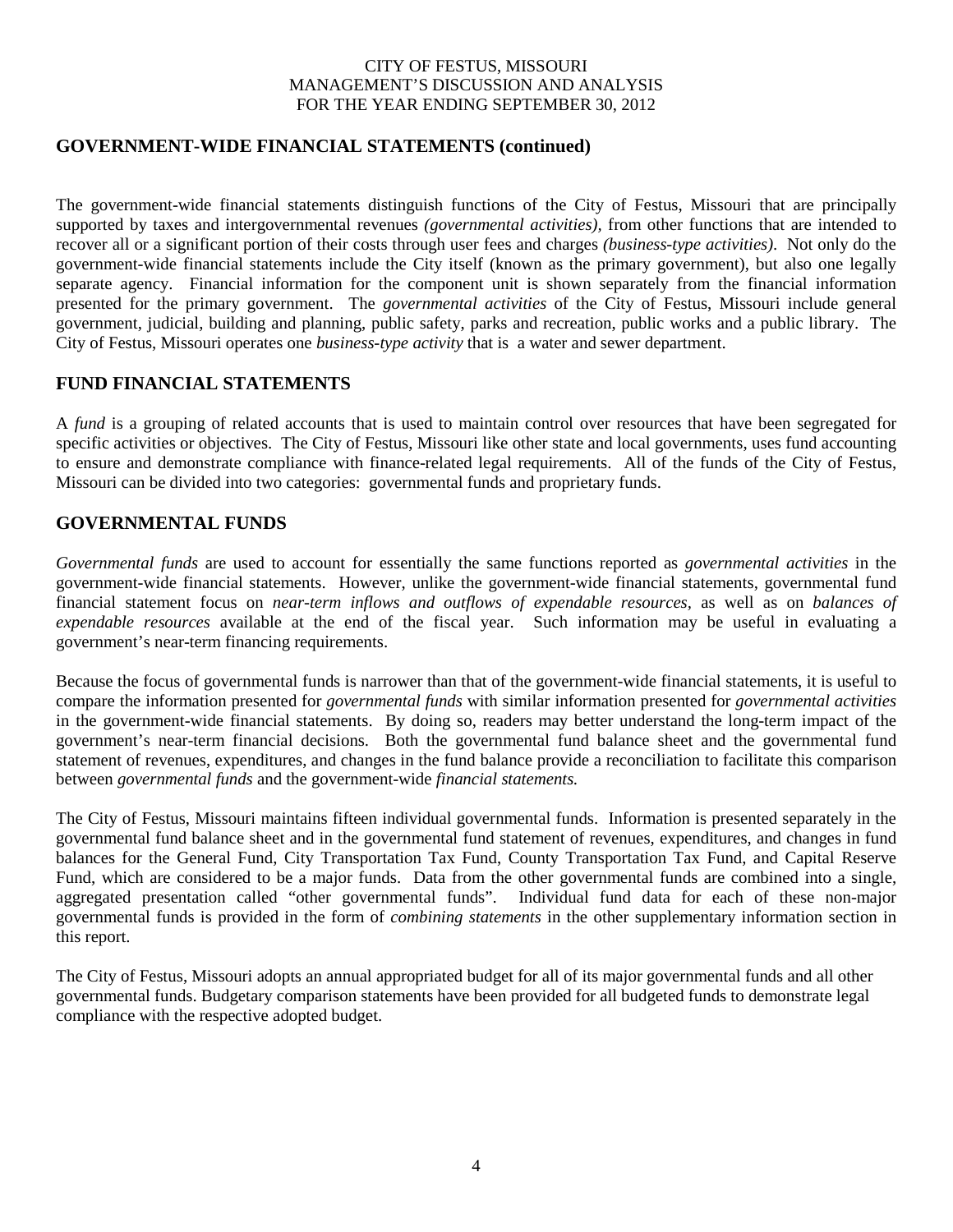## **PROPRIETARY FUNDS**

Proprietary funds are used to account for operations that are financed and operated in a manner similar to private business enterprises where the intent of the governing body is that the costs of providing goods or services to the general public on a continuing basis be financed or recovered primarily through user charges; or where the governing body has decided that periodic determination of revenues earned, expenses incurred and/or net income is appropriate for capital maintenance, public policy, management control, accountability or other purposes. The City has one enterprise fund, which is the water and sewer fund. The proprietary fund financial statements provide information for the Water and Sewer fund since it is considered to be a major fund of the City. .

## **NOTES TO THE BASIC FINANCIAL STATEMENTS**

The notes provide additional information that is essential to a full understanding of the data provided in the governmentwide and fund financial statements.

## **OTHER INFORMATION**

In addition to the basic financial statements and accompanying notes, this report also presents certain *required supplementary information* concerning the City of Festus's progress in funding its obligations to provide pension benefits to its employees**.**

## **OTHER SUPPLEMENTARY INFORMATION**

The combining and individual fund statements, referred to earlier in connection with non-major governmental funds, are presented immediately following the required supplementary information.

## **GOVERNMENT-WIDE FINANCIAL ANALYSIS-FINANCIAL ANALYSIS OF THE CITY AS A WHOLE**

This is the ninth year that the City has presented its financial statements under the reporting model required by the Governmental Accounting Standards Board Statement No. 34 (GASB 34), *Basic Financial Statements and Management's Discussion and Analysis for State and Local Governments.* Therefore, a comparative analysis of government-wide data is provided.

As noted earlier, net assets may serve over time as a useful indicator of a government's financial position. In the case of the City of Festus, Missouri, assets exceeded liabilities by \$ 37,394,141 at the close of the most recent fiscal year.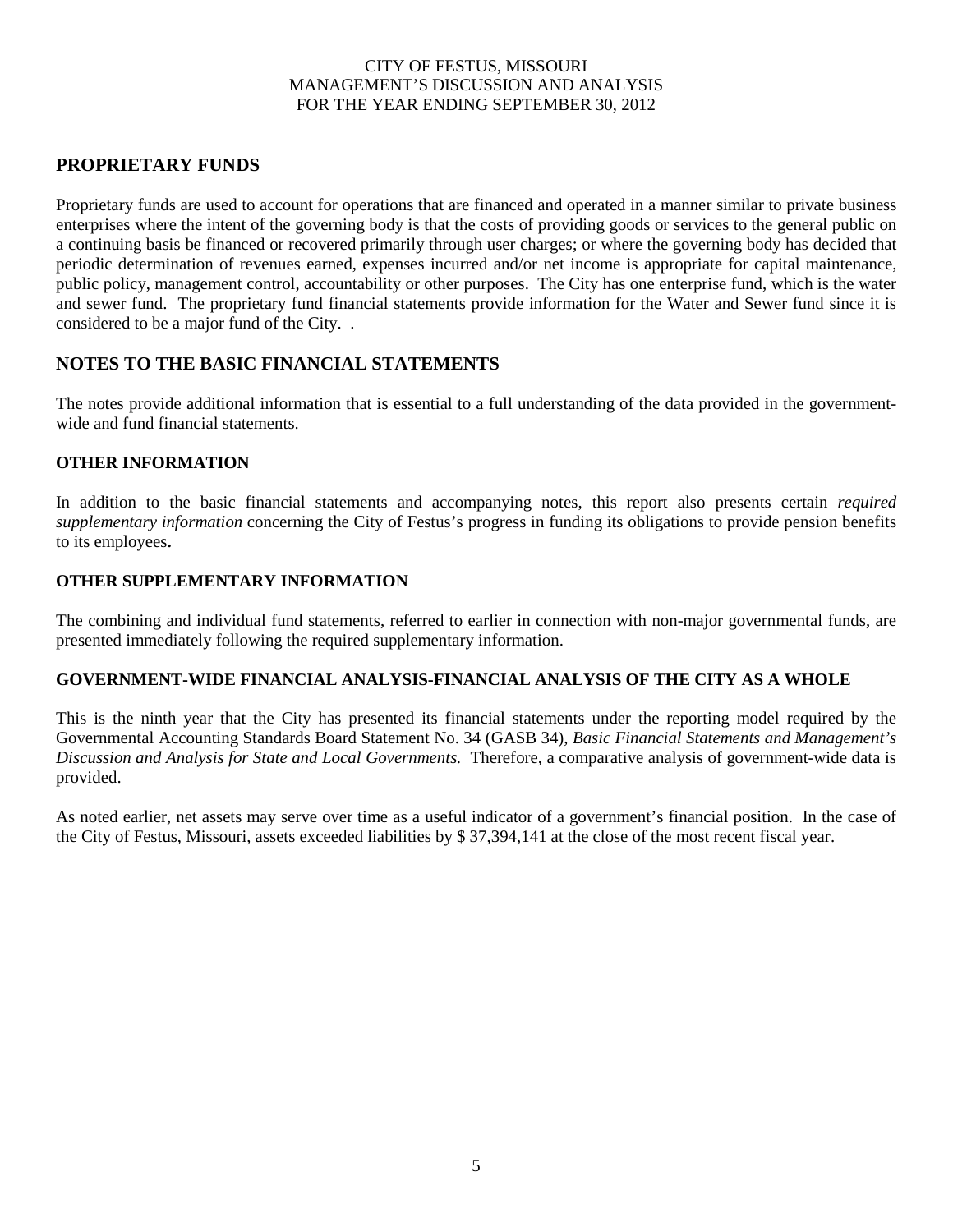|                          |              | Governmental      |              | <b>Business-Type</b> | <b>Total</b>             |              |  |  |  |
|--------------------------|--------------|-------------------|--------------|----------------------|--------------------------|--------------|--|--|--|
|                          |              | <b>Activities</b> |              | <b>Activities</b>    |                          |              |  |  |  |
|                          | 2011         | 2012              | 2011         | 2012                 | 2011                     | 2012         |  |  |  |
| <b>Assets</b>            |              |                   |              |                      |                          |              |  |  |  |
| Current & Other Assets   | \$15,296,537 | \$16,130,731      | \$11,433,193 | \$11,589,379         | \$26,729,730             | \$27,720,110 |  |  |  |
| Capital Assets, Net      | 16,035,631   | 16,690,666        | 9,334,281    | 9,210,783            | 25,369,912               | 25,901,449   |  |  |  |
| <b>Total Assets</b>      | 31, 332, 168 | 32,821,397        | 20,767,474   | 20,800,162           | 52,099,642               | 53,621,559   |  |  |  |
| <b>Liabilities</b>       |              |                   |              |                      |                          |              |  |  |  |
| Long-Term Liabilities    | 4,975,559    | 4,759,270         | 9,250,510    | 8,503,811            | 14,226,069               | 13,263,081   |  |  |  |
| <b>Other Liabilities</b> | 2,264,426    | 2,413,288         | 531,368      | 551,049              | 2,795,794                | 2,964,337    |  |  |  |
| <b>Total Liabilities</b> | 7,239,985    | 7,172,558         | 9,781,878    | 9,054,860            | 17,021,863               | 16,227,418   |  |  |  |
| <b>Net Assets</b>        |              |                   |              |                      |                          |              |  |  |  |
| Invested in Capital      |              |                   |              |                      |                          |              |  |  |  |
| Assets,                  |              |                   |              |                      |                          |              |  |  |  |
| Net of Related Debt      | 14,260,410   | 14,702,150        | 6,495,981    | 6,795,944            | 20,756,391               | 21,498,094   |  |  |  |
| Restricted               | 16,167       | 1,844             | 3,151,296    | 2,969,579            | 3,167,463                | 2,971,423    |  |  |  |
| Unrestricted             | 9,815,606    | 10,944,845        | 1,338,319    | 1,979,779            | 11,153,925<br>12,924,624 |              |  |  |  |
| <b>Total Net Assets</b>  | \$24,092,183 | \$25,648,839      | \$10,985,596 | \$11,745,302         | \$35,077,779             | \$37,394,141 |  |  |  |

### **City of Festus Net Assets**

The largest portion of the City's net assets reflects its investment in capital assets (e.g., land, buildings, machinery, and equipment); less any related debt used to acquire those assets that is still outstanding. The City uses these capital assets to provide services to citizens; consequently, these assets are not available for future spending. Although the City's investment in its capital assets is reported net of related debt, it should be noted that the resources needed to repay this debt must be provided from other sources, since the capital assets themselves cannot be used to liquidate these liabilities**.**

An additional portion of the City's net assets 7.95 % represents resources that are subject to external restrictions on how they may be used. The remaining balance of unrestricted net assets of \$ 12,924,624 may be used to meet the City's ongoing obligations to citizens and creditors.

As of September 30, 2012, the City of Festus, Missouri is able to report positive balances in all of the net assets for the current year-end.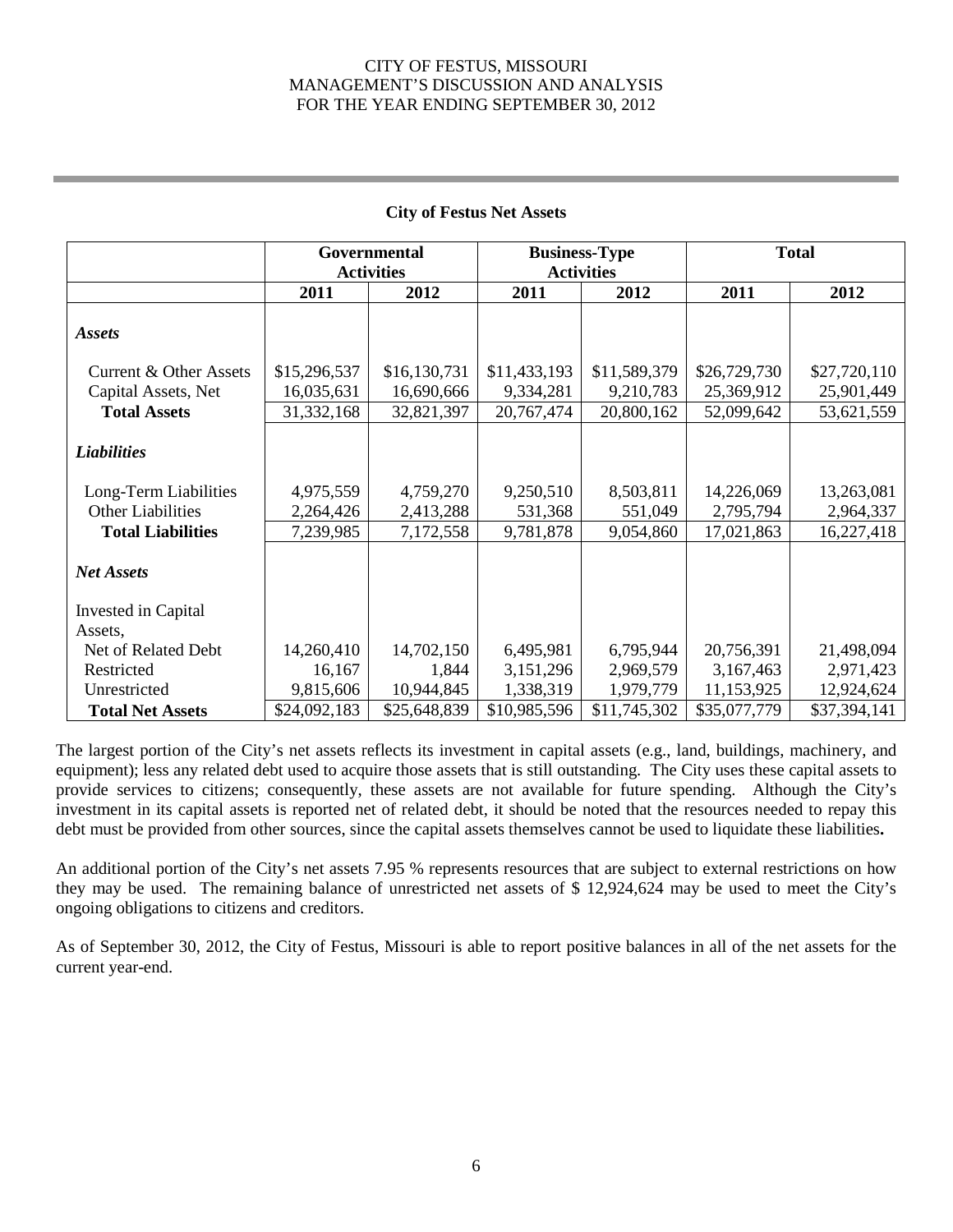Key elements of the changes in net assets are as follows:

| <b>City of Festus</b><br><b>Statement of Activities</b> | Government<br><b>Activities</b> |             |               | <b>Business-Type</b><br><b>Activities</b> | <b>Totals</b> |                         |  |  |
|---------------------------------------------------------|---------------------------------|-------------|---------------|-------------------------------------------|---------------|-------------------------|--|--|
|                                                         | 2011                            | 2012        | 2011          | 2012                                      | 2011          | 2012                    |  |  |
|                                                         |                                 |             |               |                                           |               |                         |  |  |
| <b>Revenues</b>                                         |                                 |             |               |                                           |               |                         |  |  |
| Program Revenues:                                       |                                 |             |               |                                           |               |                         |  |  |
| <b>Charges for Services</b>                             | \$1,776,203                     | \$2,023,265 | \$3,909,985   | \$4,367,414                               | \$5,686,188   | \$6,390,679             |  |  |
| <b>Operating Grants</b>                                 | 269,017                         | 179,729     |               |                                           | 269, 017      | 179, 729                |  |  |
| Capital<br>$\&$<br>Grants                               |                                 |             |               |                                           |               |                         |  |  |
| Contributions                                           | 563,686                         | 567,615     | 50,206        | 102,625                                   | 613,892       | 670,240                 |  |  |
| <b>General Revenues:</b>                                |                                 |             |               |                                           |               |                         |  |  |
| <b>Taxes</b>                                            | 7,935,572                       | 7,478,773   |               |                                           | 7,935,572     | 7,478,773               |  |  |
| Licenses (taxes)                                        | 195,989                         | 198,507     |               |                                           | 195,989       | 198,507                 |  |  |
| Investment Income                                       | 43,639                          | 34,961      | 164,455       | 146,303                                   | 208,094       | 181,264                 |  |  |
| Gain/Loss, on disposal                                  | (1,947)                         | (9,039)     | 1,930,029     | (17,673)                                  | 1,928,082     | (26, 712)               |  |  |
| Miscellaneous                                           | 77,499                          | 140,336     | 26,729        | 5,922                                     | 104,228       | 146,258                 |  |  |
| <b>Total Revenue</b>                                    | 10,859,658                      | 10,614,147  | 6,081,404     | 4,604,591                                 | 16,941,062    | 15,218,738              |  |  |
|                                                         |                                 |             |               |                                           |               |                         |  |  |
| <b>Expenses</b>                                         |                                 |             |               |                                           |               |                         |  |  |
| Administration                                          | 689,929                         | 675,698     |               |                                           | 689,929       | 675,698                 |  |  |
| Court                                                   | 144,477                         | 143,274     |               |                                           | 144,477       | 143,274                 |  |  |
| <b>Building Department</b>                              | 399,038                         | 340,057     |               |                                           | 399,038       | 340,057                 |  |  |
| Police                                                  | 2,262,492                       | 2,200,661   |               |                                           | 2,262,492     | 2,200,661               |  |  |
| Dispatch                                                | 510,714                         | 507,062     |               |                                           | 510,714       | 507,062                 |  |  |
| Fire                                                    | 379,047                         | 380,013     |               |                                           | 379,047       | 380,013                 |  |  |
| <b>Emergency Management</b>                             | 29,837                          | 21,164      |               |                                           | 29,837        | 21,164                  |  |  |
| <b>Street</b>                                           | 1,828,230                       | 1,586,648   |               |                                           | 1,828,230     | 1,586,648               |  |  |
| Health                                                  | 110,853                         | 110,483     |               |                                           | 110,853       | 110,483                 |  |  |
| Library                                                 | 339,618                         | 329,005     |               |                                           | 339,618       | 329,005                 |  |  |
| Parks                                                   | 616,123                         | 629,792     |               |                                           | 616,123       | 629,792                 |  |  |
| Public Works                                            |                                 |             |               |                                           |               |                         |  |  |
| Non-Departmental                                        | 1,379,079                       | 1,672,176   |               |                                           | 1,379,079     | 1,672,176               |  |  |
| Economic Development                                    |                                 |             |               |                                           |               |                         |  |  |
| <b>Interest and Fiscal Charges</b>                      | 95,631                          | 111,457     |               |                                           | 95,631        | 111,457                 |  |  |
| Airport                                                 |                                 |             | 8,606         |                                           | 8,606         |                         |  |  |
| Water and Sewer                                         |                                 |             | 3,811,250     | 4,194,885                                 | 3,811,250     | 4,194,885               |  |  |
| <b>Total Expenses</b>                                   | 8,785,068                       | 8,707,490   | 3,819,856     | 4,194,885                                 | 12,604,924    | $\overline{12,902,375}$ |  |  |
| Special Items:                                          |                                 |             |               |                                           |               |                         |  |  |
| Transfers                                               | 1,597,433                       | (350,000)   | (1,597,433)   | 350,000                                   |               |                         |  |  |
| Increase (decrease)                                     | \$3,672,023                     | \$1,556,657 | \$<br>664,115 | \$<br>759,706                             | \$4,336,138   | \$2,316,363             |  |  |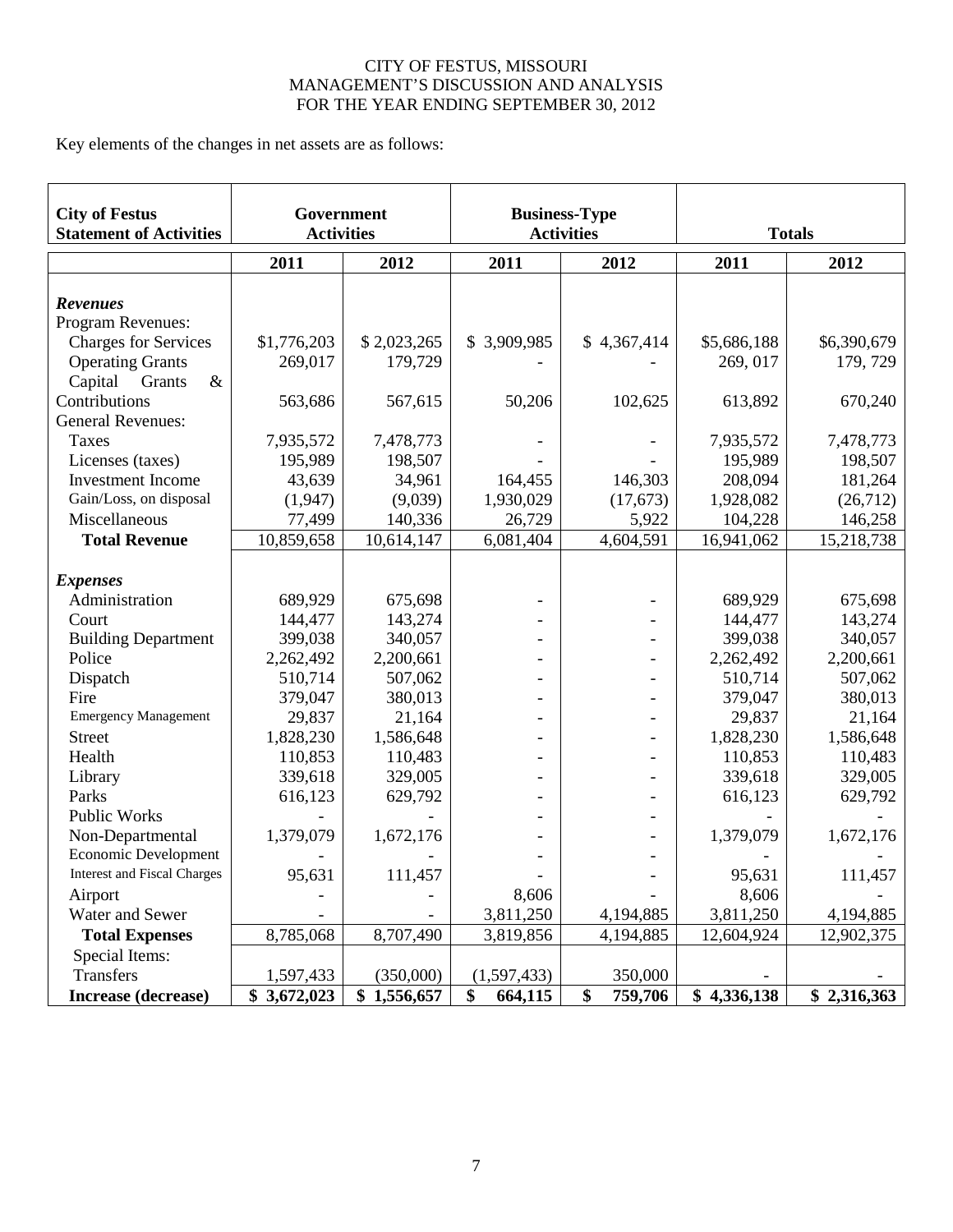## **SIGNIFICANT CHANGES IN NET ASSETS**

## **Governmental Activities:**

Some of the changes noted are:

- Property taxes increased by .78% or \$ 5,764 from the prior year. Taxes other increased by 5.0% for the year for the Government Activities Funds. The sales tax collections net of reimbursements for all governmental funds, decreased \$ 535,899 or (9.3)% - the majority of the decrease (\$460,560) is from County T-Tax since the prior year included deferred revenue for a major street project . The utility gross receipts tax had an increase of \$1,422 or .2% compared to last year's receipts. The state gas tax increased by 9.3% and the vehicle sales tax increased by \$10,711 compared to last year. The City's business licenses increased by 1.3% and building permits decreased from last year by (\$16,657) and Occupancy Permits increased by \$3,314.
- The City began the collection of a two percent tourism tax in fiscal year 2003 to promote tourism in the City and to be used towards improvements to City parks. In 2012 the citizens voted to increase the Tourism tax to 5%. The City has collected \$ 106,414 for the fiscal year ending 2012 and \$ 79,849 for the fiscal year ending 2011. The Tourism Board has chosen to match funds up to \$150,000 to improve the ball fields-project started 2012.
- The City has set up a special allocation fund to deposit 50% of sales tax revenues generated from the Lowe's and Home Depot stores, which will get reimbursed back to them for certain infrastructure costs (see notes to the financial statements for more detail).

## **FINANCIAL ANALYSIS OF THE CITY OF FESTUS, MISSOURI'S FUNDS**

As noted earlier, City of Festus, Missouri uses fund accounting to ensure and demonstrate compliance with financerelated legal requirements**.** 

## **GOVERNMENTAL FUNDS**

The focus of the City of Festus, Missouri's governmental funds is to provide information on inflows and balances of available expendable resources. Such information is useful in assessing the City's financial requirements. In particular, unreserved fund balance may serve as a useful measure of a government's net resources available for spending at the end of the fiscal year.

At the end of year 2012, the unassigned fund balance of the general fund was \$ 2,491,454, while the total fund balance was \$3,124,075. As a measure of the general funds liquidity, it may be useful to compare both unassigned fund balance and total fund balance to total fund expenditures and transfers out. Unassigned fund balance represents 44.5% of total general fund expenditures and transfers out of \$ 5,600,384, while total fund balance represents 55.8% of total general fund expenditures and transfers out.

The fund balance of the City's general fund increased by \$ 662,402 or 26.9%, from the prior-year fund balance. The change of the current year's fund balances is due to:

• Overall General Revenue Fund revenues were up \$194,552 as compared to the previous year. There was also a decrease in expenditures of approximately \$ 334,000. Also the transfers-in increased by \$ 118,394, since the Capital Reserve fund transferred funds set aside for one-half the Dispatch 911 system plus transferred for repair to the roof of the rental building in 2012. The transfers-out decreased to zero in 2012.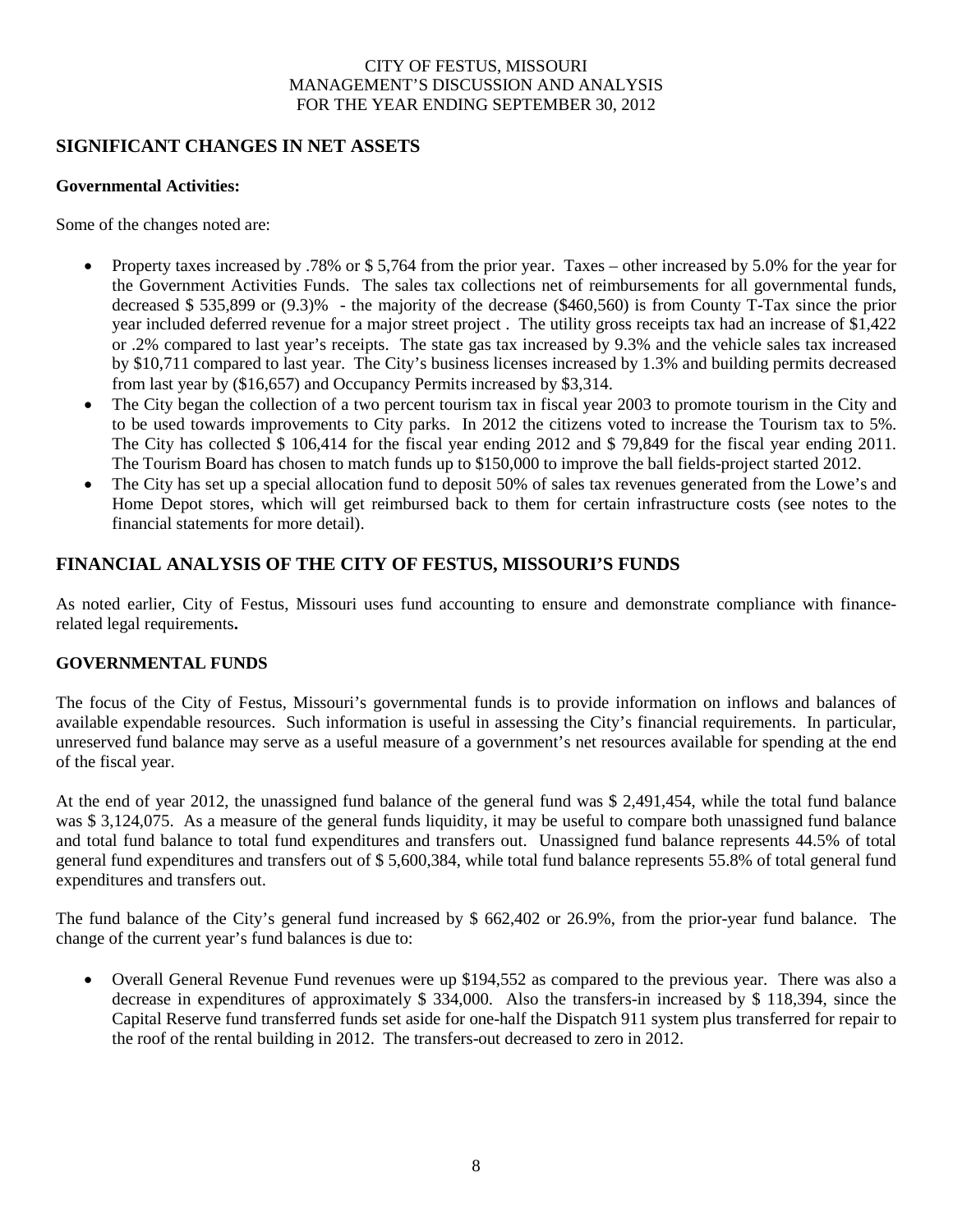## **GOVERNMENTAL FUNDS (continued)**

• General Fund expenditures decreased due to various reasons including capital expenditures in 2011 of over \$52,000 improvement to the boiler system at City Hall, \$115,500 in air packs purchased for the Fire Department with grant monies, and 2011 was the final payment of \$80,000 on the training center; other differences included not replacing two retired employees and moving other employees to different departments,

• Changes in fund balances for other major governmental funds can be described as follows:

- The City Transportation Fund balance increased by \$ 101,158 or 4% from the prior-year. The expenditures increased by \$ 192,093, with an decrease in operating expenses of \$122,620 and an increase in capital purchases of over \$ 314,000 due to increasing the street repair projects. At the end of September 30, 2012, the spendable portion of the fund balance of \$2,615,044 is available for spending at the City's discretion on transportation projects.
- The County Transportation Fund increased by \$1,816 or . 8% from the prior year. At the end of September 30, 2012 the fund balance of \$229,954 is essentially a reserve needed in order to pay for expenditures up front until the City can request reimbursement through the County. There was deferred revenue in the amount of \$ 497,956 available at September 30, 2012. Both revenues and expenditures increased by approximately \$87,000 due to the way the projects are reimbursed by County.

## **PROPRIETARY FUNDS**

Business-type activities – Water and Sewer Fund, increased the City's net assets by \$ 759,706, which is an increase of more than 6.9% over the prior fiscal year. Key elements of this change are as follows:

• The City water sales increased in the amount of \$308,600 or 12.1% from the prior year. The City sewer sales increased in the amount of \$ 106,881 or 9.3%.

## **CAPITAL ASSETS**

The City of Festus' investment in capital assets for its governmental and business type activities as of September 30, 2012 amounts to \$25,901,450 (net of accumulated depreciation). This investment in capital assets includes land, buildings and system improvements, machinery and equipment, park facilities, roads and bridges. The increase in the City of Festus' investment in capital assets for the current fiscal year was 2.1%, (a 4.1% increase for governmental activities and a (1.3%) decrease for business-type activities).

Major capital asset events during the current fiscal year included the following:

## **Governmental Activities**:

- Construction in Progress decreased predominately due to over \$925,000 of the Sunshine Drive project being completed and capitalized and then over \$180,000 of Sunset Park project being added.
- Buildings and Other Improvements included a new roof on the rental building and improvements to the public works back building.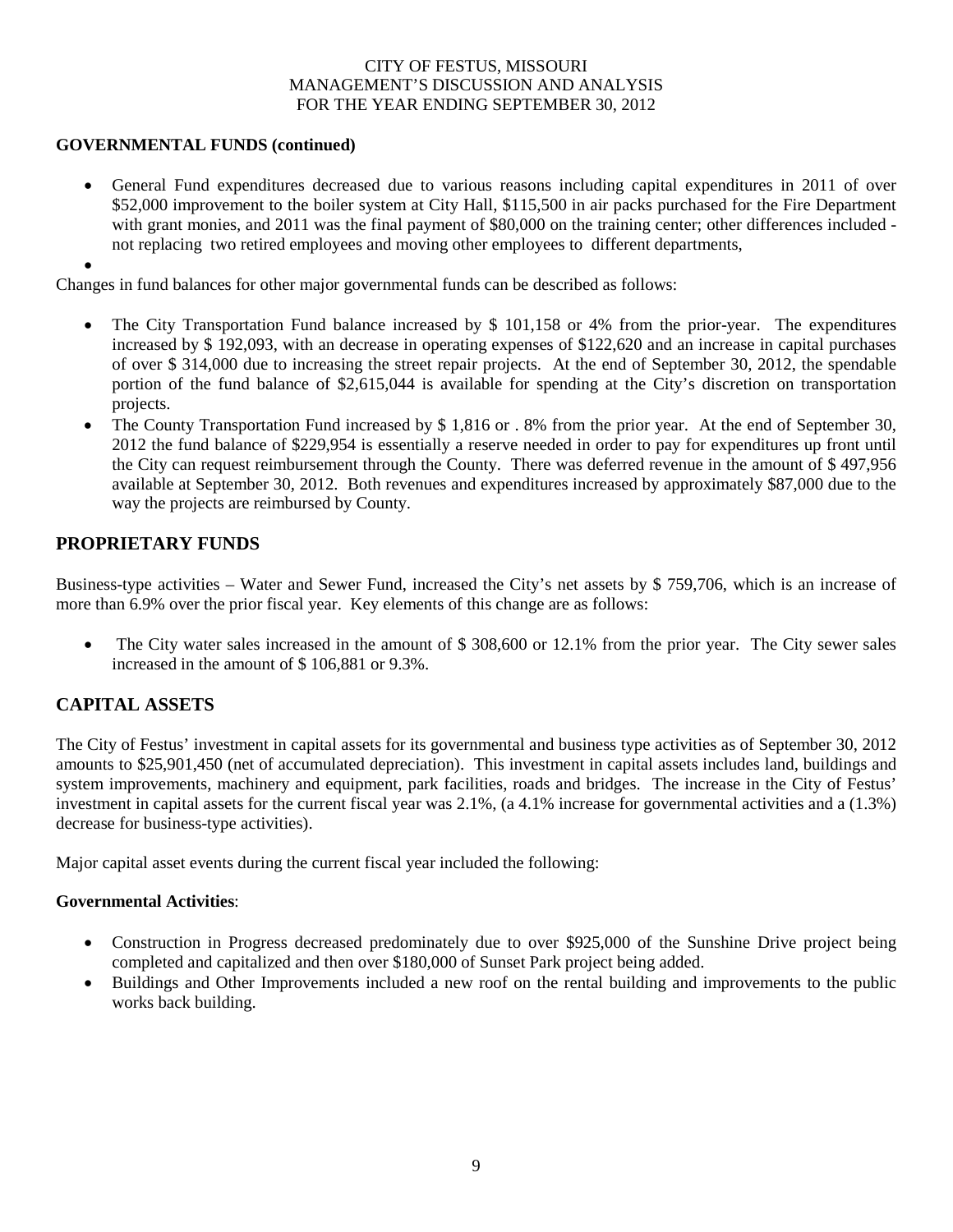## **Governmental Activities (continued)**

- Office equipment (mainly computers and software) was purchased for various departments. Also there were reductions of computers retired by various departments.
- Additions to Automotive Equipment for the year included a pickup with animal transport unit for Animal Control and new pickup for the Parks. There were several vehicles disposed of during the year including the old Animal Control vehicle, a street sweeper, and several old police vehicles.
- Machinery and equipment acquired during the year included an ice maker and thermal camera for the Fire Department; radios for emergency management; a light bar for Police; striper, sign laminator, backhoe bucket, and salt spreader for Street Department; and pitching mounds and a snow plow for the Parks Department. Also during the year several Fire Department items were sold or retired – boat, depth finder, outdated gear, helmets, jaws of life, and other rescue equipment. The Parks Department donated the skate park equipment to Jefferson County. The Street Department also sold or retired equipment – v-box spreaders, snowplows and a chipper.
- Additions to infrastructure and land improvements included street overlays from 2012 projects \$445,129, the Gannon Enhancement street project - \$ 701,799, and the Sunshine Drive street project - \$ 925,278. Also, in 2012 there were additions of new sidewalks totaling \$ 72,435, storm water improvements of \$49,085 and \$ 15,562 of new fencing at Sunset Park. The old fencing and lighting at Sunset Park were removed from capital assets.

### **Business-Type Activities**:

- On Central Avenue the 12" water main was replaced at a cost of \$170,208.
- There was additional lining added to the sewers at a cost of \$70,499.
- A scrubber was added for Jersey Lift Station and a Neptune mobile collector was purchased.

| <b>City of Festus Capital Assets</b><br>(net of depreciation) |                 | <b>Government Activities</b> |     | <b>Business-type Activities</b> |               | <b>Total</b><br><b>Capital Assets</b> |            |      |            |
|---------------------------------------------------------------|-----------------|------------------------------|-----|---------------------------------|---------------|---------------------------------------|------------|------|------------|
|                                                               | 2011            | 2012                         |     | 2011                            | 2012          |                                       | 2011       | 2012 |            |
|                                                               |                 |                              |     |                                 |               |                                       |            |      |            |
| Land                                                          | 1,506,298<br>\$ | 1,506,298<br>\$              | \$. | 194,059                         | \$<br>194,059 | \$                                    | 1,700,357  | \$.  | 1,700,357  |
| Assets held for sale                                          |                 | 3,899                        |     | 52,432                          | 52,432        |                                       | 52,432     |      | 56,331     |
| <b>Construction in Progress</b>                               | 949,975         | 400,421                      |     | 24,947                          | 23,097        |                                       | 974.922    |      | 423,518    |
| Systems and Improvements                                      |                 |                              |     | 8,174,621                       | 8,151,580     |                                       | 8,174,621  |      | 8,151,580  |
| Buildings and Other Improvements                              | 3,665,523       | 3,519,861                    |     | 78,207                          | 73,537        |                                       | 3,743,730  |      | 3,593,398  |
| Office Equipment                                              | 112,598         | 91,544                       |     |                                 |               |                                       | 112,598    |      | 91,544     |
| Automotive Equipment                                          | 643,082         | 478,108                      |     | 161,942                         | 115,537       |                                       | 805,024    |      | 593,645    |
| Machinery and Equipment                                       | 545,120         | 432,075                      |     | 625,984                         | 579,063       |                                       | 1,171,104  |      | 1,011,138  |
| <b>Furniture and Fixtures</b>                                 |                 |                              |     | 2,500                           | 2,228         |                                       | 2,500      |      | 2.228      |
| Computer Equipment                                            |                 |                              |     | 11,496                          | 11,664        |                                       | 11,496     |      | 11,664     |
| Infrastructure                                                | 6,252,279       | 5,954,426                    |     |                                 |               |                                       | 6,252,279  |      | 5,954,426  |
| Land Improvements                                             | 2,360,756       | 4,304,035                    |     | 8,093                           | 7,586         |                                       | 2,368,849  |      | 4,311,621  |
| Capital Assets, Net                                           | 16,035,631      | 16,690,667                   |     | 9,334,281                       | 9,210,783     |                                       | 25,369,912 | \$   | 25,901,450 |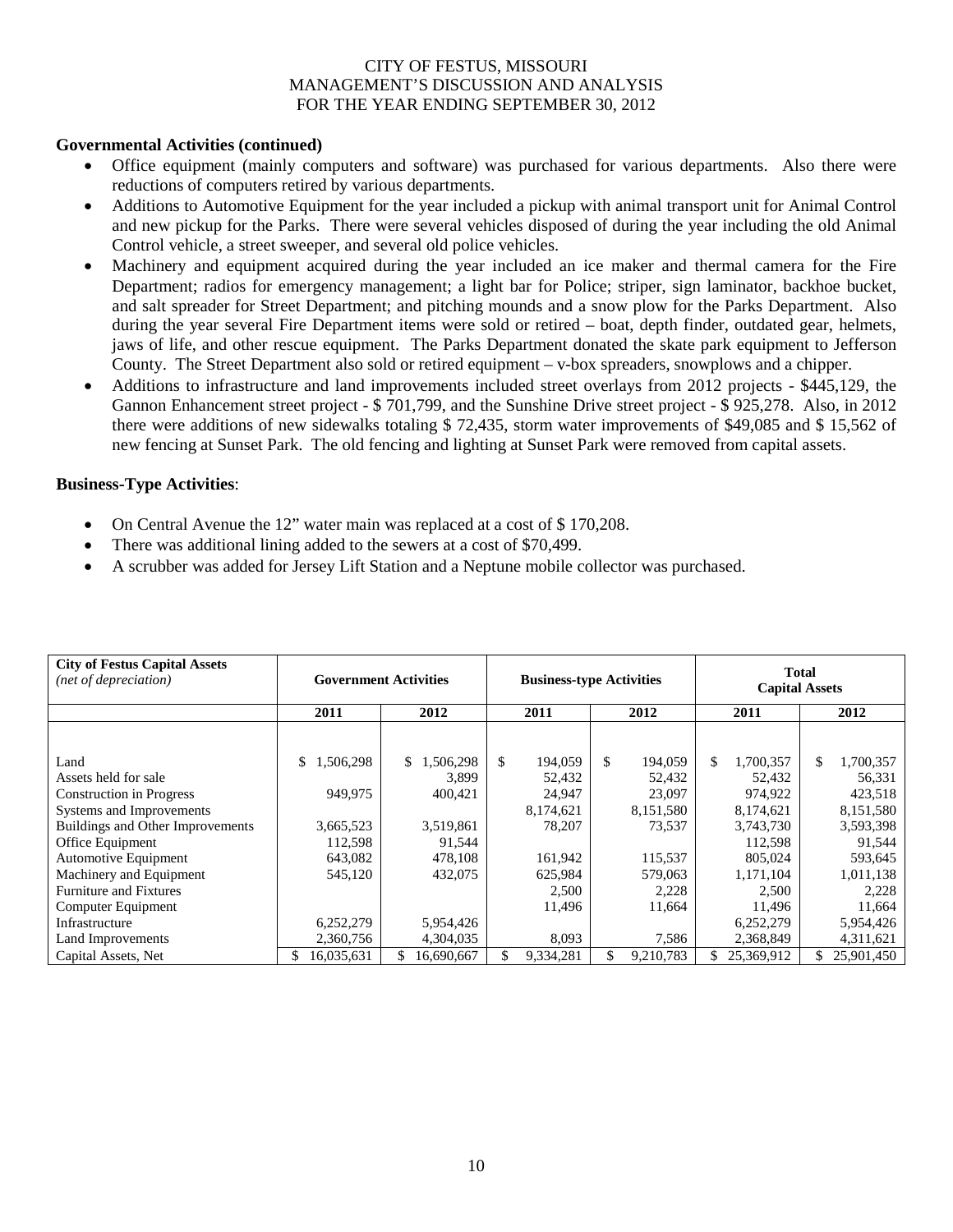## **LONG - TERM DEBT**

## **Governmental Activities:**

At the end of September 30, 2012 the City had outstanding long-term debt obligations for governmental activities in the amount of \$ 4,759,270 compared to \$4,975,559 in 2011. The City's obligations include a Neighborhood Improvement District Bonds in the amount of \$415,095 that will be assessed to property owners benefiting from improvements within the Bailey Station, Tanglewood, and Alexander Heights Subdivisions over the next 11 years. Capital lease obligations outstanding totaled \$82,062, which include a capital lease for computers, a capital lease for a voice recorder, and a lease for a fire truck. The 2012 Certificate of Participation was issued to refinance the lease purchase of the Library building. The Notes Payable is the balance due to Lowe's and Home Depot for reimbursement of infrastructure costs, which is to be repaid with a specified portion of the sales tax collected by those companies. (See Notes to the Financial Statement - Long Term Debt for further clarification of the agreements).

## **Business-type Activities:**

At the end of September 30, 2012, the City had outstanding long-term debt obligations for business-type activities in the amount of \$ 8,503,811 compared to \$ 9,250,510 in 2011. The Neighborhood Improvement District (NID) Bonds totaling \$159,913 have various maturity dates out to 2022. The Certificates of Participation Series 2005 is for the installation of the 18" parallel sewer line, net of the discount and the \$ 821,139 is due in annual installments through 2025. The revenue bonds consist of various series and installments, which are due through July 2023. The notes payable includes the SRF-2001C and SRF-2002B. (See Notes to the Financial Statement - Long Term Debt for further clarification of the agreements).

| <b>City of Festus</b><br><b>Outstanding Long-Term</b><br>Debt Obligations<br>September 30, |             | <b>Governmental Activities</b> |                                      | <b>Business-Type Activities</b>             | <b>Totals</b>                |                           |  |  |  |  |
|--------------------------------------------------------------------------------------------|-------------|--------------------------------|--------------------------------------|---------------------------------------------|------------------------------|---------------------------|--|--|--|--|
|                                                                                            | 2011        | 2012                           | 2011                                 | 2012                                        | 2011                         | 2012                      |  |  |  |  |
| Capital Leases<br>Revenue Bonds                                                            | \$1,598,086 | \$<br>82,062                   | \$<br>$\qquad \qquad -$<br>5,954,497 | -S<br>$\overline{\phantom{0}}$<br>5,411,783 | 1,598,086<br>\$<br>5,954,497 | 82,062<br>\$<br>5,411,783 |  |  |  |  |
| <b>NID</b>                                                                                 | 447,580     | 415,095                        | 172,428                              | 159,913                                     | 620,008                      | 575,008                   |  |  |  |  |
| Certificates of Participation                                                              |             | 1,440,000                      | 865,470                              | 821,139                                     | 865,470                      | 2,261,139                 |  |  |  |  |
| Notes Payable                                                                              | 2,929,893   | 2,822,113                      | 2,258,115                            | 2,110,976                                   | 5,188,008                    | 4,933,089                 |  |  |  |  |
| <b>Total</b>                                                                               | \$4,975,559 | \$4,759,270                    | \$9,250,510                          | 8,503,811<br>S                              | \$14,226,069                 | 13,263,081                |  |  |  |  |

## **SIGNIFICANT VARIANCES BETWEEN BUDGETS AND ACTUAL EXPENDITURES**

In the general fund, the following significant variances occurred between budget, amended (final) budget and actual expenditures:

• General revenues showed an increase of \$417,818 over the amended budget. Conservatism was used in designating a budget amount for Property Taxes, Sales Tax, Utility Gross Receipts, 911 Tax, and Court Fines and all had revenues higher than budget. The major reason for the increase was court fines which were \$364,853 over budgeted, primarily due to changing procedures and clearing up some older cases. The only area where the revenues were under budget was Service Charges, and that was due to the trash contract being renewed with a lower fee being charged to consumers in January.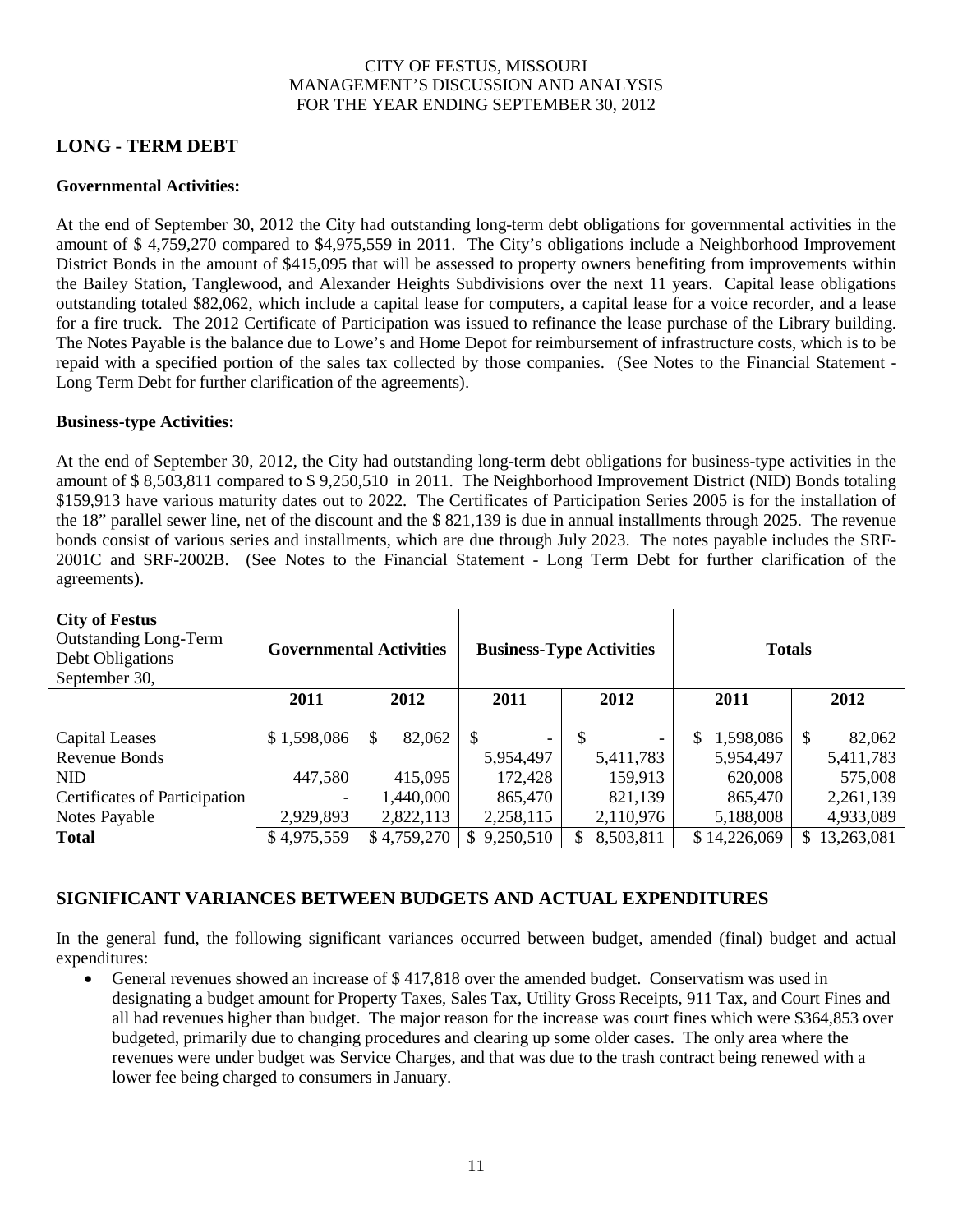## **SIGNIFICANT VARIANCES BETWEEN BUDGETS AND ACTUAL EXPENDITURES (continued)**

- Under administration, the department was under total operating budget by \$18,054. This included savings of over \$6,300 in bank fees, over \$4,800 in building maintenance, over \$5,300 in utility bills, over \$6,200 in office expenses and over \$4,400 in ordinance codification expenses.
- The court was \$4,487, under operating budget for the year. Their office expenses were \$2,389 under amount budgeted.
- The building department did not need monies budgeted for legal fees and computer service fees. They also were under budget on the office expenses and maintenance costs. The building department was \$ 34,438 under budget.
- The police department was under budget by \$45,807, which included over \$49,000 in savings in wages and benefits, the savings can be attributed to not replacing three officers for several months after leaving.
- Dispatch was \$17,075 under budget in total, which includes savings in overtime, benefits, maintenance contracts, and training.
- The fire department volunteer firefighters were 6% under budget and the vehicle and maintenance expenses were \$8,012 or 26% under budget due mainly to only spending 86% of their heavy equipment maintenance line, and only 26% of the Light Equipment maintenance line.
- The Emergency Management budget was under by 41% or \$7,738, primarily due to not needing to spend monies on the Citizen Corp or to replenish the emergency supplies.
- The street department was under budget by \$ 39,280.
- The non-departmental budget was under operating budget by \$44,873. As noted in revenues the trash contract was up and the new service charge was less that amount in budget.

Other significant variances occurred between budget, amended budget and actual expenditures for other major governmental funds can be described below:

- The City's Transportation Tax Fund showed sales tax revenues coming in \$ 29,693 more than what was budgeted and the investment income coming in \$ 3,509 more than budget. Plus there were insurance claims of \$ 13,644 and asset sales of \$ 4,282 that had not been budgeted. The grant revenue was \$ 95,863 under amount budgeted due to delays in the Central Avenue project.
- Operating expenditures for the City's Transportation Tax Fund were \$ 270,768 under the amount budgeted. The primary categories for this were wages and benefits under budget, in part due to the allowing of comp time rather than paid overtime. Other areas of budget savings include material and supply, which was \$99,628 under budget and special expenses, which were \$ 32,896 under budget. The capital outlay being under budget is due to the delay in the Central Avenue project.
- The County Transportation Tax Fund showed taxes under budget by \$ 18,480, since the tax revenues are requested from County after we spend the money on a Capital project. Capital Outlay expenditures in this fund were under budget by \$ 324,164, since some of the projects budgeted were not yet complete and the expenditures will need to be re-budgeted next year.

Variances noted in non-major governmental funds, include:

- Property taxes in all funds were 4% over what was projected, due to a higher collection rate of delinquent taxes.
- The Library Fund's Other Revenue was over budget due to contributed revenue from other funds of \$44,954 for capital building improvements, which was also over budget.
- The Park Fund operating expenses were under budget by \$79,249, this is in part due to \$24,639 of wages and benefits being capitalized, thus the capital expenses were over budget.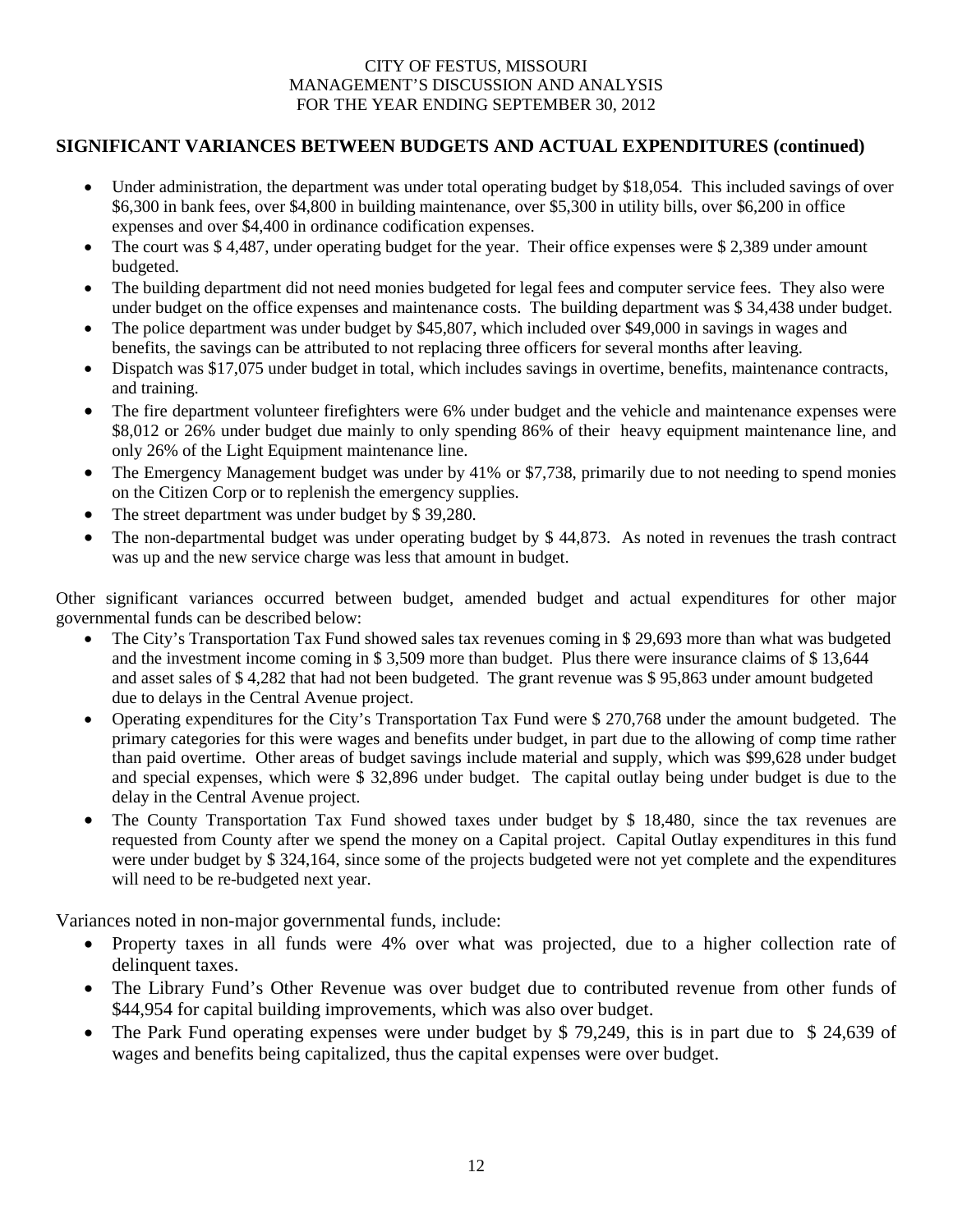## **SIGNIFICANT VARIANCES BETWEEN BUDGETS AND ACTUAL EXPENDITURES (continued)**

• The Storm Water Fund showed operating expenses under budget by \$56,255 due to not proceeding with as many storm drain projects and the capital portion of the budget was under since the lining of the pipes was not completed until after the fiscal year ended.

## **REQUESTS FOR INFORMATION**

This financial report is designed to provide a general overview of the City of Festus, Missouri's finances for all those with an interest in the government's finances. Questions concerning any of the information provided in this report or requests for additional financial information should be addressed to the Office of the Director of Finance and Administration, 711 West Main Street, Festus, MO 63028.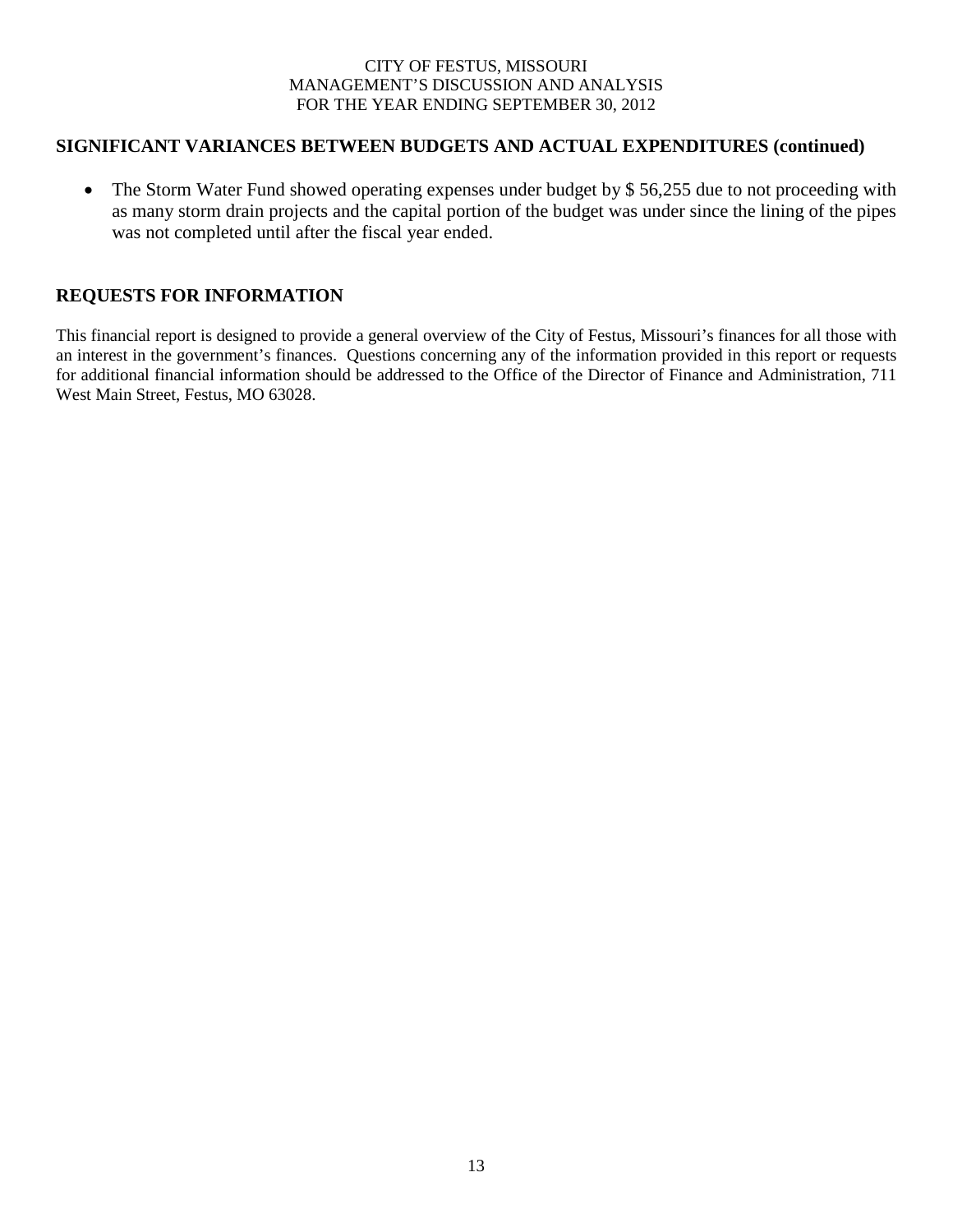### **The City of Festus, Missouri Statement of Net Assets September 30, 2012**

|                                          |                  |                         | Primary Government   |               |            |               | Component<br>Unit    |
|------------------------------------------|------------------|-------------------------|----------------------|---------------|------------|---------------|----------------------|
|                                          | Governmental     |                         | <b>Business Type</b> |               |            |               | <b>Festus Public</b> |
| <b>ASSETS</b>                            | Activities       | Activities              |                      | Total         |            |               | Library Foundation   |
| Cash and cash equivalents                | \$<br>5,903,135  | \$                      | 2,271,719            | \$            | 8,174,854  | \$            | 4,423                |
| Investments                              | 3,926,736        |                         | 1,026,557            |               | 4,953,293  |               |                      |
| Restricted cash and cash equivalents     | 50,953           |                         | 360,865              |               | 411,818    |               | 1,342                |
| Restricted investments                   | 15,184           |                         | 3,051,665            |               | 3,066,849  |               | 12,704               |
| Receivables, net                         |                  |                         |                      |               |            |               |                      |
| Taxes                                    | 4,963,357        |                         |                      |               | 4,963,357  |               |                      |
| Special assessments                      | 513,404          |                         | 135,414              |               | 648,818    |               |                      |
| Service charges                          |                  |                         | 473,885              |               | 473,885    |               |                      |
| Interest                                 | 3,659            |                         | 33,294               |               | 36,953     |               |                      |
| Grants                                   | 40,159           |                         | 6,406                |               | 46,565     |               |                      |
| Court                                    | 231,750          |                         |                      |               | 231,750    |               |                      |
| Other                                    | 194,694          |                         | 64,331               |               | 259,025    |               |                      |
| Prepaid items                            | 246,204          |                         | 48,278               |               | 294,482    |               |                      |
| Inventory                                |                  |                         | 138,969              |               | 138,969    |               |                      |
| Investment in joint venture              |                  |                         | 3,876,226            |               | 3,876,226  |               |                      |
| Debt issue costs                         | 41,496           |                         | 101,770              |               | 143,266    |               |                      |
| Other noncurrent assets                  |                  |                         |                      |               |            |               |                      |
| Capital assets:                          |                  |                         |                      |               |            |               |                      |
| Land and construction in progress        | 1,906,718        |                         | 217,156              |               | 2,123,874  |               |                      |
| Other capital assets, net                | 14,783,948       |                         | 8,993,627            |               | 23,777,575 |               |                      |
| <b>Total Assets</b>                      | \$<br>32,821,397 | $\sqrt[6]{\frac{1}{2}}$ | 20,800,162           | \$            | 53,621,559 | $\$\,$        | 18,469               |
|                                          |                  |                         |                      |               |            |               |                      |
| <b>LIABILITIES</b>                       |                  |                         |                      |               |            |               |                      |
| Checks written in excess of cash balance | \$<br>200,861    | \$                      |                      | \$            | 200,861    | \$            |                      |
| Accounts payable                         | 286,091          |                         | 156,543              |               | 442,634    |               |                      |
| Accrued payroll                          | 193,808          |                         | 34,417               |               | 228,225    |               |                      |
| Accrued payroll liabilities-other        | 39,403           |                         | 10,599               |               | 50,002     |               |                      |
| Accrued interest                         | 12,753           |                         | 76,026               |               | 88,779     |               |                      |
| Deposits payable                         |                  |                         | 273,426              |               | 273,426    |               |                      |
| Fund held for others                     | 45,479           |                         |                      |               | 45,479     |               |                      |
| Unearned revenue                         | 1,324,324        |                         |                      |               | 1,324,324  |               |                      |
| Other liabilities                        | 310,569          |                         | 38                   |               | 310,607    |               |                      |
| Noncurrent liabilities:                  |                  |                         |                      |               |            |               |                      |
| Due Within One Year                      | 201,750          |                         | 770,554              |               | 972,304    |               |                      |
| Due in More Than One Year                | 4,557,520        |                         | 7,733,257            |               | 12,290,777 |               |                      |
| <b>Total Liabilities</b>                 | \$<br>7,172,558  | \$                      | 9,054,860            | \$            | 16,227,418 | \$            |                      |
|                                          |                  |                         |                      |               |            |               |                      |
| <b>NET ASSETS</b>                        |                  |                         |                      |               |            |               |                      |
| Invested in capital assets, net          | \$<br>14,702,150 | \$                      | 6,795,944            | \$            | 21,498,094 | \$            |                      |
| Restricted:                              |                  |                         |                      |               |            |               |                      |
| Debt service funds                       | 1,844            |                         | 2,969,579            |               | 2,971,423  |               |                      |
| Other purposes                           |                  |                         |                      |               |            |               | 18,469               |
| Unrestricted                             | 10,944,845       |                         | 1,979,779            |               | 12,924,624 |               |                      |
| <b>Total Net Assets</b>                  | 25,648,839       |                         | 11,745,302           | $\sqrt[6]{3}$ | 37,394,141 | $\sqrt[6]{3}$ | 18,469               |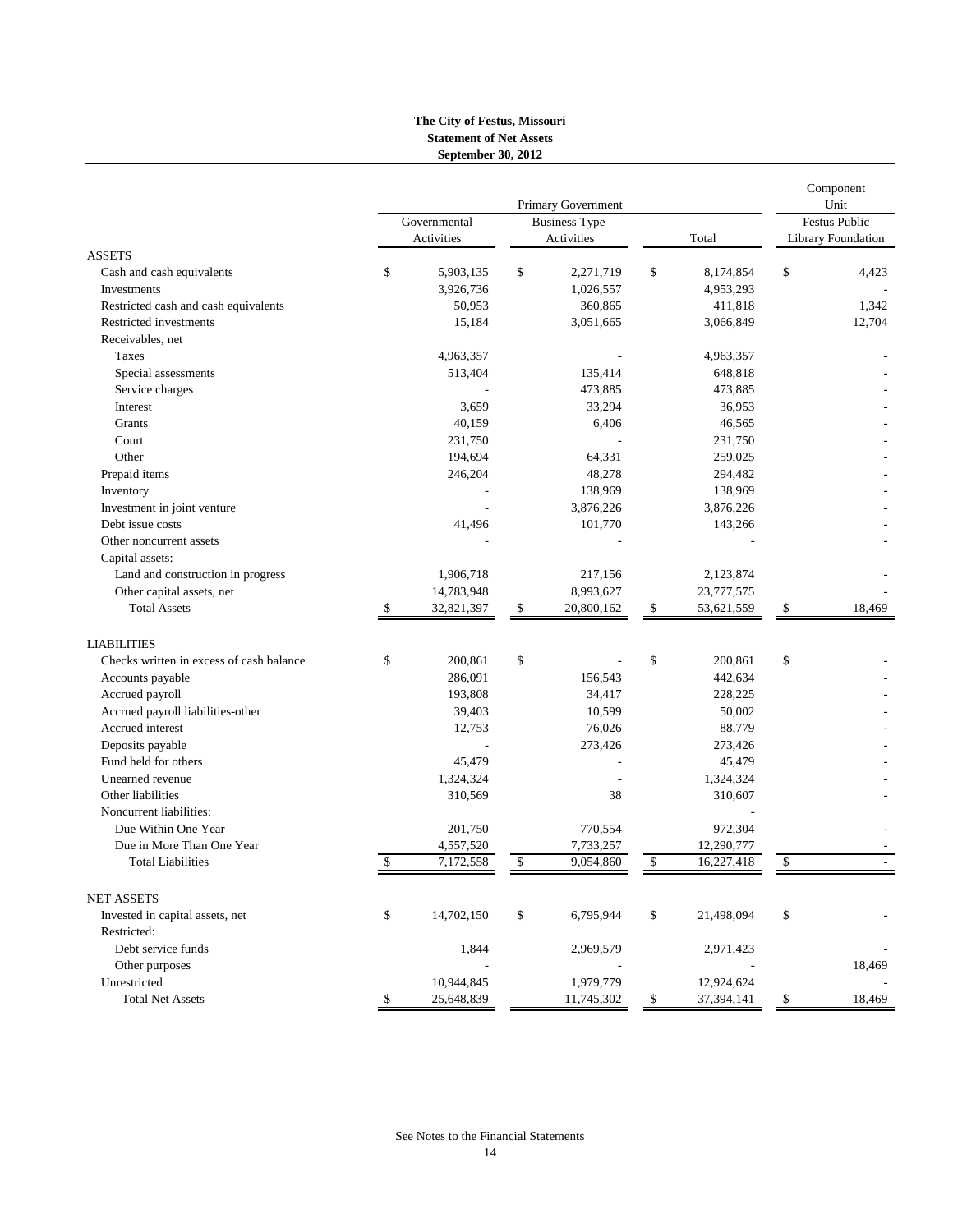|                                                                                                                            |               |                                                      |                                |                                      |     | Statement of Activities<br>For the year ended September 30, 2012 |               |                                        |                                                 |                                                                 |                                                                   |                              |              |                                                                    |                                                                        |                                                    |
|----------------------------------------------------------------------------------------------------------------------------|---------------|------------------------------------------------------|--------------------------------|--------------------------------------|-----|------------------------------------------------------------------|---------------|----------------------------------------|-------------------------------------------------|-----------------------------------------------------------------|-------------------------------------------------------------------|------------------------------|--------------|--------------------------------------------------------------------|------------------------------------------------------------------------|----------------------------------------------------|
|                                                                                                                            |               |                                                      |                                |                                      |     | Program Cash Receipts                                            |               |                                        | Net (Expense) Revenue and Changes in Net Assets |                                                                 |                                                                   |                              |              |                                                                    |                                                                        |                                                    |
| Functions/Programs                                                                                                         |               |                                                      |                                | Charges for<br>Services              |     | Operating<br>Grants and<br>Contributions                         |               | Capital<br>Grants and<br>Contributions |                                                 | Governmental<br>Activities                                      | Primary Government<br><b>Business-Type</b><br>Activities<br>Total |                              |              |                                                                    | Component Unit<br>(unaudited)<br><b>Festus Public</b><br>Library Fndn. |                                                    |
|                                                                                                                            |               | Expenses                                             |                                |                                      |     |                                                                  |               |                                        |                                                 |                                                                 |                                                                   |                              |              |                                                                    |                                                                        |                                                    |
| <b>Primary Government:</b><br>Governmental Activities:<br>Administration<br>Court                                          | $\mathbb{S}$  | 675,698<br>143,274                                   | $\mathbb{S}$                   | $\overline{\phantom{a}}$<br>880,032  | \$  | 2,437                                                            | $\mathcal{S}$ |                                        | $\mathbb{S}$                                    | (673, 261)<br>736,758                                           | <sup>S</sup>                                                      |                              | $\mathbb{S}$ | (673, 261)<br>736,758                                              | \$                                                                     |                                                    |
| <b>Building Department</b><br>Police<br>Dispatch<br>Fire                                                                   |               | 340,057<br>2,200,661<br>507,062<br>380,013           |                                | 66,338<br>3,275<br>73,290<br>15,500  |     | 72,535                                                           |               |                                        |                                                 | (273, 719)<br>(2,124,851)<br>(433,772)<br>(364, 513)            |                                                                   |                              |              | (273, 719)<br>(2,124,851)<br>(433, 772)<br>(364, 513)              |                                                                        |                                                    |
| <b>Emergency Management</b><br>Street<br>Health<br>Library<br>Parks                                                        |               | 21,164<br>1,586,649<br>110,483<br>329,005<br>629,792 |                                | 37,178<br>15,018<br>58,894<br>48,059 |     | 145<br>9,097<br>6,441                                            |               | 567,615                                |                                                 | (21, 164)<br>(981, 856)<br>(95,320)<br>(261, 014)<br>(575, 292) |                                                                   |                              |              | (21, 164)<br>(981, 856)<br>(95,320)<br>(261, 014)<br>(575, 292)    |                                                                        | $\sim$                                             |
| Non-departmental<br><b>Interest and Fiscal Charges</b><br><b>Total Government Activities</b>                               | <sup>\$</sup> | 1,672,175<br>111,457<br>8,707,490                    | \$                             | 825,681<br>2,023,265                 | S.  | 89,074<br>179,729                                                | <sup>\$</sup> | 567,615                                | -S                                              | (757, 420)<br>(111, 457)<br>(5,936,881)                         | -S                                                                | $\sim$                       | \$           | (757, 420)<br>(111, 457)<br>(5,936,881)                            | -S                                                                     | $\sim$                                             |
| <b>Business-type Activities:</b><br>Water and Sewer<br>Total Business-type Activities                                      |               | 4,194,885<br>4,194,885                               | <sup>\$</sup>                  | 4,367,414<br>4,367,414               | -\$ |                                                                  | <sup>\$</sup> | 102,625<br>102,625                     | -S                                              |                                                                 | -S                                                                | 275,154<br>275,154           | \$           | 275,154<br>275,154                                                 | -S                                                                     | $\sim$                                             |
| <b>Total Primary Government</b>                                                                                            | <sup>S</sup>  | 12,902,375                                           | \$                             | 6,390,679                            | -S  | 179,729                                                          | - \$          | 670,240                                | \$                                              | (5,936,881)                                                     | -\$                                                               | 275,154                      | \$           | (5,661,727)                                                        |                                                                        |                                                    |
| <b>Component Units:</b><br>Festus Public Library Foundation<br><b>Total Component Units</b>                                | <sup>\$</sup> | 925<br>925                                           | -S<br>$\overline{\mathcal{S}}$ |                                      | S   |                                                                  |               |                                        |                                                 |                                                                 |                                                                   |                              |              |                                                                    | -S                                                                     | (925)<br>(925)                                     |
| <b>General Revenues</b><br>Taxes:<br>Sales tax                                                                             |               |                                                      |                                |                                      |     |                                                                  |               |                                        | $\mathbb{S}$                                    | 5,206,599                                                       | S.                                                                |                              | \$           | 5,206,599                                                          | $\mathbb{S}$                                                           |                                                    |
| Property tax<br>Taxes - other<br>Licenses (taxes)<br>Investment income<br>Gain/Loss on Disposal of Assets<br>Miscellaneous |               |                                                      |                                |                                      |     |                                                                  |               |                                        |                                                 | 742,985<br>1,529,188<br>198,507<br>34,961<br>(9,039)<br>140,336 |                                                                   | 146,303<br>(17,673)<br>5,922 |              | 742,985<br>1,529,188<br>198,507<br>181,264<br>(26, 712)<br>146,258 |                                                                        | $\sim$<br>$\overline{\phantom{a}}$<br>288<br>3,263 |
| Transfers (net)<br><b>Total General Revenues</b>                                                                           |               |                                                      |                                |                                      |     |                                                                  |               |                                        | -S                                              | (350,000)<br>7,493,537                                          |                                                                   | 350,000<br>484,552           |              | 7,978,089                                                          | -S                                                                     | 3,551                                              |
| <b>Change in Net Assets</b>                                                                                                |               |                                                      |                                |                                      |     |                                                                  |               |                                        |                                                 | 1,556,656                                                       |                                                                   | 759,706                      |              | 2,316,362                                                          |                                                                        | 2,626                                              |
| <b>Net Assets, Beginning</b>                                                                                               |               |                                                      |                                |                                      |     |                                                                  |               |                                        |                                                 | 24,092,183                                                      |                                                                   | 10,985,596                   |              | 35,077,779                                                         |                                                                        | 15,843                                             |
| <b>Net Assets, Ending</b>                                                                                                  |               |                                                      |                                |                                      |     |                                                                  |               |                                        | -S                                              | 25,648,839                                                      |                                                                   | 11,745,302                   |              | 37,394,141                                                         |                                                                        | 18,469                                             |

## **The City of Festus, Missouri Statement of Activities**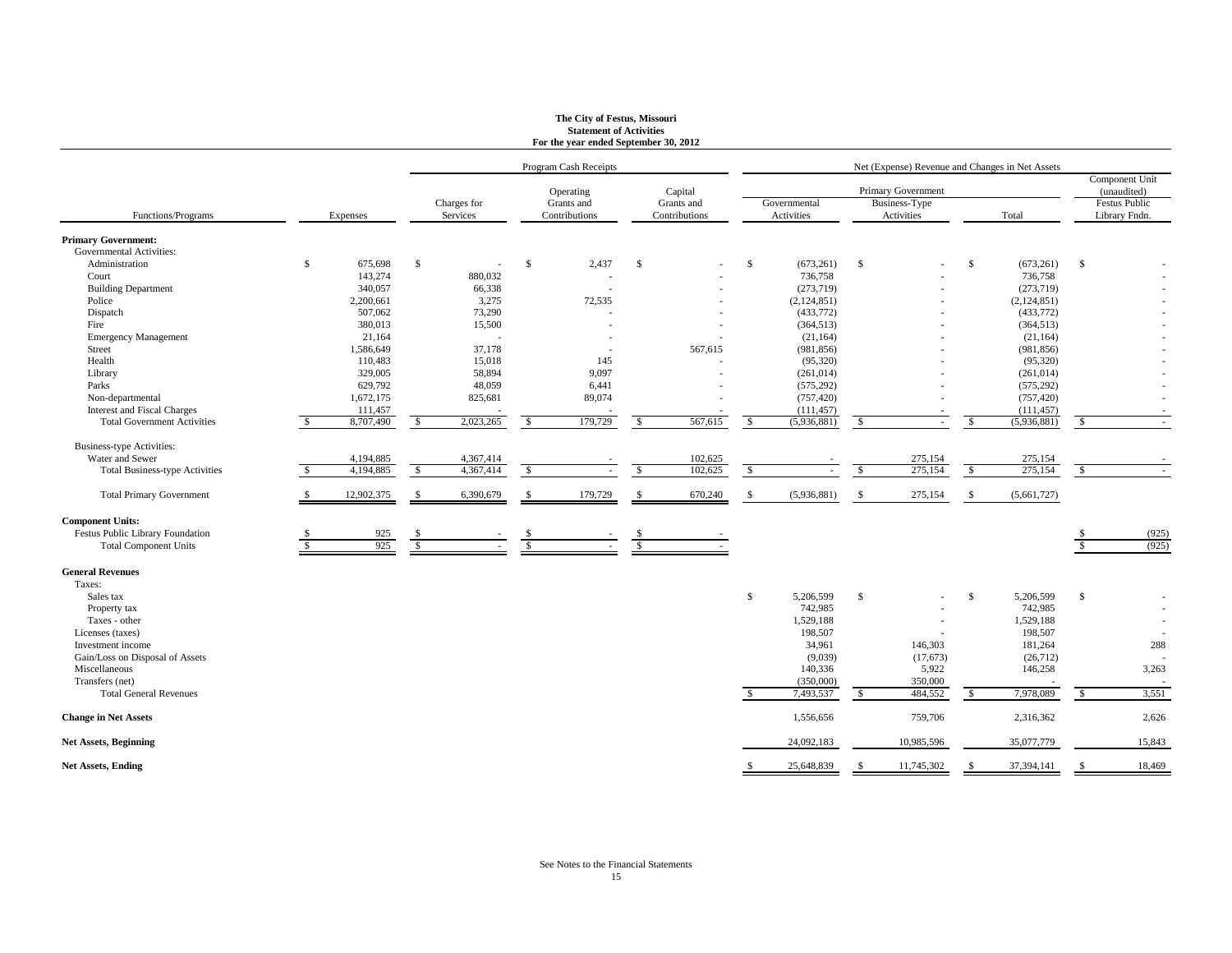#### **The City of Festus, Missouri Balance Sheet - Governmental Funds September 30, 2012**

|                                                       | General Fund  |           |             | City<br>Transportation |            | County<br>Transportation |               | Capital   |               | Other<br>Governmental | Total<br>Governmental |            |
|-------------------------------------------------------|---------------|-----------|-------------|------------------------|------------|--------------------------|---------------|-----------|---------------|-----------------------|-----------------------|------------|
| <b>Assets</b>                                         |               |           |             | Tax                    |            | Tax                      |               | Reserve   |               | Funds                 |                       | Funds      |
| Cash and cash equivalents                             | \$            | 1,450,538 | \$.         | 1,333,753              | \$         |                          | $\mathsf{\$}$ | 1,017,847 | $\mathbb{S}$  | 2,100,997             | $\mathbb{S}$          | 5,903,135  |
| Investments                                           |               | 925,919   |             | 1,145,075              |            |                          |               | 1,199,465 |               | 656,277               |                       | 3,926,736  |
| Restricted cash                                       |               | 12,566    |             |                        |            |                          |               |           |               |                       |                       | 12,566     |
| Restricted investments                                |               | 15,184    |             |                        |            |                          |               |           |               |                       |                       | 15,184     |
| Receivables, net                                      |               |           |             |                        |            |                          |               |           |               |                       |                       |            |
| Taxes                                                 |               | 609,369   |             | 205,663                |            | 938,329                  |               |           |               | 387,882               |                       | 2.141.243  |
| Special assessments                                   |               |           |             |                        |            |                          |               |           |               | 513,404               |                       | 513,404    |
| Interest                                              |               | 1,063     |             | 1,263                  |            |                          |               | 687       |               | 646                   |                       | 3,659      |
| Grants                                                |               | 16,148    |             | 23,111                 |            |                          |               | 900       |               |                       |                       | 40,159     |
| Court                                                 |               | 231,750   |             |                        |            |                          |               |           |               |                       |                       | 231,750    |
| Other                                                 |               | 153,879   |             | 19,411                 |            |                          |               |           |               | 21,404                |                       | 194,694    |
| Prepaid items                                         |               | 165,302   |             | 44,709                 |            |                          |               |           |               | 36,193                |                       | 246,204    |
| Due from other funds                                  |               | 301,009   |             |                        |            |                          |               |           |               |                       |                       | 301,009    |
| <b>Total Assets</b>                                   |               | 3,882,727 | S           | 2,772,985              | $\sqrt{2}$ | 938,329                  | \$            | 2,218,899 | $\mathcal{S}$ | 3,716,803             | <sup>\$</sup>         | 13,529,743 |
|                                                       |               |           |             |                        |            |                          |               |           |               |                       |                       |            |
| <b>Liabilities</b>                                    |               |           |             |                        |            |                          |               |           |               |                       |                       |            |
| Checks written in excess of cash balance              | \$            |           | \$          | L.                     | \$         | 200,861                  | \$            |           | \$            | J.                    | \$                    | 200,861    |
| Accounts payable                                      |               | 106,288   |             | 56,167                 |            | 9,558                    |               |           |               | 114,078               |                       | 286,091    |
| Accrued payroll                                       |               | 61,302    |             | 4,867                  |            |                          |               |           |               | 7,318                 |                       | 73,487     |
| Accrued payroll liabilities - other                   |               | 29,459    |             | 3,969                  |            |                          |               |           |               | 5,975                 |                       | 39,403     |
| Due to other funds                                    |               |           |             | L.                     |            |                          |               |           |               | 301,009               |                       | 301,009    |
| Funds held for others                                 |               | 43,979    |             | 1,500                  |            |                          |               |           |               |                       |                       | 45,479     |
| Unearned revenue                                      |               | 272,299   |             | ä,                     |            | 497,956                  |               |           |               | 554,069               |                       | 1,324,324  |
| Accrued interest                                      |               |           |             |                        |            |                          |               |           |               | 1,831                 |                       | 1,831      |
| Other liabilities                                     |               | 245,325   |             | 46,729                 |            |                          |               |           |               | 18,514                |                       | 310,568    |
| Noncurrent liabilities:                               |               |           |             |                        |            |                          |               |           |               |                       |                       |            |
| Due within one year                                   |               |           |             |                        |            |                          |               |           |               |                       |                       |            |
|                                                       |               |           |             |                        |            |                          |               |           |               |                       |                       |            |
| Due in more than one year<br><b>Total Liabilities</b> | <sup>\$</sup> | 758.652   | $\mathbf S$ | 113.232                | $\sqrt{3}$ | 708,375                  | $\mathbb{S}$  |           | $\mathbb{S}$  | 1.002.794             | $\mathbf{\hat{S}}$    | 2,583,053  |
|                                                       |               |           |             |                        |            |                          |               | $\sim$    |               |                       |                       |            |
| <b>Fund Balance</b>                                   |               |           |             |                        |            |                          |               |           |               |                       |                       |            |
| Nonspendable:                                         |               |           |             |                        |            |                          |               |           |               |                       |                       |            |
| Prepaid items                                         | $\mathbf S$   | 165.302   | \$          | 44,709                 | \$         |                          | \$            |           | \$            | 36.193                | $\mathbb{S}$          | 246.204    |
| Interfund advances                                    |               | 301,009   |             |                        |            |                          |               |           |               | J.                    |                       | 301,009    |
| Restricted:                                           |               |           |             |                        |            |                          |               |           |               |                       |                       |            |
| Debt service                                          |               |           |             |                        |            |                          |               |           |               | 1,844                 |                       | 1,844      |
| Assigned:                                             |               |           |             |                        |            |                          |               |           |               |                       |                       |            |
| Encumbrances                                          |               | 166,310   |             | 812,542                |            |                          |               | 3,000     |               | 120,088               |                       | 1,101,940  |
|                                                       |               |           |             |                        |            |                          |               |           |               |                       |                       |            |
| Unassigned:<br>General fund                           |               |           |             |                        |            |                          |               |           |               |                       |                       |            |
|                                                       |               | 2,491,454 |             |                        |            |                          |               |           |               |                       |                       | 2,491,454  |
| Special revenue fund                                  |               |           |             | 1,802,502              |            | 229,954                  |               | 2,215,899 |               | 2,555,884             |                       | 6,804,239  |
| <b>Total Fund Balances</b>                            | -S            | 3,124,075 | \$          | 2,659,753              | \$         | 229,954                  | \$            | 2,218,899 | \$            | 2,714,009             | \$                    | 10,946,690 |
| <b>Total Liabilities and Fund Balances</b>            | \$            | 3,882,727 | \$          | 2,772,985              | \$         | 938,329                  | \$            | 2,218,899 | \$            | 3,716,803             | \$                    | 13,529,743 |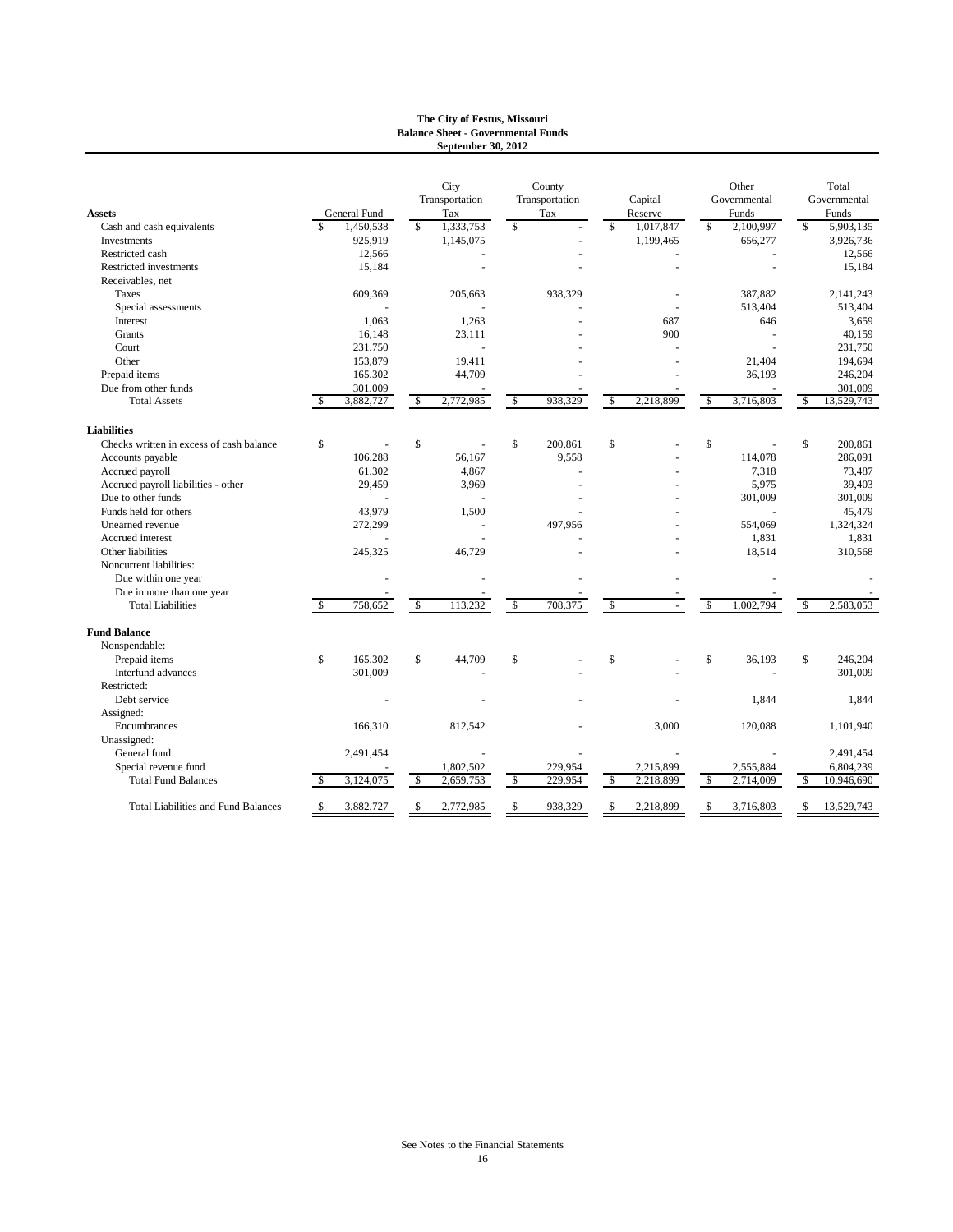## **The City of Festus, Missouri Reconciliation of the Balance Sheet of Governmental Funds to the Statement of Net Assets For the year ended September 30, 2012**

| <b>Total Fund Balances - Governmental Funds</b>                                                                                                                                                         | \$10,946,690                           |
|---------------------------------------------------------------------------------------------------------------------------------------------------------------------------------------------------------|----------------------------------------|
| Amounts reported for governmental activities in the statement of net assets are different because:                                                                                                      |                                        |
| Certain assets are not available to pay for current period expenditures and, therefore, are deferred in the<br>funds                                                                                    | 38,387                                 |
| Capital assets used in governmental activities are not financial resources and, therefore, are not reported in<br>the funds                                                                             | 16,690,666                             |
| Other long-term assets are not available to pay for current period expenditures and, therefore, are deferred<br>in the funds                                                                            | 41,496                                 |
| Long-term debt group cash is not accounted for in the fund financial statements.                                                                                                                        | 2,822,113                              |
| Certain long-term liabilities are not due and payable in the current period and, therefore, are not reported as<br>liabilities in the governmental funds. Long-term liabilities at year-end consist of: |                                        |
| Accrued payables<br>Accrued compensated balances<br>Bonds and notes payable outstanding                                                                                                                 | (10, 922)<br>(120, 321)<br>(4,759,270) |
| Net Assets of Governmental Activities                                                                                                                                                                   | 25,648,839                             |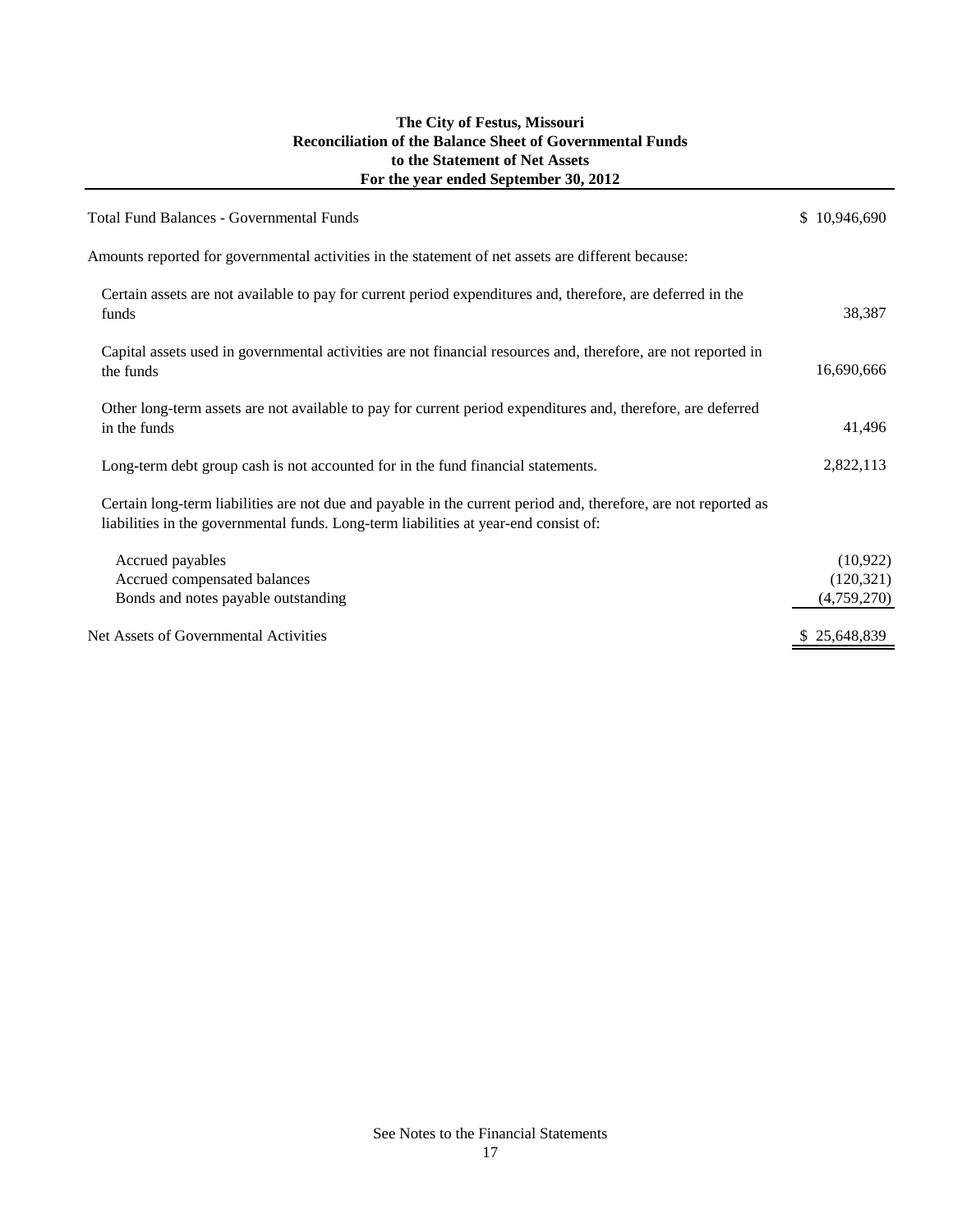| <b>Revenues</b>                             |              | General<br>Fund          |              | City<br>Transportation<br>Tax |                         | County<br>Transportation<br>Tax |               | Capital<br>Reserve | Other<br>Governmental<br>Funds |               | Total<br>Governmental<br>Funds |
|---------------------------------------------|--------------|--------------------------|--------------|-------------------------------|-------------------------|---------------------------------|---------------|--------------------|--------------------------------|---------------|--------------------------------|
| Property taxes                              | $\mathbf{s}$ | 247,662                  | $\mathbf S$  |                               | $\overline{\mathbb{S}}$ | $\sim$                          | \$            |                    | \$<br>495,324                  | $\mathcal{S}$ | 742,986                        |
| Taxes - other                               |              | 3,645,600                |              | 1,103,793                     |                         | 491,520                         |               |                    | 1,494,875                      |               | 6,735,788                      |
| Intergovernmental                           |              |                          |              |                               |                         |                                 |               | ÷,                 | 9,972                          |               | 9,972                          |
| Special assessments                         |              |                          |              |                               |                         |                                 |               |                    | 37,178                         |               | 37,178                         |
| Grant revenue                               |              | 67,962                   |              | 472,875                       |                         | 94,740                          |               | 900                | 12,013                         |               | 648,490                        |
| Licenses and permits                        |              | 260,045                  |              | 4,800                         |                         |                                 |               |                    | 317                            |               | 265,162                        |
| Fines and penalties                         |              | 873,094                  |              |                               |                         |                                 |               |                    | 41,864                         |               | 914,958                        |
| Investment income                           |              | 9,960                    |              | 11,509                        |                         | 180                             |               | 6,054              | 7,255                          |               | 34,958                         |
| Building lease payments                     |              | 53,430                   |              |                               |                         |                                 |               |                    |                                |               | 53,430                         |
| Other                                       |              | 81,568                   |              | 25,798                        |                         |                                 |               |                    | 173,922                        |               | 281,288                        |
| Service charges                             |              | 898,971                  |              |                               |                         |                                 |               |                    |                                |               | 898,971                        |
| <b>Total Revenues</b>                       | \$.          | 6,138,292                | $\mathbb{S}$ | 1,618,775                     | \$                      | 586,440                         | \$            | 6,954              | \$<br>2,272,720                | \$            | 10,623,181                     |
| <b>Expenditures</b>                         |              |                          |              |                               |                         |                                 |               |                    |                                |               |                                |
| Current:                                    |              |                          |              |                               |                         |                                 |               |                    |                                |               |                                |
| Administration                              | \$           | 592,072                  | \$           |                               | \$                      |                                 | $\mathsf{\$}$ |                    | \$                             | \$            | 592,072                        |
| Court                                       |              | 141,584                  |              |                               |                         |                                 |               |                    |                                |               | 141,584                        |
| Building department                         |              | 333,983                  |              |                               |                         |                                 |               |                    |                                |               | 333,983                        |
| Police                                      |              | 2,136,989                |              |                               |                         |                                 |               |                    | 5,675                          |               | 2,142,664                      |
| Dispatch                                    |              | 496,152                  |              |                               |                         |                                 |               |                    |                                |               | 496,152                        |
| Fire                                        |              | 187,583                  |              |                               |                         |                                 |               |                    |                                |               | 187,583                        |
| Emergency management                        |              | 11,212                   |              |                               |                         |                                 |               |                    |                                |               | 11,212                         |
| Street                                      |              | 322,105                  |              | 687,240                       |                         |                                 |               |                    |                                |               | 1,009,345                      |
| Health                                      |              |                          |              |                               |                         |                                 |               |                    | 101,774                        |               | 101,774                        |
| Library                                     |              | $\overline{\phantom{a}}$ |              |                               |                         |                                 |               |                    | 241,189                        |               | 241,189                        |
| Parks                                       |              |                          |              |                               |                         |                                 |               |                    | 488,227                        |               | 488,227                        |
| Non-departmental                            |              | 1,042,934                |              |                               |                         |                                 |               | 900                | 482,165                        |               | 1,525,999                      |
| Capital outlay                              |              | 165,808                  |              | 825,705                       |                         | 584,624                         |               |                    | 428,812                        |               | 2,004,949                      |
| Debt service:                               |              |                          |              |                               |                         |                                 |               |                    |                                |               |                                |
| Principal                                   |              | 118,633                  |              | 559                           |                         |                                 |               |                    | 33,914                         |               | 153,106                        |
| Interest and fiscal charges                 |              | 51,329                   |              | 18                            |                         |                                 |               |                    | 22,624                         |               | 73,971                         |
| <b>Total Expenditures</b>                   | -S           | 5,600,384                | $\sqrt{S}$   | 1,513,522                     | \$                      | 584,624                         | $\mathsf{\$}$ | 900                | \$<br>1,804,380                | \$            | 9,503,810                      |
| <b>Excess (Deficiency) of Revenues</b>      |              |                          |              |                               |                         |                                 |               |                    |                                |               |                                |
| over Expenditures                           |              | 537,908                  |              | 105,253                       |                         | 1,816                           |               | 6,054              | 468,340                        |               | 1,119,371                      |
| <b>Other Financing Sources (Uses)</b>       |              |                          |              |                               |                         |                                 |               |                    |                                |               |                                |
| Lease purchase proceeds                     | \$           |                          | \$           |                               | \$                      |                                 | \$            |                    | \$                             | \$            |                                |
| Transfers in                                |              | 124,494                  |              |                               |                         |                                 |               |                    | 479,534                        |               | 604,028                        |
| Transfers out                               |              |                          |              | (4,095)                       |                         |                                 |               | (221, 849)         | (728, 084)                     |               | (954, 028)                     |
| <b>Total Other Financing Sources</b>        | $\mathbb{S}$ | 124,494                  | \$           | (4,095)                       | \$                      |                                 | \$            | (221.849)          | \$<br>(248, 550)               | $\sqrt{5}$    | (350,000)                      |
| <b>Net Change in Fund Balance</b>           |              | 662,402                  |              | 101,158                       |                         | 1,816                           |               | (215,795)          | 219,790                        |               | 769,371                        |
| Fund Balance (Deficit), October 1           |              | 2,461,673                |              | 2,558,595                     |                         | 228,138                         |               | 2,434,694          | 2,494,219                      |               | 10,177,319                     |
| <b>Fund Balance (Deficit), September 30</b> | \$           | 3,124,075                | \$           | 2,659,753                     | Ś                       | 229,954                         |               | 2,218,899          | \$<br>2,714,009                | \$            | 10,946,690                     |

#### **The City of Festus, Missouri Combined Statement of Revenue, Expenditures and Changes in Fund Balance Governmental Funds For the year ended September 30, 2012**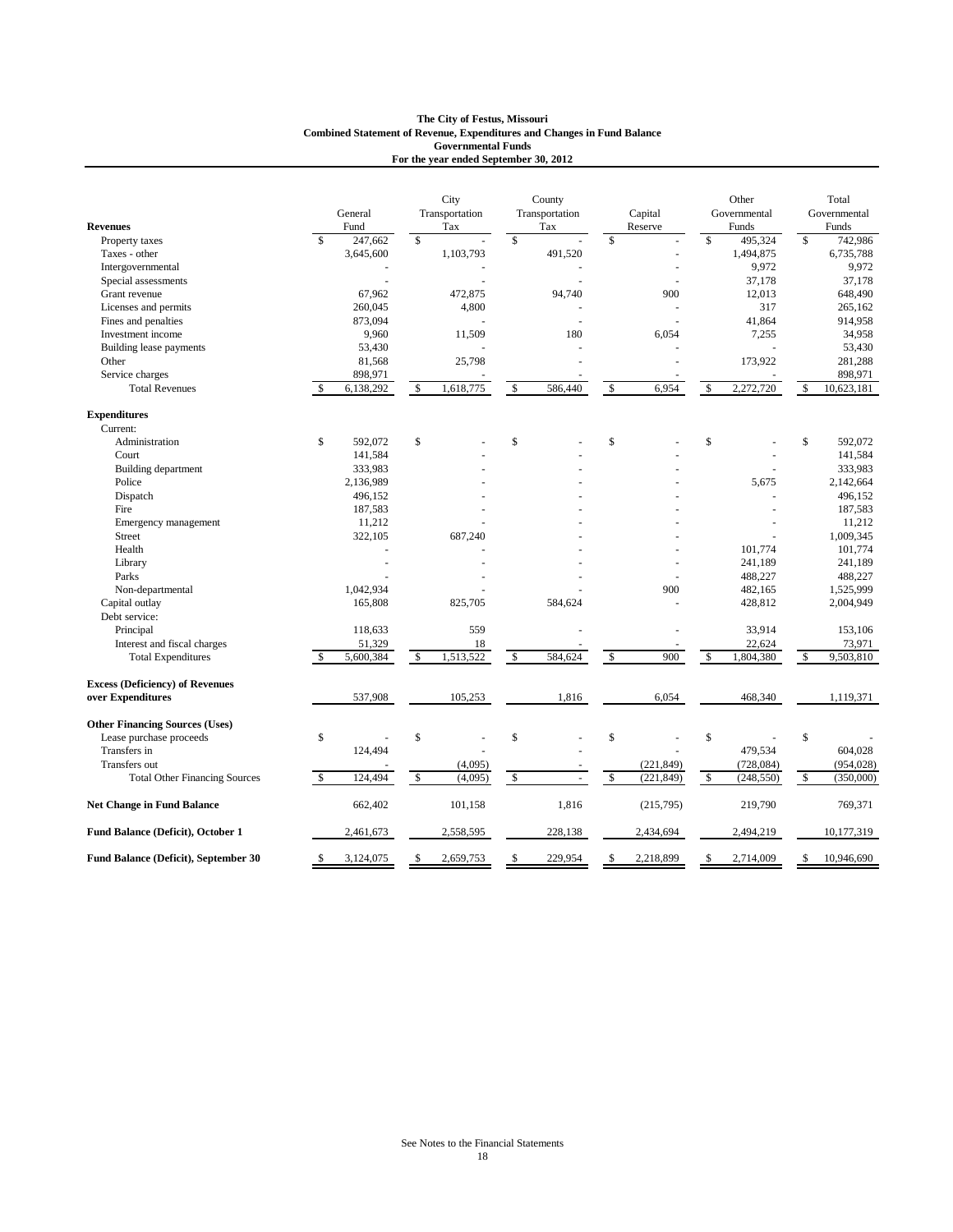### **The City of Festus, Missouri Reconciliation of the Statement of Revenue, Expenditures and Changes in Fund Balances of Governmental Funds to the Statement of Activities For the year ended September 30, 2012**

\$ 769,371

Net Change in Fund Balances - Governmental Funds

Amounts reported for governmental activities in the statement of activities are different because:

Capital outlays are reported in governmental funds as expenditures. However, in the statement of activities, the cost of those assets are allocated over estimated useful lives and reported as depreciation expense. This is the amount by which capital outlays over the capitalization threshold exceeded the depreciation in the current period.

| Depreciation expense               | (1,153,972)          |         |  |  |
|------------------------------------|----------------------|---------|--|--|
| Capital outlays                    | 850.977<br>2,004,949 |         |  |  |
| Gain/(Loss) on capital assets sold |                      | (9,039) |  |  |

 (33,470) Revenues in the statement of activities that do not provide current financial resources are not reported as revenue in the funds.

The issuance of long-term debt (e.g., bonds, leases) provides current financial resources to governmental funds, while the repayment of the principal of long-term debt consumes the current financial resources of governmental funds. Neither transaction, however, has any effect on net assets. Also, governmental funds report the effect of issuance cost, premiums, discounts and similar items when debt is first issued, whereas these amounts are deferred and in the treatment of long-term debt and related items.

| Amortization of 2005 & 2008 COP Cost of Issuance | (26, 564) |
|--------------------------------------------------|-----------|
| Payment of 2005 COP Interest                     | (10, 922) |

Some expenses reported in the statement of activities do not require the use of current financial resources and, therefore, are not reported as expenditures in governmental funds:

| Compensated absences                            | 16.303      |
|-------------------------------------------------|-------------|
| Change in Net Assets of Governmental Activities | \$1,556,656 |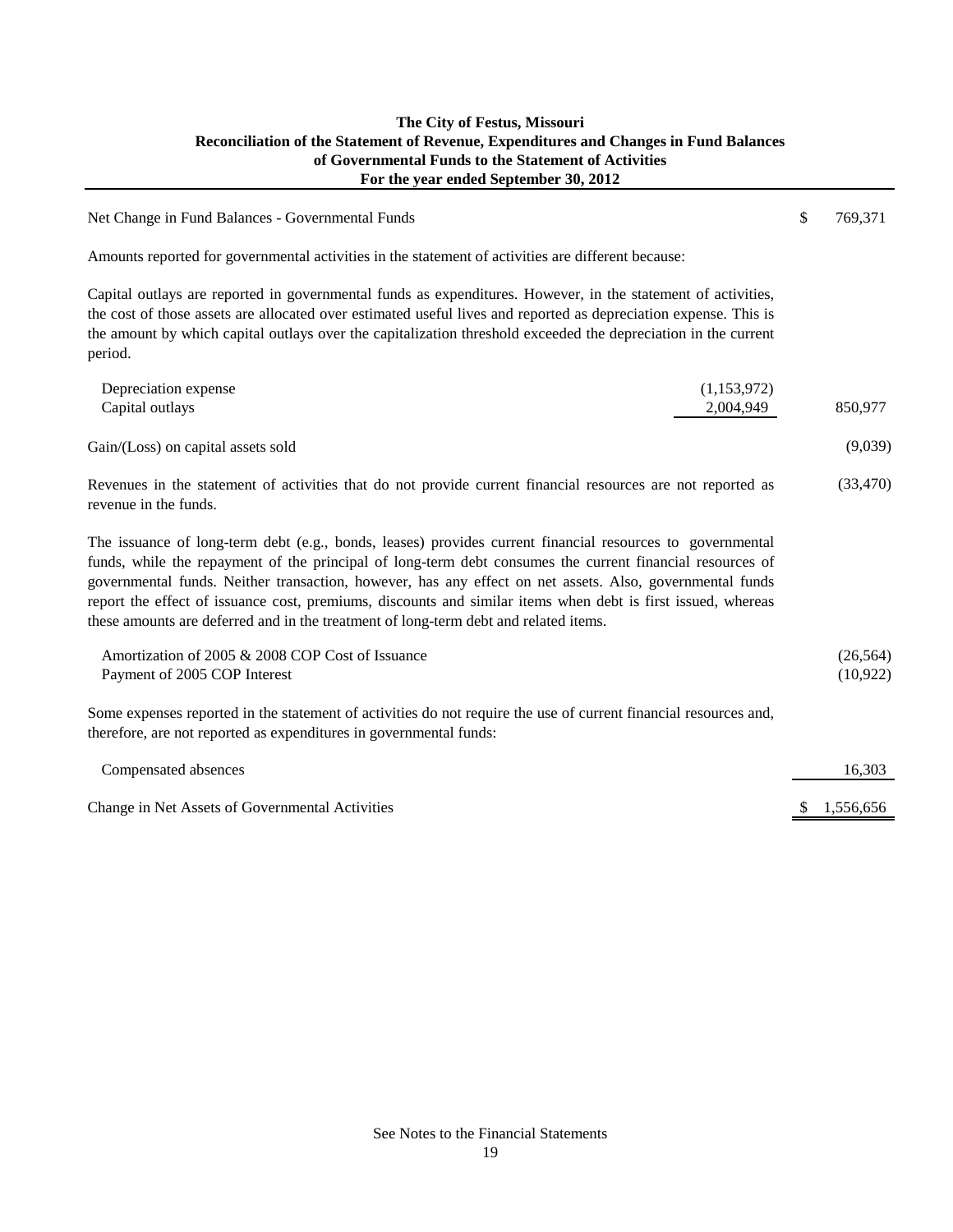#### **The City of Festus, Missouri Statement of Net Assets Proprietary Funds September 30, 2012**

| <b>Assets</b>                                      |     | Water &<br>Sewer |
|----------------------------------------------------|-----|------------------|
| <b>Current Assets</b>                              |     |                  |
| Cash and cash equivalents                          | \$  | 2,271,719        |
| Investments                                        |     | 1,026,557        |
| Restricted cash and cash equivalents               |     | 360,865          |
| Restricted investments                             |     | 3,051,665        |
| Receivables, net                                   |     |                  |
| Special assessments                                |     | 135,414          |
| Service charges                                    |     | 473,885          |
| Interest                                           |     | 33,294           |
| Grants                                             |     | 6,406            |
| Other                                              |     |                  |
|                                                    |     | 64,331           |
| Prepaid items                                      |     | 48,278           |
| Inventory                                          |     | 138,969          |
| <b>Total Current Assets</b>                        | -\$ | 7,611,383        |
| <b>Noncurrent Assets</b>                           |     |                  |
| Investments in joint venture                       | \$  | 3,876,226        |
| Debt issue costs                                   |     | 101,770          |
| Non-depreciable capital assets:                    |     |                  |
| Land and construction in progress                  |     | 217,156          |
| Depreciable capital assets:                        |     |                  |
| Other capital assets, net                          |     | 8,993,627        |
| <b>Total Noncurrent Assets</b>                     |     |                  |
|                                                    | \$  | 13,188,779       |
| <b>Total Assets</b>                                |     | 20,800,162       |
| <b>Liabilities</b>                                 |     |                  |
| <b>Current Liabilities</b>                         |     |                  |
| Checks written in excess of cash balance           | \$  |                  |
| Accounts payable                                   |     | 156,543          |
| Payroll and compensated absences payable           |     | 34,417           |
| Accrued payroll liabilities - other                |     | 10,599           |
| Accrued interest                                   |     | 76,026           |
|                                                    |     |                  |
| Revenue bonds and NID bonds payable - current      |     | 617,515          |
| Capital leases - current                           |     |                  |
| Notes payable - current                            |     | 153,039          |
| Deposits payable                                   |     | 273,426          |
| Due to other funds                                 |     |                  |
| Other liabilities                                  |     | 38               |
| <b>Total Current Liabilities</b>                   | \$  | 1,321,603        |
| <b>Long-Term Liabilities</b>                       |     |                  |
| Revenue bonds payable and neighborhood improvement |     |                  |
| district bonds, net of bond premiums & discounts   | \$  | 5,775,320        |
| Capital leases                                     |     |                  |
|                                                    |     |                  |
| Notes payable                                      |     | 1,957,937        |
| <b>Total Long-Term Liabilities</b>                 | \$  | 7,733,257        |
| <b>Total Liabilities</b>                           | \$  | 9,054,860        |
| <b>Net Assets</b>                                  |     |                  |
| Invested in Capital Assets, Net of Related Debt    | \$  | 6,795,944        |
| Restricted for:                                    |     |                  |
| Debt reserve funds                                 |     | 2,969,579        |
| Sewer line extension                               |     |                  |
|                                                    |     |                  |
| Unrestricted                                       |     | 1,979,779        |
| <b>Total Net Assets</b>                            |     | 11,745,302       |
|                                                    |     |                  |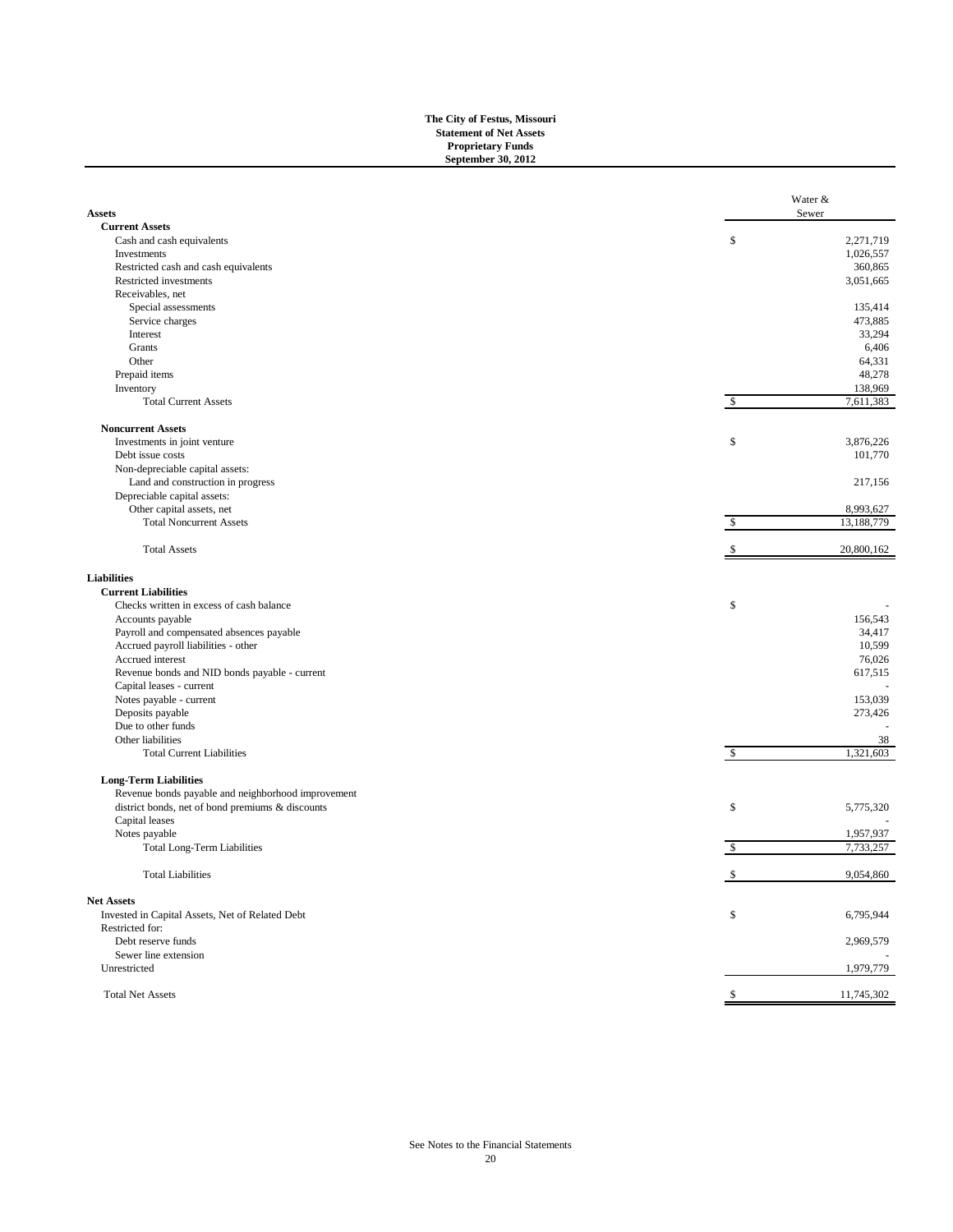|                                                          |                           | Water &<br>Sewer |
|----------------------------------------------------------|---------------------------|------------------|
| <b>Operating Revenues</b>                                |                           |                  |
| Water and sewer collections and fees                     | \$                        | 4,322,940        |
| Other revenues                                           |                           | 44,474           |
| <b>Total Operating Revenues</b>                          | $\sqrt[6]{3}$             | 4,367,414        |
| <b>Operating Expenses</b>                                |                           |                  |
| Personnel expenses                                       | \$                        | 885,252          |
| Materials and supplies                                   |                           | 305,585          |
| Purchased water                                          |                           | 1,509,750        |
| Utilities and maintenance                                |                           | 211,273          |
| Depreciation and amortization                            |                           | 564,619          |
| Treatment plant                                          |                           | 261,667          |
| Other                                                    |                           | 142,074          |
| <b>Total Operating Expenses</b>                          | $\boldsymbol{\mathsf{S}}$ | 3,880,220        |
| Operating Income (Loss)                                  |                           | 487,194          |
| <b>Non-operating Revenues (Expenses)</b>                 |                           |                  |
| Interest income                                          | \$                        | 146,303          |
| Miscellaneous income                                     |                           | 5,922            |
| Gain/loss on disposal of assets                          |                           | (17,673)         |
| Interest expense                                         |                           | (314, 665)       |
| <b>Total Non-operating Revenues (Expenses)</b>           | $\mathbb{S}$              | (180, 113)       |
| Income (Loss) Before Capital Contributions and Transfers |                           | 307,081          |
| Capital contributions                                    |                           | 102,625          |
| Transfers in (out)                                       |                           | 350,000          |
|                                                          | \$                        | 452,625          |
| Change in Net Assets                                     |                           | 759,706          |
| Net Assets, October 1                                    |                           | 10,985,596       |
| Net Assets, September 30                                 | \$                        | 11,745,302       |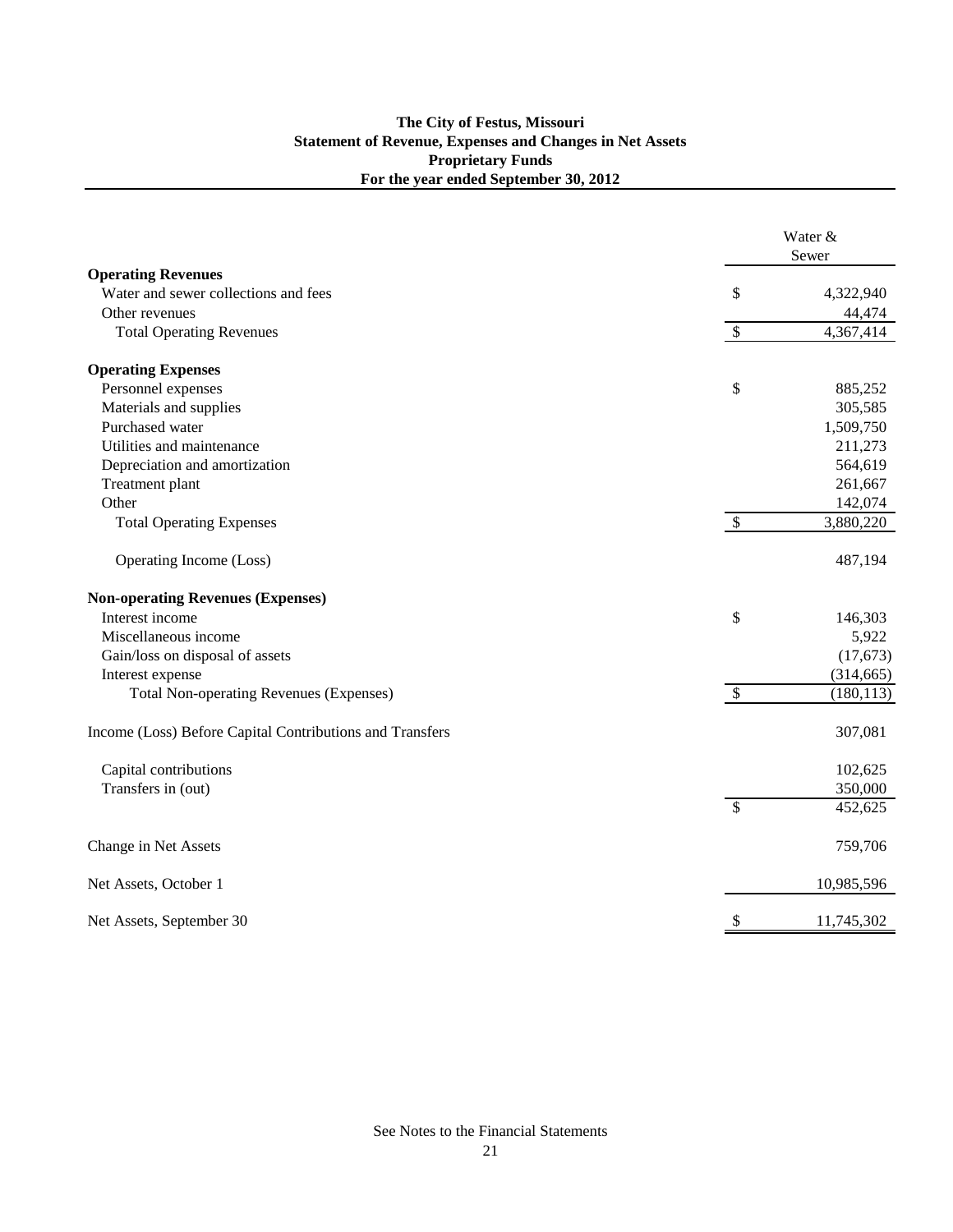#### **The City of Festus, Missouri Statement of Cash Flows Proprietary Funds For the year ended September 30, 2012**

|                                                                                                                                                                                                                                                           |                    | Water and<br>Sewer                                                |
|-----------------------------------------------------------------------------------------------------------------------------------------------------------------------------------------------------------------------------------------------------------|--------------------|-------------------------------------------------------------------|
| Increase (Decrease) in Cash and Cash Equivalents                                                                                                                                                                                                          |                    |                                                                   |
| Cash Flows from Operating Activities:<br>Receipts from customers<br>Payments to suppliers<br>Payments to employees<br>Other receipts (payments)<br>Net Cash Flows from Operating Activities                                                               | \$                 | 4,319,442<br>(2,071,081)<br>(886, 059)<br>(143, 584)<br>1,218,718 |
| Cash Flows from Noncapital Financing Activities:<br>Grants and other contributions<br>Transfer in (out)<br>Net Cash Used by Noncapital Financing Activities                                                                                               |                    | 102,625<br>350,000<br>452.625                                     |
| Cash Flows from Capital and Related Financing Activities:<br>Payments of long-term debt<br>Proceeds from notes payable<br>Interest on debt<br>Acquisition and construction of capital assets<br>Net Cash Used by Capital and Related Financing Activities |                    | (754, 654)<br>(320, 728)<br>(274, 742)<br>(1,350,124)             |
| Cash Flows from Investing Activities:<br>Proceeds from sale of investments<br>Purchase of investments<br>Miscellaneous income<br>Interest on investments<br>Net Cash Used by Investing Activities                                                         |                    | 2,884,562<br>(2,603,834)<br>5,922<br>150,332<br>436,982           |
| Net Increase in Cash and Cash Equivalents                                                                                                                                                                                                                 | $\mathbf S$        | 758,201                                                           |
| Cash and Cash Equivalents, October 1                                                                                                                                                                                                                      |                    | 1,874,383                                                         |
| Cash and Cash Equivalents, September 30                                                                                                                                                                                                                   |                    | 2,632,584                                                         |
| Reconciliation of Operating Income (Loss) to Net Cash<br>Provided by (Used in) Operating Activities:                                                                                                                                                      |                    |                                                                   |
| Cash flows from operating activities:<br>Operating Profit (Loss)<br>Adjustments to reconcile operating income (loss) to net cash provided<br>by (used in) operating activities:                                                                           | $\mathbf{\hat{S}}$ | 487.194                                                           |
| Depreciation Expense<br><b>Amortization Expense</b><br>(Increase) decrease in:                                                                                                                                                                            |                    | 546,259<br>18,360                                                 |
| Accounts receivable<br>Prepaid items<br>Inventories<br>Increase (decrease) in:                                                                                                                                                                            |                    | (57,706)<br>10,953<br>187,914                                     |
| Accounts payable<br>Accrued liabilities                                                                                                                                                                                                                   |                    | 26,551<br>(807)                                                   |
| Net cash provided by (used in) operating activities                                                                                                                                                                                                       |                    | 1,218,718                                                         |

Noncash Capital and Related Financing and/or Investing Activities: None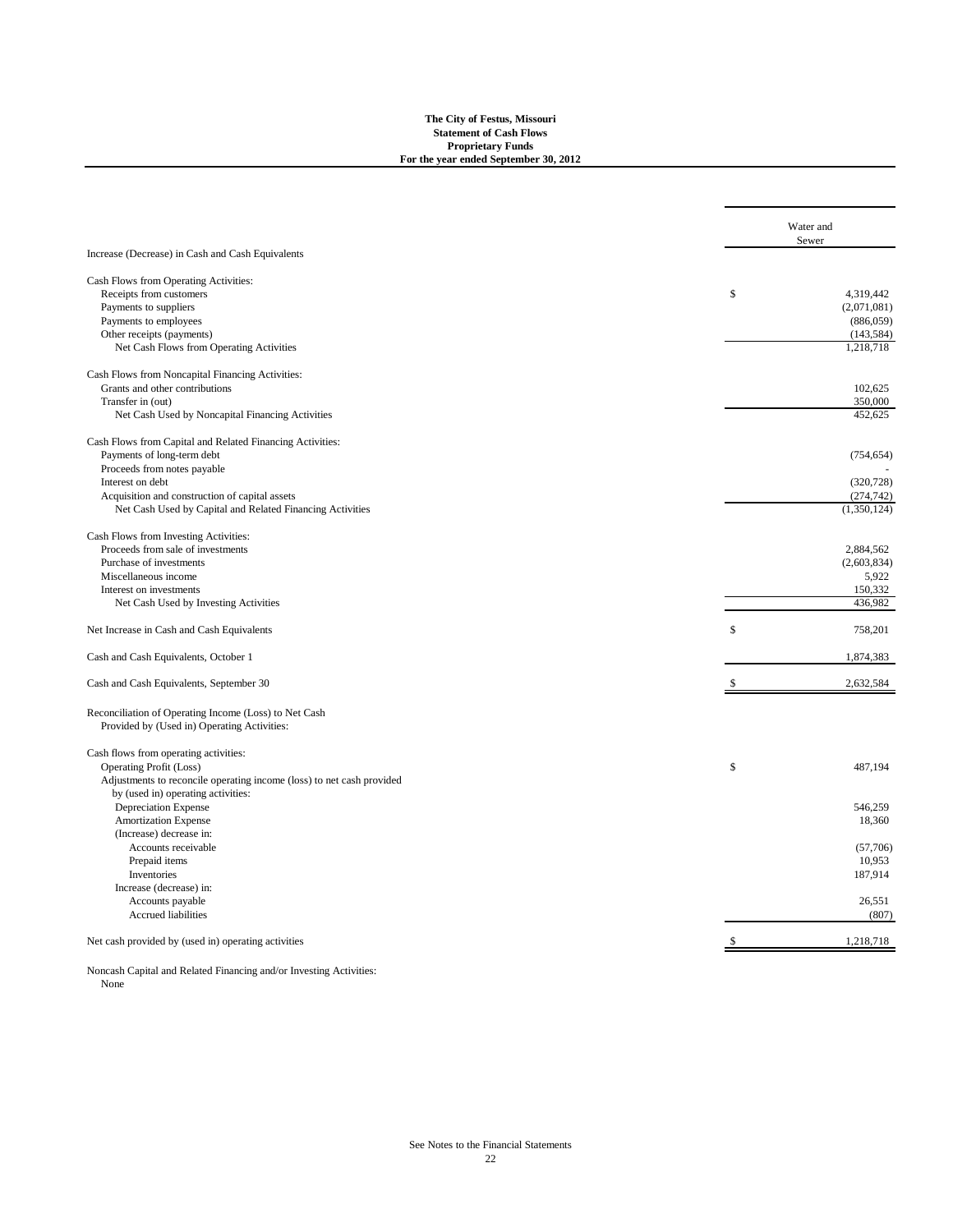#### **Note 1 - Summary of Significant Accounting Policies**

The significant accounting and financial reporting policies applied by the City of Festus, Missouri (the City) conform to U.S. generally accepted accounting principles as applicable to governmental entities. The following is a summary of the more significant policies:

#### **The Financial Reporting Entity**

The City defines its financial reporting entity in accordance with provisions established by the Governmental Accounting Standards Board (GASB). Such standards require inclusion of component units based upon whether the City's governing body has any significant amount of financial accountability for potential component units (PCU). The City is financially accountable if it appoints a voting majority of a PCU's governing body and is able to impose its will on the PCU or there is a potential for the PCU to provide specific financial benefits to, or impose specific financial burdens on, the City. The City's financial reporting entity consists of the City (the primary government) and its component unit. The component unit discussed below is included in the City's reporting entity because of the significance of its operational or financial relationship with the City.

#### **Discretely Presented Component Unit**

The discretely presented component unit column in the basic financial statements include the financial data of the City's component unit. It is reported in a separate column in the government-wide financial statements to emphasize that it is legally separate from the City. The following entity is discretely presented in the basic financial statements as a governmental fund type:

**Festus Public Library Foundation, Inc.** - The City Council appoints the Library Board. The Library Board then appoints three members from the Library Board and four members from the community to serve as the governing body of the foundation. The purpose of the component unit is to establish future expansion and repair of the library building, and to update and add to the collection of books, materials, and equipment in the library. Separate financial statements are not prepared for the Festus Public Library Foundation, Inc.

#### **Government-wide and Fund Financial Statements**

The government-wide financial statements (i.e., the statement of net assets and the statement of activities) report information on all of the nonfiduciary activities of the primary government and its component unit. For the most part, the effect of interfund activity has been removed from these statements.

Governmental activities, which normally are supported by taxes and intergovernmental revenues, are reported separately from business-type activities, which rely to a significant extent on fees and charges for support. Likewise, the primary government is reported separately from certain legally separate component units for which the primary government is financially accountable.

The statement of activities demonstrates the degree to which the direct expenses of a given function or segment is offset by program revenues. Direct expenses are those that are clearly identifiable with a specific function or segment. Program revenues include 1) charges to customers or applicants who purchase, use, or directly benefit from goods, services, or privileges provided by a given function or segment and 2) grants and contributions that are restricted to meeting the operational or capital requirements of a particular function or segment. Taxes and other items not properly included among program revenues are reported instead as general revenues.

Separate financial statements are provided for governmental funds and proprietary funds. Major individual governmental funds and major individual enterprise funds are reported as separate columns in the fund financial statements.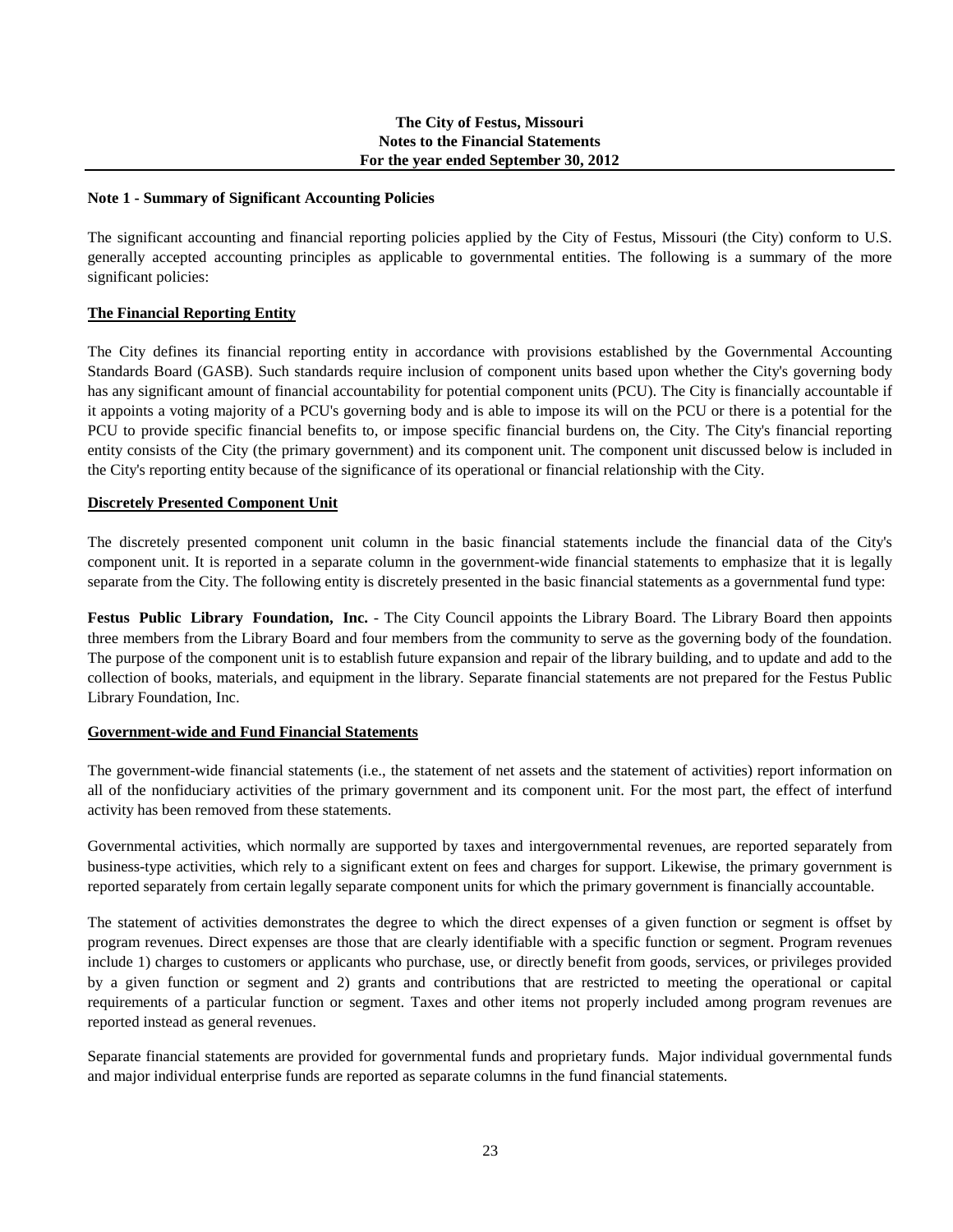### **Notes to the Financial Statements For the year ended September 30, 2012 The City of Festus, Missouri**

#### **Note 1 - Summary of Significant Accounting Policies (continued)**

#### **Measurement Focus, Basis of Accounting, and Financial Statement Presentation**

The government-wide financial statements are reported using the economic resources measurement focus and the accrual basis of accounting, as are the proprietary fund financial statements. Revenues are recorded when earned and expenses are recorded when a liability is incurred, regardless of the timing of related cash flows. Property taxes are recognized as revenues in the year for which they are levied. Grants and similar items are recognized as revenue as soon as all eligibility requirements imposed by the provider have been met.

Governmental fund financial statements are reported using the current financial resources measurement focus and the modified accrual basis of accounting. Revenues are recognized as soon as they are both measureable and available. Revenues are considered to be available when they are collectible within the current period or soon enough thereafter to pay liabilities of the current period. For this purpose, the City considers revenues to be available if they are collected within 60 days of the end of the current fiscal period. Expenditures generally are recorded when a liability is incurred, as under accrual accounting. However, debt service expenditures, as well as expenditures related to claims and judgments and compensated absences, are recorded only when payment is due (i.e. matured).

Property taxes, sales taxes, franchise taxes, fines, and interest associated with the current fiscal period are all considered to be susceptible to accrual and so have been recognized as revenues of the current fiscal period. Only the portion of special assessments receivable due within the current fiscal period is considered to be susceptible to accrual as revenue of the current period. All other revenue items are considered to be measurable and available only when cash is received by the City.

The City reports the following major governmental funds:

*General Fund -* The General Fund is the primary operating fund of the city. It is used to account for all financial resources except those required to be accounted for in another fund.

*City Transportation Tax Fund -* The City Transportation Tax Fund is comprised of taxes collected to maintain roads and streets within the city.

*County Transportation Tax Fund -* The County Transportation Tax Fund is comprised of taxes collected to maintain roads and streets within the city.

*Capital Reserve Fund -* The Capital Reserve Fund is comprised of monies from General Fund that have been set aside for future capital projects.

The City reports the following major proprietary funds:

*Water and Sewer Fund* - The Water and Sewer Fund is used to account for operations that are financed and operated in a manner similar to private business enterprises - where the intent of the governing body is that the costs of providing goods or services to the general public on a continuing basis be financed or recovered primarily through user charges; or where the governing body has decided that periodic determination of revenues earned, expenses incurred, and/or net income is appropriate for capital maintenance, public policy, management control, accountability, or other purposes.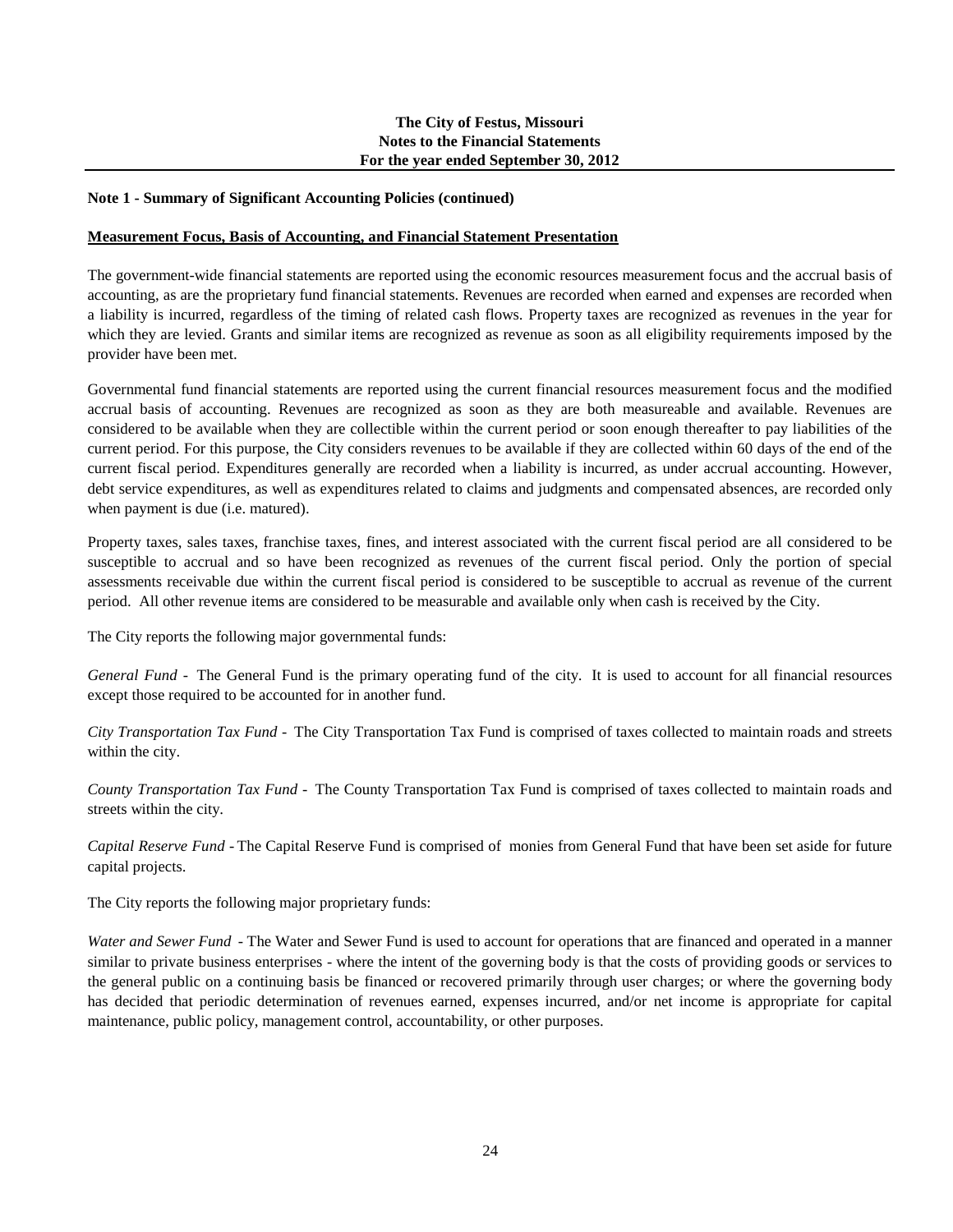### **The City of Festus, Missouri Notes to the Financial Statements For the year ended September 30, 2012**

#### **Note 1 - Summary of Significant Accounting Policies (continued)**

#### **Measurement Focus, Basis of Accounting, and Financial Statement Presentation (continued)**

Private-sector standards of accounting and financial reporting issued prior to December 1, 1989, generally are followed in both the government-wide and proprietary fund financial statements to the extent that those standards do not conflict with or contradict guidance of the GASB. Governments also have the option of following subsequent private-sector guidance for their business type activities and enterprise funds, subject to this same limitation. The City has elected not to follow subsequent privatesector guidance.

Amounts reported as program revenues include 1) charges to customers or applicants for goods, services, or privileges provided, 2) operating grants and contributions, and 3) capital grants and contributions, including special assessments. Internally dedicated resources are reported as general revenues rather than as program revenues. Likewise, general revenues include all taxes.

Proprietary funds distinguish operating revenues and expenses from nonoperating items. Operating revenues and expenses generally result from providing services and producing and delivering goods in connection with a proprietary fund's principal ongoing operations. The principal operating revenues of the Water and Sewer Enterprise Fund is charges for sales and services. Operating expenses for the Enterprise Fund include the cost of sales and services, administrative expenses and depreciation on capital assets. All revenues and expenses not meeting this definition are reported as nonoperating revenues and expenses.

When both restricted and unrestricted resources are available for use, it is the City's policy to use restricted resources first, then unrestricted resources as they are needed.

#### **Encumbrances**

Encumbrances represent commitments related to unperformed contracts for goods or services. Encumbrances accounting - under which purchase orders, contracts, and other commitments for the expenditure of resources are recorded to reserve that portion of the applicable appropriation - is utilized in the governmental funds. Encumbrances outstanding at year-end are reported as reservations of fund balance and do not constitute expenditures or liabilities because the commitments will be honored during the subsequent year.

#### **Cash, Cash Equivalents, and Investments**

State statutes authorize the City to invest in obligations of the U.S. Treasury, federal agencies, commercial paper, corporate bonds, and repurchase agreements. The City considers all highly liquid debt instruments purchased with a maturity of three months or less to be cash equivalents. GASB State No. 31, Accounting and Financial Reporting for Certain Investments and for External Investment Pools, requires that all investments be reported in the financial statements at fair value. Fair value is established as readily determinable current market value for equity and debt securities.

 $\overline{30}$   $\overline{201}$ 

#### **Allowance for Uncollectable Accounts**

Allowance for uncollectable accounts is as follows:

|                                                            | Sept. 30, 2012 |
|------------------------------------------------------------|----------------|
| Governmental Activities - General Fund                     | 88.403         |
| Business-type Activities - Water and Sewer Enterprise Fund | 130.990        |
|                                                            | 219.393        |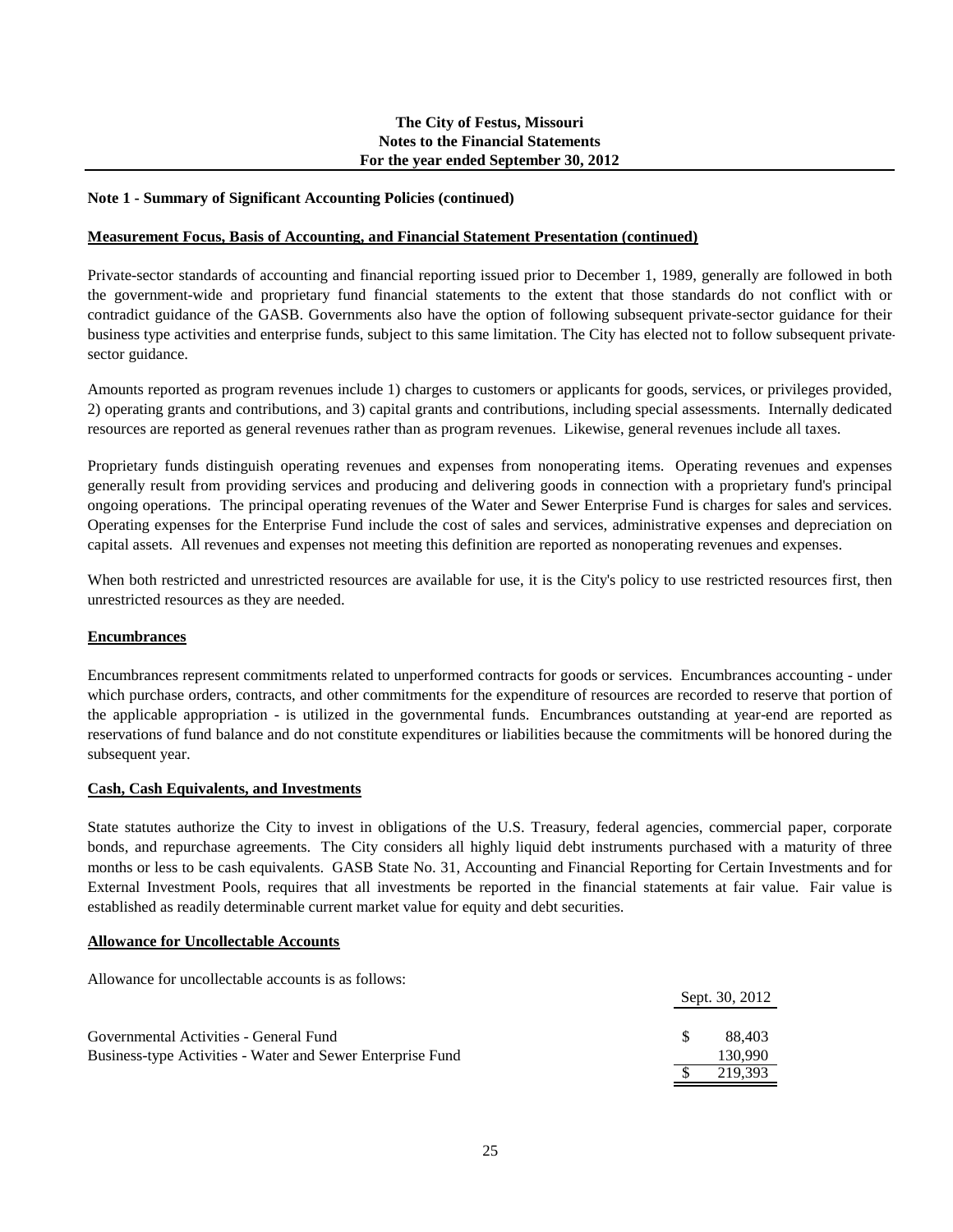#### **Due To/From Other Funds**

Noncurrent portions of long-term interfund loans receivable (reported in "advances to" asset accounts) are equally offset by fund balance reserve account which indicates that they do not constitute "available spendable resources" since they are not a component of net current assets. Current portions of long-term interfund loans receivable (reported in "due from" asset accounts) are considered "available spendable resources" and are subject to elimination upon consolidation. Any residual balances outstanding between the governmental activities and business-type activities are reported in the government-wide statements as "internal balances".

#### **Inventory and Prepaid Items**

All inventories are valued at cost using the first-in/first-out (FIFO) method. Inventories of governmental funds are recorded as expenditures when consumed rather than when purchased.

Certain payments to vendors reflect costs applicable to future accounting periods and are recorded as prepaid items in both government-wide and fund financial statements.

#### **Restricted Assets**

Certain proceeds of the Water and Sewer Enterprise Fund revenue bonds, as well as certain resources set aside for their repayment, are classified as restricted assets on the balance sheet because their use is limited by applicable bond covenants.

#### **Capital Assets**

Capital assets which include property, equipment, and infrastructure (e.g., roads, bridges, sidewalks, and similar items) are reported in the applicable governmental or business-type activities columns in the government-wide financial statements. Capital assets are defined by the City as assets with an initial cost of more than \$1,000 and an estimated useful life in excess of one year. Such assets are recorded at historical cost or estimated historical cost if purchased or constructed. Donated capital assets are recorded at estimated fair market value at the date of donation.

In accordance with GASB Statement No. 34, infrastructure assets constructed, purchased, or donated effective October 1, 2003 are reported in the government-wide financial statements.

The cost of normal maintenance and repairs that do not add to the value of the asset or materially extend assets lives are not capitalized.

#### **Capital Assets (continued)**

Depreciation is being computed on the straight-line method, using asset lives as follows:

| Asset                            | Years     |  |  |
|----------------------------------|-----------|--|--|
|                                  |           |  |  |
| Buildings and other improvements | 15-30     |  |  |
| Office equipment                 | $3-10$    |  |  |
| Automotive equipment             | $4-6$     |  |  |
| Machinery and equipment          | $5 - 7$   |  |  |
| Infrastructure                   | $20 - 50$ |  |  |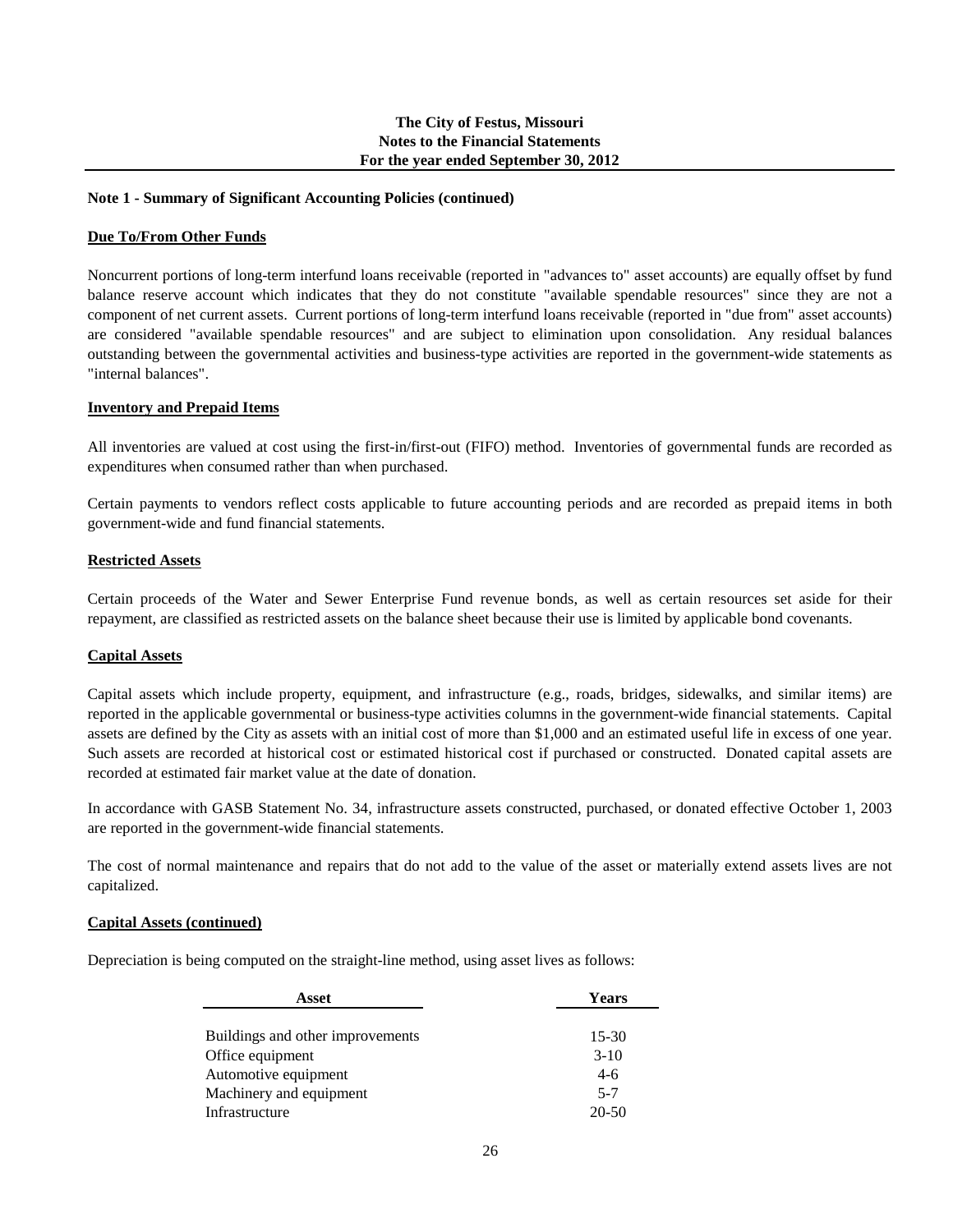#### **Compensated Absences**

#### Vacation

Vested or accumulated vacation leave that is expected to be liquidated with expendable available financial resources is reported as an expenditure and a fund liability of the governmental fund that will pay it. Vested or accumulated vacation leave of proprietary funds is recorded as an expense and liability of those funds as the benefits accrue to employees. The entire accumulated vacation leave is accrued when incurred in the government-wide financial statements. For governmental funds, the expenditure for vacation leave is recorded in the fund when the employees who have accumulated vacation leave are paid. Therefore, current portion of the liability is not reported in the governmental funds. A schedule of the accrual for vacation leave follows:

|                                 |   | <b>Total</b> |   | <b>Amounts</b><br>Due Within<br><b>One Year</b> |
|---------------------------------|---|--------------|---|-------------------------------------------------|
| Governmental Activities         | S | 93,686       | S | 93,686                                          |
| <b>Business Type Activities</b> |   | 15,613       |   | 15,613                                          |
|                                 | S | 109.299      |   | 109,299                                         |

#### Sick Leave

Sick leave is accumulated by eligible employees at a rate of 1 day for every full month of service and is available for use after six months of being a regular full-time employee. Unused accumulated sick leave is not eligible to be paid to the employee when separation of employment occurs and consequently is accounted for in the period the sick leave is taken and no liability is recorded.

### Comp Time

A non-exempt employee who works more than 40 hours during a work week can receive a comparable amount of compensatory time off during the same work week after approval by the department supervisor. If the supervisor determines that the comp time cannot be taken during the same work week, the supervisor shall grant the accrual of comp time at the rate of one and one-half times or grant pay at the rate of one and one-half times the employee's regular hourly rate. An employee may accrue up to a maximum of 100 hours of banked comp time.

#### **Unearned Revenue**

Unearned revenue is composed of delinquent property tax receivables, protested utility taxes, and insurance proceeds not used which are measureable but not available and, therefore, not recognized as revenue in the accompanying governmental fund financial statements.

#### **Long-Term Obligations**

In the government-wide financial statements and proprietary fund types in the fund financial statements, long-term debt and other long-term obligations are reported as liabilities in the applicable governmental activities, business-type activities, or proprietary fund type statement of net assets. Bond premiums and discounts, as well as issuance costs, are deferred and amortized over the life of the bonds using the straight-line method. Bonds payable are reported net of the applicable bond premium or discount. Bond issuance costs are reported and amortized over the term of the related debt.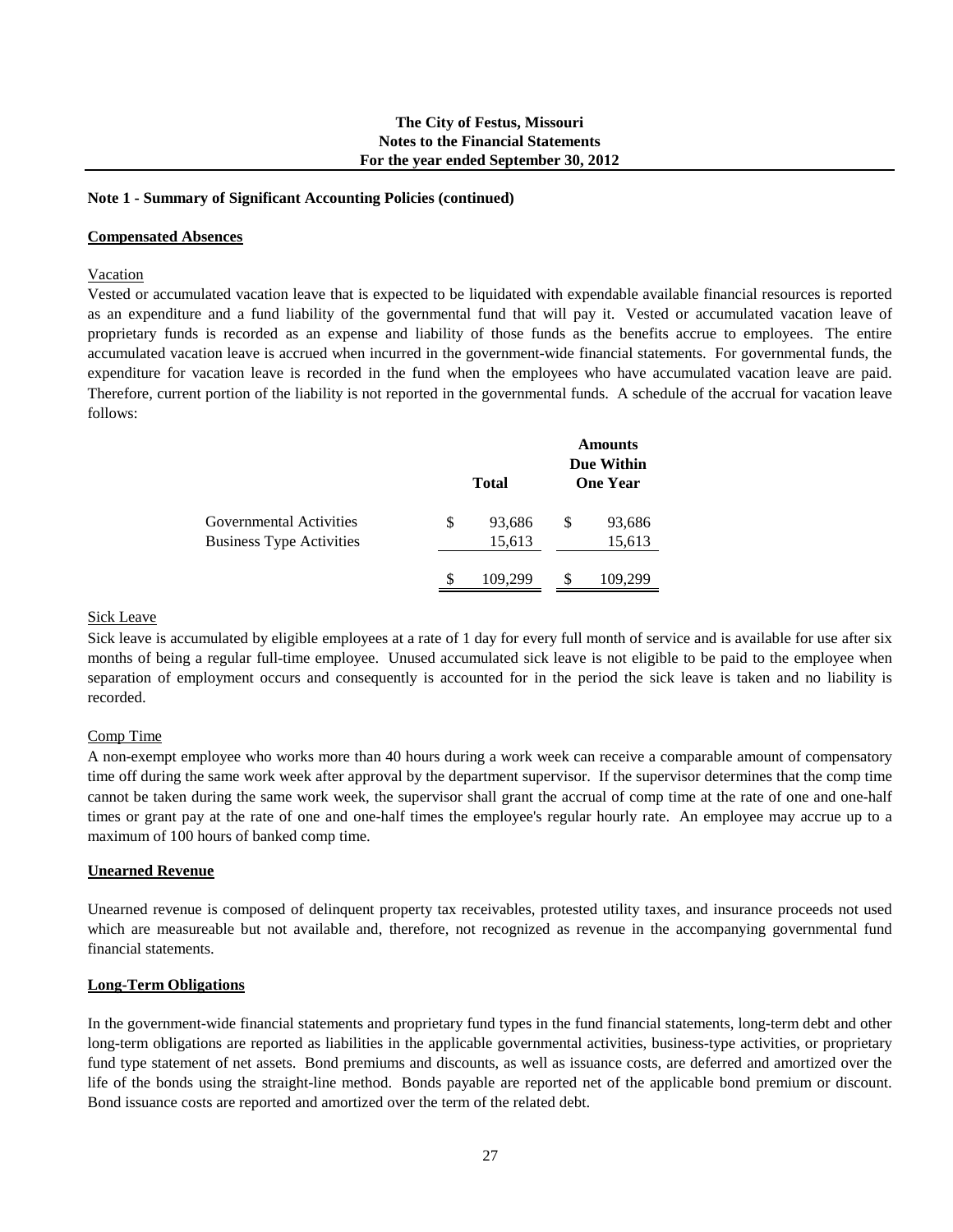### **Long-Term Obligations (continued)**

In the fund financial statements, governmental fund types recognize bond premiums and discounts, as well as bond issuance costs, during the current period. The face amount of debt issued is reported as other financing sources. Premiums received on debt issuances are reported as other financing sources while discounts on debt issuances are reported as other financing uses. Issuance cost, whether or not withheld from the actual debt proceeds received, are reported as debt service expenditures.

### **Fund Equity**

The government-wide and proprietary financial statements are classified in the following categories:

*Invested in Capital Assets, Net of Related Debt* - represents capital assets, net of accumulated depreciation, less the outstanding balance of any notes, leases or other borrowings that are attributable to the acquisition, construction or improvements of the assets. New assets invested in capital assets, net of related debt, excludes unspent bond and loan proceeds.

*Restricted* - represents net assets that are legally restricted or identified for specific purposes by outside parties or by law through constitutional provisions or enabling legislation

*Unrestricted* - represents net assets that are the residual assets and represent assets available for future operations or distribution

The governmental fund equities, under GASB Statement No. 54, are classified in the following categories:

*Nonspendable* - represents fund balances that cannot be spent because they are either a) not in spendable form (i.e. inventory and prepaid items) or b) legally or contractually required to be maintained intact

*Restricted* - represents fund balances that can be used only for specific purposes due to a) constitutional provisions or enabling legislation or b) externally imposed constraints such as creditors, grantors, laws or other governments

*Committed* - represents fund balances that can be used only for specific purposes pursuant to constraints imposed by the City Council through an ordinance or resolution

*Assigned* - represents fund balances that are any amounts for which it is the City's intent that the funds be used for specific purposes but there is no legal or binding restrictions or commitments (i.e. assignments made by the City's management)

*Unassigned* - represents fund balances that are residual amounts for the government's general fund and includes all spendable amounts not contained in the other classifications

#### **Property Taxes**

The City's property tax calendar is as follows:

- Property is assessed by the County on January 1 each year.
- The tax levy ordinance is adopted and filed with the county clerk on or before September 1.
- Property taxes are due to be collected on or before December 31.
- Property taxes attach as an enforceable lien on property as of January 1.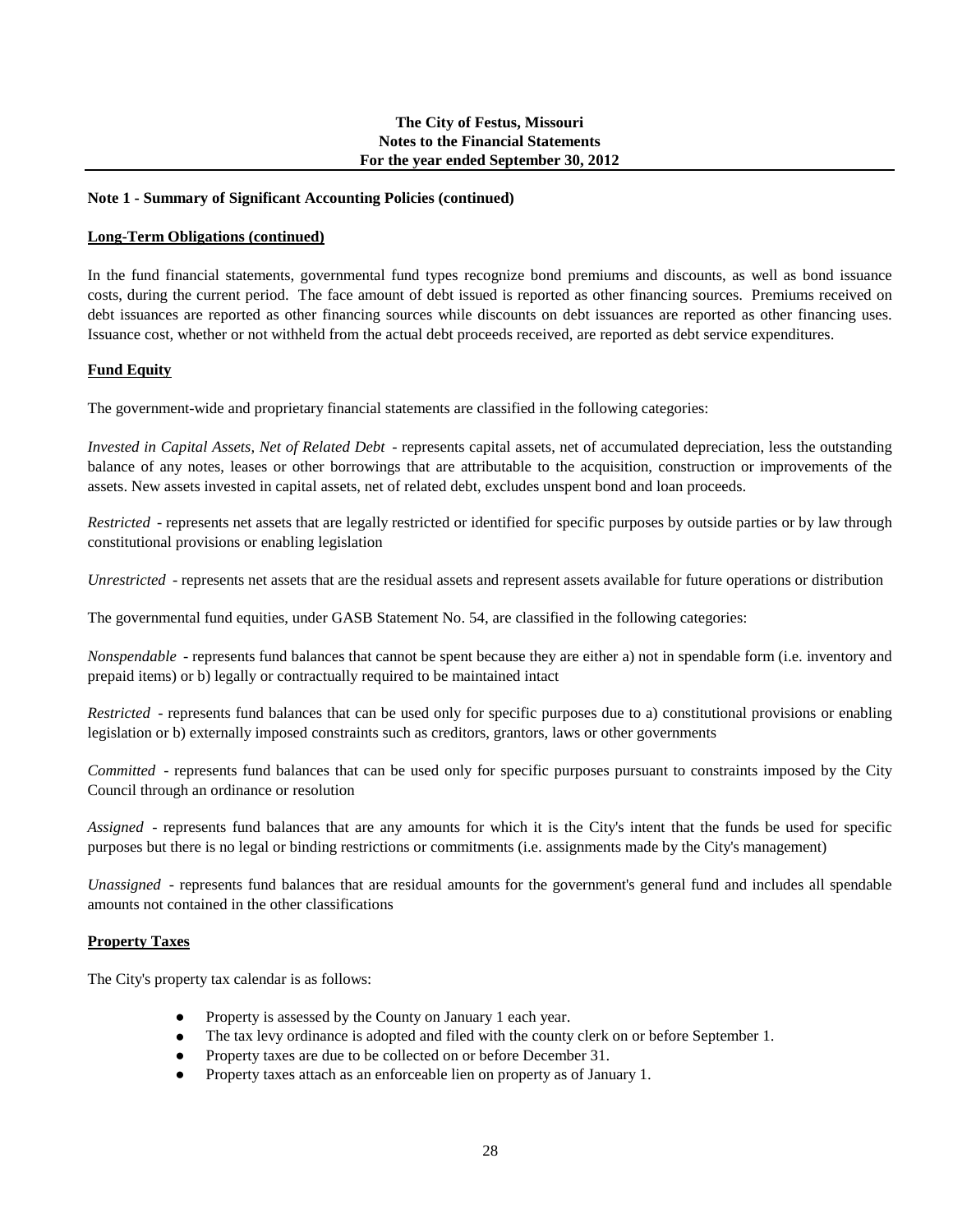### **Grant Revenue**

Resources received by the City from other governments are accounted for within applicable funds based on the purpose and requirements of each grant. Revenues are recognized on an accounting basis consistent with the Fund's measurement objective.

Revenues related to expenditure-driven grants are recognized to the extent expenditures are incurred. Any excess or deficiency of grant revenues received compared to expenditures incurred is recorded as deferred revenue or amounts receivable from the grantor.

#### **Interfund Transactions**

In the fund financial statements, the City has the following types of transactions among funds:

Transfers - Legally authorized transfers are reported when incurred as transfers in by the recipient fund and as transfers out by the disbursing fund.

Elimination of interfund activity has been made for governmental activities in the government-wide financial statements.

#### **Use of Estimates**

The preparation of basic financial statements in conformity with U.S. generally accepted accounting principles requires management to make estimates and assumptions that affect the amounts reported in the basic financial statements and the accompanying notes. Actual results could differ from those estimates.

**2012**

### **Note 2 - Cash and Investments**

Deposits and investments held by at the City at September 30, 2012 consisted of the following:

| Type                               | <b>Maturities</b> | $\overline{a}$ $\overline{b}$<br>Cost |  |  |
|------------------------------------|-------------------|---------------------------------------|--|--|
| <b>Unrestricted Deposits:</b>      |                   |                                       |  |  |
| Petty cash                         | n/a               | \$<br>1,944                           |  |  |
| Deposits                           | n/a               | 8,172,910                             |  |  |
| <b>Total Unrestricted Deposits</b> |                   | 8,174,854                             |  |  |
| <b>Restricted Deposits:</b>        |                   |                                       |  |  |
| Demand deposits                    | n/a               | 120,224                               |  |  |
| Deposits                           | n/a               | 291,594                               |  |  |
| <b>Total Restricted Deposits</b>   |                   | 411,818                               |  |  |
|                                    |                   |                                       |  |  |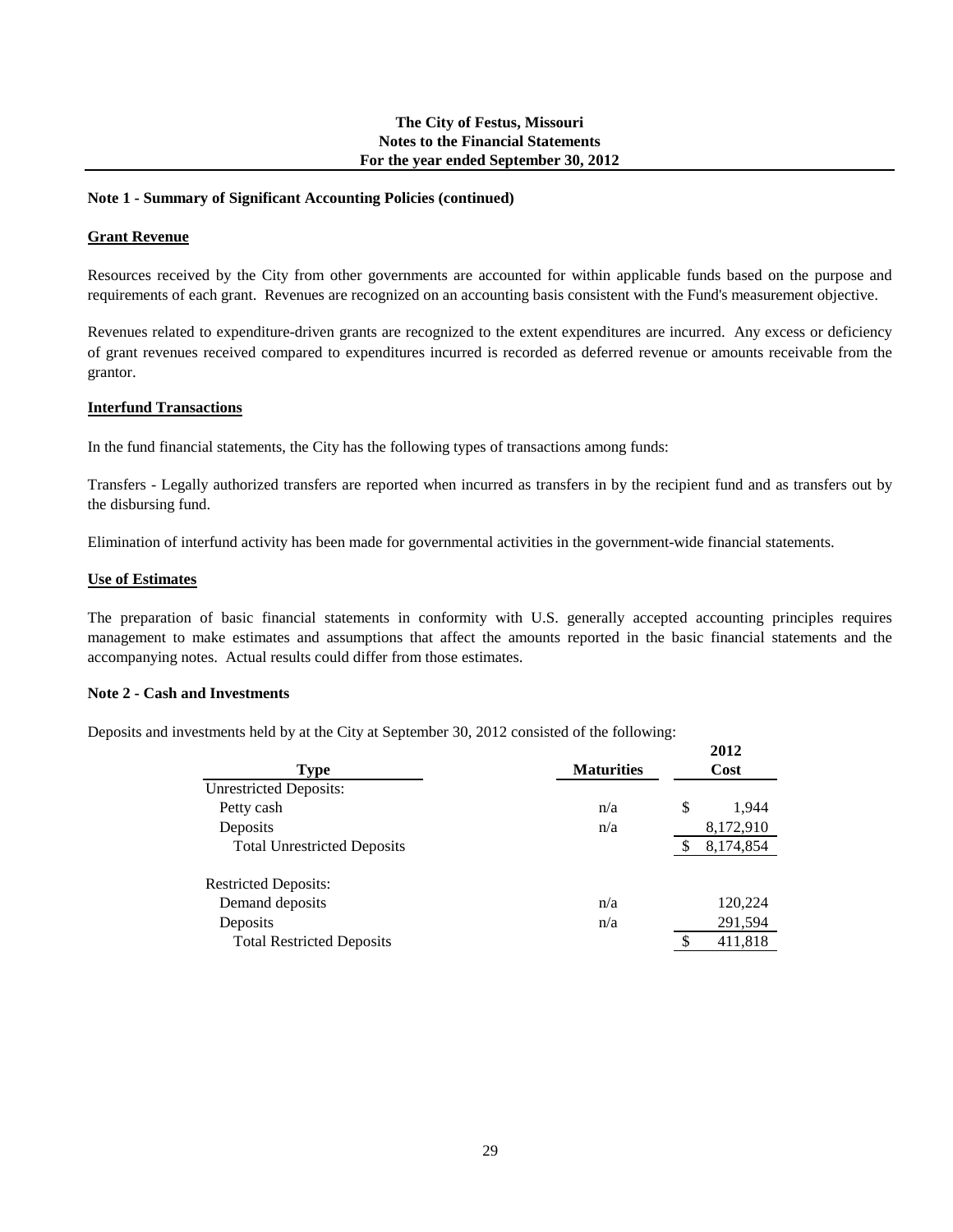#### **Note 2 - Cash and Investments (continued)**

| <b>Unrestricted Investments:</b>      |          |               |           |
|---------------------------------------|----------|---------------|-----------|
| Certificate of deposit                | 11/23/12 | \$            | 250,000   |
| Certificate of deposit                | 1/4/13   |               | 1,545,808 |
| Certificate of deposit                | 1/10/13  |               | 245,000   |
| Certificate of deposit                | 1/12/13  |               | 500,000   |
| Certificate of deposit                | 1/27/13  |               | 526,482   |
| Certificate of deposit                | 5/8/13   |               | 265,619   |
| Certificate of deposit                | 7/10/13  |               | 520,384   |
| Certificate of deposit                | 7/28/13  |               | 500,000   |
| Commerce FNMA Callable                | 7/26/13  |               | 600,000   |
| <b>Total Unrestricted Investments</b> |          | <sup>\$</sup> | 4,953,293 |
|                                       |          |               |           |
| <b>Restricted Investments:</b>        |          |               |           |
| Certificate of deposit                | 12/15/12 | \$            | 15,184    |
| Certificate of deposit                | 1/27/13  |               | 163,923   |
| Guaranteed investment contract        | 6/30/23  |               | 13,912    |
| Guaranteed investment contract        | 6/30/23  |               | 48,750    |
| Guaranteed investment contract        | 6/30/23  |               | 1,806,503 |
| Guaranteed investment contract        | 6/30/23  |               | 8,851     |
| Guaranteed investment contract        | 6/30/23  |               | 304,473   |
| Guaranteed investment contract        |          |               |           |
|                                       | 6/30/23  |               | 705,253   |

Investments are recorded at cost, which approximates market.

*Interest Rate Risk* - The City's investment policy minimizes the risk that the market value of securities mature to meet cash requirements for ongoing operations and investing operating funds primarily in short-term securities. Investments in banker's acceptance and commercial paper shall mature and become payable not more than 180 days from the date of purchase. All other investments shall mature and become payable not more than five years from the date of purchase. The City's established investment policy has limited the City's investment portfolio to a weighted-average maturity that does not exceed three years.

*Credit Risk* - State law permits Cities to invest in obligations of the State of Missouri or U.S. Government and obligations of government agencies that mature or become payable in one year or less from the date of issue.

*Custodial Credit Risk* - For an investment, custodial credit risk is the risk that, in the event of failure of the counter party, the City will not be able to recover the value of its investments or collateral securities that are in the possession of an outside party. State law requires depository financial institutions to pledge as collateral for public funds on deposit by governmental unit securities which, when combined with Federal Deposit Insurance Corporation ("FDIC") insurance, are at least equal to the amount on deposit at all times.

*Concentration of Credit Risks* - The City places no limit on the amount the City may invest in any one issuer. More than 5% of the City's total unrestricted investments are with U.S. federal agencies.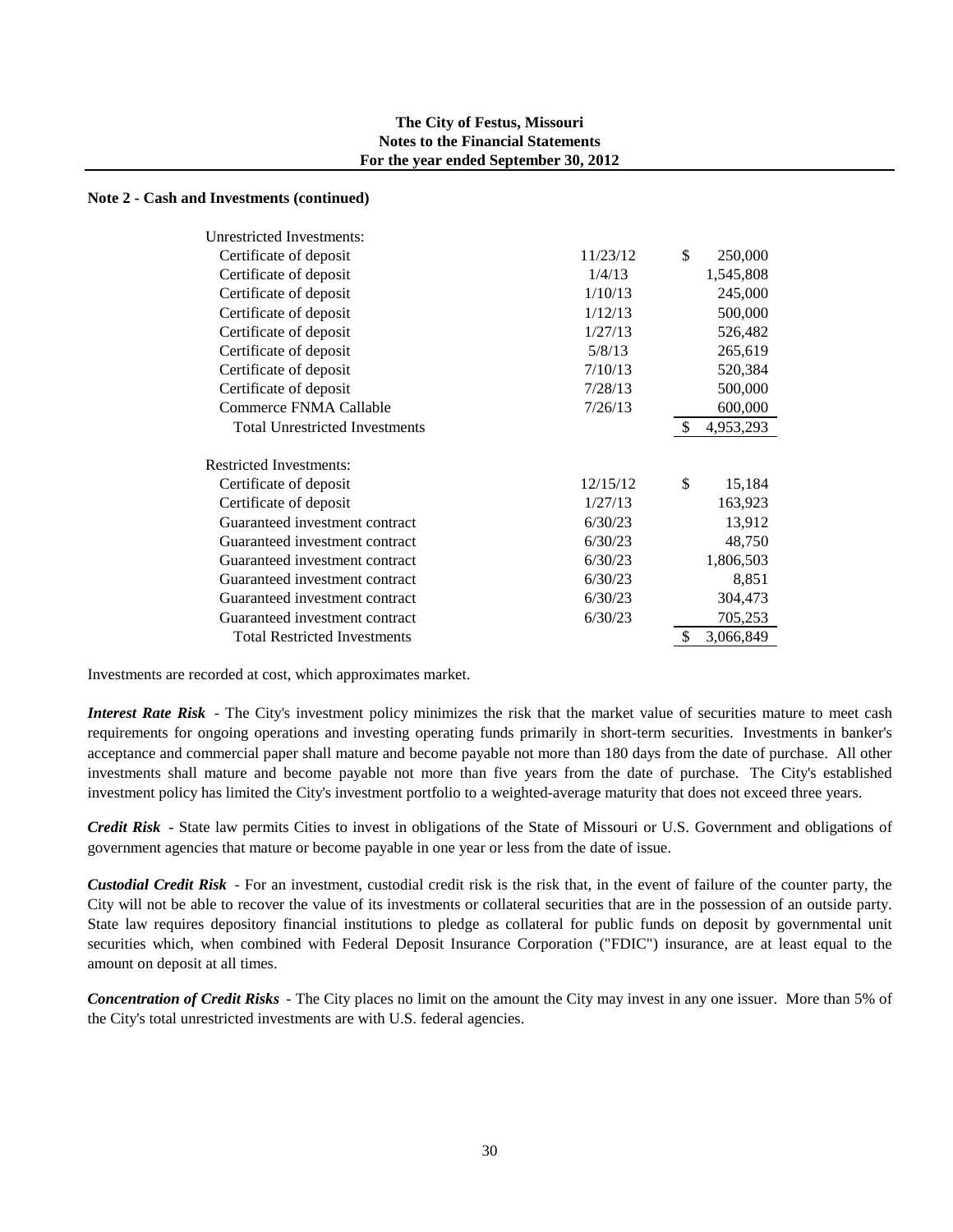### **Note 3 - Capital Assets**

Capital asset activity for the year ended September 30, 2012 was as follows:

|                                                     | <b>Balance</b>  |                  |                   | <b>Balance</b>  |
|-----------------------------------------------------|-----------------|------------------|-------------------|-----------------|
| <b>Governmental Activities:</b>                     | Sept. 30, 2011  | <b>Additions</b> | <b>Reductions</b> | Sept. 30, 2012  |
| Land                                                | 1,506,299       | $\mathbb{S}$     | \$                | 1,506,299<br>\$ |
| Construction in process                             | 949,974         | 1,117,157        | (1,666,712)       | 400,419         |
| Assets to be sold                                   |                 | 3,899            |                   | 3,899           |
| Buildings and other improvements                    | 5,956,305       | 61,171           | (17,689)          | 5,999,787       |
| Office equipment                                    | 293,883         | 9,080            | (14, 429)         | 288,534         |
| Automotive equipment                                | 3,711,204       | 46,091           | (118, 862)        | 3,638,433       |
| Machinery and equipment                             | 1,873,097       | 38,073           | (142, 837)        | 1,768,333       |
| Infrastructure                                      | 7,480,975       | 49,086           |                   | 7,530,061       |
| Land improvements                                   | 3,511,482       | 2,160,204        | (46,098)          | 5,625,588       |
| <b>Total Capital Assets</b>                         | 25,283,219      | 3,484,761        | (2,006,627)       | 26,761,353      |
| Less: Accumulated depreciation                      |                 |                  |                   |                 |
| Buildings and other improvements                    | 2,290,782       | 200,286          | (11, 143)         | 2,479,925       |
| Office equipment                                    | 181,285         | 29,428           | (13, 724)         | 196,989         |
| Automotive equipment                                | 3,068,120       | 211,067          | (118, 861)        | 3,160,326       |
| Machinery and equipment                             | 1,327,977       | 149,329          | (141, 047)        | 1,336,259       |
| Infrastructure                                      | 1,228,698       | 346,938          |                   | 1,575,636       |
| Land improvements                                   | 1,150,726       | 216,924          | (46,098)          | 1,321,552       |
| <b>Total Accumulated Depreciation</b>               | 9,247,588       | 1,153,972        | (330, 873)        | 10,070,687      |
| <b>Governmental Activities Capital Assets, net</b>  | 16,035,631      | 2,330,789<br>\$  | (1,675,754)<br>\$ | \$16,690,666    |
| <b>Business-type Activities</b>                     |                 |                  |                   |                 |
| Land                                                | \$<br>194,059   | \$               | \$                | \$<br>194,059   |
| Assets to be sold                                   | 52,432          |                  |                   | 52,432          |
| Construction in process                             | 24,946          | 9,932            | (11,781)          | 23,097          |
| Systems and improvements                            | 10,981,940      | 240,709          | (17,995)          | 11,204,654      |
| Buildings and other improvements                    | 189,905         |                  |                   | 189,905         |
| Automotive equipment                                | 605,732         | 1,501            |                   | 607,233         |
| Machinery and equipment                             | 1,413,440       | 18,608           | (10,998)          | 1,421,050       |
| Furniture and fixtures                              | 10,362          |                  |                   | 10,362          |
| Computer equipment                                  | 27,749          | 3,996            |                   | 31,745          |
| <b>Total Capital Assets</b>                         | 13,500,565      | 274,746          | (40, 774)         | 13,734,537      |
| Less: Accumulated depreciation                      |                 |                  |                   |                 |
| Systems and improvements                            | 2,799,226       | 253,665          | (7, 405)          | 3,045,486       |
| Buildings and other improvements                    | 111,697         | 4,672            |                   | 116,369         |
| Automotive equipment                                | 443,792         | 47,904           |                   | 491,696         |
| Machinery and equipment                             | 787,455         | 64,520           | (9,987)           | 841,988         |
| Furniture and fixtures                              | 7,863           | 271              |                   | 8,134           |
| Computer equipment                                  | 16,251          | 3,830            |                   | 20,081          |
| <b>Total Accumulated Depreciation</b>               | 4,166,284       | 374,862          | (17, 392)         | 4,523,754       |
| <b>Business-type Activities Capital Assets, net</b> | 9,334,281<br>S, | (100, 116)<br>\$ | (23, 382)<br>\$   | 9,210,783<br>\$ |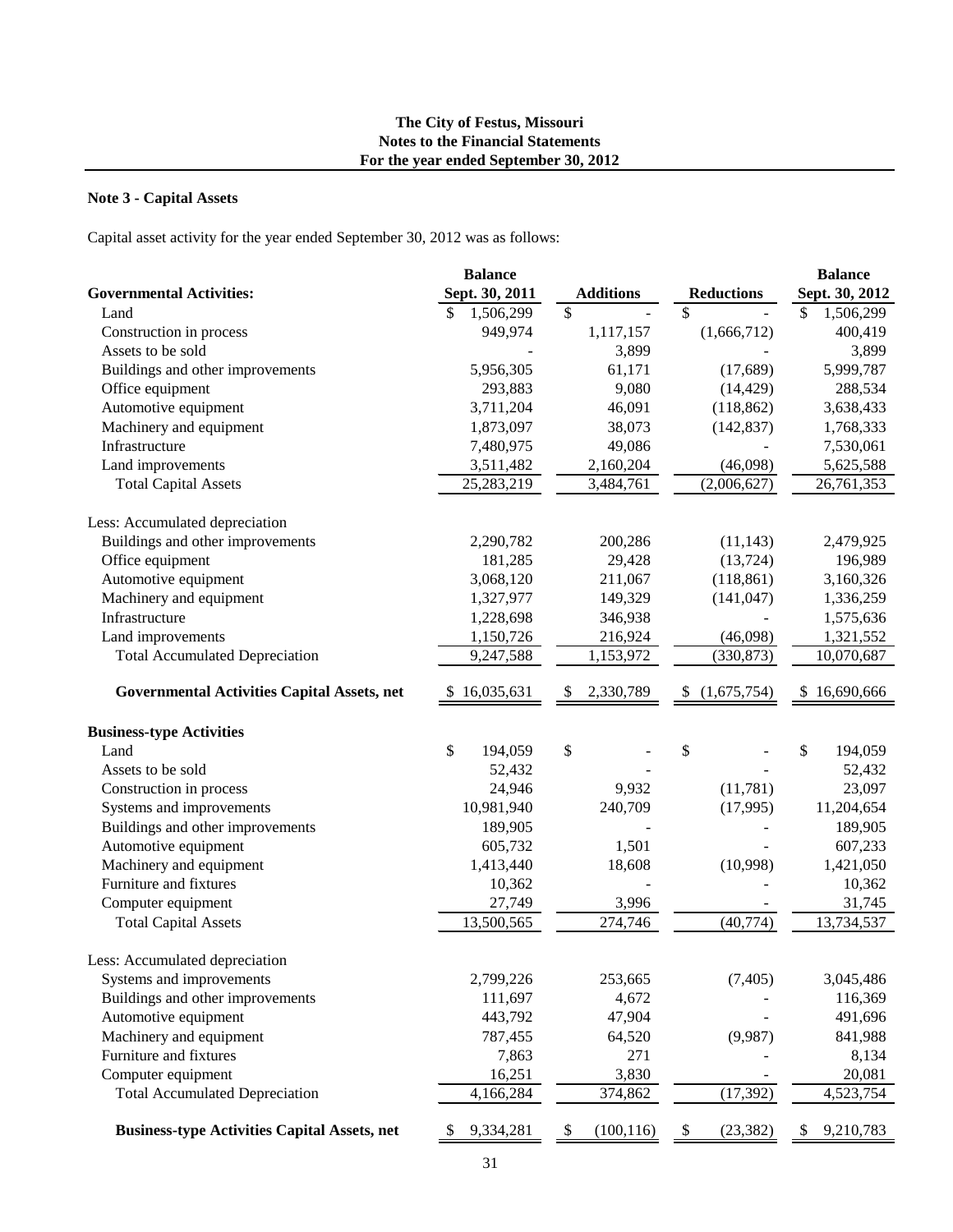### **Note 3 - Capital Assets (continued)**

Depreciation expense was charged to functions/programs of the primary government for the year ended September 30, 2012 as follows:

|                                                             | Amount        |           |  |  |
|-------------------------------------------------------------|---------------|-----------|--|--|
| Governmental Activities:                                    |               |           |  |  |
| Administration                                              | \$            | 60,823    |  |  |
| Court                                                       |               | 623       |  |  |
| Building department                                         |               | 8,986     |  |  |
| Police                                                      |               | 65,544    |  |  |
| Dispatch                                                    |               | 4,421     |  |  |
| Fire                                                        |               | 188,571   |  |  |
| <b>Street</b>                                               |               | 575,423   |  |  |
| <b>Emergency Management</b>                                 |               | 9,952     |  |  |
| Non-Departmental                                            |               | 25,569    |  |  |
| Health                                                      |               | 7,019     |  |  |
| Library                                                     |               | 87,920    |  |  |
| Parks                                                       |               | 119,121   |  |  |
| <b>Total Depreciation Expense - Governmental Activities</b> |               | 1,153,972 |  |  |
| Business-type Activities:                                   |               |           |  |  |
| Water and Sewer                                             |               | 546,529   |  |  |
| Total Depreciation Expense - Business-type Activities       | <sup>\$</sup> | 546,529   |  |  |

### **Note 4 - Long-Term Debt**

Long-term liability activity for the year ended September 30, 2012 was as follows:

|                                       | <b>Balance</b><br><b>September</b><br>30, 2011 |           |    | <b>Additions</b> |     | <b>Reductions</b> |   | <b>Balance</b><br><b>September</b><br>30, 2012 |    | <b>Amounts</b><br>Due Within<br><b>One Year</b> |  |
|---------------------------------------|------------------------------------------------|-----------|----|------------------|-----|-------------------|---|------------------------------------------------|----|-------------------------------------------------|--|
| <b>Governmental Activities:</b>       |                                                |           |    |                  |     |                   |   |                                                |    |                                                 |  |
| Capital leases                        | S                                              | 1,598,086 | \$ | Ξ.               | S.  | (1,516,025)       | S | 82,061                                         | \$ | 79,265                                          |  |
| NID bonds                             |                                                | 447.580   |    |                  |     | (32, 485)         |   | 415,095                                        |    | 32,485                                          |  |
| Certificates of Participation         |                                                |           |    | 1.440.000        |     |                   |   | 1,440,000                                      |    | 90,000                                          |  |
| Notes payable                         |                                                | 2,929,893 |    |                  |     | (107, 779)        |   | 2,822,114                                      |    |                                                 |  |
| <b>Total Governmental Activities:</b> |                                                | 4,975,559 |    | 1.440.000        | \$. | (1,656,289)       |   | 4.759.270                                      | S. | 201,750                                         |  |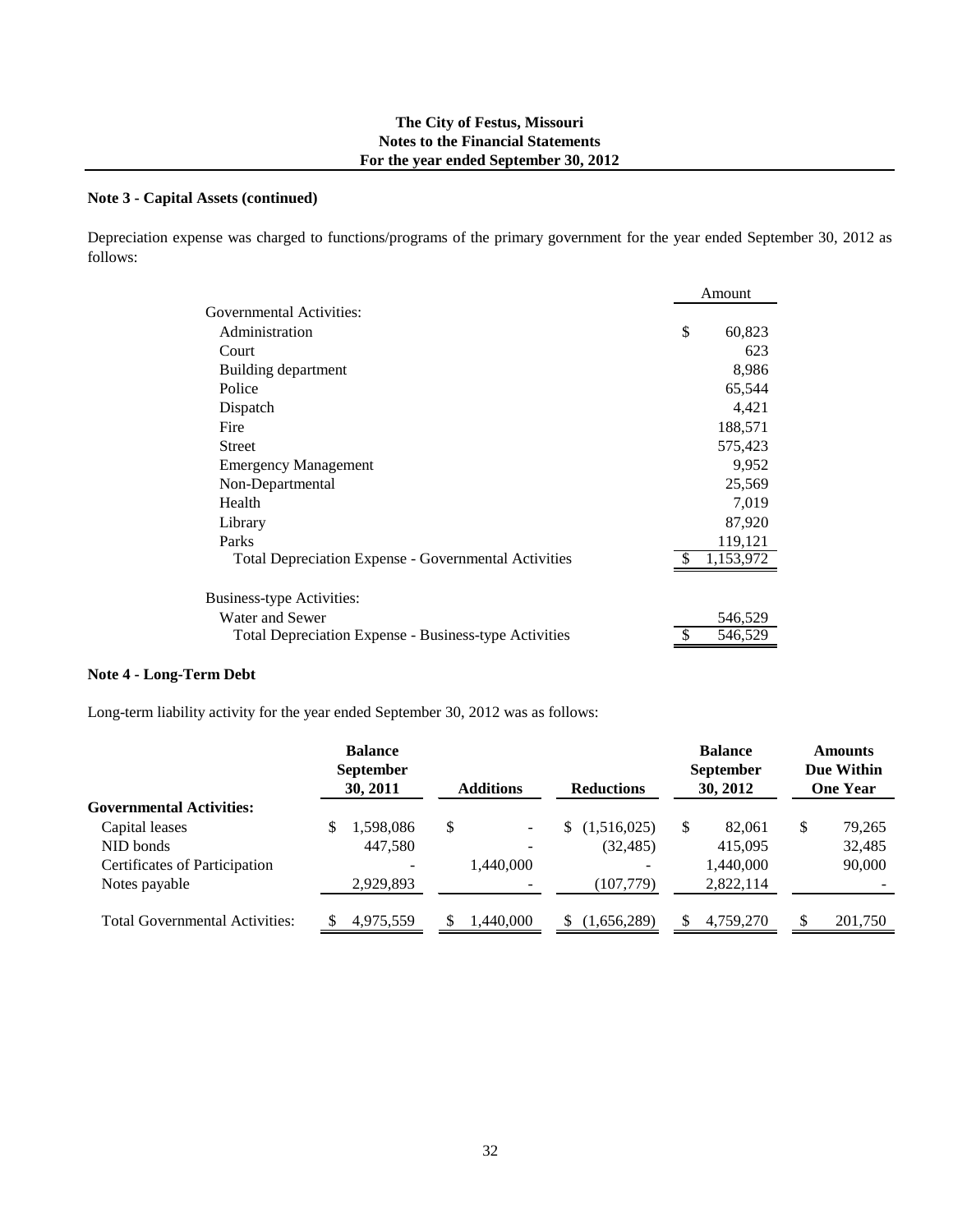# **The City of Festus, Missouri Notes to the Financial Statements For the year ended September 30, 2012**

### **Note 4 - Long-Term Debt (continued)**

|                                  |   | <b>Balance</b><br><b>September</b><br>30, 2011 | <b>Additions</b>               | <b>Reductions</b> |    | <b>Balance</b><br><b>September</b><br>30, 2012 | <b>Amounts</b><br>Due Within<br><b>One Year</b> |
|----------------------------------|---|------------------------------------------------|--------------------------------|-------------------|----|------------------------------------------------|-------------------------------------------------|
| <b>Business-type activities:</b> |   |                                                |                                |                   |    |                                                |                                                 |
| Revenue bonds                    | S | 5.975,000                                      | \$<br>$\overline{\phantom{a}}$ | \$<br>(550,000)   | S. | 5,425,000                                      | \$<br>560,000                                   |
| Add: Premium                     |   | 139.974                                        |                                | (12, 165)         |    | 127,809                                        |                                                 |
| Less: On Refunding               |   | (160, 479)                                     | 19,453                         |                   |    | (141, 026)                                     |                                                 |
| NID Bonds                        |   | 172,428                                        |                                | (12, 515)         |    | 159.913                                        | 12,515                                          |
| Certificates of Participation    |   | 875,000                                        |                                | (45,000)          |    | 830,000                                        | 45,000                                          |
| Less: Discount                   |   | (9,529)                                        | 668                            |                   |    | (8, 861)                                       |                                                 |
| Note payable                     |   | 2,258,115                                      |                                | (147, 139)        |    | 2,110,976                                      | 153,039                                         |
| Total Business-type Activities:  |   | 9,250,509                                      | 20,121                         | \$<br>(766.819)   |    | 8.503.811                                      | \$<br>770,554                                   |

### Capital Leases

|                                                                                                                                   |        |   | September 30,<br>2012 |
|-----------------------------------------------------------------------------------------------------------------------------------|--------|---|-----------------------|
| <b>Governmental Activities:</b>                                                                                                   |        |   |                       |
| Capital lease \$350,000 for 2008 fire truck, due in monthly installments<br>through October 1, 2013, interest payable at 3.750%.  |        |   | 75.337                |
| Capital lease \$12,483 for 2010 voice recorder, due in annual<br>installments through March 25, 2014, interest payable at 13.90%. |        |   | 5.251                 |
| Capital lease \$24,947 for 2010 computer, due in monthly installments<br>through October 15, 2012, interest payable at 4.380%.    |        |   | 1,473                 |
|                                                                                                                                   | Total: | S | 82,061                |

### **Business-type Activities:**

There were no business-type capital leases for the year ended September 30, 2012.

The assets acquired through capital leases are as follows:

|                                   | Governmental<br><b>Activities</b> | <b>Business-type</b><br><b>Activities</b> |
|-----------------------------------|-----------------------------------|-------------------------------------------|
| Assets:                           |                                   |                                           |
| Automobile equipment              | \$<br>312,420                     | \$                                        |
| <b>Building (Library Project)</b> | 1,542,657                         |                                           |
| Voice Recorder                    | 12,483                            |                                           |
| Computer                          | 24,947                            |                                           |
| Less: Payments/Reductions         | (1,810,446)                       |                                           |
| Total Assets:                     | 82,061                            |                                           |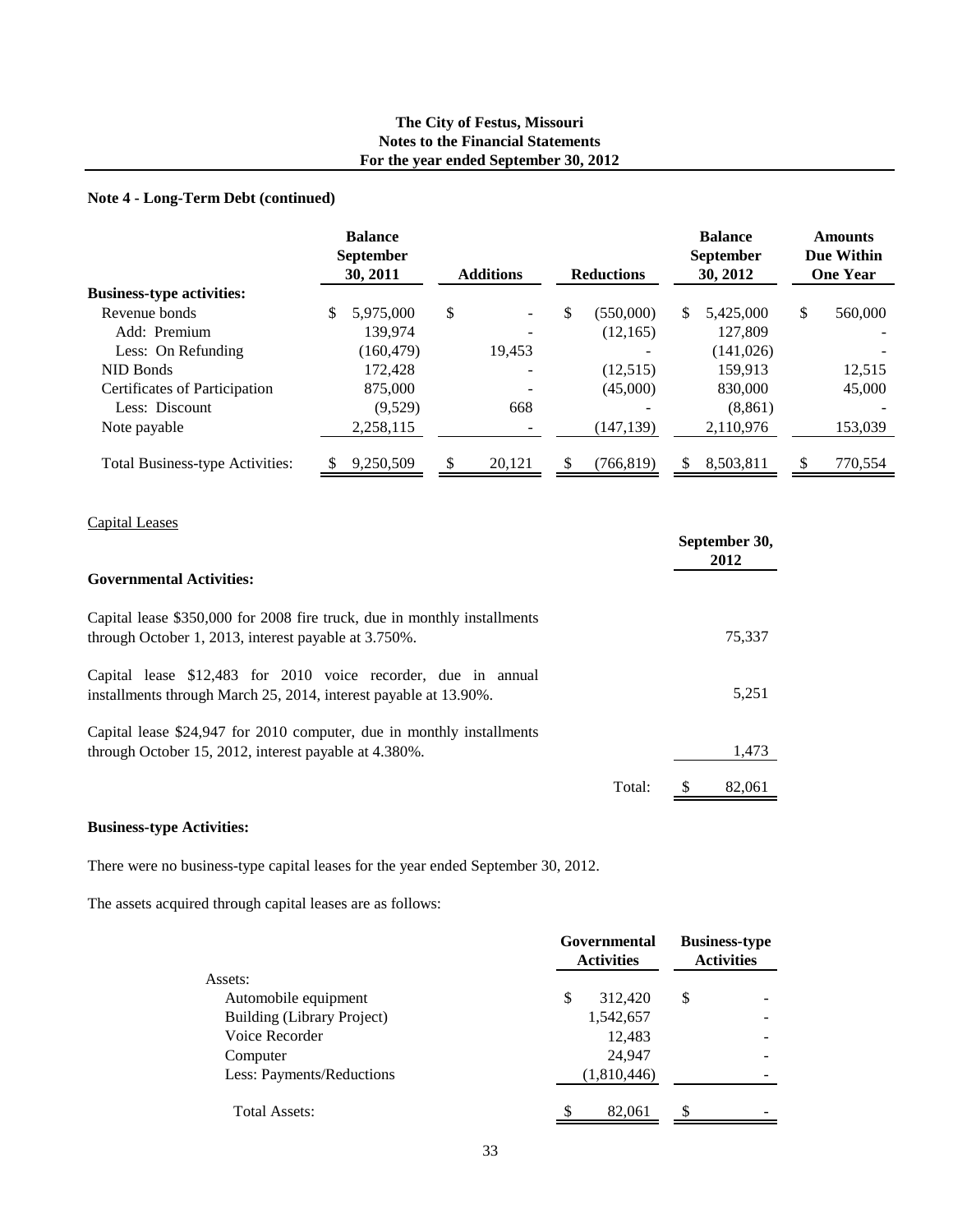### **Note 4 - Long-Term Debt (continued)**

#### Capital Leases (continued)

A schedule of future minimum lease payments under the capital leases and the present value of the net minimum lease payments as of September 30, 2012 are as follows:

| For the<br>years ending<br>September 30, |   | Governmental<br><b>Activities</b> |   | <b>Business-type</b><br><b>Activities</b> |   | <b>Total</b> |
|------------------------------------------|---|-----------------------------------|---|-------------------------------------------|---|--------------|
| 2013                                     | S | 82,921                            | S |                                           | S | 82,921       |
| 2014                                     |   | 4,563                             |   |                                           |   | 4,563        |
| Total minimum lease payments             |   | 87,484                            | S |                                           | S | 87,484       |
| Less: Amount representing interest       |   | (5, 423)                          |   |                                           |   | (5, 423)     |
| Total minimum lease payments, net        |   | 82,061                            |   |                                           |   | 82.061       |

### Neighborhood Improvement District Bonds

The total amount of the Neighborhood Improvement District Bonds Series 2002 is \$875,000. This amount is split between the governmental activities and the business-type activities.

|                                                                                                                                                                                            |        | September 30,<br>2012 |
|--------------------------------------------------------------------------------------------------------------------------------------------------------------------------------------------|--------|-----------------------|
| <b>Governmental Activities:</b>                                                                                                                                                            |        |                       |
| \$631,654 Neighborhood Improvement District Limited General<br>Obligation Bonds, Series 2002, due in annual installments through<br>March 1, 2022, interest payable at $3\%$ to $5.55\%$ . |        | \$<br>415,095         |
| <b>Business-type Activities:</b>                                                                                                                                                           |        |                       |
| \$243,346 Neighborhood Improvement District Limited General<br>Obligation Bonds, Series 2002, due in annual installments through                                                           |        |                       |
| March 1, 2022, interest payable at 3% to 5.55%.                                                                                                                                            |        | 159,913               |
|                                                                                                                                                                                            | Total: | 575,008               |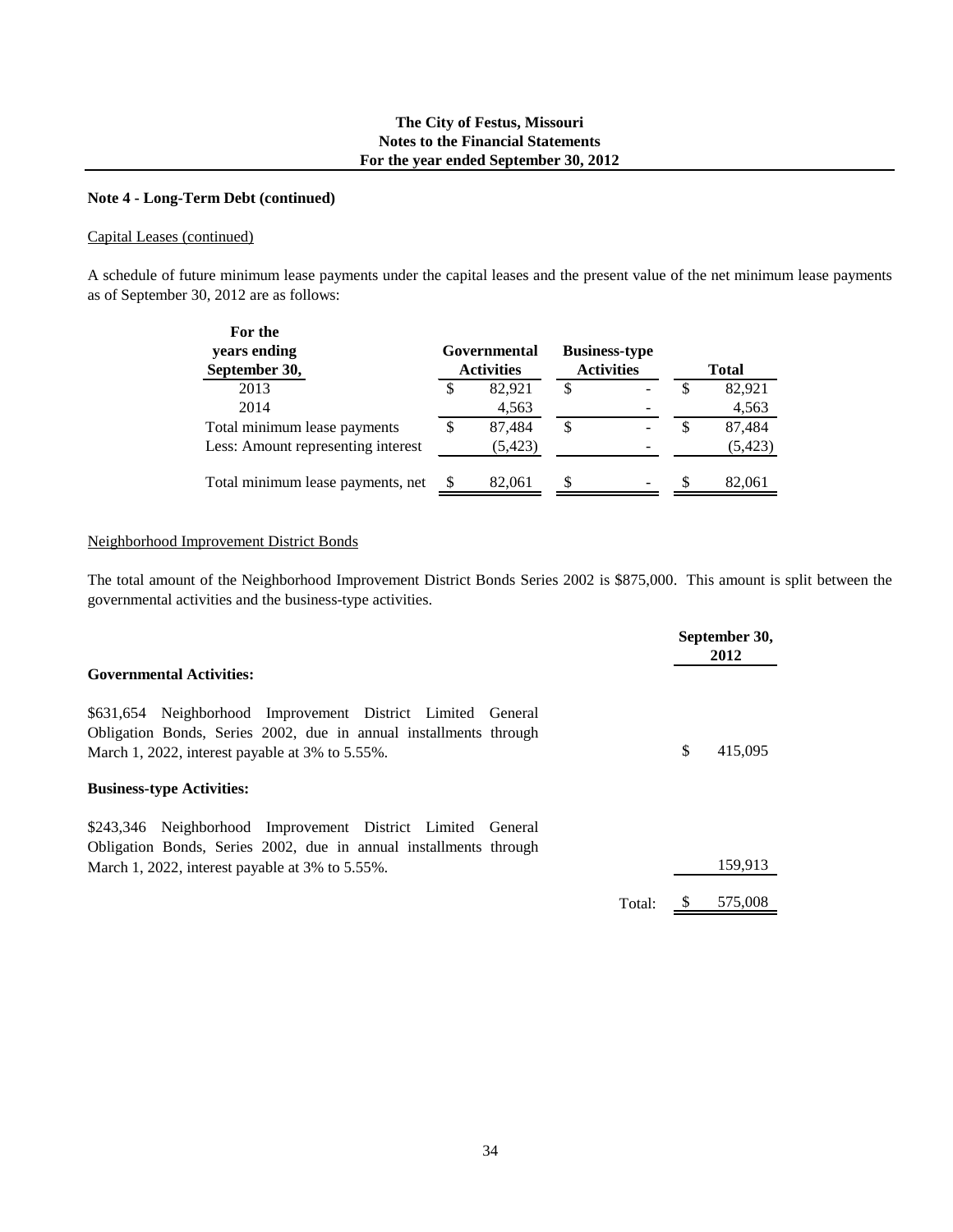#### **Note 4 - Long-Term Debt (continued)**

### Neighborhood Improvement District Bonds (continued)

Annual debt service requirements to maturity for the Neighborhood Improvement District Bonds are as follows:

| <b>For The</b>     |                  |                                |              |                  |   |                                 |              |
|--------------------|------------------|--------------------------------|--------------|------------------|---|---------------------------------|--------------|
| <b>Years Ended</b> |                  | <b>Governmental Activities</b> |              |                  |   | <b>Business-type Activities</b> |              |
| September 30       | <b>Principal</b> | <b>Interest</b>                | <b>Total</b> | <b>Principal</b> |   | <b>Interest</b>                 | <b>Total</b> |
|                    |                  |                                |              |                  |   |                                 |              |
| 2013               | \$<br>32,485     | \$<br>21.144                   | \$<br>53.629 | \$<br>12.515     | S | 8.222                           | \$<br>20,737 |
| 2014               | 32,485           | 19,580                         | 52,065       | 12,515           |   | 7,615                           | 20,130       |
| 2015               | 36,095           | 17,878                         | 53.973       | 13,905           |   | 6,952                           | 20,857       |
| 2016               | 36,095           | 16,042                         | 52,137       | 13,905           |   | 6,238                           | 20,143       |
| 2017               | 39,704           | 14,075                         | 53,779       | 15.296           |   | 5,474                           | 20,770       |
| 2018-2022          | 238,231          | 34,425                         | 272,656      | 91,777           |   | 13,388                          | 105,165      |
|                    | 415,095          | 123,144                        | 538,239      | 159,913          |   | 47,889                          | 207,802      |

### Certificates of Participation

The total amount of the Certificates of Participation Series 2012 is \$1,440,000. This amount is located in the governmental activities. The total amount of the Certificates of Participation Series 2005 is \$830,000. This amount is located in the businesstype activities.

|                                                                                                                                                  |   | September 30,<br>2012 |
|--------------------------------------------------------------------------------------------------------------------------------------------------|---|-----------------------|
| <b>Governmental Activities:</b>                                                                                                                  |   |                       |
| \$1,440,000 Certificates of Participation, Series 2012, due in annual<br>installments through January 1, 2028, interest payable at 3.0% to 4.0%. | S | 1.440.000             |
| <b>Business-type Activities:</b>                                                                                                                 |   |                       |
| \$1,070,000 Certificates of Participation, Series 2005, due in annual<br>installments through December 1, 2025, interest payable at 3.4% to      |   | 830,000               |
| $4.5\%$ .<br>Total:                                                                                                                              |   | 2,270,000             |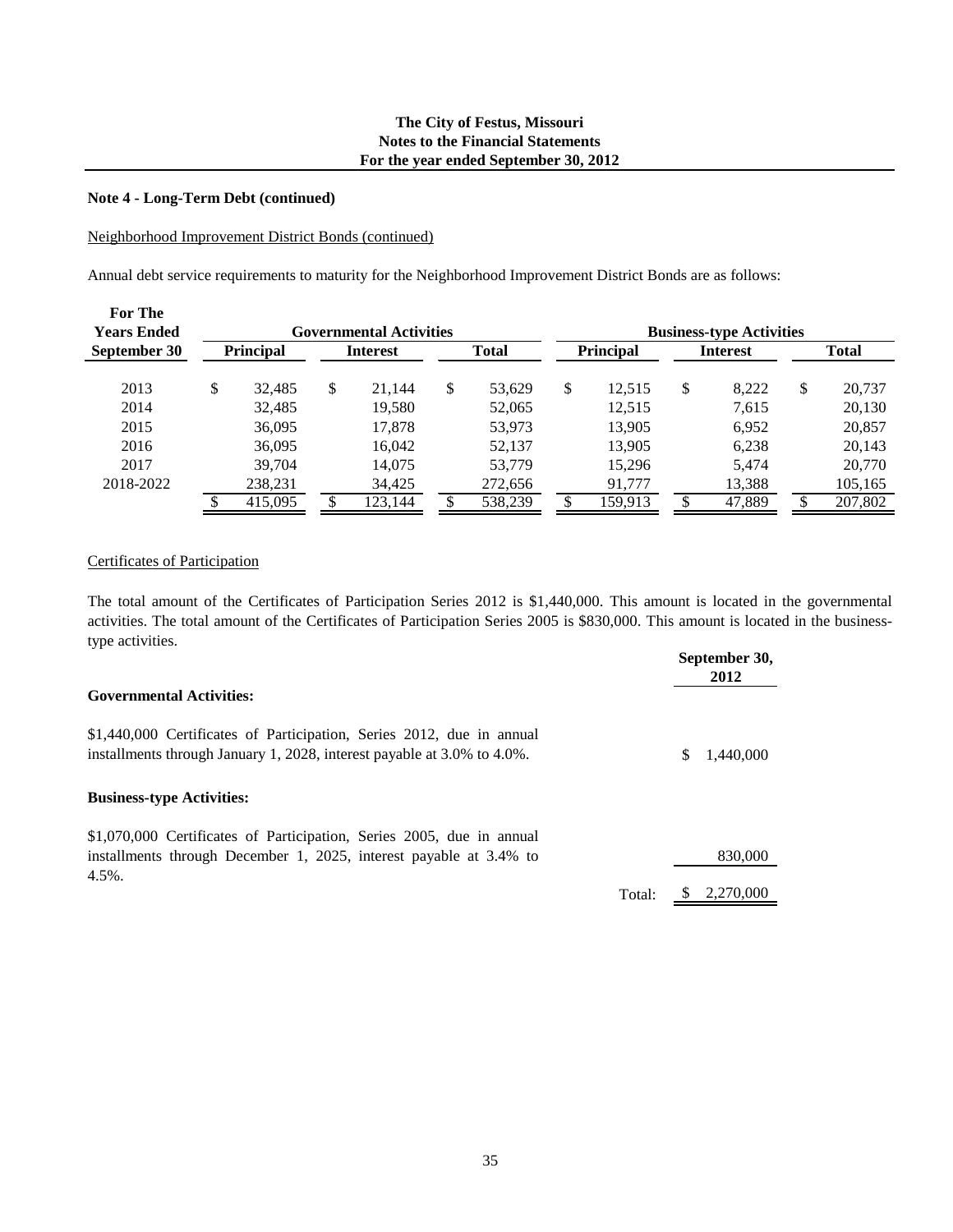### **Notes to the Financial Statements For the year ended September 30, 2012 The City of Festus, Missouri**

#### **Note 4 - Long-Term Debt (continued)**

Annual debt service requirements to maturity for the Certificates of Participation are as follows:

| <b>For The</b><br><b>Years Ended</b> |                  | <b>Governmental Activities</b> |                 |    |              |    | <b>Business-type Activities</b> |    |                 |    |              |  |
|--------------------------------------|------------------|--------------------------------|-----------------|----|--------------|----|---------------------------------|----|-----------------|----|--------------|--|
| September 30                         | <b>Principal</b> |                                | <b>Interest</b> |    | <b>Total</b> |    | Principal                       |    | <b>Interest</b> |    | <b>Total</b> |  |
| 2013                                 | \$<br>90,000     | \$                             | 36,591          | \$ | 126.591      | \$ | 45,000                          | \$ | 34,855          | \$ | 79,855       |  |
| 2014                                 | 80,000           |                                | 31,865          |    | 111.865      |    | 45,000                          |    | 33,100          |    | 78,100       |  |
| 2015                                 | 80,000           |                                | 31,025          |    | 111.025      |    | 50,000                          |    | 31.185          |    | 81,185       |  |
| 2016                                 | 80,000           |                                | 29,985          |    | 109.985      |    | 50,000                          |    | 29,110          |    | 79.110       |  |
| 2017                                 | 80,000           |                                | 28.785          |    | 108.785      |    | 50,000                          |    | 27.035          |    | 77.035       |  |
| 2018-2022                            | 435,000          |                                | 118.805         |    | 553,805      |    | 295,000                         |    | 99.489          |    | 394,489      |  |
| 2023-2027                            | 490,000          |                                | 57,079          |    | 547,079      |    | 295,000                         |    | 27,337          |    | 322,337      |  |
| 2028                                 | 105,000          |                                | 1,706           |    | 106,706      |    |                                 |    |                 |    |              |  |
|                                      | 1,440,000        |                                | 335,841         |    | 1,775,841    | \$ | 830,000                         |    | 282,111         | \$ | 1,112,111    |  |

Tax Increment Financing Debt

#### **Governmental Activities:**

The City has entered into an agreement on February 26, 2003 for the development of a Lowe's store within the City limits. Whereas, the City has agreed to reimburse Lowe's a portion of certain City and State infrastructure costs for up to a maximum aggregate amount of \$1,800,000 plus interest until the company either receives the total amount of the final project costs or fifteen (15) years from the full execution of this agreement. The City is to deposit 50% of the 1.5% sales tax generated from the business into a special allocation fund to be released on a quarterly basis.

The City has entered into agreement on June 25, 2003 with Home Depot for the redevelopment of the Gannon Plaza Area in the City limits to include a Home Depot store. Whereas, the City has agreed to reimburse Home Depot a portion of site preparation costs and City improvements for up to a maximum aggregate amount of \$1,800,000 plus interest until the company either receives the total amount of the final project costs or fifteen (15) years from the full execution of this agreement. A portion of the amount to be reimbursed will be comprised of sales tax reimbursement and a portion will be comprised of tax abatement. The City shall deposit 50% of the 1% sales tax generated within the redeveloped area, less the base taxable sales, into the special allocation fund to be released on an annual basis.

**September 30, 2012**

\$ 1,200,533

| Total: | S. | 2,822,113 |
|--------|----|-----------|

1,621,580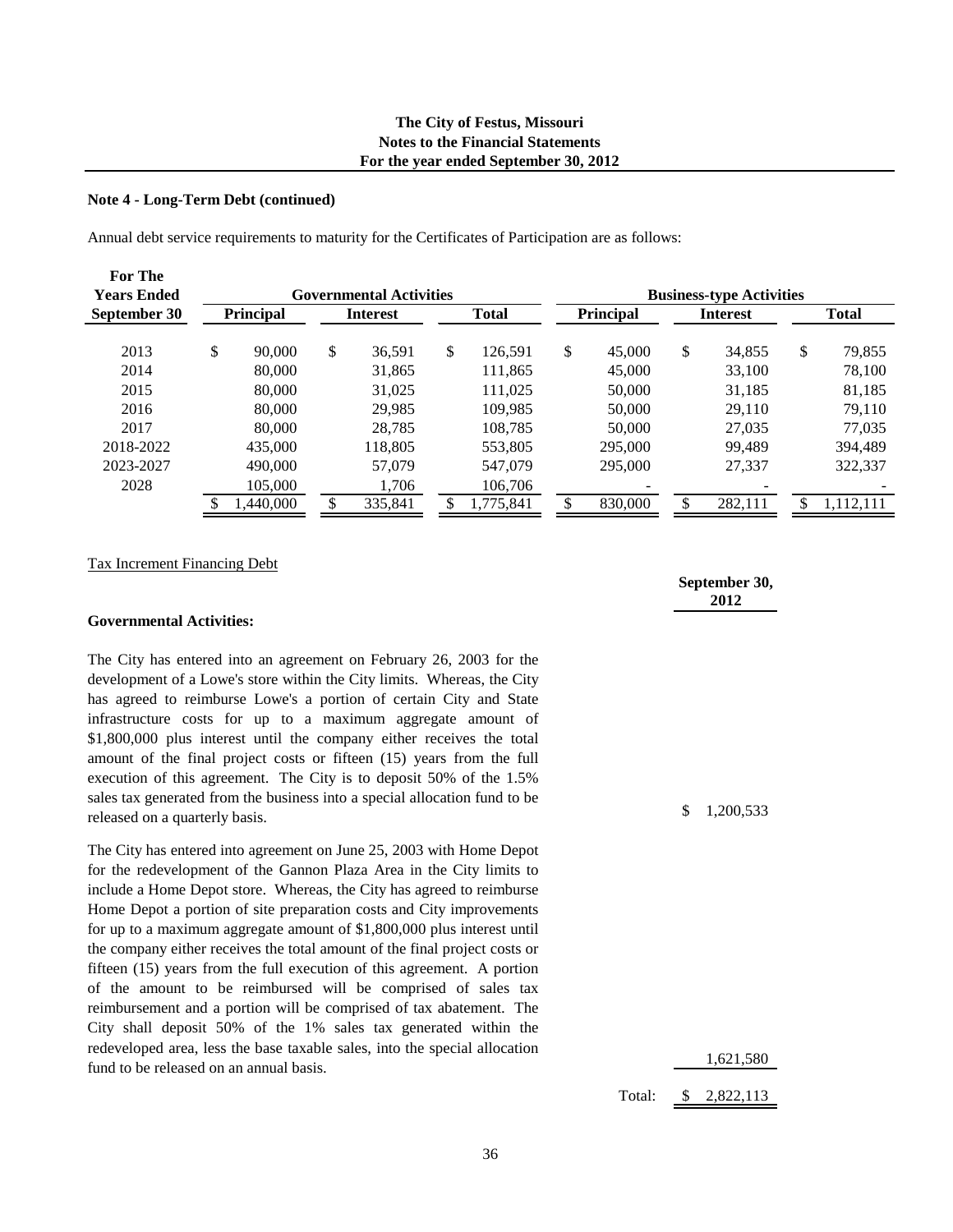### **Note 4 - Long-Term Debt (continued)**

| <b>Revenue Bonds Payable</b>                                                                                                   |        | September 30,<br>2012 |
|--------------------------------------------------------------------------------------------------------------------------------|--------|-----------------------|
| <b>Business-type Activities</b>                                                                                                |        |                       |
| \$3,960,000 Revenue Bonds, Series 2003, due in annual installments<br>through July 1, 2019, interest payable at 3.036%.        |        | \$<br>1,410,000       |
| \$3,575,000 Revenue Bonds, Series 2002B, due in annual installments<br>through July 2023, interest payable at 2.05% to 5.5%.   |        | 2,455,000             |
| \$1,885,000 Revenue Bonds, Series 2001C, due in annual installments<br>through July 1, 2022, interest payable at 3% to 5.375%. |        | 1,560,000             |
|                                                                                                                                | Total: | 5,425,000             |
| <b>Notes Payable</b>                                                                                                           |        | September 30,<br>2012 |
| <b>Business-type Activities</b>                                                                                                |        |                       |
| State Revolving Fund (SRF) - 2001C, no interest                                                                                |        | \$<br>304,474         |
| State Revolving Fund (SRF) - 2002B, no interest                                                                                |        | 1,806,502             |
|                                                                                                                                | Total: | 2,110,976             |

The debt maturity of the bonds, excluding amount maturing after September 30, 2012, which were remitted prior to the current fiscal year-end and the SRF note, are as follows:

| <b>For The</b><br><b>Years Ended</b> |                  | <b>Revenue Bonds</b> |               |                  | <b>Notes Pavable</b>           |               |
|--------------------------------------|------------------|----------------------|---------------|------------------|--------------------------------|---------------|
| September 30                         | <b>Principal</b> | <b>Interest</b>      | <b>Total</b>  | <b>Principal</b> | <b>Interest</b>                | <b>Total</b>  |
| 2013                                 | \$<br>560,000    | \$<br>253,639        | \$<br>813,639 | \$<br>153,039    | \$<br>$\overline{\phantom{a}}$ | \$<br>153,039 |
| 2014                                 | 580,000          | 230,897              | 810,897       | 155,072          | $\overline{\phantom{a}}$       | 155,072       |
| 2015                                 | 640,000          | 207.424              | 847,424       | 156,875          |                                | 156,875       |
| 2016                                 | 485,000          | 182.709              | 667.709       | 165.043          |                                | 165,043       |
| 2017                                 | 505,000          | 158,131              | 663,131       | 167,910          |                                | 167,910       |
| 2018-2022                            | 2,400,000        | 407,572              | 2,807,572     | 1,134,537        |                                | 1,134,537     |
| 2023                                 | 255,000          | 12,750               | 267,750       | 178,500          |                                | 178,500       |
|                                      | 5,425,000        | 1,453,122            | 6,878,122     | 2,110,976        | \$                             | 2,110,976     |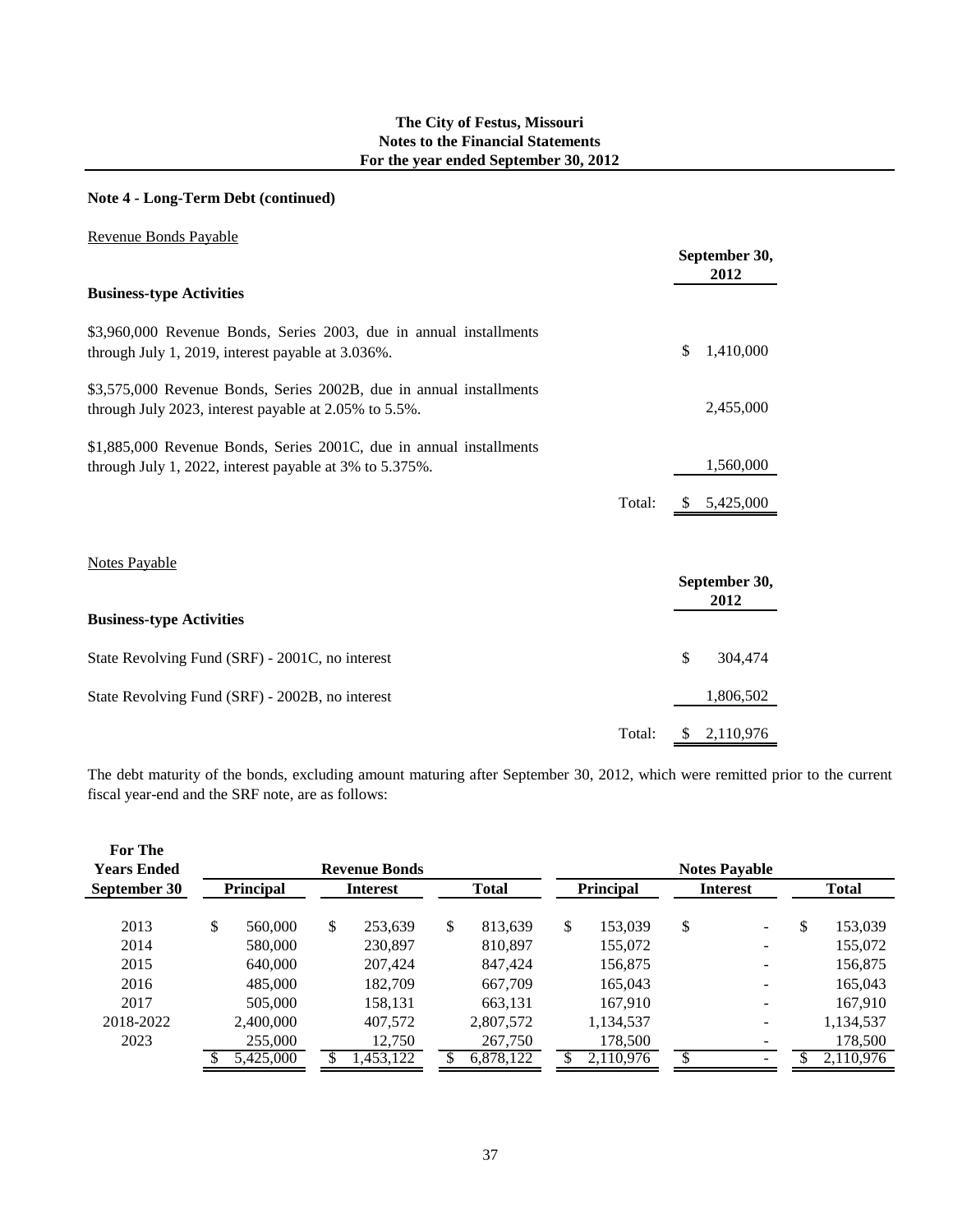### **Note 4 - Long-Term Debt (concluded)**

#### Notes Payable (continued)

In conjunction with SRF - 2001C and 2002B notes, a reserve account has been established with a non-interest loan funded with federal capitalization grants and matching funds from the State of Missouri.

When fully funded, this loan (reserve account) will be funded in an amount equal to 33.33% for the Series 2001C and 70% for the Series 2002B of the outstanding principal amount of such bonds. The reserve account is held in trust. As the principal amount of such bonds is repaid, the amount held in the reserve account will be reduced such that the reserve account will equal 33.33% and 70%, respectively, of the remaining principal balance of such bonds.

The \$4,450,000 Series 2003 Revenue Bonds are in the name of the City. The Jefferson County Water Authority (the Authority), a joint venture, is using \$490,000 debt proceeds for construction costs and intends to pay the future debt service payments. Therefore, \$490,000 of the debt has been recorded on the books of the Authority.

### **Note 5 - Employee Retirement Plan**

### Plan Description

The City participates in LAGERS, an agent multiple-employer public employee retirement system that acts as a common investment and administrative agent for local government entities in Missouri. LAGERS is a defined benefit pension plan which provides retirement, disability, and death benefits to plan members and beneficiaries. LAGERS was created and is governed by statute, Section RSMo 70.600 - 70.555. As such, it is the system's responsibility to administer the law in accordance with the expressed intent of the General Assembly. The plan is qualified under the Internal Revenue Code Section 401(a) and it is tax exempt. The Missouri Local Government Employees Retirement System issues a publicly available financial report that includes financial statements and required supplementary information. That report may be obtained by writing to LAGERS, P.O. Box 1665, Jefferson City, MO 65102 or by calling 1-800-447-4334.

### Funding Status

Full-time employees of the City of Festus do not contribute to the pension plan. The June 30th statutory required contribution rates are 11.6% (General), 9.8% (Police) and 20.2% (Fire) of annual covered payroll. The contribution requirements of plan members are determined by the governing body of the political subdivision. The contribution provisions of the political subdivision are established by state statute.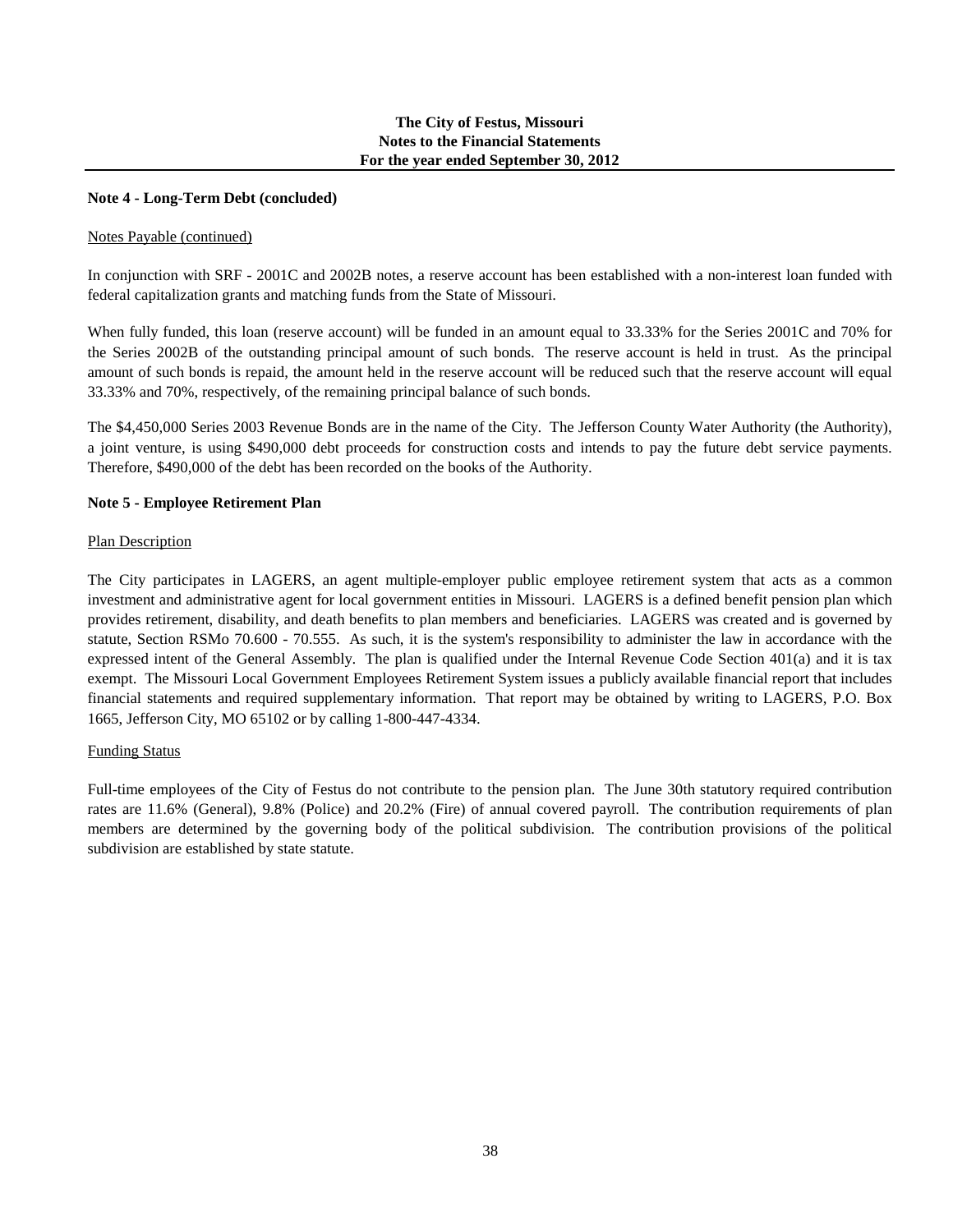#### **Note 5 - Employee Retirement Plan**

#### Annual Pension Cost and Net Pension Obligation (NPO)

The subdivision's annual pension cost and net pension obligation for the current year were as follows:

| Annual required contribution               | S | 467,073 |
|--------------------------------------------|---|---------|
| Interest on net pension obligation         |   | 5,554   |
| Adjustment to annual required contribution |   | (4,227) |
| Annual pension cost                        |   | 468,400 |
| Actual contributions                       |   | 401,216 |
| Increase (decrease) in NPO                 |   | 67,184  |
| NPO beginning of year                      |   | 76,613  |
| NPO end of year                            |   | 143,797 |
|                                            |   |         |

The annual required contribution (ARC) was determined as part of the February 29, 2009 and February 28, 2010 annual actuarial valuations using the entry age actuarial cost method. The actuarial assumptions as of February 29, 2012 included: (a) a rate of return on the investment of present and future assets of 7.25% per year, compounded annually, (b) projected salary increases of 3.5% per year, compounded annually, attributable to inflation, (c) additional projected salary increases ranging from 0.0% to 6.0% per year, depending on age and division, attributable to seniority/merit, (d) pre-retirement mortality based on 75% of the RP-2000 Combined Healthy Table set back 0 years for men and 0 years for women and (e) post-retirement mortality based on 105% of the 1994 Group Annuity Mortality table set back 0 years for men and 0 years for women. The actuarial value of assets was determined using techniques that smooth the effects of short-term volatility in the market value of investments over a fiveyear period. The unfunded actuarial accrued liability is being amortized as a level percentage of projected payroll on an open basis. The amortization period as of February 28, 2009 was 30 years for the General division, 30 years for the Police division and 30 years for the Fire division. The amortization period as of February 28, 2010 was 30 years for the General division, 30 years for the Police division and 30 years for the Fire division.

| Three-year Trend Information             |            |                                        |                                                   |                                            |         |  |  |  |  |  |  |  |
|------------------------------------------|------------|----------------------------------------|---------------------------------------------------|--------------------------------------------|---------|--|--|--|--|--|--|--|
| For the<br><b>Years Ended</b><br>June 30 | 2010<br>\$ | Annual<br><b>Pension</b><br>Cost (APC) | <b>Percentage</b><br>of APC<br><b>Contributed</b> | <b>Net</b><br><b>Pension</b><br>Obligation |         |  |  |  |  |  |  |  |
|                                          |            | 345,648                                | 100%                                              | \$                                         |         |  |  |  |  |  |  |  |
| 2011                                     |            | 456,030                                | 83.2%                                             |                                            | 76,613  |  |  |  |  |  |  |  |
| 2012                                     |            | 468,400                                | 85.7%                                             |                                            | 143,797 |  |  |  |  |  |  |  |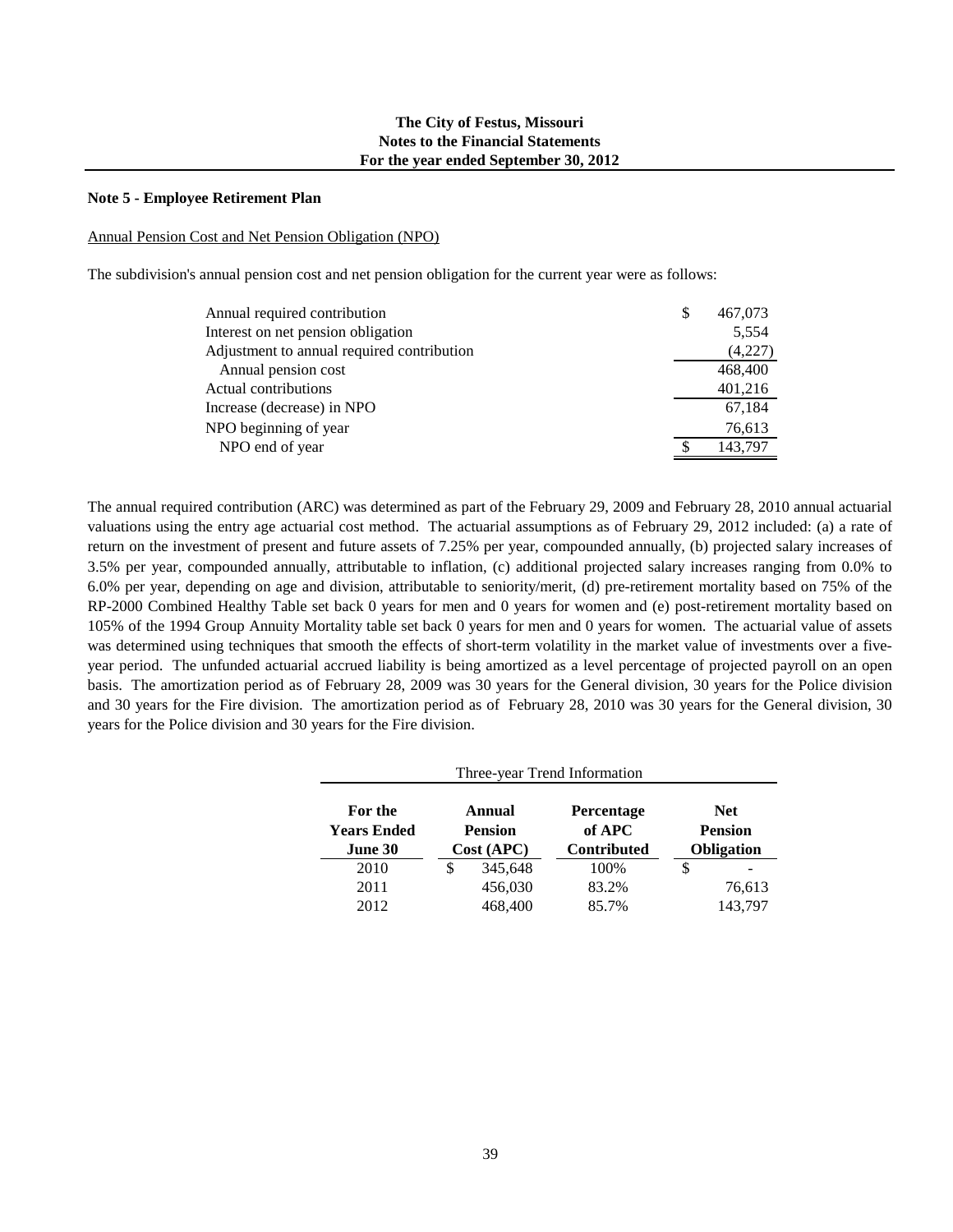### **Note 5 - Employee Retirement Plan (continued)**

|                                       | <b>Required Supplementary Information</b><br>Schedule of Funding Progress |                                                                     |                                                             |  |  |  |  |  |  |  |  |  |
|---------------------------------------|---------------------------------------------------------------------------|---------------------------------------------------------------------|-------------------------------------------------------------|--|--|--|--|--|--|--|--|--|
| <b>Actuarial</b><br>Valuation<br>Date | (a)<br><b>Actuarial</b><br>Value<br><b>Of Assets</b>                      | (b)<br><b>Entry Age</b><br><b>Actuarial</b><br>Accrued<br>Liability | $(b-a)$<br>Unfunded<br>Accrued<br><b>Liability</b><br>(UAL) |  |  |  |  |  |  |  |  |  |
| 2/28/2010                             | \$<br>6,131,872                                                           | \$<br>8,327,195                                                     | \$<br>2,195,323                                             |  |  |  |  |  |  |  |  |  |
| 2/28/2011                             | 5,628,349                                                                 | 8,383,662                                                           | 2,755,313                                                   |  |  |  |  |  |  |  |  |  |
| 2/28/2012                             | 6,325,689                                                                 | 8,679,415                                                           | 2,353,726                                                   |  |  |  |  |  |  |  |  |  |
| <b>Actuarial</b>                      | (a/b)                                                                     | (c)<br>Annual                                                       | $[(b-a)/c]$<br>UAL as a<br><b>Percentage</b>                |  |  |  |  |  |  |  |  |  |
| Valuation                             | <b>Funded</b>                                                             | Covered                                                             | <b>Of Covered</b>                                           |  |  |  |  |  |  |  |  |  |
| Date                                  | Ratio                                                                     | <b>Payroll</b>                                                      | Payroll                                                     |  |  |  |  |  |  |  |  |  |
| 2/28/2010                             | 74%                                                                       | \$<br>3,752,986                                                     | 58%                                                         |  |  |  |  |  |  |  |  |  |
| 2/28/2011                             | 67%                                                                       | 3,668,271                                                           | 75%                                                         |  |  |  |  |  |  |  |  |  |
| 2/28/2012                             | 73%                                                                       | 3,787,362                                                           | 62%                                                         |  |  |  |  |  |  |  |  |  |

Note: The above assets and actuarial accrued liability do not include the assets and present value of benefits associated with the Benefit Reserve Fund and the Casualty Reserve Fund. The actuarial assumptions were changed in conjunction with the February 28, 2011 annual actuarial valuations. For a complete description of the actuarial assumptions used in the annual valuations, please contact the LAGERS office in Jefferson City.

#### **Note 6 - Due From and Due To Other Funds**

There were no due from/due to other fund balances at September 30, 2012. Balances in the Library Fund of (\$300,000), NID Assessment Fund of (\$1,009) and General Fund of \$301,009 have been eliminated upon consolidation in the government-wide financial statements.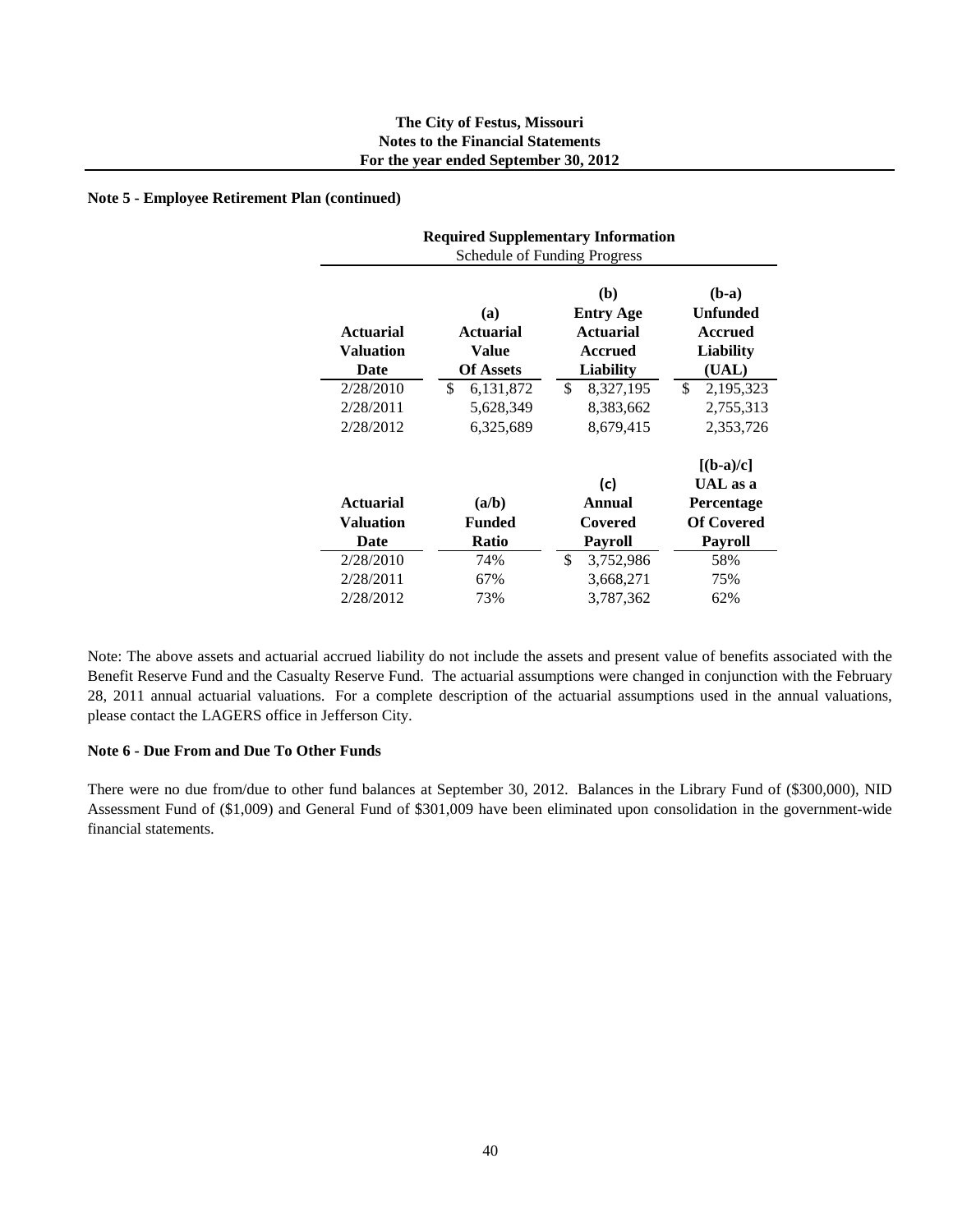### **Note 7 - Interfund Transfers**

Individual fund transfers are as follows:

|                                  |                                       | <b>Transfers</b> | <b>Transfers</b> | <b>Net</b>       |
|----------------------------------|---------------------------------------|------------------|------------------|------------------|
|                                  | Fund                                  | In               | Out              | <b>Transfers</b> |
| Governmental Activities:         | General Fund                          | \$<br>124,494    | \$               | 124,494<br>\$    |
|                                  | Library Fund                          | 4,650            |                  | 4,650            |
|                                  | Park Fund                             | 470,789          |                  | 470,789          |
|                                  | Capital Reserve Fund                  |                  | 221,849          | (221, 849)       |
|                                  | Tourism Tax                           |                  | 89,226           | (89, 226)        |
|                                  | City Transportation Tax Fund          |                  | 4,095            | (4,095)          |
|                                  | Storm Water Tax Fund                  |                  | 288,858          | (288, 858)       |
|                                  | Capital Improvement Fund              |                  | 350,000          | (350,000)        |
|                                  | NID Assessment Fund                   | 4,095            |                  | 4,095            |
|                                  | <b>Total Governmental Activities</b>  | 604,028          | 954,028          | (350,000)        |
| <b>Business Type Activities:</b> | <b>Water Administration Fund</b>      | 350,000          |                  | 350,000          |
|                                  | <b>Total Business-type Activities</b> | 350,000          |                  | 350,000          |
|                                  | <b>Total Transfers</b>                | 954,028          | 954,028          |                  |

Interfund transfers were used to 1) move revenues from the fund that ordinance or budget requires to collect them to the fund that ordinance or budget requires to expend them, 2) use restricted revenues collected in the General Fund to finance capital improvements and other funds in accordance with budgetary authorization, or 3) move revenues in excess of current year expenditures to other funds.

### **Note 8 - Insurance**

The City is a member of the Missouri Intergovernmental Risk Management Association (MIRMA), a state-wide governmental self-insurance pool which provides property, liability, and worker's compensation coverage to its participating members in a single comprehensive multiline package. The various lines of coverage are not available individually and the membership is limited to municipalities and municipally owned utilities. The City's policy covers all real and personal property owned by the City except sewer lines. The policy is for replacement cost and expires June 30, 2013. MIRMA is funded by annual member assessments calculated at a rate per \$100 of annual payroll which applies to all lines of coverage on a composite basis.

These funds are used to pay losses within specific risk retention limits shared equally by all members; purchase excess insurance which provides a transfer of catastrophic risk to private insurance carriers; purchase services such as claims administration, loss prevention, and data processing; and pay administrative expenses. Should actual insurance losses exceed MIRMA's estimates, the City could be required to contribute additional funds. Management believes the risk of additional loss is minimal and any additional contributions that may be required would not materially impact the overall operations of the City. The City paid an assessment totaling \$509,212 for MIRMA's fiscal year ended June 30, 2012. Settled claims resulting from these risks have not exceeded coverage in any of the past three years.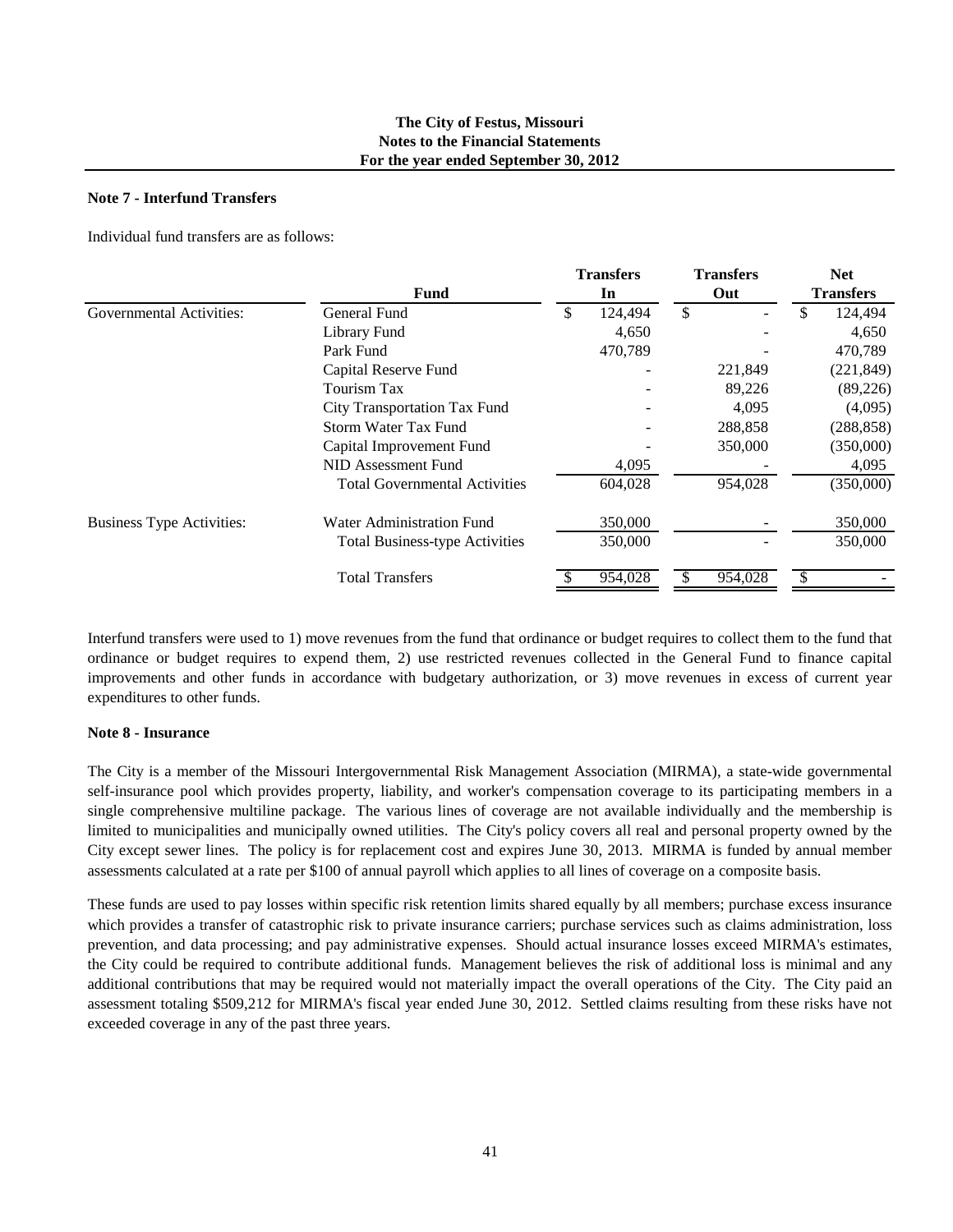#### **Note 9 - Claims and Contingencies**

Litigation

The City generally follows the practice of recording liabilities resulting from claims and legal actions only when they become fixed and determinable in amount. At this time, a reasonable estimate as to the amount or range of potential loss and/or gain cannot be provided.

### Federal and State Assisted Programs

The City has received proceeds from several federal and state grants. Periodic audits of these grants are required and certain costs may be questioned as inappropriate expenditures under the grant agreements. Such audits could result in the refund of grant monies to the grantor agencies. Management believes that any required refunds, if determined necessary, will be immaterial. No provision has been made in the accompanying financial statements for the potential refund of grant monies.

### **Note 10 - Joint Ventures**

### Festus-Crystal City Sewage Treatment Commission

The City of Festus and the City of Crystal City, Missouri participate in the Festus-Crystal City Sewage Treatment Commission (the Commission) which was formed for the purpose of operating and maintaining a sewage treatment facility for the two cities. Both City Councils appoint two members to the Commission. The City of Festus is committed to pay monthly to the Commission an amount equal to 61-63% of the previous month's costs of operation and maintenance of the shared facility and repairs and replacements of equipment. The City of Crystal City is committed to pay the remaining 37-39% of described costs. Complete financial statements of the Commission can be obtained directly from its administrative offices. The City accounts for its participation in this joint venture under the equity method of accounting to reflect its 61-63% ownership of the Commission. The City's interest in the joint venture at September 30, 2012 is \$3,876,226 and its share of the Commission's net loss before adding back depreciation assets financed by grants from other governments is \$165,693. For the year ended September 30, 2012, the City's cost for sewage treatment services provided by the Commission was \$248,897, which includes the City's share of operating expenses, capital, and reserve.

The following paragraph is unaudited:

The Commission maintains its accounts on the cash basis. Total assets and equity of the Commission at September 30, 2012 were both \$28,932. Commission management stated that no long-term liabilities were outstanding at September 30, 2012. For the year ended September 30, 2012, total receipts and disbursements were \$406,872 and \$406,872, respectively, resulting in a net change in the Commission's equity of (\$0).

### Jefferson County Water Authority

The City of Festus entered into a joint venture with the City of Herculaneum to form the Jefferson County Water Authority (JCWA) in January 2000 to provide water to the two city's residents. It has been determined that the JCWA is a joint venture with no equity interest, as defined under GASB Statement No. 14.

The JCWA is governed by an eight member board which is appointed by the City of Festus and the City of Herculaneum. Each City appoints four members to the JCWA board. The JCWA is designed to be self-sufficient.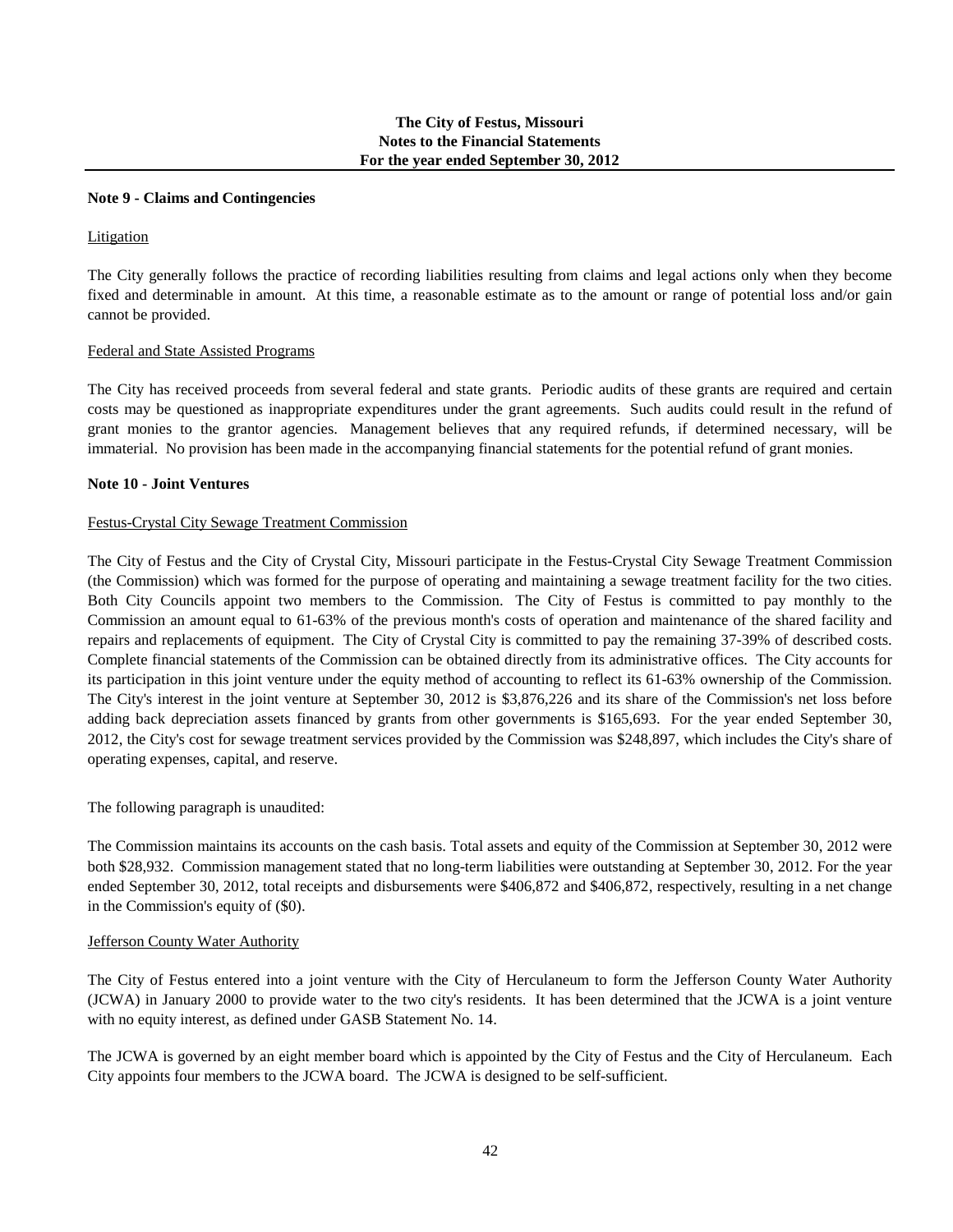#### **Note 10 - Joint Ventures (continued)**

The Authority currently makes a portion of debt service payments for the City of Festus Water Works and Sewage Revenue Refunding Bond Series 2003. Separate financial statements are prepared for the Jefferson County Water Authority and may be obtained by contacting the City of Festus.

### **Note 11 - Concentration**

The City entered into a water rate agreement to purchase all water from the Jefferson County Water Authority.

### **Note 12 - Other Post Employment Benefits**

In addition to the pension benefits described in Note 5, the City allows employees who retire from the City to participate in the City's health, dental and vision insurance plans. Upon meeting the retirement requirements of LAGERS, the employees can elect to participate in the City's plans. The City pays for employee premiums for five years or until they reach age 65, but employees must pay for 100% of their spouse or dependents coverage for each plan they elect to participate. Future retirees will not be allowed to cover their spouse or dependents beyond the COBRA allowed time period. The difference between the amount the retiree is required to pay and the actual cost to the City is considered to be a post employment benefit. The City has not established an irrevocable trust fund for the accumulation of resources for the future payment of benefits under the plan; benefits are paid on a pay-as-you-go basis. A stand alone financial report is not available for the plan. During the year ended September 30, 2011, 9 retirees and 5 retirees' spouses participated in the City's insurance plans and paid premiums totaling \$36,127. COBRA premiums paid (not by City) totaled \$16,528.

### **Note 13 - Operating Leases**

The City entered into a sixty month operating lease agreement with for a postage meter in August 2010. The total of the lease is \$14,221. Payments applied in fiscal year 2012 totaled \$2,844. Payments due for fiscal year 2013, 2014 and 2015 are \$2,844, \$2,844 and \$1,896, respectively.

### **Note 14 - New Accounting Pronouncements**

GASB Statement No. 63, *Reporting Deferred Outflows, Deferred Inflows and Net Position* , provides guidance for reporting the financial statement elements of deferred outflows of resources and deferred inflows of resources and is effective for periods beginning after December 15, 2012. Effects of the City's financial statements as a result of the adoption of this new pronouncements are unknown.

### **Note 15 - Subsequent Events**

The County has evaluated events subsequent to September 30, 2012 to assess the need for potential recognition or disclosure in the financial statements. Such events have been evaluated through April 30, 2013, the date the financial statements were available to be issued. Based upon this evaluation, it was determined that no subsequent events occurred that require recognition or additional disclosure in the financial statements.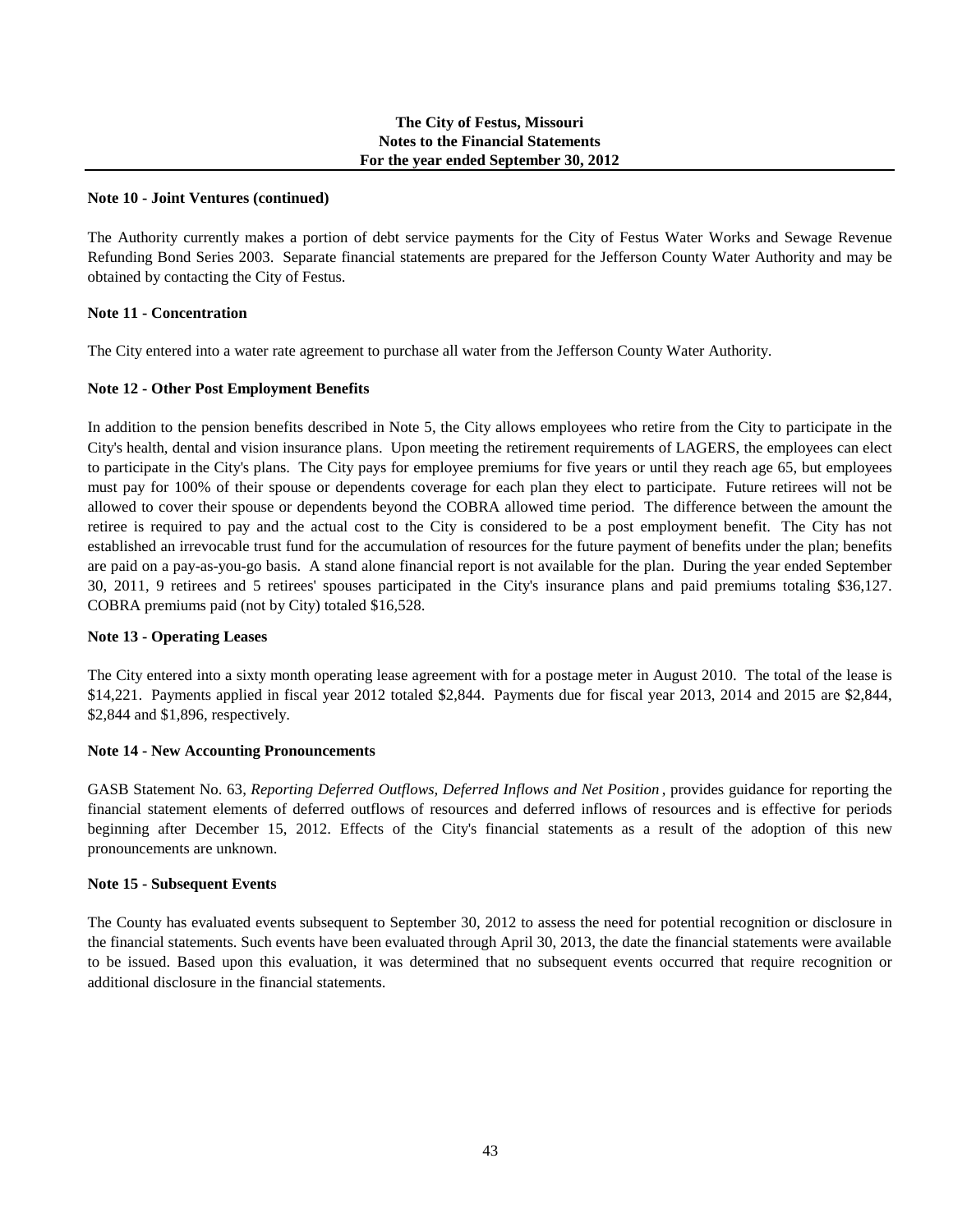## **City of Festus, Missouri Statement of Revenue, Expenditures and Changes in Fund Balance - Budget and Actual General Fund For the year ended September 30, 2012**

|                                                                  |               |                                     |                 |           |              |           |                          | Variance with<br><b>Final Budget</b><br>Over |
|------------------------------------------------------------------|---------------|-------------------------------------|-----------------|-----------|--------------|-----------|--------------------------|----------------------------------------------|
| <b>Revenues</b>                                                  |               | <b>Budgeted Amounts</b><br>Original |                 | Final     |              | Actual    |                          | (Under)                                      |
| Property taxes                                                   | $\mathbb{S}$  | 239,435                             | $\overline{\$}$ | 239,435   | $\mathbb{S}$ | 247,662   | $\overline{\mathcal{S}}$ | 8,227                                        |
| Taxes - other                                                    |               | 3,441,400                           |                 | 3,541,400 |              | 3,645,600 |                          | 104,200                                      |
| Intergovernmental                                                |               |                                     |                 |           |              |           |                          |                                              |
| Special assessments                                              |               |                                     |                 |           |              |           |                          |                                              |
| Grant revenue                                                    |               | 37,500                              |                 | 60,550    |              | 67,962    |                          | 7,412                                        |
| Licenses and permits                                             |               | 241,000                             |                 | 241,000   |              | 260,045   |                          | 19,045                                       |
| Fines and penalties                                              |               | 455,700                             |                 | 505,700   |              | 873,094   |                          | 367,394                                      |
| Investment income                                                |               | 10,000                              |                 | 10,000    |              | 9,960     |                          | (40)                                         |
| Building lease payments                                          |               | 49,200                              |                 | 49,200    |              | 53,430    |                          | 4,230                                        |
| Other                                                            |               | 36,238                              |                 | 64,649    |              | 81,568    |                          | 16,919                                       |
| Service charges                                                  |               | 1,008,540                           |                 | 1,008,540 |              | 898,971   |                          | (109, 569)                                   |
| <b>Total Revenues</b>                                            | <sup>\$</sup> | 5,519,013                           | \$              | 5,720,474 | \$           | 6,138,292 | $\mathbb{S}$             | 417,818                                      |
| <b>Expenditures</b>                                              |               |                                     |                 |           |              |           |                          |                                              |
| Current:                                                         |               |                                     |                 |           |              |           |                          |                                              |
| Administration                                                   | \$            | 610,126                             | \$              | 636,261   | \$           | 592,072   | \$                       | (44, 189)                                    |
| Court                                                            |               | 146,071                             |                 | 146,071   |              | 141,584   |                          | (4, 487)                                     |
| Building department                                              |               | 368,421                             |                 | 347,510   |              | 333,983   |                          | (13,527)                                     |
| Police                                                           |               | 2,182,796                           |                 | 2,211,243 |              | 2,136,989 |                          | (74, 254)                                    |
| Dispatch                                                         |               | 513,227                             |                 | 519,127   |              | 496,152   |                          | (22, 975)                                    |
| Fire                                                             |               | 223,811                             |                 | 221,939   |              | 187,583   |                          | (34, 356)                                    |
| Emergency management                                             |               | 18,950                              |                 | 18,950    |              | 11,212    |                          | (7, 738)                                     |
| <b>Street</b>                                                    |               | 361,385                             |                 | 325,080   |              | 322,105   |                          | (2,975)                                      |
| Non-departmental                                                 |               | 1,083,950                           |                 | 1,093,650 |              | 1,042,934 |                          | (50, 716)                                    |
| Capital outlay                                                   |               | 269,979                             |                 | 224,681   |              | 165,808   |                          | (58, 873)                                    |
| Debt Service:                                                    |               |                                     |                 |           |              |           |                          |                                              |
| Principal                                                        |               | 137,441                             |                 | 132,016   |              | 118,633   |                          | (13, 383)                                    |
| Interest and fiscal charges                                      |               | 74,224                              |                 | 59,699    |              | 51,329    |                          | (8,370)                                      |
| <b>Total Expenditures</b>                                        | \$            | 5,990,381                           | \$              | 5,936,227 | \$           | 5,600,384 | $\$\,$                   | (335, 843)                                   |
| <b>Excess (Deficiency) of Revenues</b><br>over Expenditures      |               | (471, 368)                          |                 | (215,753) |              | 537,908   |                          | 753,661                                      |
| <b>Other Financing Sources (Uses)</b><br>Lease purchase proceeds |               |                                     |                 |           |              |           |                          |                                              |
| Transfers in                                                     |               | 202,985                             |                 | 187,035   |              | 124,494   |                          | (62, 541)                                    |
| Transfers out                                                    |               | (3,857)                             |                 | (1,500)   |              |           |                          | 1,500                                        |
| <b>Total Other Financing Sources (Uses)</b>                      |               | 199,128                             |                 | 185,535   |              | 124,494   |                          | (61, 041)                                    |
| <b>Net Change in Fund Balance</b>                                |               | (272, 240)                          | -\$             | (30,218)  | \$           | 662,402   | -\$                      | 692,620                                      |
| <b>Fund Balance, October 1</b>                                   |               |                                     |                 |           |              | 2,461,673 |                          |                                              |
| <b>Fund Balance, September 30</b>                                |               |                                     |                 |           |              | 3,124,075 |                          |                                              |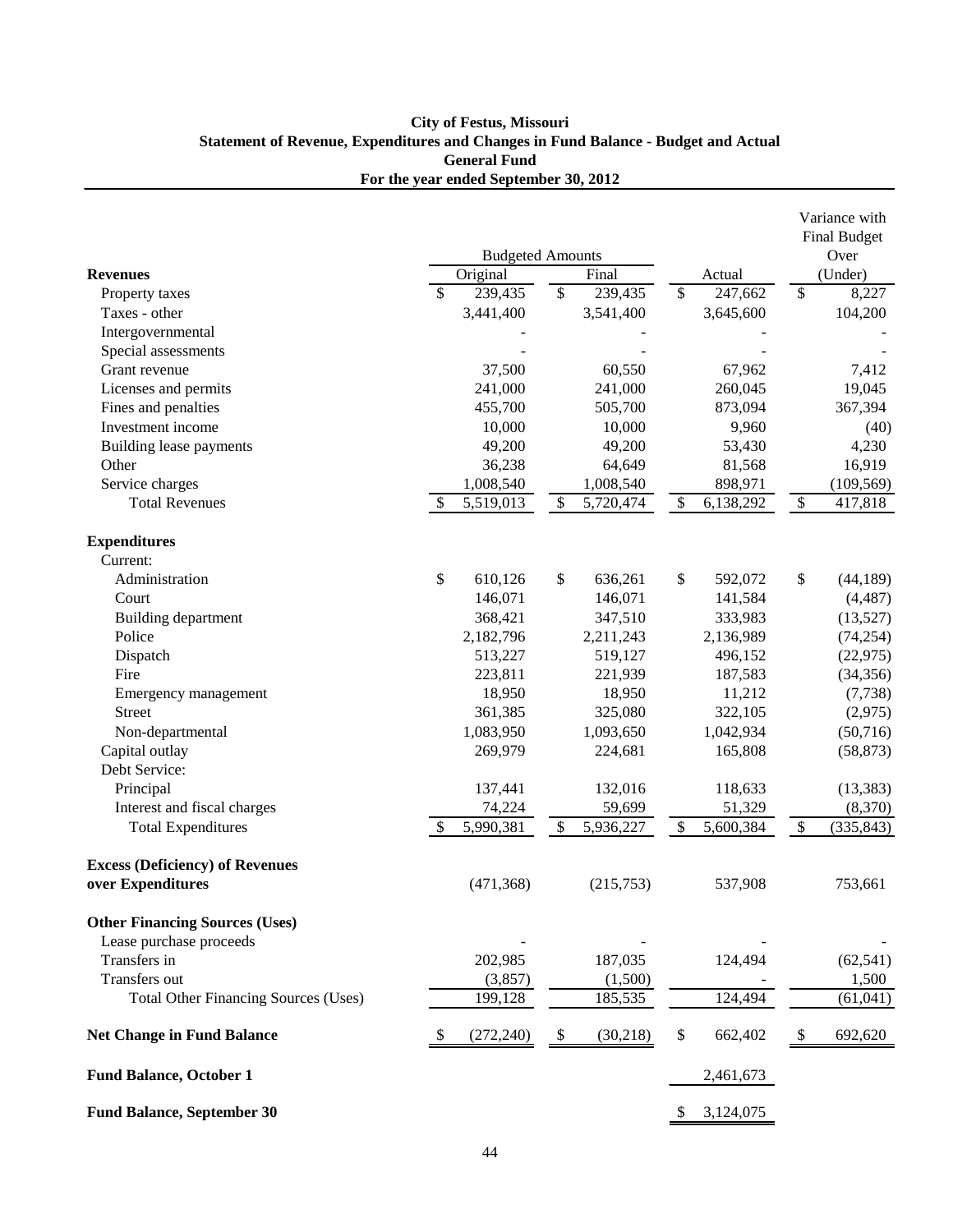### **City of Festus, Missouri Statement of Revenue, Expenditures and Changes in Fund Balance - Budget and Actual City Transportation Tax Fund For the year ended September 30, 2012**

|                                             |               |                         |                 |            |        |           |        | Variance with<br><b>Final Budget</b> |
|---------------------------------------------|---------------|-------------------------|-----------------|------------|--------|-----------|--------|--------------------------------------|
|                                             |               | <b>Budgeted Amounts</b> |                 |            |        |           |        | Over                                 |
| <b>Revenues</b>                             |               | Original                |                 | Final      |        | Actual    |        | (Under)                              |
| Property taxes                              | \$            |                         | $\overline{\$}$ |            | \$     |           | \$     |                                      |
| Taxes - other                               |               | 1,074,100               |                 | 1,074,100  |        | 1,103,793 |        | 29,693                               |
| Intergovernmental                           |               |                         |                 |            |        |           |        |                                      |
| Special assessments                         |               |                         |                 |            |        |           |        |                                      |
| Grant revenue                               |               | 1,183,296               |                 | 568,738    |        | 472,875   |        | (95, 863)                            |
| Licenses and permits                        |               | 1,500                   |                 | 1,500      |        | 4,800     |        | 3,300                                |
| Fines and penalties                         |               |                         |                 |            |        |           |        |                                      |
| Investment income                           |               | 8,000                   |                 | 8,000      |        | 11,509    |        | 3,509                                |
| Building lease payments                     |               |                         |                 |            |        |           |        |                                      |
| Other                                       |               | 1,500                   |                 | 1,500      |        | 25,798    |        | 24,298                               |
| Service charges                             |               |                         |                 |            |        |           |        |                                      |
| <b>Total Revenues</b>                       | <sup>\$</sup> | 2,268,396               | $\$$            | 1,653,838  | $\$\,$ | 1,618,775 | $\$\,$ | (35,063)                             |
| <b>Expenditures</b>                         |               |                         |                 |            |        |           |        |                                      |
| Current:                                    |               |                         |                 |            |        |           |        |                                      |
| Administration                              | \$            |                         | \$              |            | \$     |           | \$     |                                      |
| Court                                       |               |                         |                 |            |        |           |        |                                      |
| Building department                         |               |                         |                 |            |        |           |        |                                      |
| Police                                      |               |                         |                 |            |        |           |        |                                      |
| Dispatch                                    |               |                         |                 |            |        |           |        |                                      |
| Fire                                        |               |                         |                 |            |        |           |        |                                      |
| Emergency management                        |               |                         |                 |            |        |           |        |                                      |
| <b>Street</b>                               |               | 958,008                 |                 | 958,008    |        | 687,240   |        | (270, 768)                           |
| Non-departmental                            |               |                         |                 |            |        |           |        |                                      |
| Capital outlay                              |               | 1,854,681               |                 | 1,086,483  |        | 825,705   |        | (260, 778)                           |
| Debt Service:                               |               |                         |                 |            |        |           |        |                                      |
| Principal                                   |               | 560                     |                 | 560        |        | 559       |        | (1)                                  |
| Interest and fiscal charges                 |               | 18                      |                 | 18         |        | 18        |        |                                      |
| <b>Total Expenditures</b>                   |               | 2,813,267               | \$              | 2,045,069  | \$     | 1,513,522 | \$     | (531, 547)                           |
| <b>Excess (Deficiency) of Revenues</b>      |               |                         |                 |            |        |           |        |                                      |
| over Expenditures                           |               | (544, 871)              |                 | (391, 231) |        | 105,253   |        | 496,484                              |
| <b>Other Financing Sources (Uses)</b>       |               |                         |                 |            |        |           |        |                                      |
| Lease purchase proceeds                     |               |                         |                 |            |        |           |        |                                      |
| Transfers in                                |               |                         |                 |            |        |           |        |                                      |
| <b>Transfers out</b>                        |               | (4,098)                 |                 | (4,098)    |        | (4,095)   |        | 3                                    |
| <b>Total Other Financing Sources (Uses)</b> |               | (4,098)                 |                 | (4,098)    |        | (4,095)   |        | $\overline{3}$                       |
| <b>Net Change in Fund Balance</b>           | \$            | (548,969)               | \$              | (395, 329) | \$     | 101,158   | -S     | 496,487                              |
| <b>Fund Balance, October 1</b>              |               |                         |                 |            |        | 2,558,595 |        |                                      |
| <b>Fund Balance, September 30</b>           |               |                         |                 |            | S      | 2,659,753 |        |                                      |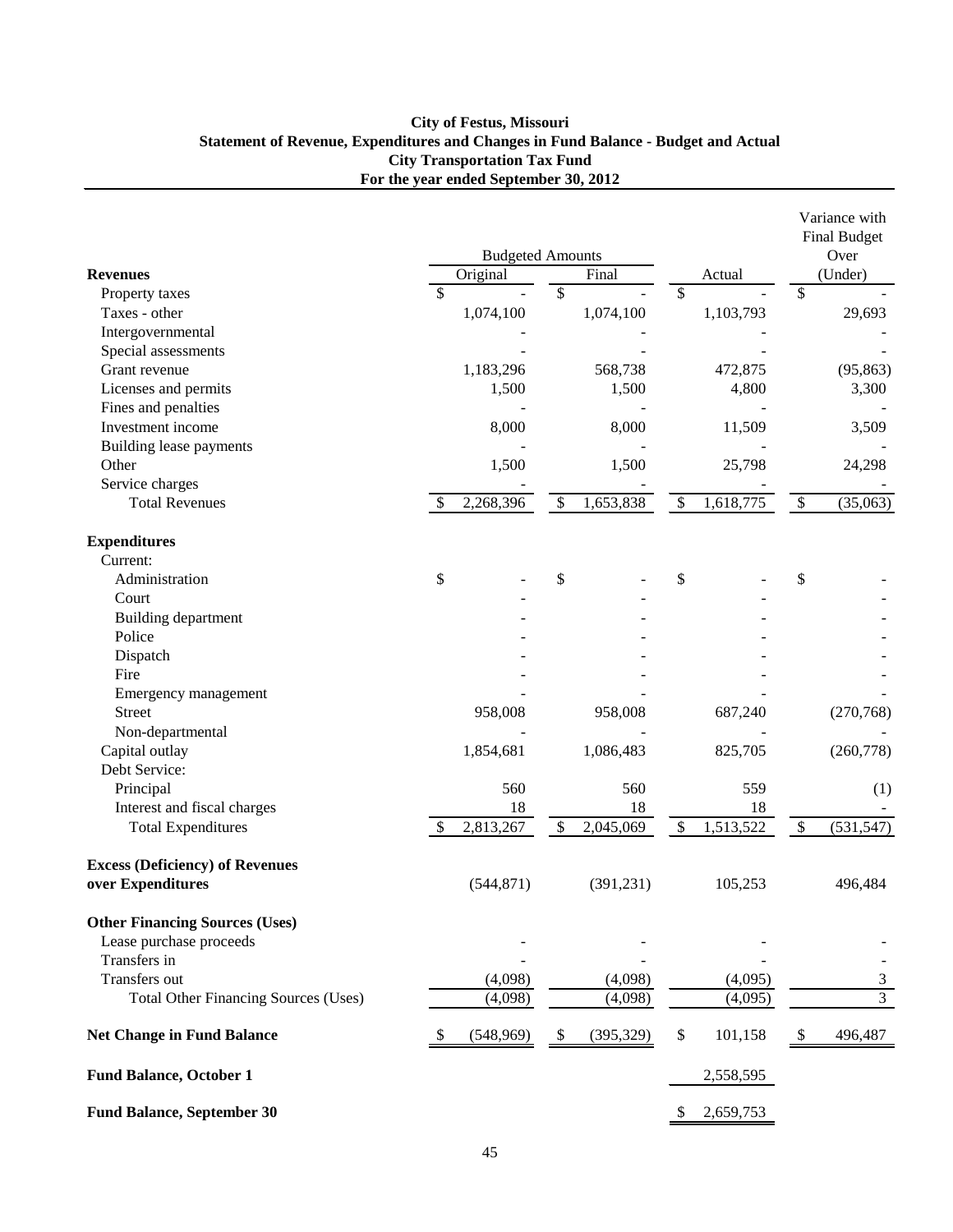### **City of Festus, Missouri Statement of Revenue, Expenditures and Changes in Fund Balance - Budget and Actual County Transportation Tax Fund For the year ended September 30, 2012**

|                                        |                          | <b>Budgeted Amounts</b> |                          |                          |                          |         | Variance with<br><b>Final Budget</b><br>Over<br>(Under) |                          |  |
|----------------------------------------|--------------------------|-------------------------|--------------------------|--------------------------|--------------------------|---------|---------------------------------------------------------|--------------------------|--|
| <b>Revenues</b>                        |                          | Original                |                          | Final                    |                          | Actual  |                                                         |                          |  |
| Property taxes                         | $\overline{\mathcal{S}}$ |                         | $\overline{\$}$          |                          | $\overline{\mathcal{S}}$ |         | \$                                                      |                          |  |
| Taxes - other                          |                          | 510,000                 |                          | 510,000                  |                          | 491,520 |                                                         | (18, 480)                |  |
| Intergovernmental                      |                          |                         |                          |                          |                          |         |                                                         |                          |  |
| Special assessments                    |                          |                         |                          |                          |                          |         |                                                         |                          |  |
| Grant revenue                          |                          | 49,600                  |                          | 94,740                   |                          | 94,740  |                                                         |                          |  |
| Licenses and permits                   |                          |                         |                          |                          |                          |         |                                                         |                          |  |
| Fines and penalties                    |                          |                         |                          |                          |                          |         |                                                         |                          |  |
| Investment income                      |                          | 100                     |                          | 100                      |                          | 180     |                                                         | 80                       |  |
| Building lease payments                |                          |                         |                          |                          |                          |         |                                                         |                          |  |
| Other                                  |                          |                         |                          |                          |                          |         |                                                         |                          |  |
| Service charges                        |                          |                         |                          |                          |                          |         |                                                         |                          |  |
| <b>Total Revenues</b>                  | $\mathcal{S}$            | 559,700                 | $\mathbb{S}$             | 604,840                  | \$                       | 586,440 | $\boldsymbol{\mathsf{S}}$                               | (18, 400)                |  |
| <b>Expenditures</b>                    |                          |                         |                          |                          |                          |         |                                                         |                          |  |
| Current:                               |                          |                         |                          |                          |                          |         |                                                         |                          |  |
| Administration                         | \$                       |                         | \$                       |                          | \$                       |         | \$                                                      |                          |  |
| Court                                  |                          |                         |                          |                          |                          |         |                                                         |                          |  |
| Building department                    |                          |                         |                          |                          |                          |         |                                                         |                          |  |
| Police                                 |                          |                         |                          |                          |                          |         |                                                         |                          |  |
| Dispatch                               |                          |                         |                          |                          |                          |         |                                                         |                          |  |
| Fire                                   |                          |                         |                          |                          |                          |         |                                                         |                          |  |
| Emergency management                   |                          |                         |                          |                          |                          |         |                                                         |                          |  |
| <b>Street</b>                          |                          |                         |                          |                          |                          |         |                                                         |                          |  |
| Non-departmental                       |                          |                         |                          |                          |                          |         |                                                         |                          |  |
| Capital outlay                         |                          | 936,148                 |                          | 908,788                  |                          | 584,624 |                                                         | (324, 164)               |  |
| Debt Service:                          |                          |                         |                          |                          |                          |         |                                                         |                          |  |
| Principal                              |                          |                         |                          |                          |                          |         |                                                         |                          |  |
| Interest and fiscal charges            |                          |                         |                          |                          |                          |         |                                                         |                          |  |
| <b>Total Expenditures</b>              | \$                       | 936,148                 | $\overline{\mathcal{L}}$ | 908,788                  | $\overline{\mathcal{S}}$ | 584,624 | $\overline{\mathcal{S}}$                                | (324, 164)               |  |
| <b>Excess (Deficiency) of Revenues</b> |                          |                         |                          |                          |                          |         |                                                         |                          |  |
| over Expenditures                      |                          | (376, 448)              |                          | (303,948)                |                          | 1,816   |                                                         | 305,764                  |  |
| <b>Other Financing Sources (Uses)</b>  |                          |                         |                          |                          |                          |         |                                                         |                          |  |
| Lease purchase proceeds                |                          |                         |                          |                          |                          |         |                                                         |                          |  |
| Transfers in                           |                          |                         |                          |                          |                          |         |                                                         |                          |  |
| Transfers out                          |                          |                         |                          |                          |                          |         |                                                         |                          |  |
| Total Other Financing Sources (Uses)   |                          |                         |                          | $\overline{\phantom{a}}$ |                          |         |                                                         | $\overline{\phantom{a}}$ |  |
| <b>Net Change in Fund Balance</b>      | \$                       | (376, 448)              | \$                       | (303,948)                | \$                       | 1,816   | $\mathbb{S}$                                            | 305,764                  |  |
| <b>Fund Balance, October 1</b>         |                          |                         |                          |                          |                          | 228,138 |                                                         |                          |  |
| <b>Fund Balance, September 30</b>      |                          |                         |                          |                          | <sup>\$</sup>            | 229,954 |                                                         |                          |  |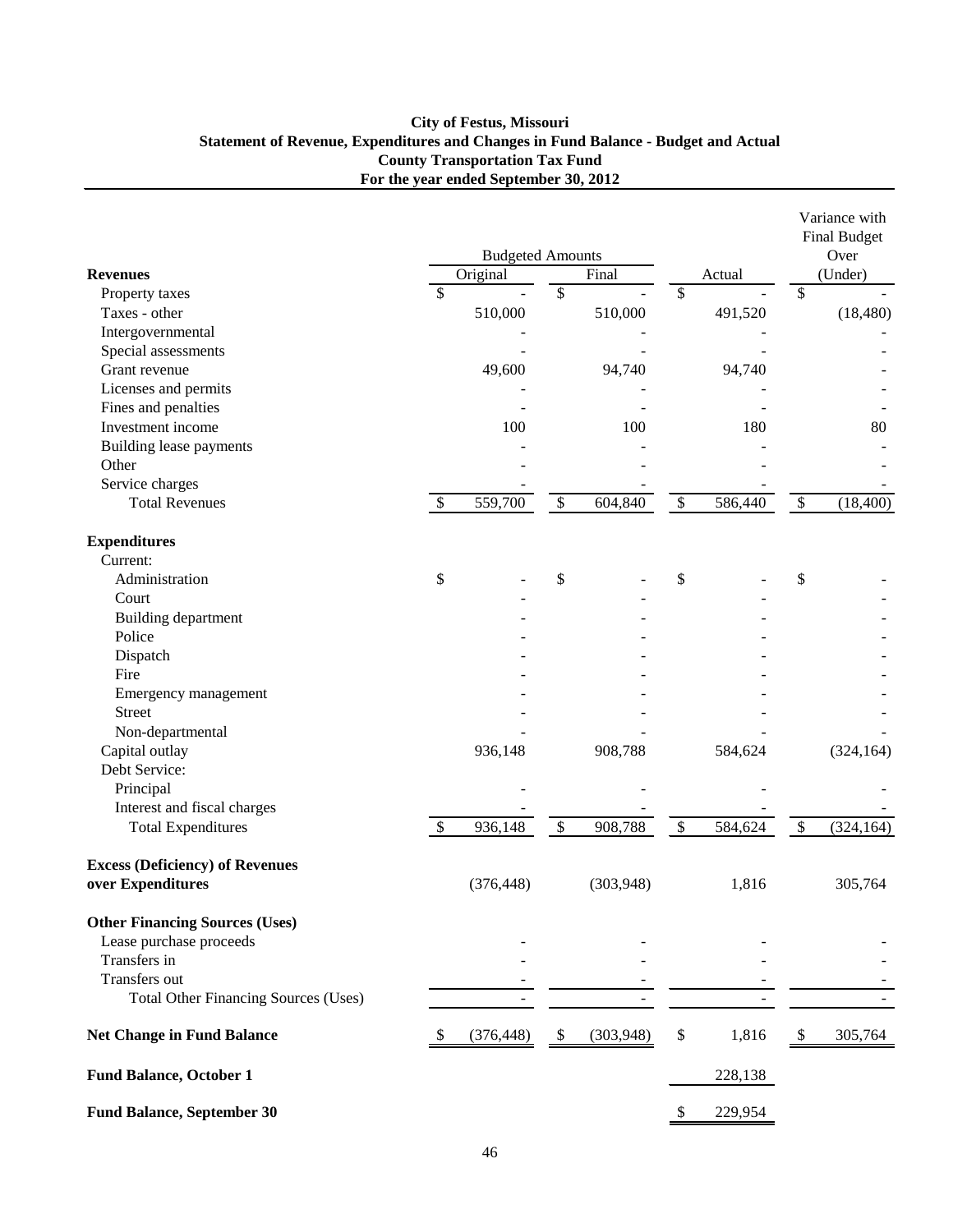## **City of Festus, Missouri Statement of Revenue, Expenditures and Changes in Fund Balance - Budget and Actual Capital Reserve Fund For the year ended September 30, 2012**

|                                             |                           |                         |                          |            |              |            |                          | Variance with<br><b>Final Budget</b> |  |
|---------------------------------------------|---------------------------|-------------------------|--------------------------|------------|--------------|------------|--------------------------|--------------------------------------|--|
|                                             |                           | <b>Budgeted Amounts</b> |                          |            |              |            | Over                     |                                      |  |
| <b>Revenues</b>                             |                           | Original                |                          | Final      |              | Actual     |                          | (Under)                              |  |
| Property taxes                              | $\mathcal{S}$             |                         | \$                       |            | \$           |            | \$                       |                                      |  |
| Taxes - other                               |                           |                         |                          |            |              |            |                          |                                      |  |
| Intergovernmental                           |                           |                         |                          |            |              |            |                          |                                      |  |
| Special assessments                         |                           |                         |                          |            |              |            |                          |                                      |  |
| Grant revenue                               |                           |                         |                          |            |              | 900        |                          | 900                                  |  |
| Licenses and permits                        |                           |                         |                          |            |              |            |                          |                                      |  |
| Fines and penalties                         |                           |                         |                          |            |              |            |                          |                                      |  |
| Investment income                           |                           | 5,800                   |                          | 5,800      |              | 6,054      |                          | 254                                  |  |
| Building lease payments                     |                           |                         |                          |            |              |            |                          |                                      |  |
| Other                                       |                           |                         |                          |            |              |            |                          |                                      |  |
| Service charges                             |                           |                         |                          |            |              |            |                          |                                      |  |
| <b>Total Revenues</b>                       | $\boldsymbol{\mathsf{S}}$ | 5,800                   | $\overline{\mathcal{S}}$ | 5,800      | \$           | 6,954      | $\overline{\mathcal{S}}$ | 1,154                                |  |
| <b>Expenditures</b>                         |                           |                         |                          |            |              |            |                          |                                      |  |
| Current:                                    |                           |                         |                          |            |              |            |                          |                                      |  |
| Administration                              | \$                        |                         | \$                       |            | \$           |            | \$                       |                                      |  |
| Court                                       |                           |                         |                          |            |              |            |                          |                                      |  |
| Building department                         |                           |                         |                          |            |              |            |                          |                                      |  |
| Police                                      |                           |                         |                          |            |              |            |                          |                                      |  |
| Dispatch                                    |                           |                         |                          |            |              |            |                          |                                      |  |
| Fire                                        |                           |                         |                          |            |              |            |                          |                                      |  |
| Emergency management                        |                           |                         |                          |            |              |            |                          |                                      |  |
| <b>Street</b>                               |                           |                         |                          |            |              |            |                          |                                      |  |
| Non-departmental                            |                           |                         |                          | 4,000      |              | 900        |                          | (3,100)                              |  |
| Capital outlay                              |                           |                         |                          |            |              |            |                          |                                      |  |
| Debt Service:                               |                           |                         |                          |            |              |            |                          |                                      |  |
| Principal                                   |                           |                         |                          |            |              |            |                          |                                      |  |
| Interest and fiscal charges                 |                           |                         |                          |            |              |            |                          |                                      |  |
| <b>Total Expenditures</b>                   | \$                        |                         | $\mathbb{S}$             | 4,000      | $\mathbb{S}$ | 900        | $\$\,$                   | (3,100)                              |  |
| <b>Excess (Deficiency) of Revenues</b>      |                           |                         |                          |            |              |            |                          |                                      |  |
| over Expenditures                           |                           | 5,800                   |                          | 1,800      |              | 6,054      |                          | 4,254                                |  |
| <b>Other Financing Sources (Uses)</b>       |                           |                         |                          |            |              |            |                          |                                      |  |
| Lease purchase proceeds                     |                           |                         |                          |            |              |            |                          |                                      |  |
| Transfers in                                |                           |                         |                          |            |              |            |                          |                                      |  |
| Transfers out                               |                           | (211, 635)              |                          | (286, 664) |              | (221, 849) |                          | 64,815                               |  |
| <b>Total Other Financing Sources (Uses)</b> |                           | (211, 635)              |                          | (286, 664) |              | (221, 849) |                          | 64,815                               |  |
| <b>Net Change in Fund Balance</b>           | \$                        | (205, 835)              | \$                       | (284, 864) | \$           | (215,795)  | $\mathcal{L}$            | 69,069                               |  |
| <b>Fund Balance, October 1</b>              |                           |                         |                          |            |              | 2,434,694  |                          |                                      |  |
| <b>Fund Balance, September 30</b>           |                           |                         |                          |            | \$           | 2,218,899  |                          |                                      |  |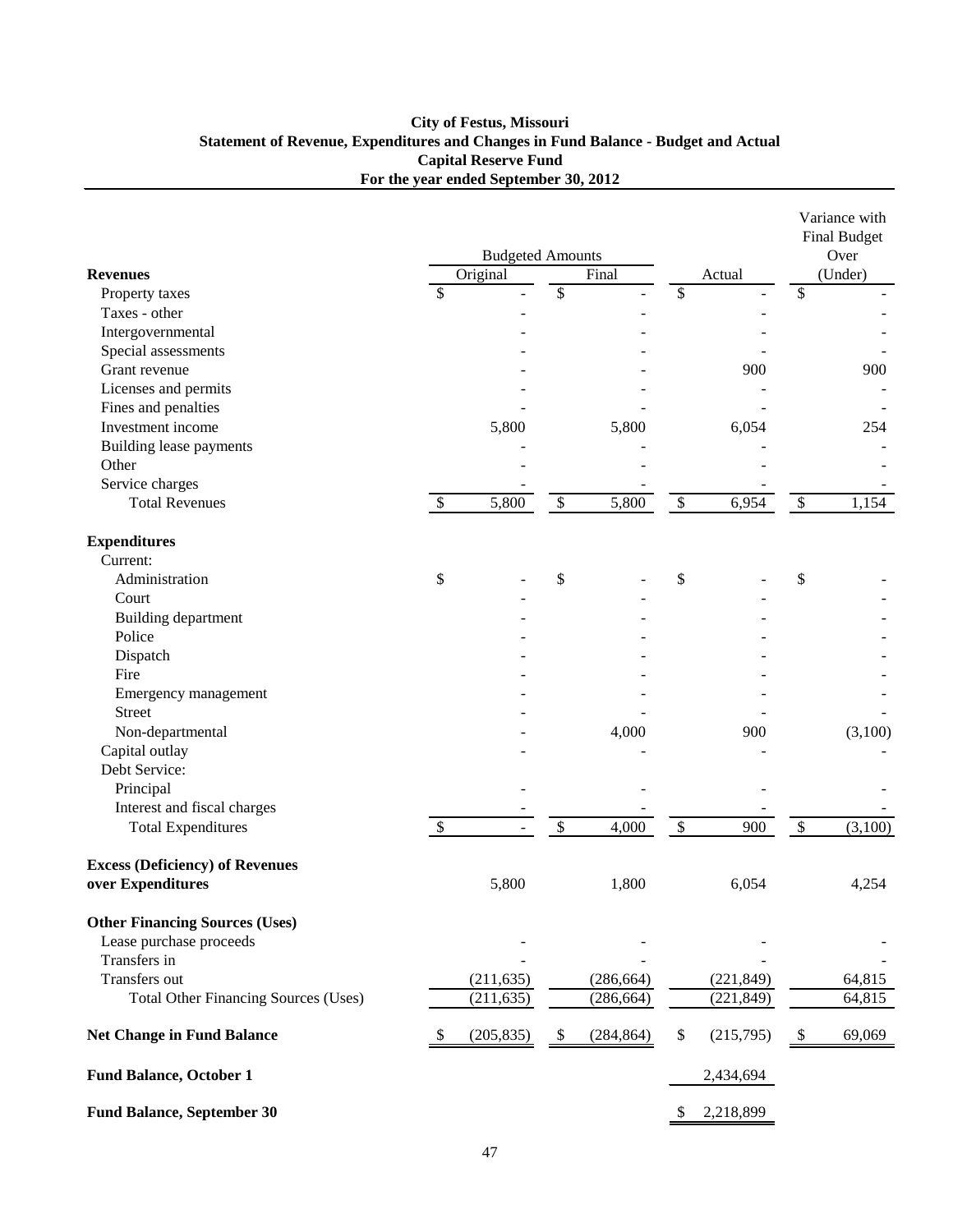### **Note 1 - Explanation of Budgetary Process**

Budgets are adopted on an accrual basis. An annual appropriated budget is adopted for the governmental funds except proceeds from notes payable and related expenses. All annual appropriations lapse at fiscal year-end.

In August, all departments submit requests for appropriation to the City's budget committee so that a budget may be prepared. The budget is prepared by fund, function and activity, and includes information on the past year, current year estimates and requested appropriations for the next fiscal year. During September, the budget is presented to the City Council for review. Prior to October 1, the budget is enacted by the City Council through passage of an ordinance. Expenditures may not legally exceed budgeted appropriations at the activity level. Budgeted amounts in the accompanying financial statements include transfers and revisions to the original budget ordinance. The City Administrator is authorized to transfer appropriations between budget line items within departments. The City Council must approve transfers between funds and departments.

The Library has a negative fund balance due to debt.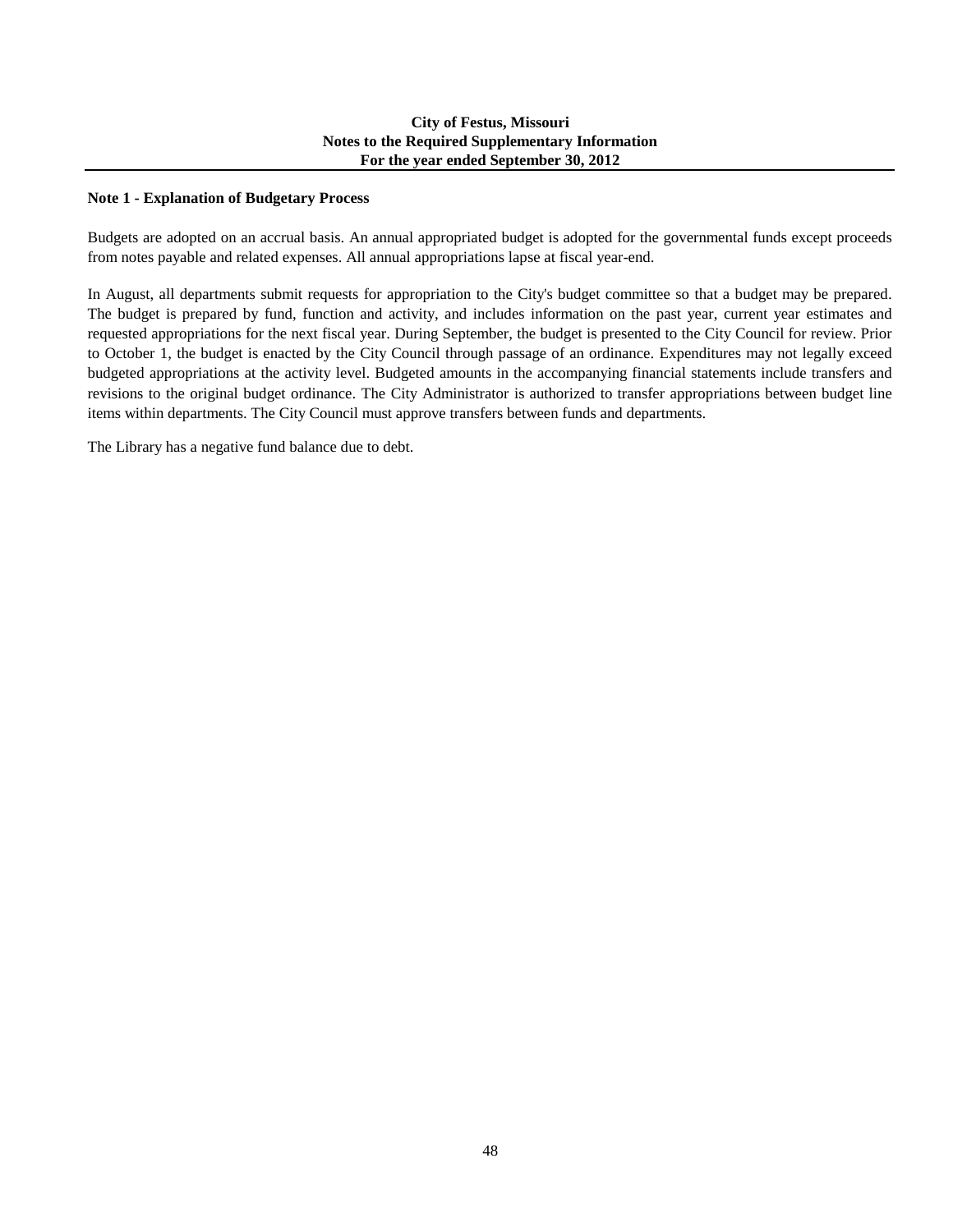### **The City of Festus, Missouri Combining Balance Sheet - Non-Major Governmental Funds September 30, 2012**

|                                          |     |                          |               |                          |               |                          |              |                          |                    |                                |               | <b>Special Revenue Funds</b> |              |                          |               |                        |                    |                          |               |                        |                                                     |
|------------------------------------------|-----|--------------------------|---------------|--------------------------|---------------|--------------------------|--------------|--------------------------|--------------------|--------------------------------|---------------|------------------------------|--------------|--------------------------|---------------|------------------------|--------------------|--------------------------|---------------|------------------------|-----------------------------------------------------|
| <b>Assets</b>                            |     | Health                   |               | Library                  |               | Park                     |              | $\rm NID$<br>Assessment  |                    | Law<br>Enforcement<br>Training |               | Storm<br>Water<br>Tax        |              | Tourism<br>Tax           |               | Sales<br>Tax<br>Reimb. |                    | Federal<br>Forfeiture    |               | Capital<br>Improvement | Totals                                              |
| Cash and cash equivalents                | -\$ | 185,400                  | <sup>\$</sup> | 133,498                  | - \$          | 180,291                  | \$           | 4,684                    | $\mathcal{S}$      | 20,419                         | $\mathbb{S}$  | 553,582                      | \$           | 134,493                  | \$            | 86,278                 | \$                 | 18,180                   | \$            | 784,172                | 2,100,997<br>$\mathbb{S}$                           |
| Investments                              |     | 110,015                  |               | 50,000                   |               | 121,195                  |              |                          |                    |                                |               | 295,067                      |              | 80,000                   |               |                        |                    |                          |               |                        | 656,277                                             |
| Restricted cash                          |     | $\overline{\phantom{a}}$ |               | $\overline{\phantom{a}}$ |               | $\overline{\phantom{a}}$ |              |                          |                    |                                |               | $\sim$                       |              | $\overline{\phantom{a}}$ |               |                        |                    |                          |               |                        |                                                     |
| Restricted investments                   |     |                          |               |                          |               |                          |              |                          |                    |                                |               |                              |              |                          |               |                        |                    |                          |               |                        |                                                     |
| Receivables, net                         |     |                          |               |                          |               |                          |              |                          |                    |                                |               |                              |              |                          |               |                        |                    |                          |               |                        |                                                     |
| Taxes                                    |     | 8,137                    |               | 11,189                   |               | 62,627                   |              |                          |                    |                                |               | 111,850                      |              | 46,343                   |               | 44,719                 |                    |                          |               | 103,017                | 387,882                                             |
| Special assessments                      |     | $\overline{\phantom{a}}$ |               | ÷,                       |               | $\overline{\phantom{a}}$ |              | 513,404                  |                    |                                |               |                              |              |                          |               |                        |                    |                          |               |                        | 513,404                                             |
| Interest                                 |     | 108                      |               | 47                       |               | 117                      |              |                          |                    |                                |               | 299                          |              | 75                       |               |                        |                    |                          |               |                        | 646                                                 |
| Grants                                   |     |                          |               |                          |               |                          |              |                          |                    |                                |               |                              |              |                          |               |                        |                    |                          |               |                        |                                                     |
| Court                                    |     | $\overline{\phantom{a}}$ |               |                          |               |                          |              |                          |                    | $\overline{\phantom{a}}$       |               |                              |              |                          |               |                        |                    |                          |               |                        |                                                     |
| Other                                    |     | 16,832                   |               |                          |               |                          |              |                          |                    | 4,572                          |               |                              |              |                          |               |                        |                    |                          |               |                        | 21,404                                              |
| Prepaid items                            |     | 3,253                    |               | 8,420                    |               | 21,805                   |              |                          |                    |                                |               | 2,715                        |              |                          |               |                        |                    |                          |               |                        | 36,193                                              |
| Due from other funds                     |     |                          |               |                          |               |                          |              |                          |                    |                                |               |                              |              |                          |               |                        |                    |                          |               |                        |                                                     |
| <b>Total Assets</b>                      |     | 323,745                  | <sup>\$</sup> | 203,154                  | -S            | 386,035                  | <sup>S</sup> | 518,088                  | -S                 | 24,991                         | <sup>S</sup>  | 963,513                      | -S           | 260,911                  | S.            | 130,997                | <sup>S</sup>       | 18,180                   | <sup>S</sup>  | 887,189                | $\overline{\phantom{a}}$<br>$\frac{1}{2}$ 3,716,803 |
|                                          |     |                          |               |                          |               |                          |              |                          |                    |                                |               |                              |              |                          |               |                        |                    |                          |               |                        |                                                     |
| <b>Liabilities</b>                       |     |                          |               |                          |               |                          |              |                          |                    |                                |               |                              |              |                          |               |                        |                    |                          |               |                        |                                                     |
| Checks written in excess of cash balance | -\$ |                          | \$            |                          | \$            |                          | \$           |                          | $\mathbf{\hat{S}}$ |                                | \$            |                              | $\mathbb{S}$ |                          | $\mathcal{S}$ |                        | $\mathbf{\hat{S}}$ |                          | $\mathcal{S}$ |                        | $\mathbb{S}$                                        |
| Accounts payable                         |     | 5,000                    |               | 5,875                    |               | 28,527                   |              |                          |                    | 175                            |               | 56,557                       |              |                          |               |                        |                    |                          |               | 17,944                 | 114,078                                             |
| Accrued payroll                          |     | 909                      |               | 2,506                    |               | 3,331                    |              |                          |                    | $\overline{\phantom{a}}$       |               | 572                          |              |                          |               |                        |                    |                          |               |                        | 7,318                                               |
| Accrued payroll liabilities-other        |     | 1,352                    |               | 933                      |               | 2,997                    |              |                          |                    |                                |               | 693                          |              |                          |               |                        |                    |                          |               |                        | 5,975                                               |
| Due to other funds                       |     |                          |               | 300,000                  |               | $\overline{\phantom{a}}$ |              | 1,009                    |                    |                                |               |                              |              |                          |               |                        |                    |                          |               |                        | 301,009                                             |
| Funds held for others                    |     | $\overline{\phantom{a}}$ |               | $\overline{a}$           |               | $\overline{\phantom{a}}$ |              |                          |                    |                                |               | $\sim$                       |              |                          |               |                        |                    |                          |               |                        |                                                     |
| Unearned revenue                         |     | 7,258                    |               | 20,578                   |               | 9,829                    |              | 513,404                  |                    |                                |               | 3,000                        |              |                          |               |                        |                    |                          |               |                        | 554,069                                             |
| Accrued interest                         |     |                          |               |                          |               | $\overline{\phantom{a}}$ |              | 1,831                    |                    |                                |               | $\overline{\phantom{a}}$     |              |                          |               |                        |                    |                          |               |                        | 1,831                                               |
| Other liabilities                        |     | 50                       |               |                          |               | 520                      |              | $\overline{\phantom{a}}$ |                    | $\overline{\phantom{a}}$       |               | 17,944                       |              |                          |               |                        |                    |                          |               |                        | 18,514                                              |
| Noncurrent liabilities:                  |     |                          |               |                          |               |                          |              |                          |                    |                                |               |                              |              |                          |               |                        |                    |                          |               |                        |                                                     |
| Due Within One Year                      |     | $\overline{\phantom{a}}$ |               |                          |               |                          |              |                          |                    |                                |               |                              |              |                          |               |                        |                    |                          |               |                        |                                                     |
| Due in More Than One Year                |     |                          |               |                          |               |                          |              |                          |                    |                                |               |                              |              |                          |               |                        |                    |                          |               |                        |                                                     |
| <b>Total liabilities</b>                 |     | 14,569                   | <sup>\$</sup> | 329,892                  | <sup>\$</sup> | 45,204                   | -\$          | 516,244                  | \$                 | 175                            | \$            | 78,766                       | - \$         | $\sim$                   | \$            |                        | \$                 |                          | \$            | 17,944                 | $\frac{1,002,794}{$                                 |
| <b>Fund Balance</b><br>Nonspendable:     |     |                          |               |                          |               |                          |              |                          |                    |                                |               |                              |              |                          |               |                        |                    |                          |               |                        |                                                     |
| Prepaid items                            | \$  | 3,253                    | \$            | 8,420                    | -\$           | 21,805                   | \$           |                          | -\$                |                                | \$            | 2,715                        | \$           |                          | <sup>\$</sup> |                        | <sup>\$</sup>      |                          | $\mathcal{S}$ |                        | 36,193<br>$\mathcal{S}$                             |
| Interfund advances                       |     |                          |               |                          |               |                          |              |                          |                    |                                |               |                              |              |                          |               |                        |                    |                          |               |                        |                                                     |
| Restricted:                              |     |                          |               |                          |               |                          |              |                          |                    |                                |               |                              |              |                          |               |                        |                    |                          |               |                        |                                                     |
| Debt service                             |     |                          |               |                          |               |                          |              | 1,844                    |                    |                                |               |                              |              |                          |               |                        |                    |                          |               |                        | 1,844                                               |
| Assigned                                 |     |                          |               |                          |               |                          |              |                          |                    |                                |               |                              |              |                          |               |                        |                    |                          |               |                        |                                                     |
| Encumbrances                             |     |                          |               |                          |               |                          |              |                          |                    | $\overline{\phantom{a}}$       |               | 120,087                      |              |                          |               |                        |                    |                          |               |                        | 120,088                                             |
| Unreserved:                              |     |                          |               |                          |               |                          |              |                          |                    |                                |               |                              |              |                          |               |                        |                    |                          |               |                        |                                                     |
| General fund                             |     | $\overline{\phantom{a}}$ |               | $\overline{\phantom{m}}$ |               | $\overline{\phantom{a}}$ |              | $\overline{\phantom{a}}$ |                    | $\overline{\phantom{a}}$       |               | $\overline{\phantom{a}}$     |              | $\overline{\phantom{a}}$ |               | $\sim$                 |                    | $\overline{\phantom{a}}$ |               |                        |                                                     |
| Special revenue funds                    |     | 305,923                  |               | (135, 158)               |               | 319,025                  |              |                          |                    | 24,816                         |               | 761,945                      |              | 260,911                  |               | 130,997                |                    | 18,180                   |               | 869,245                | 2,555,884                                           |
| <b>Total Fund Balance</b>                |     | 309,176                  | S.            | (126, 738)               | -S            | 340,831                  | S.           | 1,844                    | \$                 | 24,816                         | <sup>\$</sup> | 884,747                      | -S           | 260,911                  | -S            | 130,997                | - \$               | 18,180                   | <sup>S</sup>  | 869,245                | $\frac{$2,714,009}{}$                               |
|                                          |     |                          |               |                          |               |                          |              |                          |                    |                                |               |                              |              |                          |               |                        |                    |                          |               |                        |                                                     |
| Total Liabilities and Fund Balance       | -S  | 323,745                  | S.            | 203,154                  | <sup>\$</sup> | 386,035                  | - \$         | 518,088                  | \$                 | 24,991                         | S,            | 963,513                      | \$           | 260,911                  | <sup>\$</sup> | 130,997                | -S                 | 18,180                   | S,            | 887,189                | \$3,716,803                                         |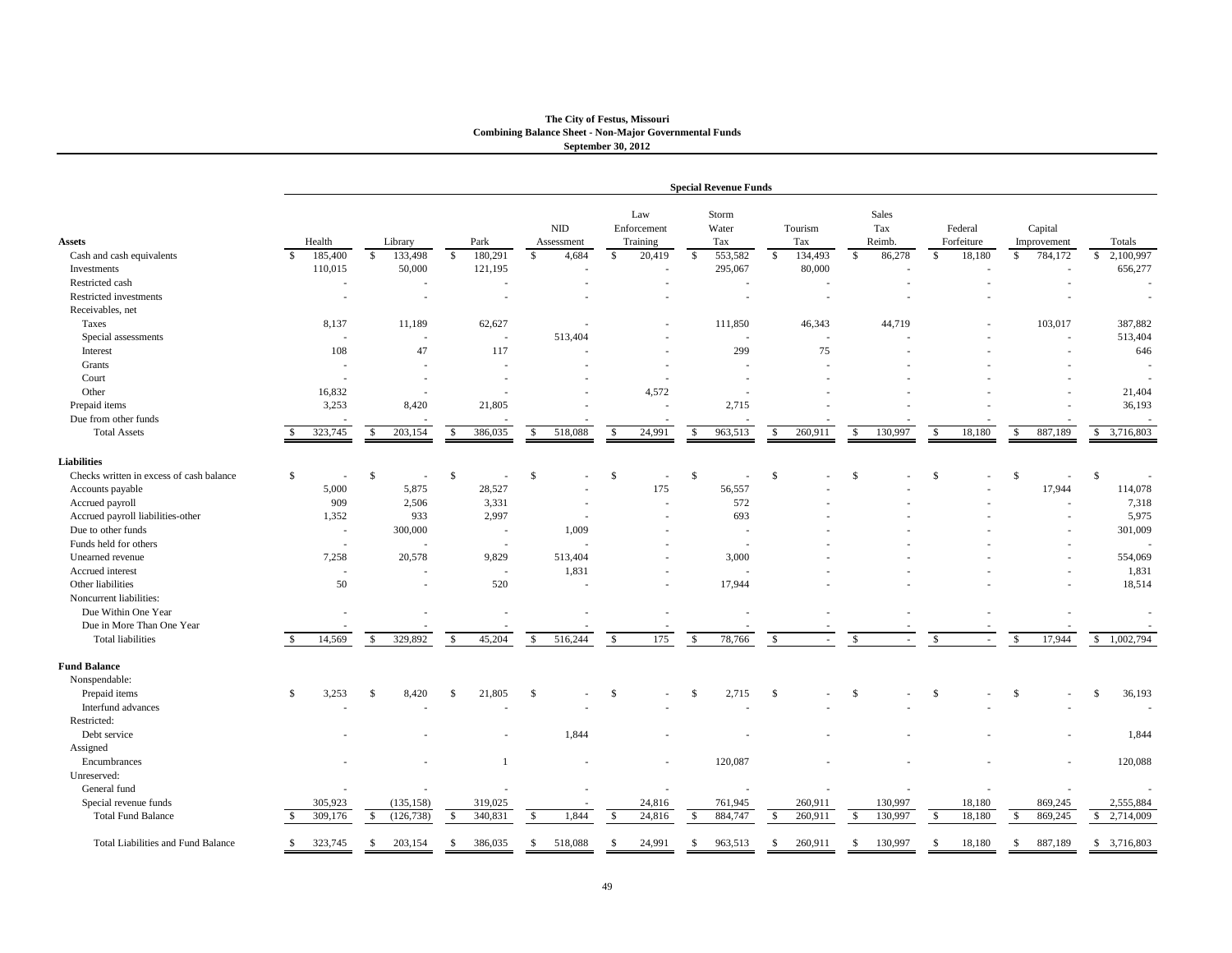### **The City of Festus, Missouri Combining Schedule of Revenue, Expenditures and Changes in Fund Balances For the year ended September 30, 2012 Non-Major Governmental Funds**

|                                             | <b>Special Revenue Funds</b> |                          |              |            |               |                          |                    |                          |              |                          |               |                |                    |           |               |              |               |            |              |             |              |                             |
|---------------------------------------------|------------------------------|--------------------------|--------------|------------|---------------|--------------------------|--------------------|--------------------------|--------------|--------------------------|---------------|----------------|--------------------|-----------|---------------|--------------|---------------|------------|--------------|-------------|--------------|-----------------------------|
|                                             |                              |                          |              |            |               |                          |                    | NID                      |              | Law<br>Enforcement       |               | Storm<br>Water |                    | Tourism   |               | Sales<br>Tax |               | Federal    |              | Capital     |              |                             |
| <b>Revenues</b>                             |                              | Health                   |              | Library    |               | Park                     |                    | Assessment               |              | Training                 |               | Tax            |                    | Tax       |               | Reimb.       |               | Forfeiture |              | Improvement |              | Totals                      |
| Property taxes                              | $\mathbb{S}$                 | 132,086                  | $\mathbb{S}$ | 181,619    | \$            | 181,619                  | $\mathbf{\hat{S}}$ |                          | $\mathbb{S}$ | $\overline{\phantom{a}}$ | $\mathbb{S}$  |                | $\mathbb{S}$       | $\sim$    | $\mathcal{S}$ |              | $\mathbb{S}$  |            | $\mathbb{S}$ |             | $\mathbb{S}$ | 495,324                     |
| Taxes - other                               |                              |                          |              |            |               |                          |                    |                          |              | $\overline{\phantom{a}}$ |               | 577,717        |                    | 106,414   |               | 233,484      |               |            |              | 577,260     |              | 1,494,875                   |
| Intergovernmental                           |                              |                          |              |            |               |                          |                    |                          |              | 9,972                    |               |                |                    |           |               |              |               |            |              |             |              | 9,972                       |
| Special assessments                         |                              |                          |              |            |               |                          |                    | 37,178                   |              | $\overline{\phantom{a}}$ |               |                |                    |           |               |              |               |            |              |             |              | 37,178                      |
| Grant revenue                               |                              | $\overline{\phantom{a}}$ |              | 7,441      |               |                          |                    | $\overline{\phantom{a}}$ |              | 4,572                    |               |                |                    |           |               |              |               |            |              |             |              | 12,013                      |
| Licenses and permits                        |                              | 317                      |              |            |               |                          |                    |                          |              |                          |               |                |                    |           |               |              |               |            |              |             |              | 317                         |
| Fines and penalties                         |                              | 3,245                    |              | 36,394     |               | 2,225                    |                    | ٠                        |              | $\overline{\phantom{a}}$ |               |                |                    |           |               |              |               |            |              |             |              | 41,864                      |
| Investment income                           |                              | 937                      |              | 484        |               | 1,046                    |                    | 200                      |              | 20                       |               | 2,903          |                    | 619       |               | 48           |               | 6          |              | 992         |              | 7,255                       |
| Building lease payments                     |                              |                          |              |            |               |                          |                    |                          |              | $\overline{\phantom{a}}$ |               |                |                    |           |               |              |               |            |              |             |              |                             |
| Other                                       |                              | 11,896                   |              | 71,335     |               | 63,990                   |                    |                          |              | $\overline{\phantom{a}}$ |               | 7,281          |                    |           |               |              |               | 19,420     |              |             |              | 173,922                     |
| Service charges                             |                              |                          |              |            |               |                          |                    |                          |              |                          |               |                |                    |           |               |              |               |            |              |             |              |                             |
| <b>Total Revenues</b>                       | -8                           | 148,481                  | \$           | 297,273    | \$            | 248,880                  | $\mathbf{\hat{S}}$ | 37,378                   | \$           | 14,564                   | \$            | 587,901        | \$                 | 107,033   | \$            | 233,532      | $\mathbb{S}$  | 19,426     | \$           | 578,252     |              | $\frac{1}{2}$ , 2, 272, 720 |
| <b>Expenditures</b>                         |                              |                          |              |            |               |                          |                    |                          |              |                          |               |                |                    |           |               |              |               |            |              |             |              |                             |
| Current:                                    |                              |                          |              |            |               |                          |                    |                          |              |                          |               |                |                    |           |               |              |               |            |              |             |              |                             |
| Police                                      | \$                           |                          | -\$          |            | $\mathcal{S}$ |                          | -\$                |                          | \$           | 5,675                    | -\$           |                | \$                 |           | -\$           |              | -\$           |            | -\$          |             | \$           | 5,675                       |
| Street                                      |                              |                          |              |            |               |                          |                    |                          |              |                          |               |                |                    |           |               |              |               |            |              |             |              |                             |
| Health                                      |                              | 101,774                  |              |            |               |                          |                    |                          |              |                          |               |                |                    |           |               |              |               |            |              |             |              | 101,774                     |
| Library                                     |                              |                          |              | 241,189    |               |                          |                    |                          |              |                          |               |                |                    |           |               |              |               |            |              |             |              | 241,189                     |
| Parks                                       |                              | $\sim$                   |              | $\sim$     |               | 488,227                  |                    |                          |              |                          |               |                |                    |           |               |              |               |            |              |             |              | 488,227                     |
| Non-departmental                            |                              |                          |              |            |               |                          |                    | 731                      |              |                          |               | 239,409        |                    |           |               | 242,025      |               |            |              |             |              | 482,165                     |
| Capital outlay                              |                              | 30,117                   |              | 47,256     |               | 244,893                  |                    |                          |              | $\overline{\phantom{a}}$ |               | 102,647        |                    |           |               |              |               | 3,899      |              |             |              | 428,812                     |
| Debt service:                               |                              |                          |              |            |               |                          |                    |                          |              |                          |               |                |                    |           |               |              |               |            |              |             |              |                             |
| Principal                                   |                              | 238                      |              | 1,191      |               | $\overline{\phantom{a}}$ |                    | 32,485                   |              |                          |               |                |                    |           |               |              |               |            |              |             |              | 33,914                      |
| Interest and fiscal charges                 |                              | $\overline{7}$           |              | 37         |               | $\overline{\phantom{a}}$ |                    | 22,580                   |              |                          |               |                |                    |           |               |              |               |            |              |             |              | 22,624                      |
| <b>Total Expenditures</b>                   |                              | 132,136                  | \$           | 289,673    | \$            | 733,120                  | -S                 | 55,796                   | -S           | 5,675                    | $\mathbb{S}$  | 342,056        | $\mathbf{\hat{S}}$ |           | \$            | 242,025      | -\$           | 3,899      | -\$          |             |              | $\frac{1,804,380}{$         |
| <b>Excess (Deficiency) of Revenues</b>      |                              |                          |              |            |               |                          |                    |                          |              |                          |               |                |                    |           |               |              |               |            |              |             |              |                             |
| over Expenditures                           |                              | 16,345                   |              | 7,600      |               | (484, 240)               |                    | (18, 418)                |              | 8,889                    |               | 245,845        |                    | 107,033   |               | (8, 493)     |               | 15,527     |              | 578,252     |              | 468,340                     |
| <b>Other Financing Sources (Uses)</b>       |                              |                          |              |            |               |                          |                    |                          |              |                          |               |                |                    |           |               |              |               |            |              |             |              |                             |
| Lease purchase proceeds                     | \$                           |                          | -\$          |            | -S            |                          | -\$                |                          | $\mathbb{S}$ |                          | -\$           |                | \$                 |           | $\mathcal{S}$ |              | $\mathcal{S}$ |            | -\$          |             | \$           |                             |
| Transfers in                                |                              |                          |              | 4,650      |               | 470,789                  |                    | 4,095                    |              |                          |               |                |                    |           |               |              |               |            |              |             |              | 479,534                     |
| Transfers out                               |                              |                          |              |            |               |                          |                    |                          |              |                          |               | (288, 858)     |                    | (89, 226) |               |              |               |            |              | (350,000)   |              | (728, 084)                  |
| <b>Total Other Financing Sources (Uses)</b> | S.                           | $\overline{\phantom{a}}$ | $\mathbb{S}$ | 4,650      | \$            | 470,789                  | <sup>S</sup>       | 4,095                    | - \$         | $\overline{\phantom{a}}$ | <sup>\$</sup> | (288, 858)     | $\mathbb{S}$       | (89,226)  | \$            |              | -\$           |            | \$           | (350,000)   | -S           | (248, 550)                  |
|                                             |                              |                          |              |            |               |                          |                    |                          |              |                          |               |                |                    |           |               |              |               |            |              |             |              |                             |
| Net Change in Fund Balance                  |                              | 16,345                   |              | 12,250     |               | (13, 451)                |                    | (14, 323)                |              | 8,889                    |               | (43, 013)      |                    | 17,807    |               | (8, 493)     |               | 15,527     |              | 228,252     |              | 219,790                     |
| Fund Balance (Deficit), October 1           |                              | 292,831                  |              | (138,988)  |               | 354,282                  |                    | 16,167                   |              | 15,927                   |               | 927,760        |                    | 243,104   |               | 139,490      |               | 2,653      |              | 640,993     |              | 2,494,219                   |
| Fund Balance (Deficit), September 30        | -S                           | 309,176                  | -\$          | (126, 738) |               | 340,831                  |                    | 1,844                    |              | 24,816                   | -\$           | 884,747        | -S                 | 260,911   | -8            | 130,997      | S             | 18,180     | \$           | 869,245     |              | \$2,714,009                 |
|                                             |                              |                          |              |            |               |                          |                    |                          |              |                          |               |                |                    |           |               |              |               |            |              |             |              |                             |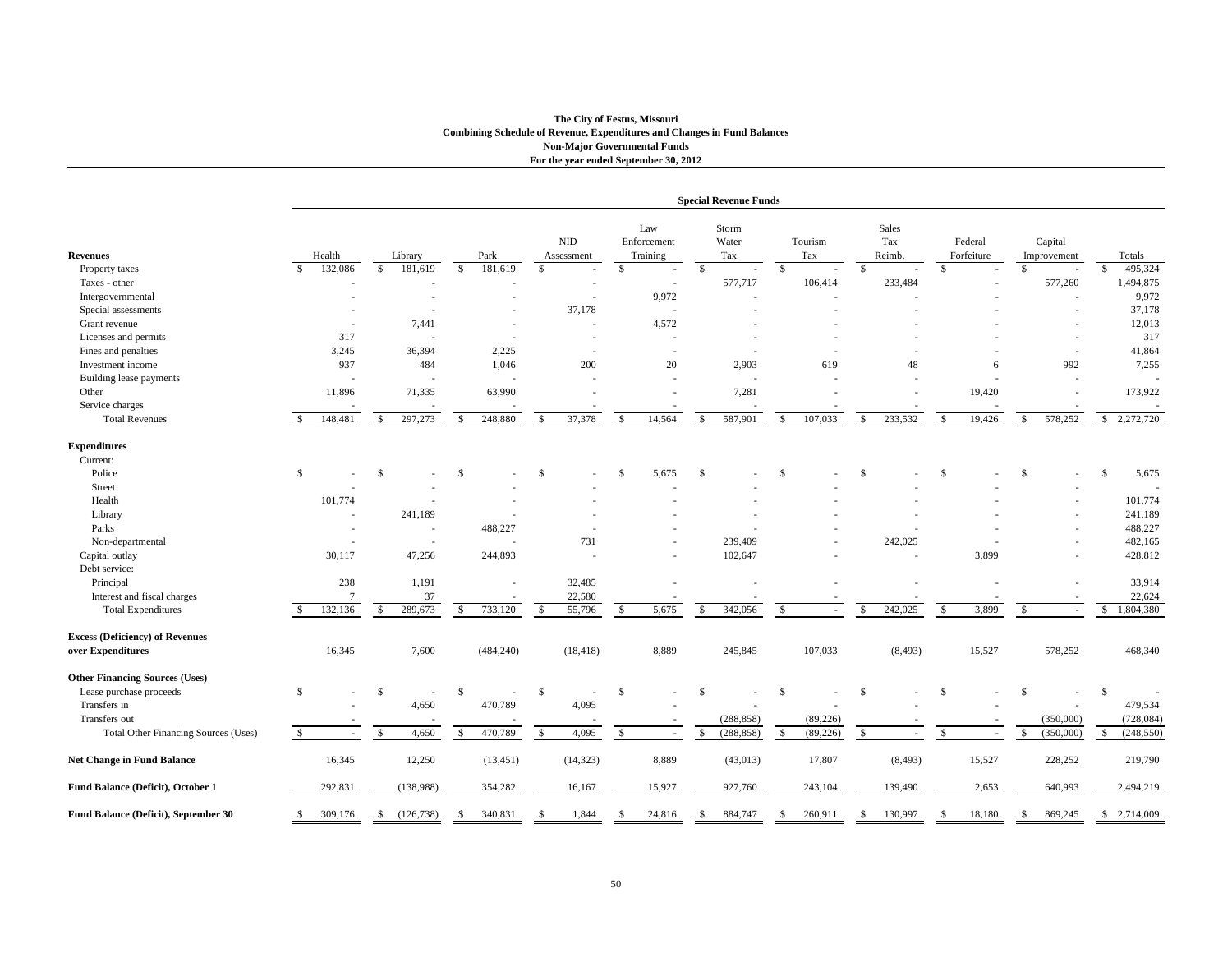### **City of Festus, Missouri Statement of Revenue, Expenditures and Changes in Fund Balance - Budget and Actual Health Special Revenue Fund For the year ended September 30, 2012**

|                                             |                          |                         |                           |          |                 | Variance with<br><b>Final Budget</b> |                          |           |  |
|---------------------------------------------|--------------------------|-------------------------|---------------------------|----------|-----------------|--------------------------------------|--------------------------|-----------|--|
|                                             |                          | <b>Budgeted Amounts</b> |                           |          |                 |                                      | Over                     |           |  |
| <b>Revenues</b>                             |                          | Original                |                           | Final    |                 | Actual                               |                          | (Under)   |  |
| Property taxes                              | $\overline{\mathcal{S}}$ | 127,695                 | $\overline{\$}$           | 127,695  | $\overline{\$}$ | 132,086                              | $\overline{\mathcal{S}}$ | 4,391     |  |
| Taxes - other                               |                          |                         |                           |          |                 |                                      |                          |           |  |
| Intergovernmental                           |                          |                         |                           |          |                 |                                      |                          |           |  |
| Special assessments                         |                          |                         |                           |          |                 |                                      |                          |           |  |
| Grant revenue                               |                          |                         |                           |          |                 |                                      |                          |           |  |
| Licenses and permits                        |                          | 100                     |                           | 100      |                 | 317                                  |                          | 217       |  |
| Fines and penalties                         |                          | 2,550                   |                           | 2,550    |                 | 3,245                                |                          | 695       |  |
| Investment income                           |                          | 700                     |                           | 700      |                 | 937                                  |                          | 237       |  |
| Building lease payments                     |                          |                         |                           |          |                 |                                      |                          |           |  |
| Other                                       |                          | 10,000                  |                           | 10,000   |                 | 11,896                               |                          | 1,896     |  |
| Service charges                             |                          |                         |                           |          |                 |                                      |                          |           |  |
| <b>Total Revenues</b>                       | $\mathcal{S}$            | 141,045                 | $\$\,$                    | 141,045  | \$              | 148,481                              | $\$\,$                   | 7,436     |  |
| <b>Expenditures</b>                         |                          |                         |                           |          |                 |                                      |                          |           |  |
| Current:                                    |                          |                         |                           |          |                 |                                      |                          |           |  |
| Police                                      | \$                       |                         | \$                        |          | \$              |                                      | \$                       |           |  |
| <b>Street</b>                               |                          |                         |                           |          |                 |                                      |                          |           |  |
| Health                                      |                          | 115,965                 |                           | 115,030  |                 | 101,774                              |                          | (13,256)  |  |
| Library                                     |                          |                         |                           |          |                 |                                      |                          |           |  |
| Parks                                       |                          |                         |                           |          |                 |                                      |                          |           |  |
| Non-departmental                            |                          |                         |                           |          |                 |                                      |                          |           |  |
| Capital outlay                              |                          | 33,550                  |                           | 33,550   |                 | 30,117                               |                          | (3, 433)  |  |
| Debt Service:                               |                          |                         |                           |          |                 |                                      |                          |           |  |
| Principal                                   |                          | 239                     |                           | 239      |                 | 238                                  |                          | (1)       |  |
| Interest and fiscal charges                 |                          | $\,8$                   |                           | 8        |                 | 7                                    |                          | (1)       |  |
| <b>Total Expenditures</b>                   | $\mathcal{S}$            | 149,762                 | $\mathbb{S}$              | 148,827  | $\mathbb{S}$    | 132,136                              | $\mathbb{S}$             | (16, 691) |  |
| <b>Excess (Deficiency) of Revenues</b>      |                          |                         |                           |          |                 |                                      |                          |           |  |
| over Expenditures                           |                          | (8,717)                 |                           | (7, 782) |                 | 16,345                               |                          | 24,127    |  |
| <b>Other Financing Sources (Uses)</b>       |                          |                         |                           |          |                 |                                      |                          |           |  |
| Lease purchase proceeds                     |                          |                         |                           |          |                 |                                      |                          |           |  |
| Transfers in                                |                          |                         |                           |          |                 |                                      |                          |           |  |
| Transfers out                               |                          |                         |                           |          |                 |                                      |                          |           |  |
| <b>Total Other Financing Sources (Uses)</b> |                          |                         |                           |          |                 |                                      |                          |           |  |
| <b>Net Change in Fund Balance</b>           | \$                       | (8,717)                 | $\boldsymbol{\mathsf{S}}$ | (7, 782) | \$              | 16,345                               | \$                       | 24,127    |  |
| <b>Fund Balance, October 1</b>              |                          |                         |                           |          |                 | 292,831                              |                          |           |  |
| <b>Fund Balance, September 30</b>           |                          |                         |                           |          |                 | 309,176                              |                          |           |  |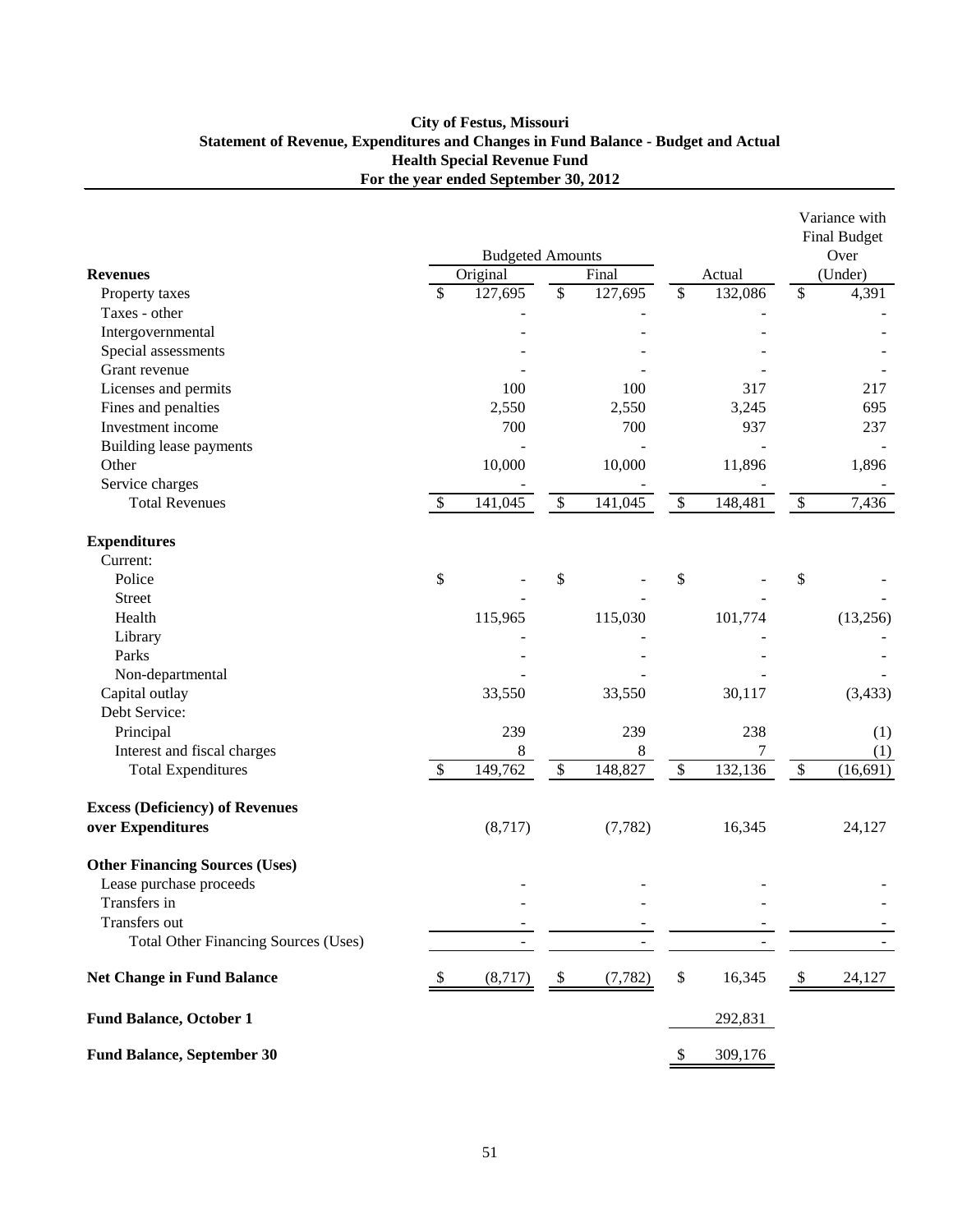### **City of Festus, Missouri Statement of Revenue, Expenditures and Changes in Fund Balance - Budget and Actual Library Special Revenue Fund For the year ended September 30, 2012**

|                                             |                           |                         |                           |         |                 |            |                                        | Variance with |  |
|---------------------------------------------|---------------------------|-------------------------|---------------------------|---------|-----------------|------------|----------------------------------------|---------------|--|
|                                             |                           |                         |                           |         |                 |            | <b>Final Budget</b><br>Over<br>(Under) |               |  |
|                                             |                           | <b>Budgeted Amounts</b> |                           |         |                 |            |                                        |               |  |
| <b>Revenues</b>                             | $\mathcal{S}$             | Original                | $\overline{\$}$           | Final   | $\overline{\$}$ | Actual     | $\overline{\mathcal{S}}$               |               |  |
| Property taxes                              |                           | 175,560                 |                           | 175,560 |                 | 181,619    |                                        | 6,059         |  |
| Taxes - other                               |                           |                         |                           |         |                 |            |                                        |               |  |
| Intergovernmental                           |                           |                         |                           |         |                 |            |                                        |               |  |
| Special assessments                         |                           |                         |                           |         |                 |            |                                        |               |  |
| Grant revenue                               |                           | 4,830                   |                           | 6,470   |                 | 7,441      |                                        | 971           |  |
| Licenses and permits                        |                           |                         |                           |         |                 |            |                                        |               |  |
| Fines and penalties                         |                           | 32,000                  |                           | 32,000  |                 | 36,394     |                                        | 4,394         |  |
| Investment income                           |                           | 700                     |                           | 700     |                 | 484        |                                        | (216)         |  |
| Building lease payments                     |                           |                         |                           |         |                 |            |                                        |               |  |
| Other                                       |                           | 30,500                  |                           | 30,500  |                 | 71,335     |                                        | 40,835        |  |
| Service charges                             |                           |                         |                           |         |                 |            |                                        |               |  |
| <b>Total Revenues</b>                       | $\mathcal{S}$             | 243,590                 | $\mathbb{S}$              | 245,230 | \$              | 297,273    | $\sqrt{3}$                             | 52,043        |  |
| <b>Expenditures</b>                         |                           |                         |                           |         |                 |            |                                        |               |  |
| Current:                                    |                           |                         |                           |         |                 |            |                                        |               |  |
| Police                                      | \$                        |                         | \$                        |         | \$              |            | \$                                     |               |  |
| <b>Street</b>                               |                           |                         |                           |         |                 |            |                                        |               |  |
| Health                                      |                           |                         |                           |         |                 |            |                                        |               |  |
| Library                                     |                           | 247,467                 |                           | 246,750 |                 | 241,189    |                                        | (5,561)       |  |
| Parks                                       |                           |                         |                           |         |                 |            |                                        |               |  |
| Non-departmental                            |                           |                         |                           |         |                 |            |                                        |               |  |
| Capital outlay                              |                           | 5,900                   |                           | 5,900   |                 | 47,256     |                                        | 41,356        |  |
| Debt Service:                               |                           |                         |                           |         |                 |            |                                        |               |  |
| Principal                                   |                           | 1,192                   |                           | 1,192   |                 | 1,191      |                                        | (1)           |  |
| Interest and fiscal charges                 |                           | 38                      |                           | 38      |                 | 37         |                                        | (1)           |  |
| <b>Total Expenditures</b>                   | $\mathcal{S}$             | 254,597                 | $\frac{1}{2}$             | 253,880 | $\$$            | 289,673    | $\$\,$                                 | 35,793        |  |
| <b>Excess (Deficiency) of Revenues</b>      |                           |                         |                           |         |                 |            |                                        |               |  |
| over Expenditures                           |                           | (11,007)                |                           | (8,650) |                 | 7,600      |                                        | 16,250        |  |
| <b>Other Financing Sources (Uses)</b>       |                           |                         |                           |         |                 |            |                                        |               |  |
| Lease purchase proceeds                     |                           |                         |                           |         |                 |            |                                        |               |  |
| Transfers in                                |                           | 11,007                  |                           | 7,007   |                 | 4,650      |                                        | (2,357)       |  |
| Transfers out                               |                           |                         |                           |         |                 |            |                                        |               |  |
| <b>Total Other Financing Sources (Uses)</b> |                           | 11,007                  |                           | 7,007   |                 | 4,650      |                                        | (2,357)       |  |
|                                             |                           |                         |                           |         |                 |            |                                        |               |  |
| <b>Net Change in Fund Balance</b>           | $\boldsymbol{\mathsf{S}}$ |                         | $\boldsymbol{\mathsf{S}}$ | (1,643) | \$              | 12,250     | $\boldsymbol{\mathcal{S}}$             | 13,893        |  |
| <b>Fund Balance, October 1</b>              |                           |                         |                           |         |                 | (138,988)  |                                        |               |  |
| <b>Fund Balance, September 30</b>           |                           |                         |                           |         | - \$            | (126, 738) |                                        |               |  |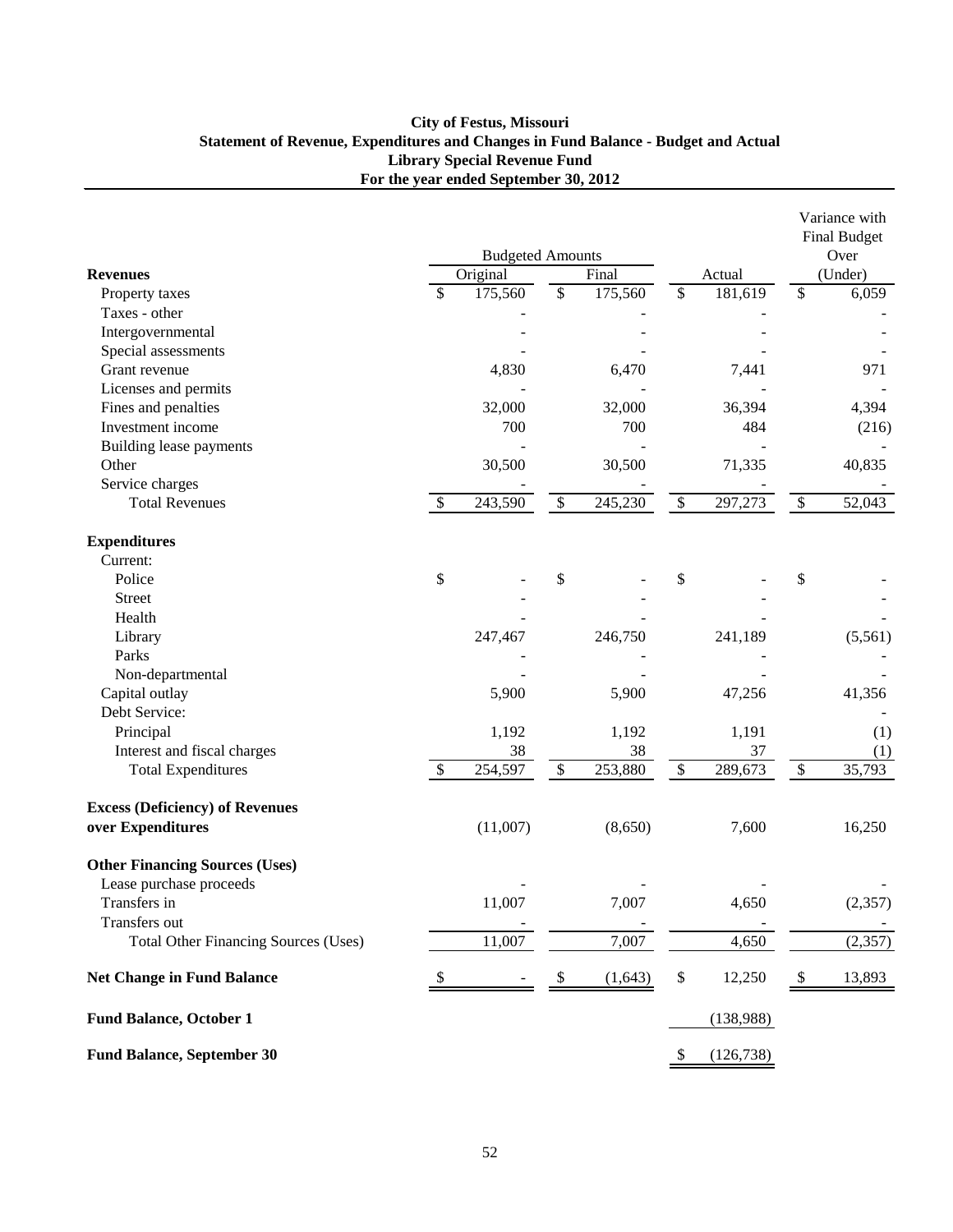### **City of Festus, Missouri Statement of Revenue, Expenditures and Changes in Fund Balance - Budget and Actual Park Special Revenue Fund For the year ended September 30, 2012**

|                                             |               |                         |                          |            |              | Variance with<br><b>Final Budget</b> |                           |           |  |
|---------------------------------------------|---------------|-------------------------|--------------------------|------------|--------------|--------------------------------------|---------------------------|-----------|--|
|                                             |               | <b>Budgeted Amounts</b> |                          |            |              |                                      | Over                      |           |  |
| <b>Revenues</b>                             |               | Original                |                          | Final      |              | Actual                               |                           | (Under)   |  |
| Property taxes                              | $\mathcal{S}$ | 175,560                 | $\overline{\$}$          | 175,560    | \$           | 181,619                              | $\overline{\mathcal{S}}$  | 6,059     |  |
| Taxes - other                               |               |                         |                          |            |              |                                      |                           |           |  |
| Intergovernmental                           |               |                         |                          |            |              |                                      |                           |           |  |
| Special assessments                         |               |                         |                          |            |              |                                      |                           |           |  |
| Grant revenue                               |               |                         |                          |            |              |                                      |                           |           |  |
| Licenses and permits                        |               |                         |                          |            |              |                                      |                           |           |  |
| Fines and penalties                         |               | 1,500                   |                          | 1,500      |              | 2,225                                |                           | 725       |  |
| Investment income                           |               | 1,000                   |                          | 1,000      |              | 1,046                                |                           | 46        |  |
| Building lease payments                     |               |                         |                          |            |              |                                      |                           |           |  |
| Other                                       |               | 49,500                  |                          | 51,157     |              | 63,990                               |                           | 12,833    |  |
| Service charges                             |               |                         |                          |            |              |                                      |                           |           |  |
| <b>Total Revenues</b>                       | $\mathcal{S}$ | 227,560                 | $\overline{\mathcal{L}}$ | 229,217    | \$           | 248,880                              | $\overline{\mathcal{S}}$  | 19,663    |  |
| <b>Expenditures</b>                         |               |                         |                          |            |              |                                      |                           |           |  |
| Current:                                    |               |                         |                          |            |              |                                      |                           |           |  |
| Police                                      | \$            |                         | \$                       |            | \$           |                                      | \$                        |           |  |
| <b>Street</b>                               |               |                         |                          |            |              |                                      |                           |           |  |
| Health                                      |               |                         |                          |            |              |                                      |                           |           |  |
| Library                                     |               |                         |                          |            |              |                                      |                           |           |  |
| Parks                                       |               | 565,050                 |                          | 567,476    |              | 488,227                              |                           | (79, 249) |  |
| Non-departmental                            |               |                         |                          |            |              |                                      |                           |           |  |
| Capital outlay                              |               | 39,800                  |                          | 226,279    |              | 244,893                              |                           | 18,614    |  |
| Debt Service:                               |               |                         |                          |            |              |                                      |                           |           |  |
| Principal                                   |               |                         |                          |            |              |                                      |                           |           |  |
| Interest and fiscal charges                 |               |                         |                          |            |              |                                      |                           |           |  |
| <b>Total Expenditures</b>                   | $\mathcal{S}$ | 604,850                 | $\mathbb{S}$             | 793,755    | $\mathbb{S}$ | 733,120                              | $\mathbb{S}$              | (60, 635) |  |
| <b>Excess (Deficiency) of Revenues</b>      |               |                         |                          |            |              |                                      |                           |           |  |
| over Expenditures                           |               | (377, 290)              |                          | (564, 538) |              | (484, 240)                           |                           | 80,298    |  |
| <b>Other Financing Sources (Uses)</b>       |               |                         |                          |            |              |                                      |                           |           |  |
| Lease purchase payments                     |               |                         |                          |            |              |                                      |                           |           |  |
| Transfers in                                |               | 280,400                 |                          | 466,879    |              | 470,789                              |                           | 3,910     |  |
| Transfers out                               |               |                         |                          |            |              |                                      |                           |           |  |
| <b>Total Other Financing Sources (Uses)</b> |               | 280,400                 |                          | 466,879    |              | 470,789                              |                           | 3,910     |  |
| <b>Net Change in Fund Balance</b>           | -S            | (96, 890)               | \$                       | (97, 659)  | \$           | (13, 451)                            | $\boldsymbol{\mathsf{S}}$ | 84,208    |  |
| <b>Fund Balance, October 1</b>              |               |                         |                          |            |              | 354,282                              |                           |           |  |
| <b>Fund Balance, September 30</b>           |               |                         |                          |            |              | 340,831                              |                           |           |  |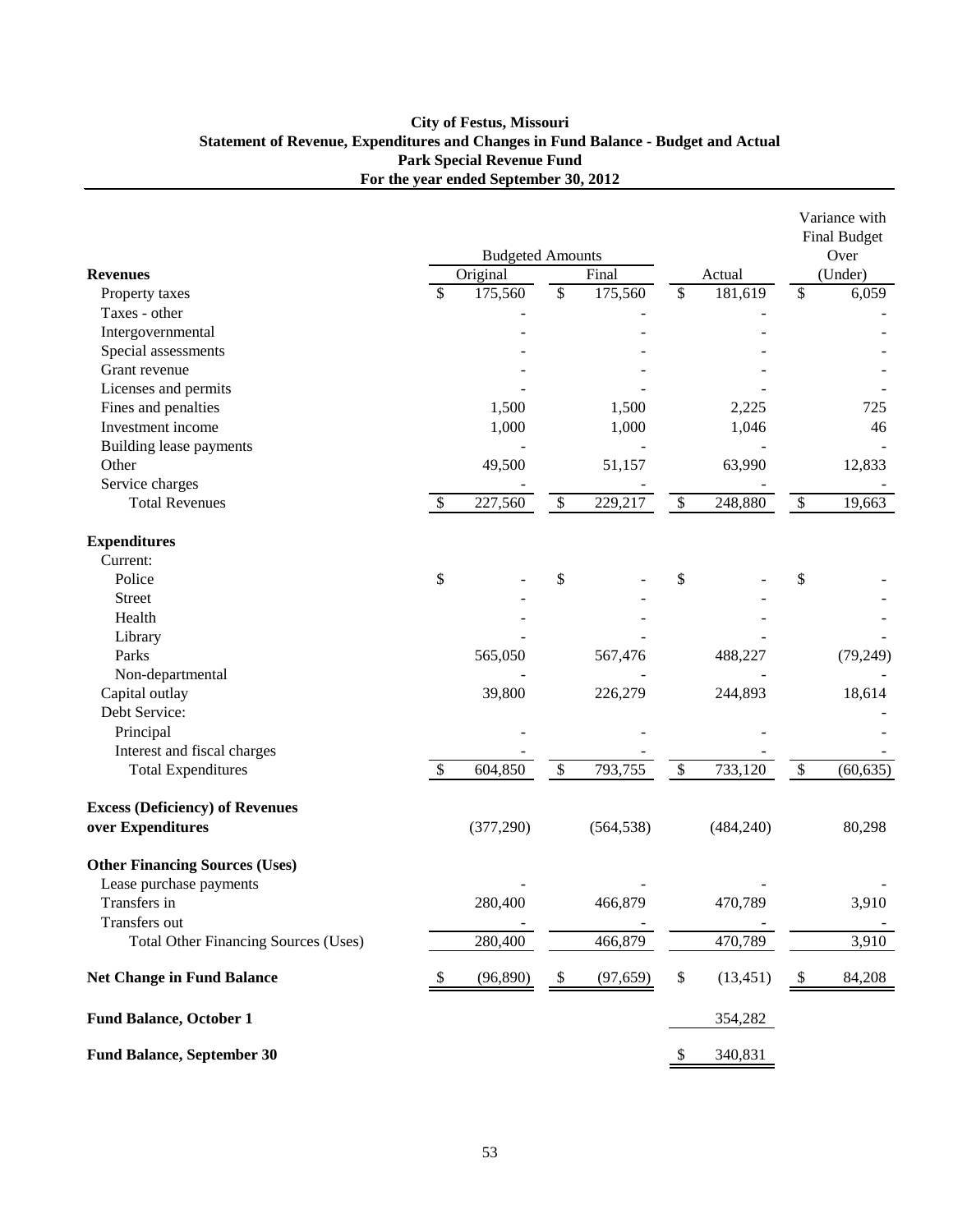### **City of Festus, Missouri Statement of Revenue, Expenditures and Changes in Fund Balance - Budget and Actual NID Assessment Special Revenue Fund For the year ended September 30, 2012**

|                                             |                          |                         |                         |                     |              |           |            | Variance with<br><b>Final Budget</b> |
|---------------------------------------------|--------------------------|-------------------------|-------------------------|---------------------|--------------|-----------|------------|--------------------------------------|
|                                             |                          | <b>Budgeted Amounts</b> |                         |                     |              |           |            | Over                                 |
| <b>Revenues</b>                             |                          | Original                |                         | Final               |              | Actual    |            | (Under)                              |
| Property taxes                              | $\overline{\mathcal{S}}$ |                         | \$                      |                     | \$           |           | \$         |                                      |
| Taxes - other                               |                          |                         |                         |                     |              |           |            |                                      |
| Intergovernmental                           |                          |                         |                         |                     |              |           |            |                                      |
| Special assessments                         |                          | 49,938                  |                         | 49,938              |              | 37,178    |            | (12,760)                             |
| Grant revenue                               |                          |                         |                         |                     |              |           |            |                                      |
| Licenses and permits                        |                          |                         |                         |                     |              |           |            |                                      |
| Fines and penalties                         |                          |                         |                         |                     |              |           |            |                                      |
| Investment income                           |                          | 100                     |                         | 100                 |              | 200       |            | 100                                  |
| Building lease payments                     |                          |                         |                         |                     |              |           |            |                                      |
| Other                                       |                          |                         |                         |                     |              |           |            |                                      |
| Service charges                             |                          |                         |                         |                     |              |           |            |                                      |
| <b>Total Revenues</b>                       | $\mathcal{S}$            | 50,038                  | $\$$                    | $\overline{50,038}$ | $\$$         | 37,378    | $\sqrt{3}$ | (12,660)                             |
| <b>Expenditures</b>                         |                          |                         |                         |                     |              |           |            |                                      |
| Current:                                    |                          |                         |                         |                     |              |           |            |                                      |
| Police                                      | \$                       |                         | \$                      |                     | \$           |           | \$         |                                      |
| <b>Street</b>                               |                          |                         |                         |                     |              |           |            |                                      |
| Health                                      |                          |                         |                         |                     |              |           |            |                                      |
| Library                                     |                          |                         |                         |                     |              |           |            |                                      |
| Parks                                       |                          |                         |                         |                     |              |           |            |                                      |
| Non-departmental                            |                          | 1,000                   |                         | 1,000               |              | 731       |            | (269)                                |
| Capital outlay                              |                          |                         |                         |                     |              |           |            |                                      |
| Debt Service:                               |                          |                         |                         |                     |              |           |            |                                      |
| Principal                                   |                          | 32,485                  |                         | 32,485              |              | 32,485    |            |                                      |
| Interest and fiscal charges                 |                          | 22,702                  |                         | 22,702              |              | 22,580    |            | (122)                                |
| <b>Total Expenditures</b>                   | $\mathcal{S}$            | 56,187                  | $\sqrt[6]{\frac{1}{2}}$ | 56,187              | $\mathbb{S}$ | 55,796    | $\$\,$     | (391)                                |
| <b>Excess (Deficiency) of Revenues</b>      |                          |                         |                         |                     |              |           |            |                                      |
| over Expenditures                           |                          | (6,149)                 |                         | (6,149)             |              | (18, 418) |            | (12,269)                             |
| <b>Other Financing Sources (Uses)</b>       |                          |                         |                         |                     |              |           |            |                                      |
| Lease purchase proceeds                     |                          |                         |                         |                     |              |           |            |                                      |
| Transfers in                                |                          | 4,098                   |                         | 4,098               |              | 4,095     |            | (3)                                  |
| Transfers out                               |                          |                         |                         |                     |              |           |            | $\overline{\phantom{a}}$             |
| <b>Total Other Financing Sources (Uses)</b> |                          | 4,098                   |                         | 4,098               |              | 4,095     |            | (3)                                  |
| <b>Net Change in Fund Balance</b>           | \$                       | (2,051)                 | -\$                     | (2,051)             | \$           | (14, 323) | \$         | (12,272)                             |
| Fund Balance, October 1 (restated)          |                          |                         |                         |                     |              | 16,167    |            |                                      |
| <b>Fund Balance, September 30</b>           |                          |                         |                         |                     |              | 1,844     |            |                                      |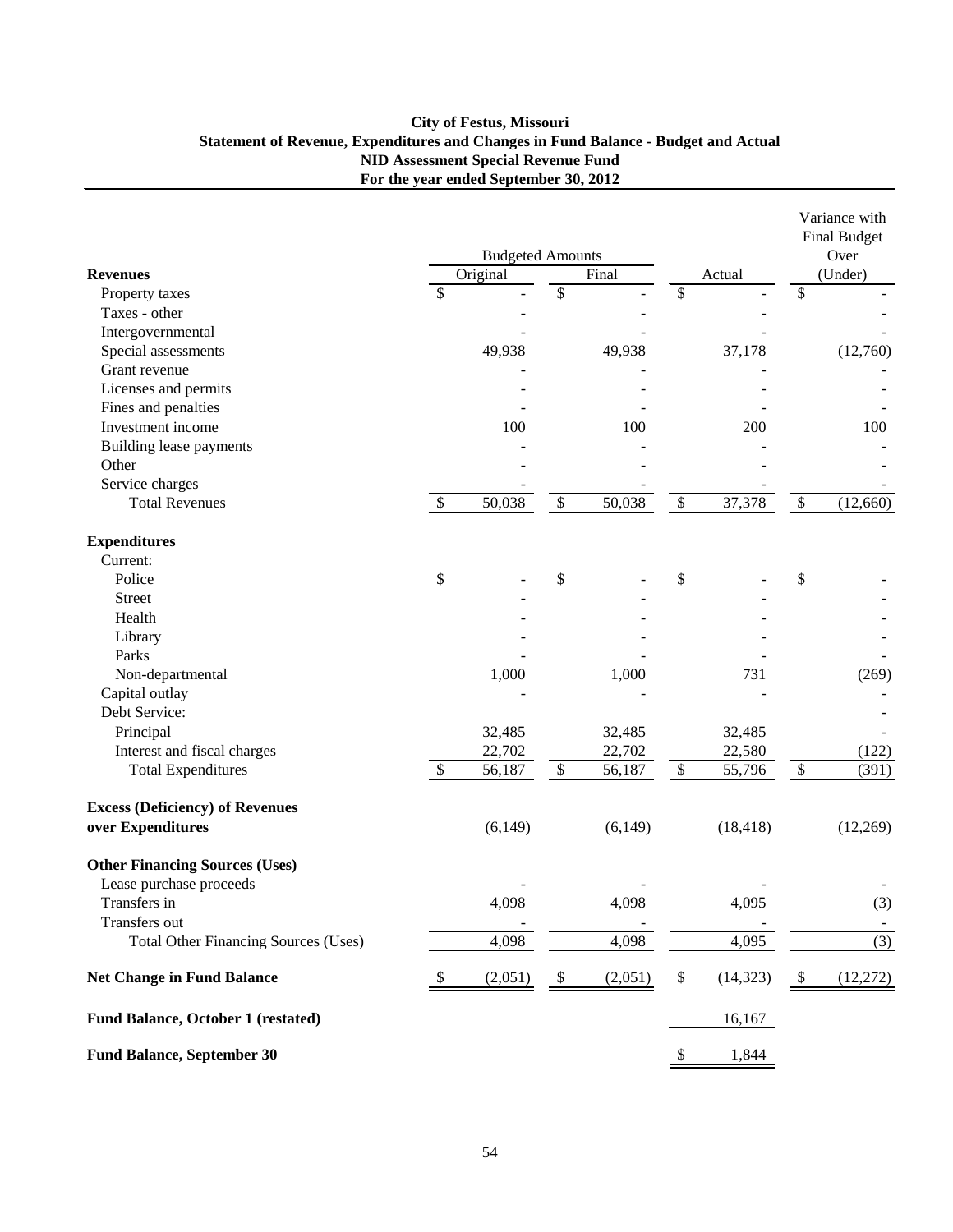### **City of Festus, Missouri Statement of Revenue, Expenditures and Changes in Fund Balance - Budget and Actual Law Enforcement Training Special Revenue Fund For the year ended September 30, 2012**

|                                             |                           |          |                           |         |              |        |                           | Variance with<br><b>Final Budget</b> |
|---------------------------------------------|---------------------------|----------|---------------------------|---------|--------------|--------|---------------------------|--------------------------------------|
|                                             | <b>Budgeted Amounts</b>   |          |                           |         |              | Over   |                           |                                      |
| <b>Revenues</b>                             |                           | Original |                           | Final   |              | Actual |                           | (Under)                              |
| Property taxes                              | $\overline{\mathcal{S}}$  |          | \$                        |         | \$           |        | \$                        |                                      |
| Taxes - other                               |                           |          |                           |         |              |        |                           |                                      |
| Intergovernmental                           |                           | 6,000    |                           | 6,000   |              | 9,972  |                           | 3,972                                |
| Special assessments                         |                           |          |                           |         |              |        |                           |                                      |
| Grant revenue                               |                           |          |                           |         |              | 4,572  |                           | 4,572                                |
| Licenses and permits                        |                           |          |                           |         |              |        |                           |                                      |
| Fines and penalties                         |                           |          |                           |         |              |        |                           |                                      |
| Investment income                           |                           |          |                           |         |              | 20     |                           | 20                                   |
| Building lease payments                     |                           |          |                           |         |              |        |                           |                                      |
| Other                                       |                           |          |                           |         |              |        |                           |                                      |
| Service charges<br><b>Total Revenues</b>    | $\boldsymbol{\mathsf{S}}$ | 6,000    | \$                        |         | \$           | 14,564 | $\overline{\mathcal{L}}$  | 8,564                                |
|                                             |                           |          |                           | 6,000   |              |        |                           |                                      |
| <b>Expenditures</b>                         |                           |          |                           |         |              |        |                           |                                      |
| Current:                                    |                           |          |                           |         |              |        |                           |                                      |
| Police                                      | \$                        | 9,000    | \$                        | 9,000   | \$           | 5,675  | \$                        | (3,325)                              |
| <b>Street</b>                               |                           |          |                           |         |              |        |                           |                                      |
| Health                                      |                           |          |                           |         |              |        |                           |                                      |
| Library                                     |                           |          |                           |         |              |        |                           |                                      |
| Parks                                       |                           |          |                           |         |              |        |                           |                                      |
| Non-departmental                            |                           |          |                           |         |              |        |                           |                                      |
| Capital outlay                              |                           |          |                           |         |              |        |                           |                                      |
| Debt Service:                               |                           |          |                           |         |              |        |                           |                                      |
| Principal                                   |                           |          |                           |         |              |        |                           |                                      |
| Interest and fiscal charges                 |                           |          |                           |         |              |        |                           |                                      |
| <b>Total Expenditures</b>                   | $\boldsymbol{\mathsf{S}}$ | 9,000    | $\boldsymbol{\$}$         | 9,000   | $\mathbb{S}$ | 5,675  | $\mathbb{S}$              | (3,325)                              |
| <b>Excess (Deficiency) of Revenues</b>      |                           |          |                           |         |              |        |                           |                                      |
| over Expenditures                           |                           | (3,000)  |                           | (3,000) |              | 8,889  |                           | 11,889                               |
|                                             |                           |          |                           |         |              |        |                           |                                      |
| <b>Other Financing Sources (Uses)</b>       |                           |          |                           |         |              |        |                           |                                      |
| Lease purchase proceeds                     |                           |          |                           |         |              |        |                           |                                      |
| Transfers in                                |                           |          |                           |         |              |        |                           |                                      |
| Transfers out                               |                           |          |                           |         |              |        |                           |                                      |
| <b>Total Other Financing Sources (Uses)</b> |                           |          |                           |         |              |        |                           |                                      |
|                                             |                           |          |                           |         |              |        |                           |                                      |
| <b>Net Change in Fund Balance</b>           | \$                        | (3,000)  | $\boldsymbol{\mathsf{S}}$ | (3,000) | \$           | 8,889  | $\boldsymbol{\mathsf{S}}$ | 11,889                               |
| <b>Fund Balance, October 1</b>              |                           |          |                           |         |              | 15,927 |                           |                                      |
| <b>Fund Balance, September 30</b>           |                           |          |                           |         |              | 24,816 |                           |                                      |
|                                             |                           |          |                           |         |              |        |                           |                                      |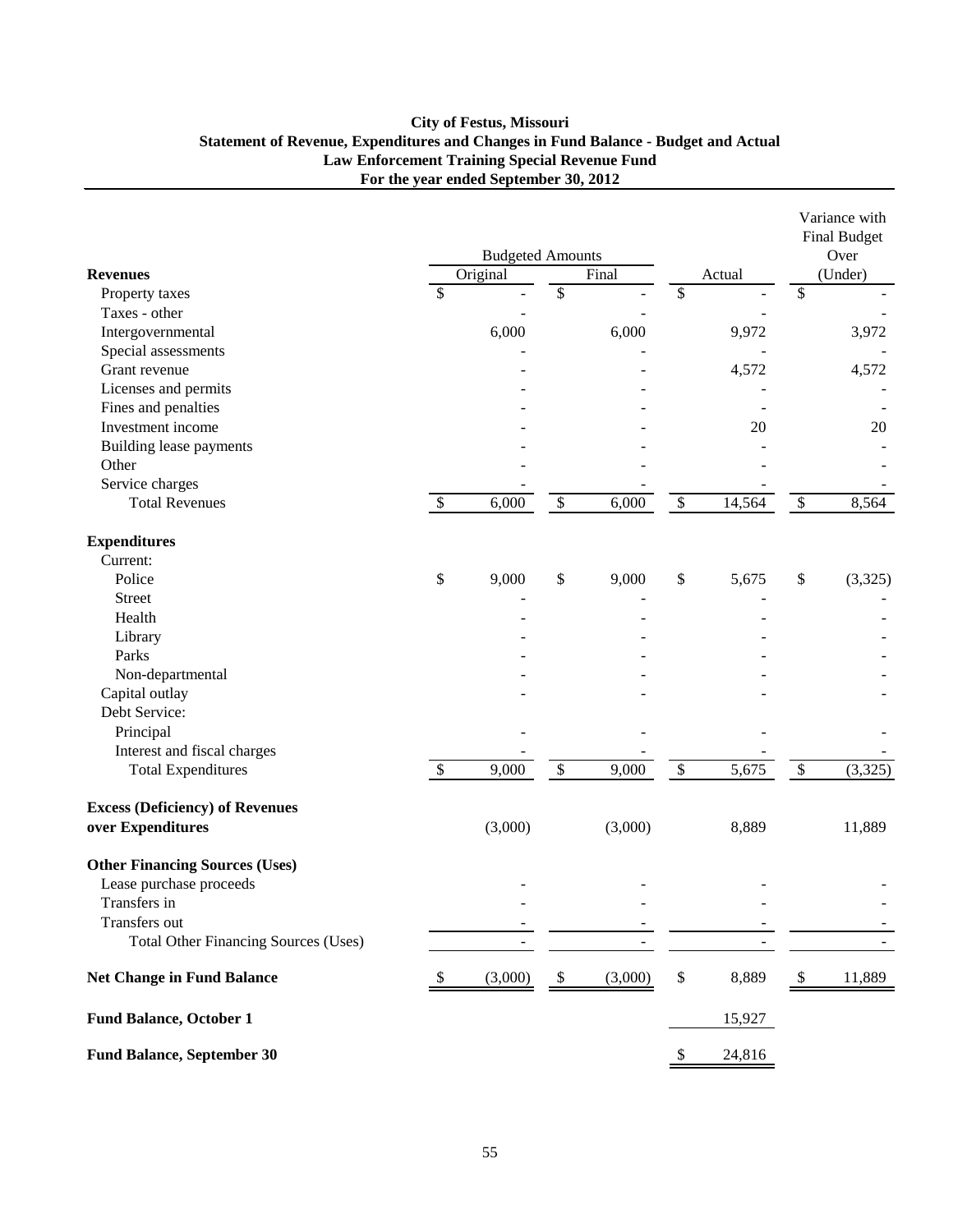### **City of Festus, Missouri Statement of Revenue, Expenditures and Changes in Fund Balance - Budget and Actual Storm Water Special Revenue Fund For the year ended September 30, 2012**

|                                             |                           | <b>Budgeted Amounts</b> |                 |            |              |            |        | Variance with<br><b>Final Budget</b><br>Over |
|---------------------------------------------|---------------------------|-------------------------|-----------------|------------|--------------|------------|--------|----------------------------------------------|
| <b>Revenues</b>                             |                           | $\overline{O}$ riginal  |                 | Final      |              | Actual     |        | (Under)                                      |
| Property taxes                              | $\mathbb{S}$              |                         | $\overline{\$}$ |            | \$           |            | \$     |                                              |
| Taxes - other                               |                           | 560,800                 |                 | 560,800    |              | 577,717    |        | 16,917                                       |
| Intergovernmental                           |                           |                         |                 |            |              |            |        |                                              |
| Special assessments                         |                           |                         |                 |            |              |            |        |                                              |
| Grant revenue                               |                           |                         |                 |            |              |            |        |                                              |
| Licenses and permits                        |                           |                         |                 |            |              |            |        |                                              |
| Fines and penalties                         |                           |                         |                 |            |              |            |        |                                              |
| Investment income                           |                           | 2,000                   |                 | 2,000      |              | 2,903      |        | 903                                          |
| Building lease payments                     |                           |                         |                 |            |              |            |        |                                              |
| Other                                       |                           |                         |                 |            |              | 7,281      |        | 7,281                                        |
| Service charges                             |                           |                         |                 |            |              |            |        |                                              |
| <b>Total Revenues</b>                       | $\mathcal{S}$             | 562,800                 | $\mathbb{S}$    | 562,800    | \$           | 587,901    | $\$\,$ | 25,101                                       |
| <b>Expenditures</b>                         |                           |                         |                 |            |              |            |        |                                              |
| Current:                                    |                           |                         |                 |            |              |            |        |                                              |
| Police                                      | \$                        |                         | \$              |            | \$           |            | \$     |                                              |
| <b>Street</b>                               |                           |                         |                 |            |              |            |        |                                              |
| Health                                      |                           |                         |                 |            |              |            |        |                                              |
| Library                                     |                           |                         |                 |            |              |            |        |                                              |
| Parks                                       |                           |                         |                 |            |              |            |        |                                              |
| Non-departmental                            |                           | 292,939                 |                 | 295,644    |              | 239,409    |        | (56, 235)                                    |
| Capital outlay                              |                           | 275,000                 |                 | 346,408    |              | 102,647    |        | (243,761)                                    |
| Debt Service:                               |                           |                         |                 |            |              |            |        |                                              |
| Principal                                   |                           |                         |                 |            |              |            |        |                                              |
| Interest and fiscal charges                 |                           |                         |                 |            |              |            |        |                                              |
| <b>Total Expenditures</b>                   | $\mathcal{S}$             | 567,939                 | $\mathbb{S}$    | 642,052    | $\mathbb{S}$ | 342,056    | $\$$   | (299, 996)                                   |
| <b>Excess (Deficiency) of Revenues</b>      |                           |                         |                 |            |              |            |        |                                              |
| over Expenditures                           |                           | (5,139)                 |                 | (79, 252)  |              | 245,845    |        | 325,097                                      |
| <b>Other Financing Sources (Uses)</b>       |                           |                         |                 |            |              |            |        |                                              |
| Lease purchase proceeds                     |                           |                         |                 |            |              |            |        |                                              |
| Transfers in                                |                           |                         |                 |            |              |            |        |                                              |
| Transfers out                               |                           | (280, 400)              |                 | (280, 400) |              | (288, 858) |        | (8, 458)                                     |
| <b>Total Other Financing Sources (Uses)</b> |                           | (280, 400)              |                 | (280, 400) |              | (288, 858) |        | (8, 458)                                     |
| <b>Net Change in Fund Balance</b>           | $\boldsymbol{\mathsf{S}}$ | (285, 539)              | $\mathcal{S}$   | (359, 652) | \$           | (43,013)   | - \$   | 316,639                                      |
| <b>Fund Balance, October 1</b>              |                           |                         |                 |            |              | 927,760    |        |                                              |
| <b>Fund Balance, September 30</b>           |                           |                         |                 |            |              | 884,747    |        |                                              |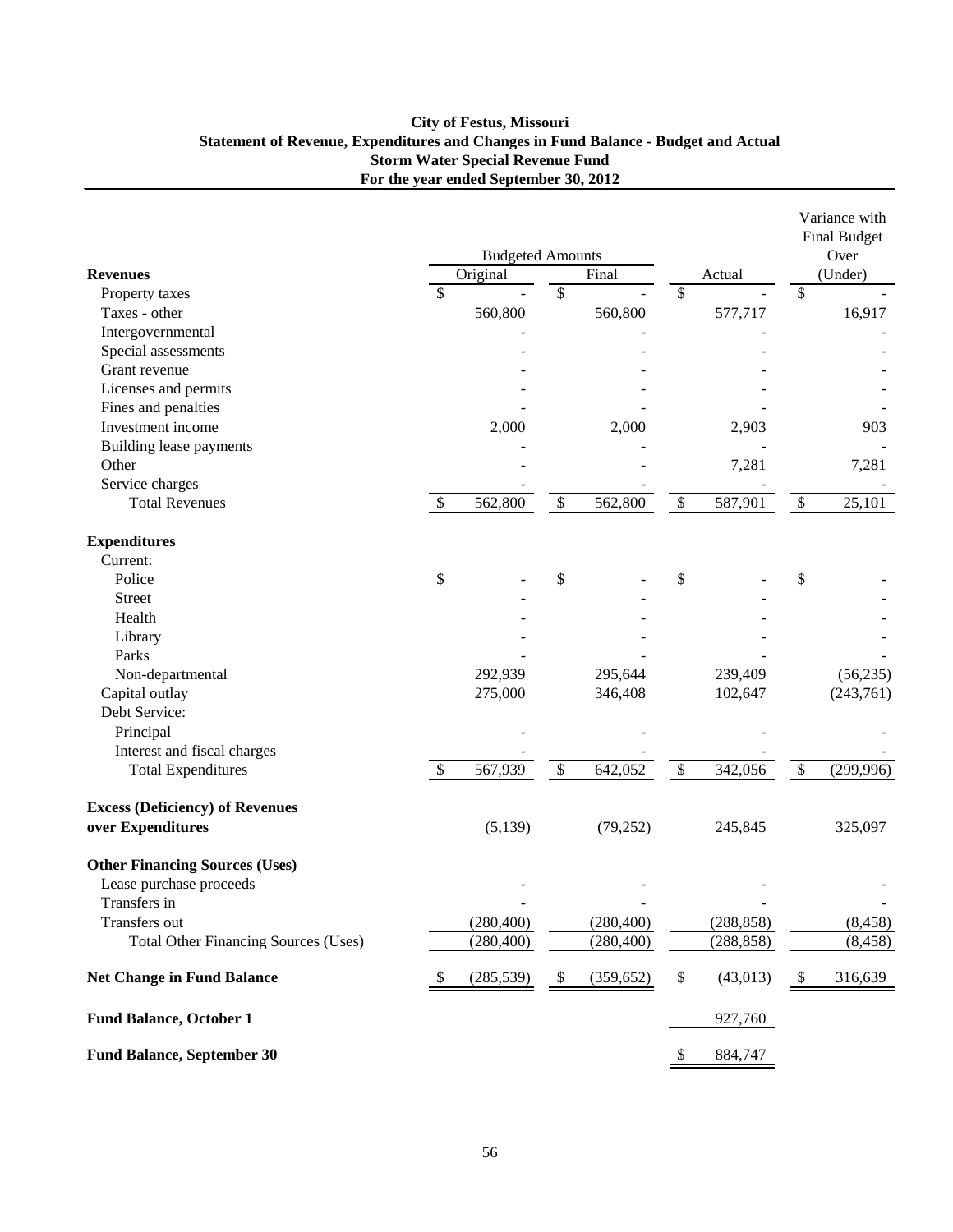# **City of Festus, Missouri Statement of Revenue, Expenditures and Changes in Fund Balance - Budget and Actual Tourism Tax Special Revenue Fund For the year ended September 30, 2012**

|                                             |               |                                     |                           |           |              |           |                 | Variance with<br><b>Final Budget</b> |
|---------------------------------------------|---------------|-------------------------------------|---------------------------|-----------|--------------|-----------|-----------------|--------------------------------------|
| <b>Revenues</b>                             |               | <b>Budgeted Amounts</b><br>Original |                           | Final     |              | Actual    |                 | Over<br>(Under)                      |
| Property taxes                              | $\mathbb{S}$  |                                     | $\overline{\$}$           |           | \$           |           | $\overline{\$}$ |                                      |
| Taxes - other                               |               | 80,000                              |                           | 80,000    |              | 106,414   |                 | 26,414                               |
| Intergovernmental                           |               |                                     |                           |           |              |           |                 |                                      |
| Special assessments                         |               |                                     |                           |           |              |           |                 |                                      |
| Grant revenue                               |               |                                     |                           |           |              |           |                 |                                      |
| Licenses and permits                        |               |                                     |                           |           |              |           |                 |                                      |
| Fines and penalties                         |               |                                     |                           |           |              |           |                 |                                      |
| Investment income                           |               | 500                                 |                           | 500       |              | 619       |                 | 119                                  |
| Building lease payments                     |               |                                     |                           |           |              |           |                 |                                      |
| Other                                       |               |                                     |                           |           |              |           |                 |                                      |
| Service charges                             |               |                                     |                           |           |              |           |                 |                                      |
| <b>Total Revenues</b>                       | $\mathcal{S}$ | 80,500                              | $\mathcal{L}$             | 80,500    | $\$$         | 107,033   | $\$\,$          | 26,533                               |
|                                             |               |                                     |                           |           |              |           |                 |                                      |
| <b>Expenditures</b>                         |               |                                     |                           |           |              |           |                 |                                      |
| Current:                                    |               |                                     |                           |           |              |           |                 |                                      |
| Police                                      | $\$\,$        |                                     | \$                        |           | \$           |           | \$              |                                      |
| <b>Street</b>                               |               |                                     |                           |           |              |           |                 |                                      |
| Health                                      |               |                                     |                           |           |              |           |                 |                                      |
| Library                                     |               |                                     |                           |           |              |           |                 |                                      |
| Parks                                       |               |                                     |                           |           |              |           |                 |                                      |
| Non-departmental                            |               |                                     |                           |           |              |           |                 |                                      |
| Capital outlay                              |               |                                     |                           |           |              |           |                 |                                      |
| Debt Service:                               |               |                                     |                           |           |              |           |                 |                                      |
| Principal                                   |               |                                     |                           |           |              |           |                 |                                      |
| Interest and fiscal charges                 |               |                                     |                           |           |              |           |                 |                                      |
| <b>Total Expenditures</b>                   | $\mathcal{S}$ | $\blacksquare$                      | $\sqrt[6]{\frac{1}{2}}$   |           | $\mathbb{S}$ |           | $\mathbb{S}$    |                                      |
|                                             |               |                                     |                           |           |              |           |                 |                                      |
| <b>Excess (Deficiency) of Revenues</b>      |               |                                     |                           | 80,500    |              |           |                 |                                      |
| over Expenditures                           |               | 80,500                              |                           |           |              | 107,033   |                 | 26,533                               |
| <b>Other Financing Sources (Uses)</b>       |               |                                     |                           |           |              |           |                 |                                      |
| Lease purchase proceeds                     |               |                                     |                           |           |              |           |                 |                                      |
| Transfers in                                |               |                                     |                           |           |              |           |                 |                                      |
| Transfers out                               |               |                                     |                           | (91,500)  |              | (89, 226) |                 | 2,274                                |
| <b>Total Other Financing Sources (Uses)</b> |               |                                     |                           | (91, 500) |              | (89, 226) |                 | 2,274                                |
|                                             |               |                                     |                           |           |              |           |                 |                                      |
| <b>Net Change in Fund Balance</b>           | \$            | 80,500                              | $\boldsymbol{\mathsf{S}}$ | (11,000)  | $\$$         | 17,807    | $\mathcal{S}$   | 28,807                               |
| <b>Fund Balance, October 1</b>              |               |                                     |                           |           |              | 243,104   |                 |                                      |
| <b>Fund Balance, September 30</b>           |               |                                     |                           |           | - \$         | 260,911   |                 |                                      |
|                                             |               |                                     |                           |           |              |           |                 |                                      |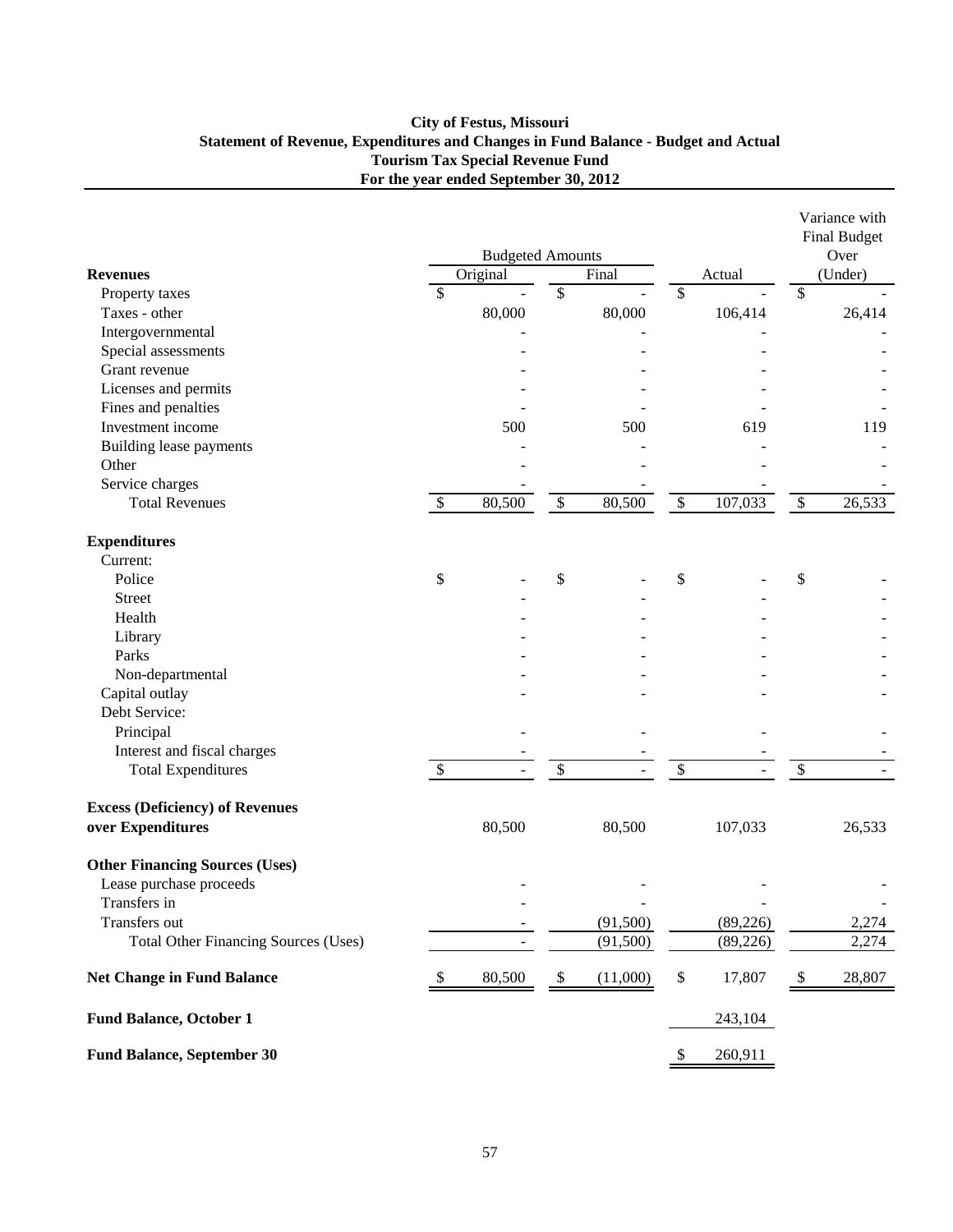### **City of Festus, Missouri Statement of Revenue, Expenditures and Changes in Fund Balance - Budget and Actual Sales Tax Reimbursement Special Revenue Fund For the year ended September 30, 2012**

|                                             |                           |                         |                         |          |                   |          |                 | Variance with<br><b>Final Budget</b> |
|---------------------------------------------|---------------------------|-------------------------|-------------------------|----------|-------------------|----------|-----------------|--------------------------------------|
|                                             |                           | <b>Budgeted Amounts</b> |                         |          |                   |          |                 | Over                                 |
| <b>Revenues</b>                             |                           | Original                |                         | Final    |                   | Actual   |                 | (Under)                              |
| Property taxes                              | $\overline{\mathcal{S}}$  |                         | $\overline{\$}$         |          | $\overline{\$}$   |          | $\overline{\$}$ |                                      |
| Taxes - other                               |                           | 230,000                 |                         | 230,000  |                   | 233,484  |                 | 3,484                                |
| Intergovernmental                           |                           |                         |                         |          |                   |          |                 |                                      |
| Special assessments                         |                           |                         |                         |          |                   |          |                 |                                      |
| Grant revenue                               |                           |                         |                         |          |                   |          |                 |                                      |
| Licenses and permits                        |                           |                         |                         |          |                   |          |                 |                                      |
| Fines and penalties                         |                           |                         |                         |          |                   |          |                 |                                      |
| Investment income                           |                           |                         |                         |          |                   | 48       |                 | 48                                   |
| Building lease payments                     |                           |                         |                         |          |                   |          |                 |                                      |
| Other                                       |                           |                         |                         |          |                   |          |                 |                                      |
| Service charges                             |                           |                         |                         |          |                   |          |                 |                                      |
| <b>Total Revenues</b>                       | $\mathcal{S}$             | 230,000                 | $\mathcal{L}$           | 230,000  | $\$\,$            | 233,532  | $\$\,$          | 3,532                                |
| <b>Expenditures</b>                         |                           |                         |                         |          |                   |          |                 |                                      |
| Current:                                    |                           |                         |                         |          |                   |          |                 |                                      |
| Police                                      | $\boldsymbol{\mathsf{S}}$ |                         | \$                      |          | \$                |          | \$              |                                      |
| <b>Street</b>                               |                           |                         |                         |          |                   |          |                 |                                      |
| Health                                      |                           |                         |                         |          |                   |          |                 |                                      |
| Library                                     |                           |                         |                         |          |                   |          |                 |                                      |
| Parks                                       |                           |                         |                         |          |                   |          |                 |                                      |
| Non-departmental                            |                           | 230,000                 |                         | 242,027  |                   | 242,025  |                 | (2)                                  |
| Capital outlay                              |                           |                         |                         |          |                   |          |                 |                                      |
| Debt Service:                               |                           |                         |                         |          |                   |          |                 |                                      |
| Principal                                   |                           |                         |                         |          |                   |          |                 |                                      |
| Interest and fiscal charges                 |                           |                         |                         |          |                   |          |                 |                                      |
| <b>Total Expenditures</b>                   | $\boldsymbol{\mathsf{S}}$ | 230,000                 | $\sqrt[6]{\frac{1}{2}}$ | 242,027  | $\boldsymbol{\$}$ | 242,025  | $\mathcal{L}$   | (2)                                  |
| <b>Excess (Deficiency) of Revenues</b>      |                           |                         |                         |          |                   |          |                 |                                      |
| over Expenditures                           |                           |                         |                         | (12,027) |                   | (8, 493) |                 | 3,534                                |
| <b>Other Financing Sources (Uses)</b>       |                           |                         |                         |          |                   |          |                 |                                      |
| Lease purchase proceeds                     |                           |                         |                         |          |                   |          |                 |                                      |
| Transfers in                                |                           |                         |                         |          |                   |          |                 |                                      |
| Transfers out                               |                           |                         |                         |          |                   |          |                 |                                      |
| <b>Total Other Financing Sources (Uses)</b> |                           |                         |                         | ۰.       |                   |          |                 | $\sim$                               |
| <b>Net Change in Fund Balance</b>           |                           |                         | \$                      | (12,027) | \$                | (8, 493) | \$              | 3,534                                |
| <b>Fund Balance, October 1</b>              |                           |                         |                         |          |                   | 139,490  |                 |                                      |
| <b>Fund Balance, September 30</b>           |                           |                         |                         |          |                   | 130,997  |                 |                                      |
|                                             |                           |                         |                         |          |                   |          |                 |                                      |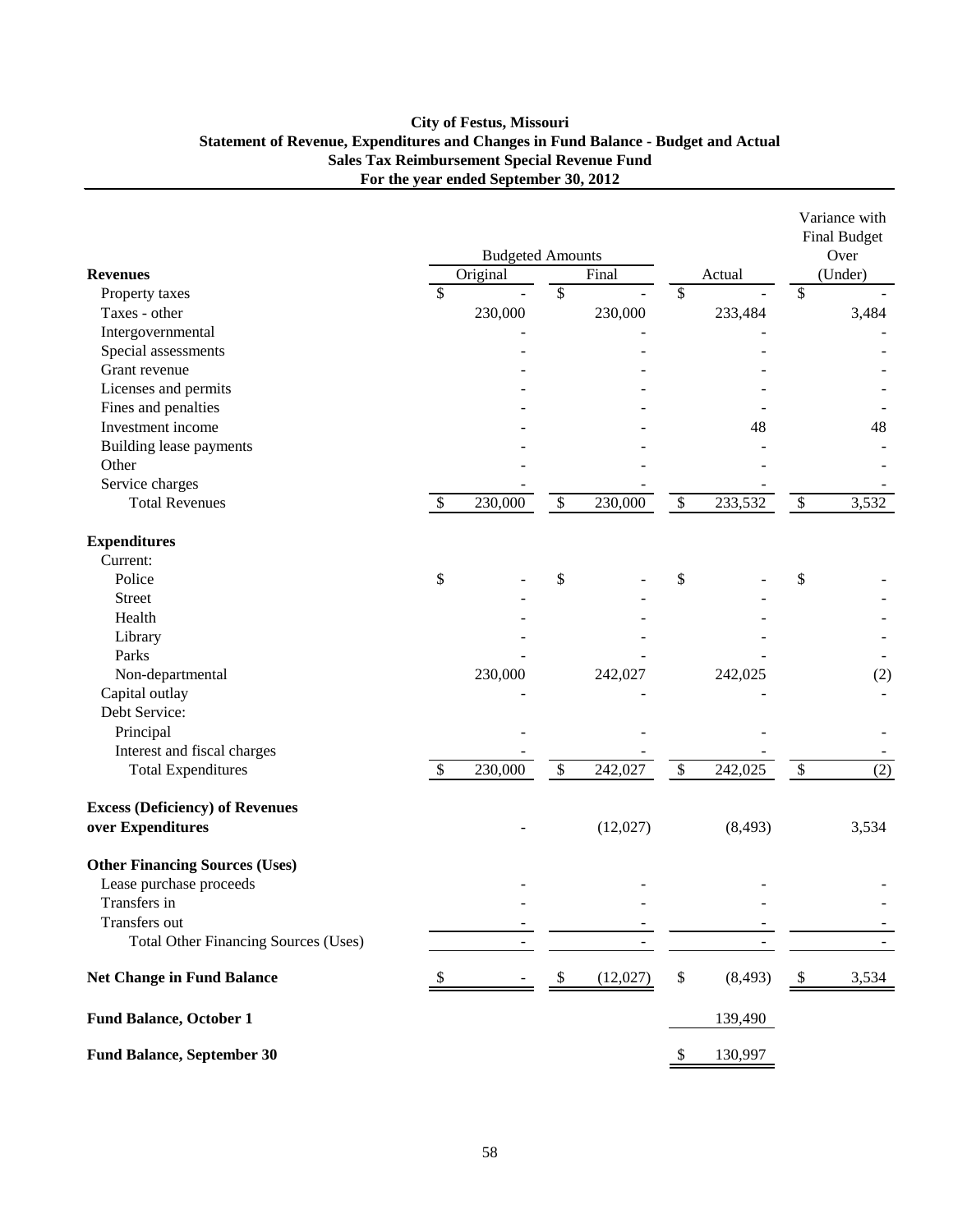### **City of Festus, Missouri Statement of Revenue, Expenditures and Changes in Fund Balance - Budget and Actual Federal Forfeiture Special Revenue Fund For the year ended September 30, 2012**

|                                             |               | <b>Budgeted Amounts</b> |                           |              |        | Variance with<br><b>Final Budget</b><br>Over |                          |
|---------------------------------------------|---------------|-------------------------|---------------------------|--------------|--------|----------------------------------------------|--------------------------|
| <b>Revenues</b>                             |               | Original                | Final                     |              | Actual |                                              | (Under)                  |
| Property taxes                              | $\mathcal{S}$ |                         | \$                        | \$           |        | \$                                           |                          |
| Taxes - other                               |               |                         |                           |              |        |                                              |                          |
| Intergovernmental                           |               |                         |                           |              |        |                                              |                          |
| Special assessments                         |               |                         |                           |              |        |                                              |                          |
| Grant revenue                               |               |                         |                           |              |        |                                              |                          |
| Licenses and permits                        |               |                         |                           |              |        |                                              |                          |
| Fines and penalties                         |               |                         |                           |              |        |                                              |                          |
| Investment income                           |               |                         |                           |              | 6      |                                              | 6                        |
| Building lease payments                     |               |                         |                           |              |        |                                              |                          |
| Other                                       |               |                         |                           |              | 19,420 |                                              | 19,420                   |
| Service charges                             |               |                         |                           |              |        |                                              |                          |
| <b>Total Revenues</b>                       | $\mathcal{S}$ |                         | $\mathbb{S}$              | \$           | 19,426 | $\overline{\mathcal{L}}$                     | 19,426                   |
| <b>Expenditures</b>                         |               |                         |                           |              |        |                                              |                          |
| Current:                                    |               |                         |                           |              |        |                                              |                          |
| Police                                      | \$            |                         | \$                        | \$           |        | \$                                           |                          |
| <b>Street</b>                               |               |                         |                           |              |        |                                              |                          |
| Health                                      |               |                         |                           |              |        |                                              |                          |
| Library                                     |               |                         |                           |              |        |                                              |                          |
| Parks                                       |               |                         |                           |              |        |                                              |                          |
| Non-departmental                            |               |                         |                           |              |        |                                              |                          |
| Capital outlay                              |               | 2,652                   |                           |              | 3,899  |                                              | 3,899                    |
| Debt Service:                               |               |                         |                           |              |        |                                              |                          |
| Principal                                   |               |                         |                           |              |        |                                              |                          |
| Interest and fiscal charges                 |               |                         |                           |              |        |                                              |                          |
| <b>Total Expenditures</b>                   | $\mathcal{S}$ | 2,652                   | \$                        | $\mathbb{S}$ | 3,899  | $\mathbb{S}$                                 | 3,899                    |
| <b>Excess (Deficiency) of Revenues</b>      |               |                         |                           |              |        |                                              |                          |
| over Expenditures                           |               | (2,652)                 |                           |              | 15,527 |                                              | 15,527                   |
| <b>Other Financing Sources (Uses)</b>       |               |                         |                           |              |        |                                              |                          |
| Lease purchase proceeds                     |               |                         |                           |              |        |                                              |                          |
| Transfers in                                |               |                         |                           |              |        |                                              |                          |
| Transfers out                               |               |                         |                           |              |        |                                              |                          |
| <b>Total Other Financing Sources (Uses)</b> |               |                         |                           |              |        |                                              | $\overline{\phantom{0}}$ |
| <b>Net Change in Fund Balance</b>           | \$            | (2,652)                 | $\boldsymbol{\mathsf{S}}$ | \$           | 15,527 | -\$                                          | 15,527                   |
| <b>Fund Balance, October 1</b>              |               |                         |                           |              | 2,653  |                                              |                          |
| <b>Fund Balance, September 30</b>           |               |                         |                           |              | 18,180 |                                              |                          |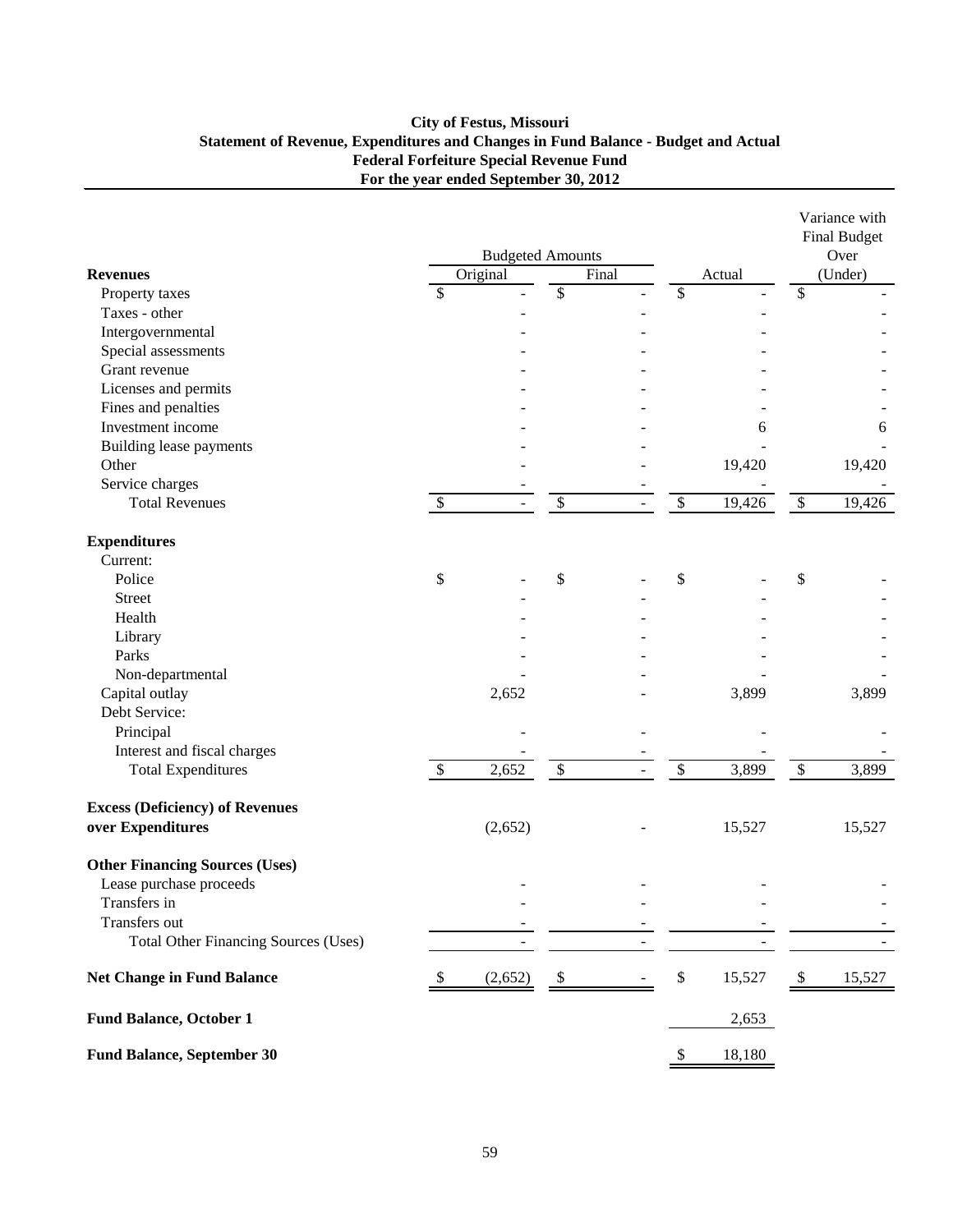### **City of Festus, Missouri Statement of Revenue, Expenditures and Changes in Fund Balance - Budget and Actual Capital Improvement Special Revenue Fund For the year ended September 30, 2012**

|                                             |                         |            |                           |            |                          |           |                           | Variance with<br><b>Final Budget</b> |
|---------------------------------------------|-------------------------|------------|---------------------------|------------|--------------------------|-----------|---------------------------|--------------------------------------|
|                                             | <b>Budgeted Amounts</b> |            |                           |            |                          |           |                           | Over                                 |
| <b>Revenues</b>                             |                         | Original   |                           | Final      |                          | Actual    |                           | (Under)                              |
| Property taxes                              | $\mathcal{S}$           |            | $\overline{\$}$           |            | $\overline{\mathcal{S}}$ |           | $\overline{\mathcal{S}}$  |                                      |
| Taxes - other                               |                         | 560,800    |                           | 560,800    |                          | 577,260   |                           | 16,460                               |
| Intergovernmental                           |                         |            |                           |            |                          |           |                           |                                      |
| Special assessments                         |                         |            |                           |            |                          |           |                           |                                      |
| Grant revenue                               |                         |            |                           |            |                          |           |                           |                                      |
| Licenses and permits                        |                         |            |                           |            |                          |           |                           |                                      |
| Fines and penalties                         |                         |            |                           |            |                          |           |                           |                                      |
| Investment income                           |                         | 500        |                           | 500        |                          | 992       |                           | 492                                  |
| Building lease payments                     |                         |            |                           |            |                          |           |                           |                                      |
| Other                                       |                         |            |                           |            |                          |           |                           |                                      |
| Service charges                             |                         |            |                           |            |                          |           |                           |                                      |
| <b>Total Revenues</b>                       | $\sqrt[6]{\frac{1}{2}}$ | 561,300    | $\mathbb{S}$              | 561,300    | \$                       | 578,252   | $\$\,$                    | 16,952                               |
| <b>Expenditures</b>                         |                         |            |                           |            |                          |           |                           |                                      |
| Current:                                    |                         |            |                           |            |                          |           |                           |                                      |
| Police                                      | \$                      |            | \$                        |            | \$                       |           | \$                        |                                      |
| <b>Street</b>                               |                         |            |                           |            |                          |           |                           |                                      |
| Health                                      |                         |            |                           |            |                          |           |                           |                                      |
| Library                                     |                         |            |                           |            |                          |           |                           |                                      |
| Parks                                       |                         |            |                           |            |                          |           |                           |                                      |
| Non-departmental                            |                         |            |                           |            |                          |           |                           |                                      |
| Capital outlay                              |                         |            |                           |            |                          |           |                           |                                      |
| Debt Service:                               |                         |            |                           |            |                          |           |                           |                                      |
| Principal                                   |                         |            |                           |            |                          |           |                           |                                      |
| Interest and fiscal charges                 |                         |            |                           |            |                          |           |                           |                                      |
| <b>Total Expenditures</b>                   | $\mathcal{S}$           |            | $\overline{\mathcal{S}}$  |            | $\mathbb{S}$             |           | $\mathbb{S}$              |                                      |
| <b>Excess (Deficiency) of Revenues</b>      |                         |            |                           |            |                          |           |                           |                                      |
| over Expenditures                           |                         | 561,300    |                           | 561,300    |                          | 578,252   |                           | 16,952                               |
| <b>Other Financing Sources (Uses)</b>       |                         |            |                           |            |                          |           |                           |                                      |
| Lease purchase proceeds                     |                         |            |                           |            |                          |           |                           |                                      |
| Transfers in                                |                         |            |                           |            |                          |           |                           |                                      |
| Transfers out                               |                         | (710, 500) |                           | (710, 500) |                          | (350,000) |                           | 360,500                              |
| <b>Total Other Financing Sources (Uses)</b> |                         | (710, 500) |                           | (710, 500) |                          | (350,000) |                           | 360,500                              |
| <b>Net Change in Fund Balance</b>           | \$                      | (149,200)  | $\boldsymbol{\mathsf{S}}$ | (149,200)  | \$                       | 228,252   | $\boldsymbol{\mathsf{S}}$ | 377,452                              |
| <b>Fund Balance, October 1</b>              |                         |            |                           |            |                          | 640,993   |                           |                                      |
| <b>Fund Balance, September 30</b>           |                         |            |                           |            | $\mathcal{P}$            | 869,245   |                           |                                      |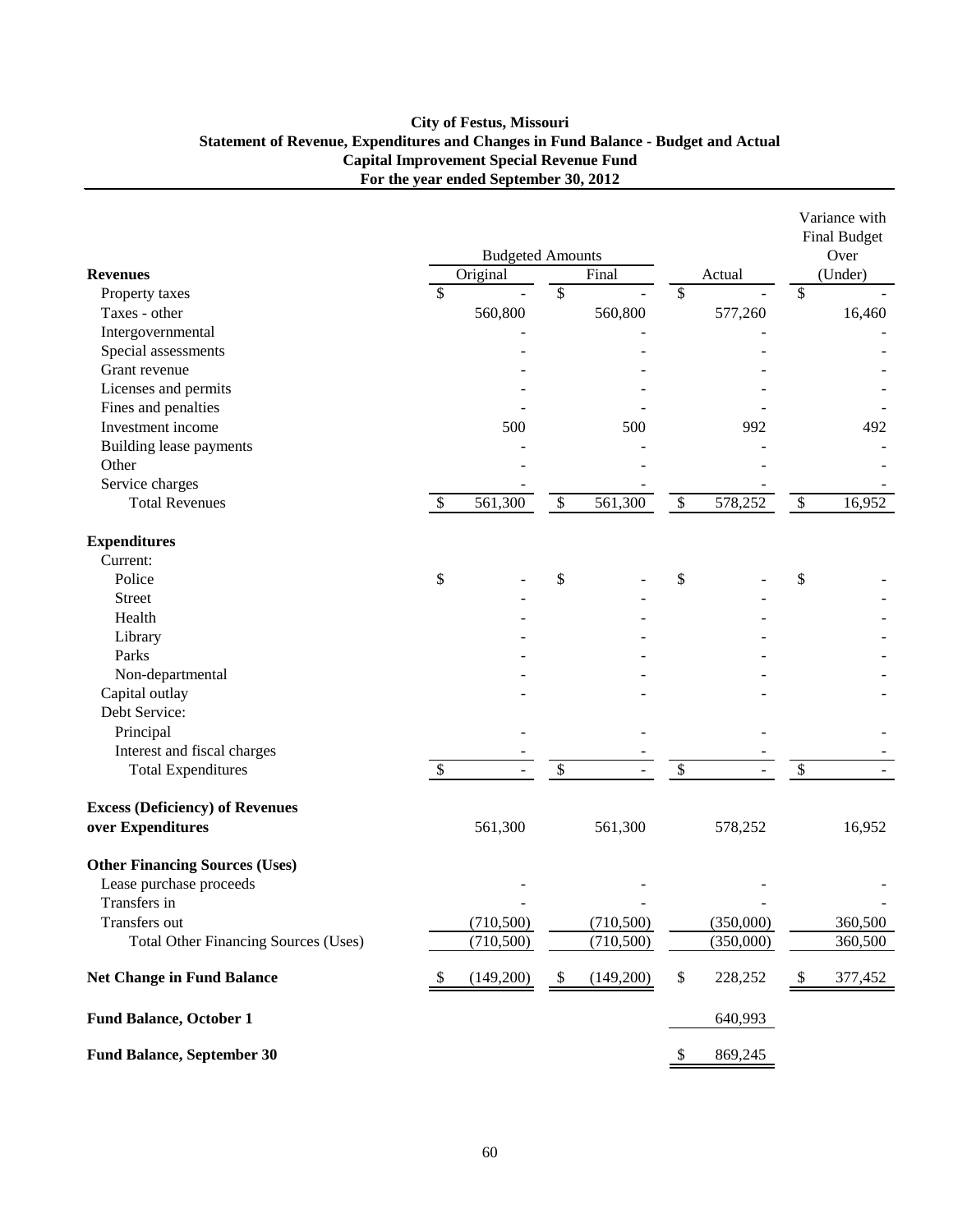

10425 Old Olive **Street Road,** Suite 101

**Creve Coeur,** Missouri 63141

PHONE: 314-569-3800 FAX: 314-569-0020

www.nsvcpa.com

# REPORT ON INTERNAL CONTROL OVER FINANCIAL REPORTING AND ON COMPLIANCE AND OTHER MATTERS BASED ON AN AUDIT OF FINANCIAL STATEMENTS PERFORMED IN ACCORDANCE WITH *GOVERNMENT AUDITING STANDARDS*

Honorable Mayor and City Council City of Festus, Missouri

We have audited the financial statements of the governmental activities, the business-type activities, each major fund, and the aggregate remaining fund information of the City of Festus, Missouri, as of and for the year ended September 30, 2012, which collectively comprise the City's basic financial statements and have issued our report thereon dated April 30, 2013. Our report was qualified due to the City not implementing GASB 45. We conducted our audit in accordance with auditing standards generally accepted in the United States of America and the standards applicable to financial audits contained in *Government Auditing Standards*, issued by the Comptroller General of the United States.

# Internal Control Over Financial Reporting

Management of the City of Festus, Missouri, is responsible for establishing and maintaining effective internal control over financial reporting. In planning and performing our audit, we considered the City's internal control over financial reporting as a basis for designing our auditing procedures for the purpose of expressing our opinions on the financial statements, but not for the purpose of expressing an opinion on the effectiveness of the City's internal control over financial reporting. Accordingly, we do not express an opinion on the effectiveness of the City's internal control over financial reporting.

A *deficiency in internal control* exists when the design or operation of a control does not allow management or employees, in the normal course of performing their assigned functions, to prevent, or detect and correct misstatements on a timely basis. A *material weakness* is a deficiency, or a combination of deficiencies, in internal control such that there is a reasonable possibility that a material misstatement of the entity's financial statements will not be prevented, or detected and corrected on a timely basis.

Our consideration of internal control over financial reporting was for the limited purpose described in the first paragraph of this section and was not designed to identify all deficiencies in internal control over financial reporting that might be deficiencies, significant deficiencies, or material weaknesses. We did not identify any deficiencies in internal control over financial reporting that we consider to be material weaknesses, as defined above. However, we identified a deficiency in internal control over financial reporting, described in the accompanying schedule of findings and questioned costs as item 2012-2 that we consider to be a significant deficiency in internal control over financial reporting.

A *significant deficiency* is a deficiency, or a combination of deficiencies, in internal control that is less severe than a material weakness, yet important enough to merit attention by those charged with governance.

## Compliance and Other Matters

As part of obtaining reasonable assurance about whether City's financial statements are free of material misstatement, we performed tests of its compliance with certain provisions of laws, regulations, contracts, and grant agreements, noncompliance with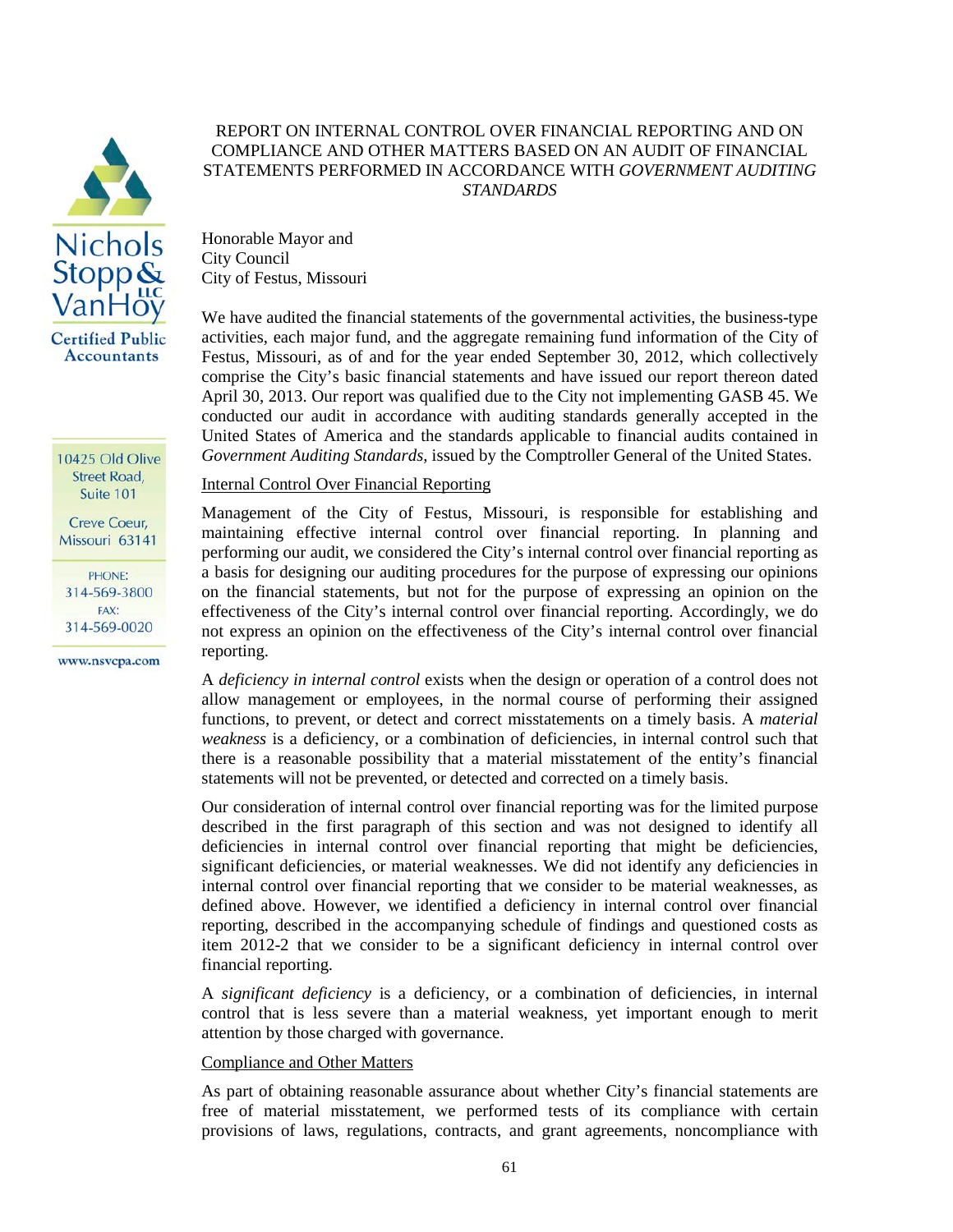which could have a direct and material effect on the determination of financial statement amounts. However, providing an opinion on compliance with those provisions was not an objective of our audit, and accordingly, we do not express such an opinion. The results of our tests disclosed instances of noncompliance or other matters that are required to be reported under *Government Auditing Standards* and which are described in the accompanying schedule of findings and questioned costs as items 2012-1 and 2012-3.

Management's response to the findings identified in our audit is described in the accompanying schedule of findings and questioned costs. We did not audit management's response and, accordingly, we express no opinion on it.

This report is intended solely for the information and use of management, City Council, others within the entity, and federal awarding agencies and pass-through entities and is not intended to be and should not be used by anyone other than these specified parties.

Nuchols, Stopp, & Vantlay, S.L.C.

Creve Coeur, Missouri April 30, 2013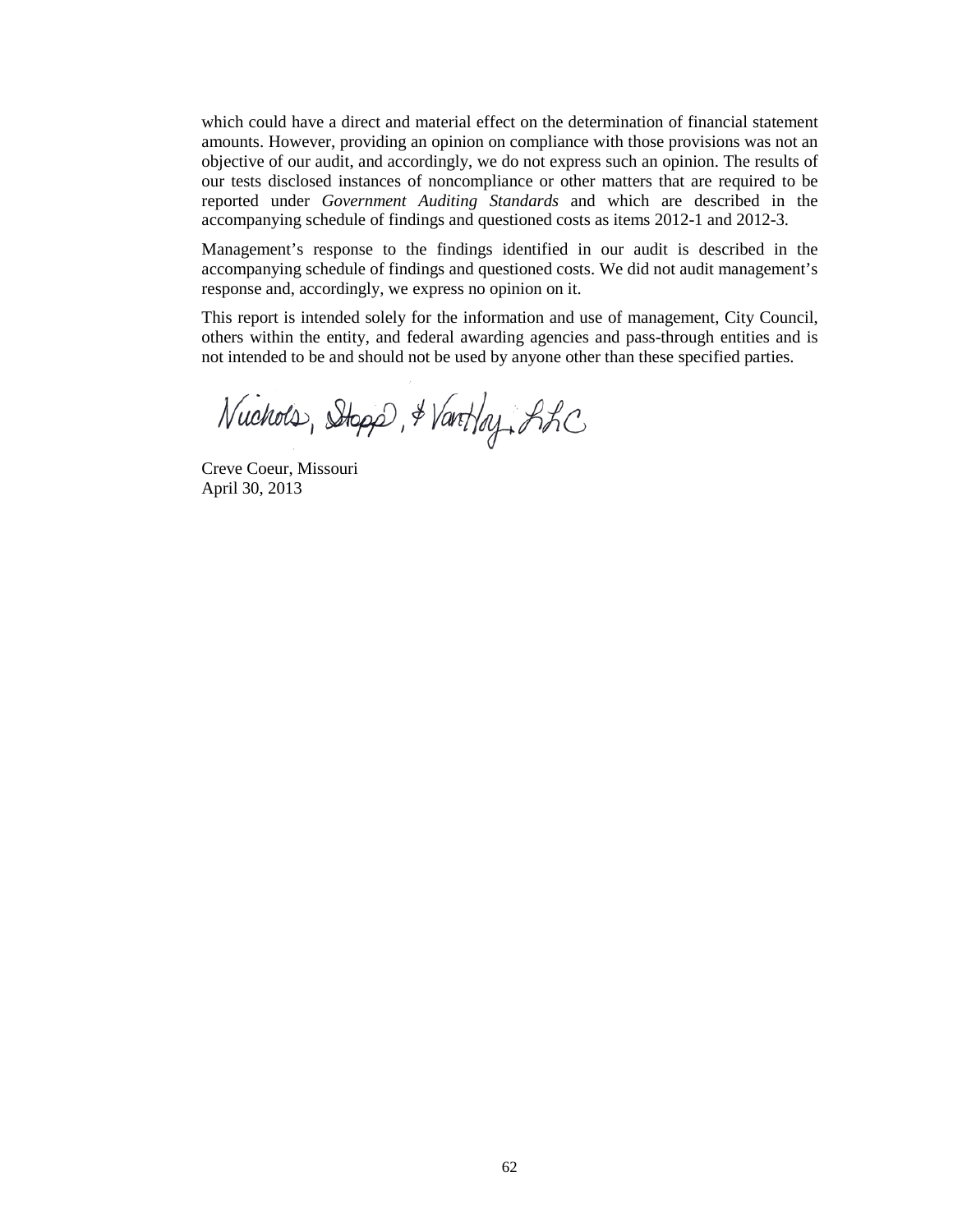

10425 Old Olive **Street Road,** Suite 101

Creve Coeur, Missouri 63141

PHONE: 314-569-3800 FAX: 314-569-0020

www.nsvcpa.com

# INDEPENDENT AUDITOR'S REPORT ON COMPLIANCE WITH REQUIREMENTS THAT COULD HAVE A DIRECT AND MATERIAL EFFECT ON EACH MAJOR PROGRAM AND ON INTERNAL CONTROL OVER COMPLIANCE IN ACCORDANCE WITH OMB CIRCULAR A-133

Honorable Mayor City Council City of Festus, Missouri

# Compliance

We have audited the City of Festus, Missouri's compliance with the types of compliance requirements described in the *OMB Circular A-133 Compliance Supplement* that could have a direct and material effect on each of the City's major federal programs for the year ended September 30, 2012. The City's major federal programs are identified in the summary of auditor's results section of the accompanying schedule of findings and questioned costs. Compliance with the requirements of laws, regulations, contracts, and grants applicable to each of its major federal programs is the responsibility of the City's management. Our responsibility is to express an opinion on the City's compliance based on our audit.

We conducted our audit of compliance in accordance with auditing standards generally accepted in the United States of America; the standards applicable to financial audits contained in *Government Auditing Standards*, issued by the Comptroller General of the United States; and OMB Circular A-133, *Audits of States, Local Governments, and Non-Profit Organizations*. Those standards and OMB Circular A-133 require that we plan and perform the audit to obtain reasonable assurance about whether noncompliance with the types of compliance requirements referred to above that could have a direct and material effect on a major federal program occurred. An audit includes examining, on a test basis, evidence about the City's compliance with those requirements and performing such other procedures as we considered necessary in the circumstances. We believe that our audit provides a reasonable basis for our opinion. Our audit does not provide a legal determination of the City's compliance with those requirements.

In our opinion, the City, complied, in all material respects, with the compliance requirements referred to above that could have a direct and material effect on each of its major federal programs for the year ended September 30, 2012.

## Internal Control over Compliance

Management of the City, is responsible for establishing and maintaining effective internal control over compliance with the requirements of laws, regulations, contracts, and grants applicable to federal programs. In planning and performing our audit, we considered the City's internal control over compliance with the requirements that could have a direct and material effect on a major federal program to determine the auditing procedures for the purpose of expressing our opinion on compliance and to test and report on internal control over compliance in accordance with OMB Circular A-133, but not for the purpose of expressing an opinion on the effectiveness of internal control over compliance. Accordingly, we do not express an opinion on the effectiveness of the City's internal control over compliance.

A *deficiency in internal control over compliance* exists when the design or operation of a control over compliance does not allow management or employees, in the normal course of performing their assigned functions, to prevent, or detect and correct, noncompliance with a type of compliance requirement of a federal program on a timely basis. A *material*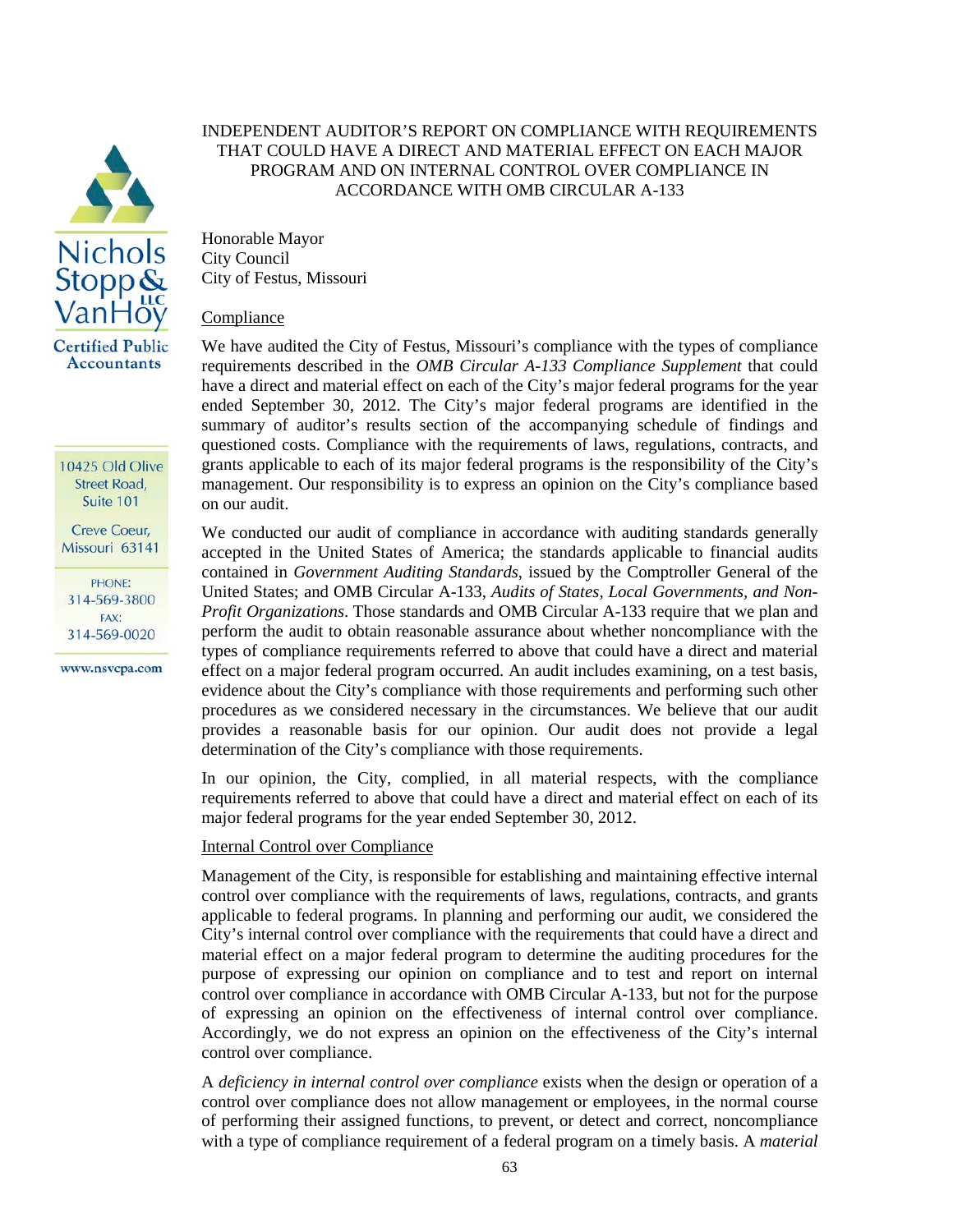*weakness in internal control over compliance* is a deficiency, or combination of deficiencies, in internal control over compliance, such that there is a reasonable possibility that material noncompliance with a type of compliance requirement of a federal program will not be prevented, or detected and corrected, on a timely basis.

A *significant deficiency in internal control over compliance* is a deficiency, or a combination of deficiencies, in internal control over compliance with a type of compliance requirement of a federal program that is less severe than a material weakness in internal control over compliance, yet important enough to merit attention by those charged with governance.

Our consideration of internal control over compliance was for the limited purpose described in the first paragraph of this section and was not designed to identify all deficiencies in internal control over compliance that might be deficiencies, significant deficiencies, or material weaknesses. We did not identify any deficiencies in internal control over compliance that we consider to be material weaknesses, as defined above.

The City's responses to the findings identified in our audit are described in the accompanying schedule of findings and questioned costs. We did not audit the City's responses and, accordingly, we express no opinion on the responses.

This report is intended solely for the information and use of management, City Council, others within the entity, federal awarding agencies, and pass-through entities and is not intended to be and should not be used by anyone other than these specified parties.

Nuchols, Stopp, # Vantlay, SLC

Creve Coeur, Missouri April 30, 2013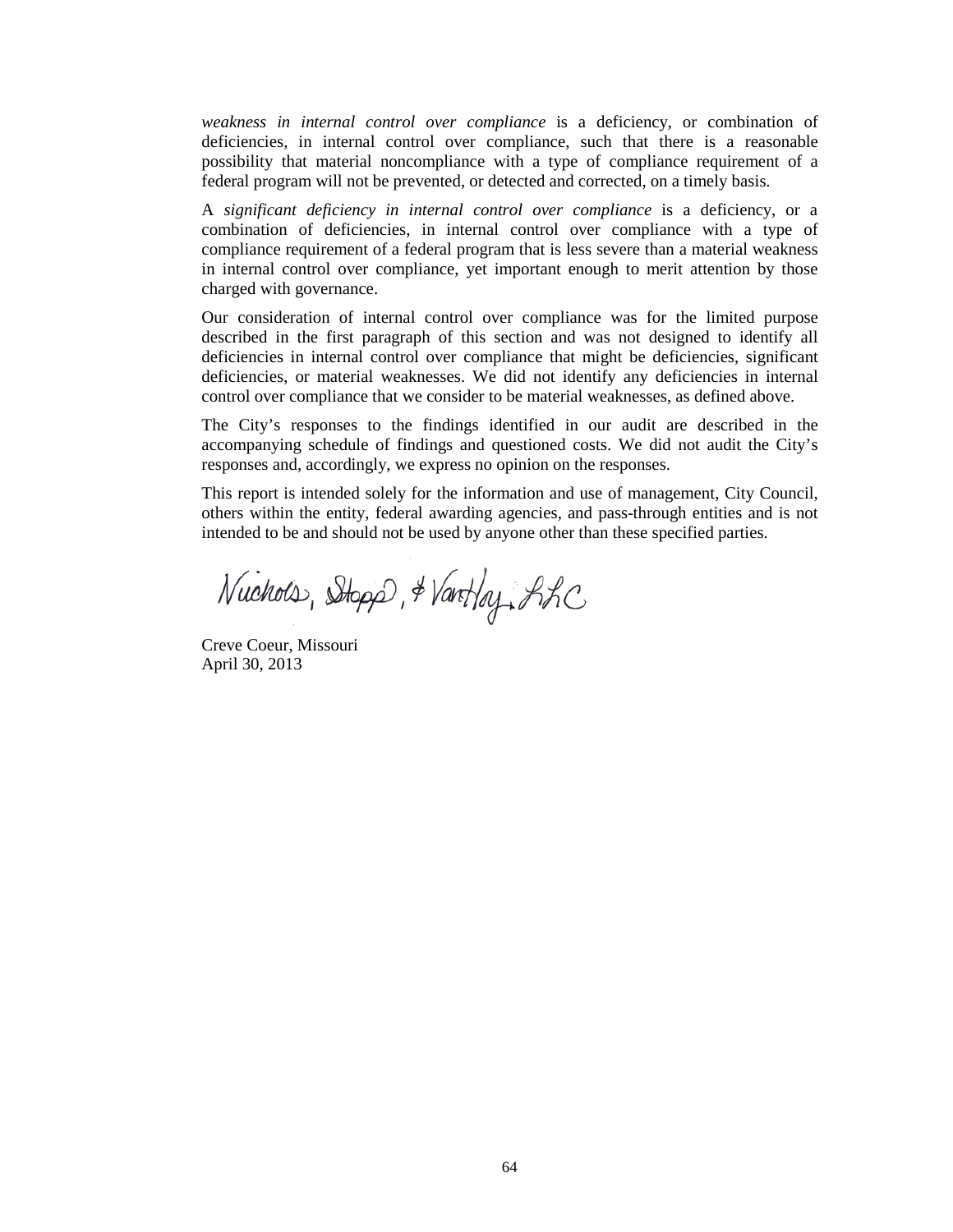| Federal Grantor/Pass-Through<br>Grantor/Program Title                                  | <b>CFDA</b><br>Number | Identifying<br>Number | Federal<br>Expenditures |
|----------------------------------------------------------------------------------------|-----------------------|-----------------------|-------------------------|
| <b>U.S. Department of Justice</b>                                                      |                       |                       |                         |
| Direct programs:                                                                       |                       |                       |                         |
| Edward Byrne Memorial Justice Assistance Grant Program                                 | 16.738                | 2010-DJ-BX-0567       | \$<br>12,047            |
| <b>Equitable Sharing Program</b>                                                       | 16.922                | MO 0500 300           | 19,426                  |
| FY2012 Task Force Overtime                                                             | 16.XXX                | S-11-0136             | 15,406                  |
| Total U.S. Department of Justice                                                       |                       |                       | 46,879                  |
| <b>U.S. Department of Transportation</b>                                               |                       |                       |                         |
| Passed through:                                                                        |                       |                       |                         |
| Missouri Department of Transportation Highway                                          |                       |                       |                         |
| Safety Division-                                                                       |                       |                       |                         |
| State and Community Highway Safety                                                     | 20.600                | 12-PT-02-048          | 16,957                  |
| Alcohol Impaired Driving Countermeasures<br><b>Incentive Grants</b>                    |                       |                       |                         |
|                                                                                        | 20.601                | 12-K8-03-037          | 29,710                  |
| <b>Feasibility Study</b>                                                               | 20.XXX                | AIR 056-114A          | 900                     |
| Central Missouri State University -                                                    |                       |                       |                         |
| <b>Alcohol Open Container Requirements</b>                                             | 20.607                | 12-154-AL-083         | 726                     |
| Child Safety and Child Booster Seats<br><b>Incentive Grants</b>                        |                       |                       | 986                     |
|                                                                                        | 20.613                | 12-K3-05-003          |                         |
| Missouri Highways and Transportation Commission -<br>Highway Planning and Construction | 20.205                |                       | 94,740                  |
| Highway Planning and Construction                                                      | 20.205                | STP-2600(602)         | 472,875                 |
|                                                                                        |                       | STP-2600(605)         |                         |
| Total U.S. Department of Transportation                                                |                       |                       | 616,894                 |
| <b>U.S. Environmental Protection Agency</b><br>Passed through:                         |                       |                       |                         |
| Missouri Department of Natural Resources -                                             |                       |                       |                         |
| <b>Capitalization Grants for Drinking</b>                                              |                       |                       |                         |
| Water State Revolving Funds                                                            | 66.468                | ER12-DWSA-MO6010276   | 32,587                  |
| Total U.S. Environmental Protection Agency                                             |                       |                       | 32,587                  |
| Total Schedule of Expenditures of Federal Awards                                       |                       |                       | \$<br>696,360           |

# **The City of Festus, Missouri Schedule of Expenditures of Federal Awards For the year ended September 30, 2012**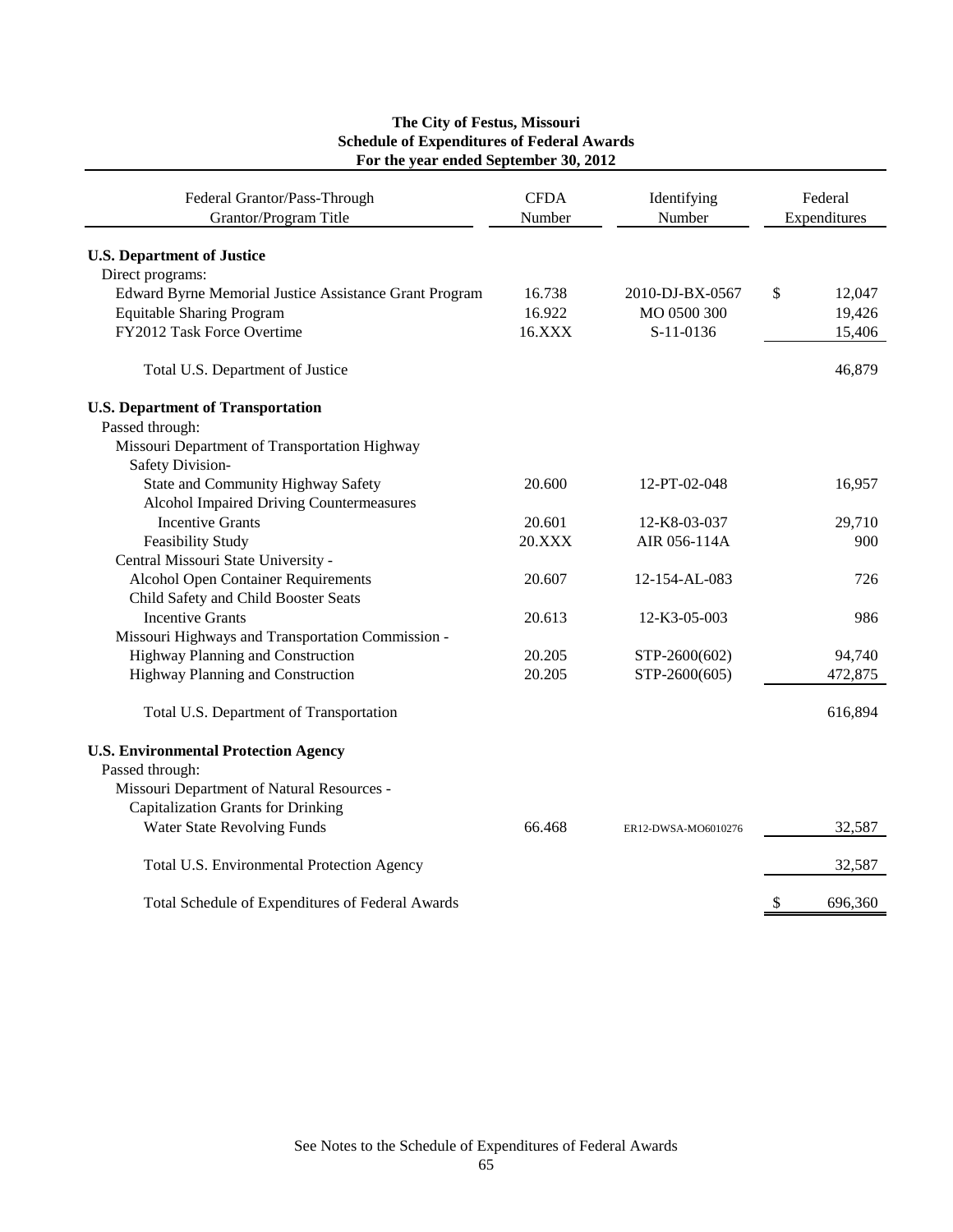### **Note 1 - General**

The accompanying Schedule of Expenditures of Federal Awards has been prepared to comply with the requirements of OMB Circular A-133. This circular requires a schedule that provides total federal awards expended for each federal program and the Catalog of Federal Domestic Assistance (CFDA) number or other identifying number when the CFDA information is not available. This Schedule includes all federal awards administered by the City.

### **Note 2 - Basis of Presentation**

OMB Circular A-133 includes these definitions, which govern the contents of the schedule:

Federal financial assistance means assistance that non-federal entities receive or administer in the form of grants, loans, loan guarantees, property, (including donated surplus property), cooperative agreements, interest subsidies, insurance, food commodities, direct appropriations, and other assistance, but does not include amounts received as reimbursement for services rendered to individuals.

Federal award means federal financial assistance and Federal cost-reimbursement contracts that non-federal entities receive directly from federal awarding agencies or indirectly from pass-through entities. It does not include procurement contracts, under grants or contracts, used to buy goods or services from vendors.

Accordingly, the Schedule includes expenditures of both cash and noncash awards.

### **Note 3 - Basis of Accounting**

The accompanying Schedule of Expenditures of Federal Awards is presented using the accrual basis of accounting, which is described in Note 1 to the City's accompanying financial statements.

### **Note 4 - Relationship to Federal Financial Reports**

Amounts reported in the accompanying schedule agree with the amounts reported in the related federal financial reports except for changes made to reflect amounts in accordance with generally accepted accounting principles.

### **Note 5 - Matching Revenues**

For those funds that have matching revenues and state funding, federal expenditures were determined by deducting matching revenues from total expenditures.

### **Note 6 - Subrecipients**

During the year ended September 30, 2011, the City passed through \$4,182 of federal funds under the Alcohol Impaired Driving Countermeasures Incentive Grant (CFDA #20.601) to another local city.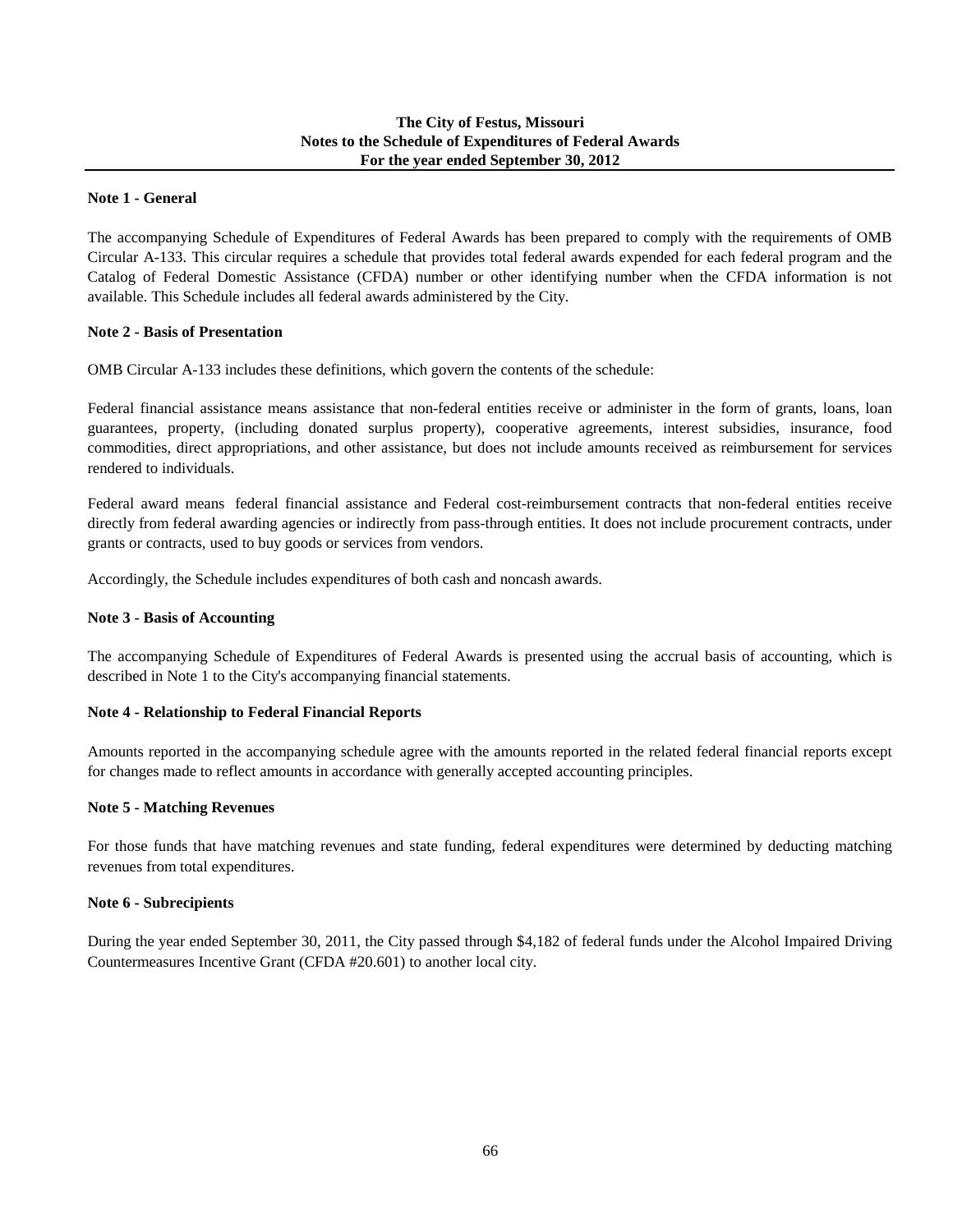# **The City of Festus, Missouri Schedule of Findings and Questioned Costs For the year ended September 30, 2012**

# **Section 1 - Summary of Auditor's Results**

| <b>Financial Statements</b>                                                                                            |             |                                                                         |
|------------------------------------------------------------------------------------------------------------------------|-------------|-------------------------------------------------------------------------|
| Type of auditor's report issued:                                                                                       | Qualified   |                                                                         |
| Internal control over financial reporting:                                                                             |             |                                                                         |
| Material Weakness(es) identified?                                                                                      | Yes         | X<br>No                                                                 |
| Significant Deficiencies identified?                                                                                   | X<br>Yes    | None Reported                                                           |
| Noncompliance material to financial statements noted?                                                                  | Yes<br>X.   | N <sub>0</sub>                                                          |
| Federal Awards                                                                                                         |             |                                                                         |
| Internal control over major programs:                                                                                  |             |                                                                         |
| Material Weakness(es) identified?                                                                                      | Yes         | X<br><b>No</b>                                                          |
| Significant Deficiencies identified?                                                                                   | Yes         | None Reported<br>X                                                      |
| Type of auditor's report issued on compliance for major programs:                                                      | Unqualified |                                                                         |
| Any audit findings disclosed that are required to be reported<br>in accordance with section 510 (a) of Circular A-133? | Yes         | X<br>N <sub>0</sub>                                                     |
| Identification of major programs:                                                                                      |             |                                                                         |
| <b>CFDA</b> Numbers(s)<br>20.205                                                                                       |             | Name of Federal Program or Cluster<br>Highway Planning and Construction |
| Dollar threshold used to distinguish between type A and type B programs:                                               |             | 300,000<br>\$                                                           |
| Auditee qualified as low-risk auditee?                                                                                 | Yes         | X<br>No                                                                 |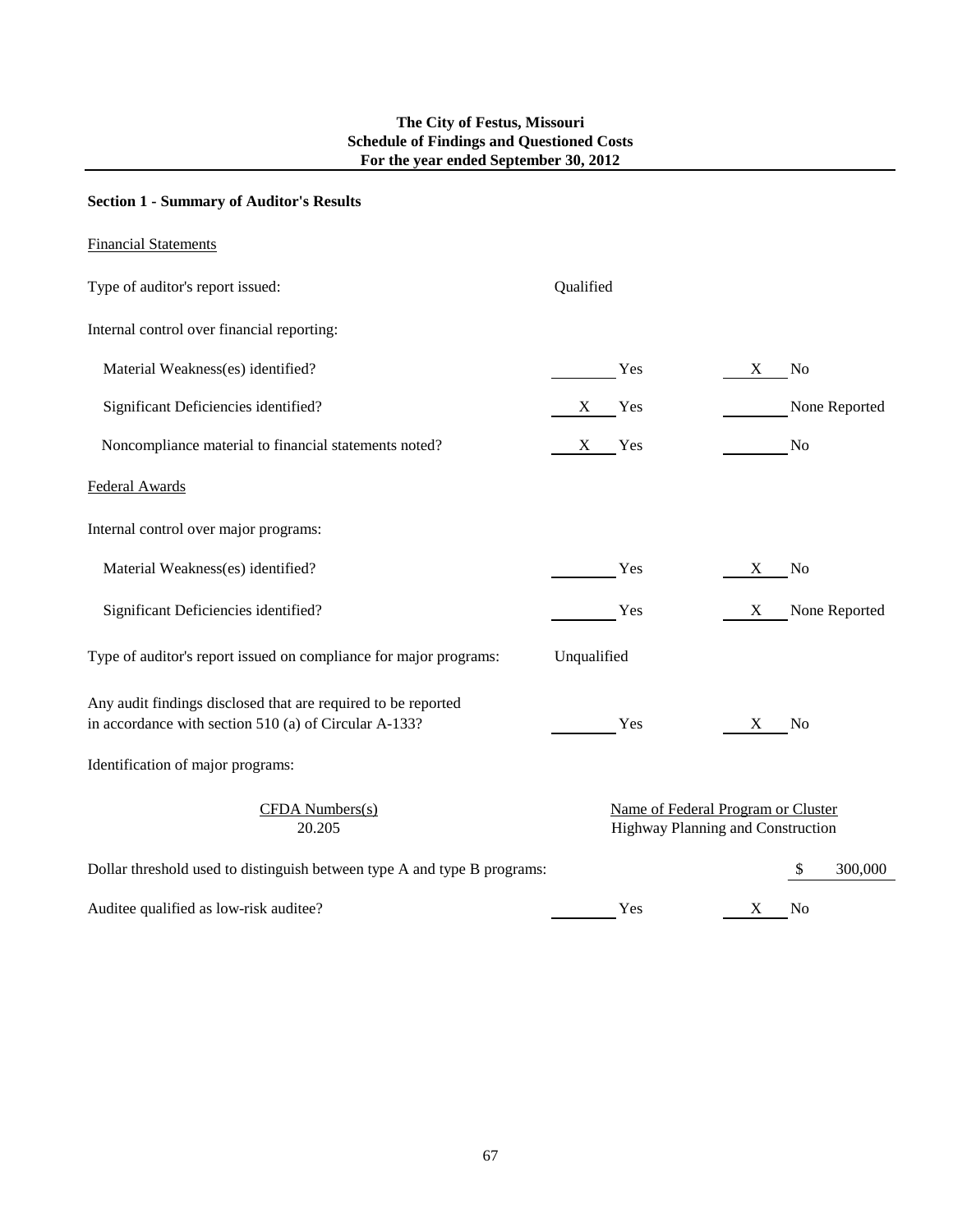#### **Section 2 - Financial Statement Findings**

2012-1 **Condition:** An actuarial valuation has not been obtained for other post employment benefits.

> **Criteria:** Governmental Accounting Standards Board Statement No. 45, *"Accounting and Financial Reporting by Employers for Post-Employment Benefits Other Than Pensions,"* is effective for periods ending on or after December 15, 2008.

**Cause:** The City of Festus has not obtained an actuarial valuation of its other post employment benefits (OPEB).

**Effect:** Liabilities could be understated due to not recording OPEB liability in the financial statements.

**Recommendation:** We recommend the City of Festus obtain an actuarial valuation of its other post employment benefits to be in compliance with GASB 45.

**Management's Response:** Due to budgetary restraints, management has again determined that the value of the actuarial valuation of the other post employment benefits did not warrant the cost. The City will re-evaluate the benefits versus the cost for the next year, and will issue a RFP for actuarial services if it is deemed to be of value to the City and its citizens. The contact person is Patricia Parsons, Finance Director.

2012-2 **Condition:** During our audit, we noted there is no formal risk assessment in place.

> **Criteria:** A risk assessment is part of the overall system of internal controls established to achieve reliability of financial reporting, effectiveness and efficiency of operations, and compliance with applicable laws and regulations.

> **Cause:** Management has not prepared documentation of risk assessment, including identified risk and mitigation controls.

> **Effect:** Not performing an risk assessment may result in certain risk not being identified by the City's management. Opportunities to commit and conceal a fraud or irregularity may go undetected by management without proper risk assessment procedures.

> **Recommendation:** We recommend that the City perform a risk assessment to address various risk including the risk of fraud and develop a plan to manage identified risk.

> **Management's Response:** The City will look at performing an annual risk assessment and will include it in the internal control policy. The contact person is Patricia Parsons, Finance Director.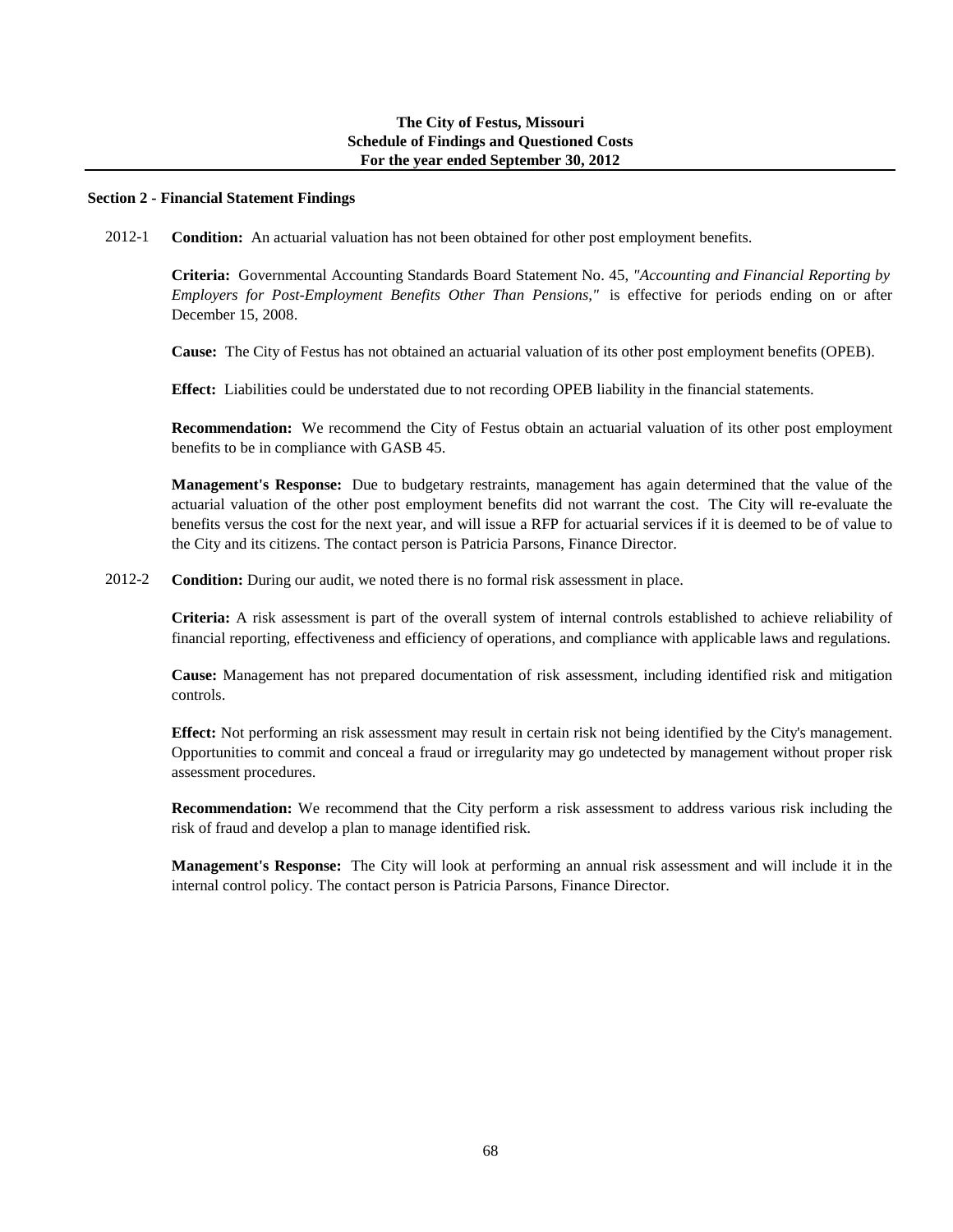### **Section 2 - Financial Statement Findings (continued)**

2012-3 **Condition:** During the year, the actual expenditures of the Library Fund and Federal Forfeiture Fund exceeded the budgeted expenditures.

**Criteria:** Missouri Statutes requires political subdivisions to prepare an annual budget in which expenditures are not to exceed the budget.

**Cause:** Oversight

**Effect:** The City is in violation of Missouri Revised Statutes.

**Recommendation:** The City should periodically review its actual expenditures as compared to budgeted amounts. An amended budget should be prepared and approved as necessary to comply with statutes.

**Management's Response:** The actual expense for the Library building was budgeted and paid from the General Fund. Due to the fact that the building is a Library asset, an entry was made to post donated revenues and matching expense transfer to the Long-Term Debt fund. While a budget amendment should have been made to reflect this, it should be noted that the expense had been approved by council before being paid and the net effect of revenues minus expenditures in the Library fund was zero. As to the Federal Forfeiture Fund, this was an entry to reflect the receipt of a vehicle, resulting in a posting to donated revenues and a matching expense transfer to the Long-Term Debt fund. The vehicle was received at the end of the fiscal year and the accounting department was not aware of the receipt of the vehicle until after the end of the fiscal year; it was too late to make a budget amendment. The accounting department will try to avoid these budgetary oversights in the future.

## **Section 3 - Federal Award Findings and Questioned Cost**

None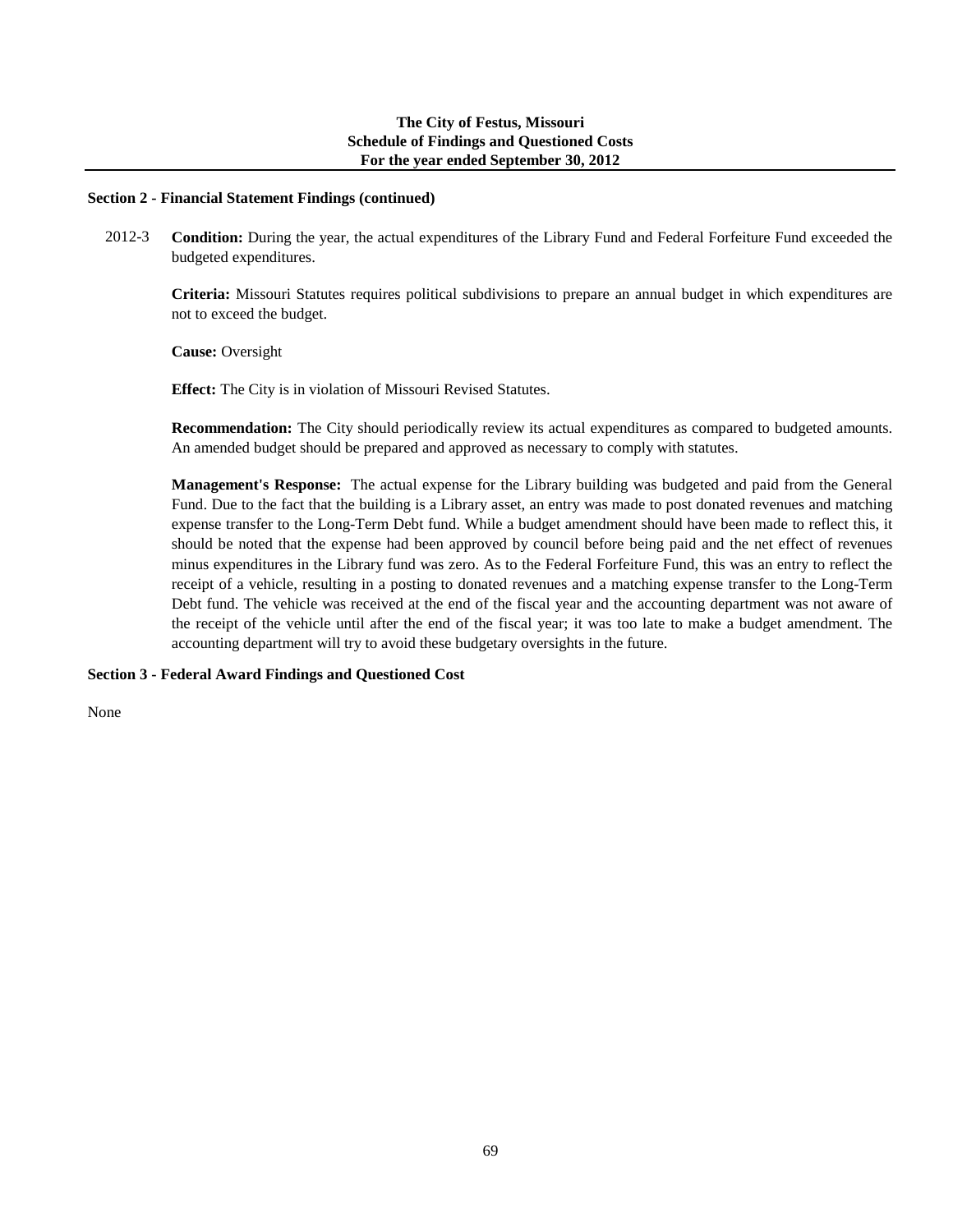In accordance with Government Auditing Standards, this section reports the auditor's follow-up on action taken by the City of Festus, Missouri, on the applicable findings in the prior audit report issued for the year end September 30, 2011.

# **Prior Year Financial Statement Findings**

2011-1 **Condition:** Documentation of the components of internal controls has not been prepared.

> **Criteria:** Statement on Auditing Standards (SAS) No. 115, *Communicating Internal Control Related Matters In An Audit,* which is effective for periods ending on or after December 15, 2009, considers inadequate documentation of the components of internal control to be at least a significant deficiency.

**Cause:** The City did not prepare the required documentation.

**Effect:** SAS 115 considers inadequate documentation of the components of internal control to be at least a significant deficiency. Without documented internal controls, the City may not be able to ensure that controls are in place, communicated and operating effectively.

**Recommendation:** We recommend that the City develop the required internal control documentation. In addition, we recommend referring to the COSO internal control guidance and tools as a means to begin the process. Those charged with governance have a responsibility to understand the controls and ensure they are operating effectively.

**Client Response:** Since the end of the fiscal year the City has developed an internal control narrative to go along with the existing purchasing policy, investment policy and employee policy (which includes sections regarding use of city equipment, employee conduct, business ethics, and other relevant items). The City will continue to work on developing a more thorough internal control document.

**Status:** Management has corrected this issue.

2011-2 **Condition:** An actuarial valuation has not been obtained for other post employment benefits.

> **Criteria:** Governmental Accounting Standards Board Statement No. 45, *"Accounting and Financial Reporting by Employers for Post-Employment Benefits Other Than Pensions,"* is effective for periods ending on or after December 15, 2008.

**Cause:** The City of Festus has not obtained an actuarial valuation of its other post employment benefits (OPEB).

**Effect:** Liabilities could be understated due to not recording OPEB liability in the financial statements.

**Recommendation:** We recommend the City of Festus obtain an actuarial valuation of its other post employment benefits to be in compliance with GASB 45.

**Client Response:** Due to budgetary restraints, management has again determined that the value of the actuarial valuation of the other post employment benefits did not warrant the cost. The City will re-evaluate the benefits versus the cost for the next year, and will go out for RFP for actuarial services if it is deemed to be of value to the City and its citizens.